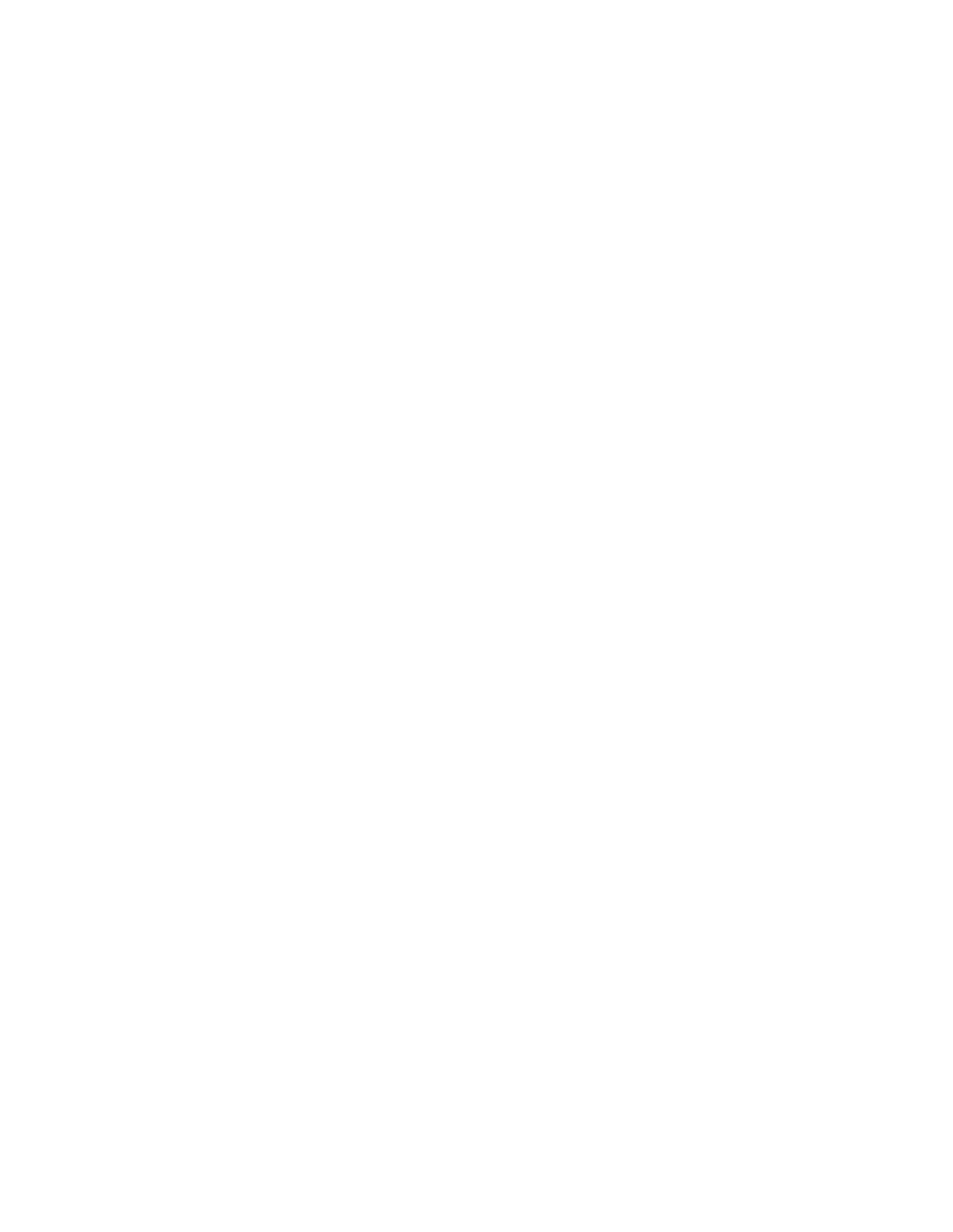#### ©2010 American Humane Association

*Copyright Notice*: In receiving these Operational Guides in electronic file format, the Recipient agrees to the following terms: 1) Recipient will not post the electronic copy on any internet or intranet websites, 2) Recipient will not distribute electronic copy(ies), and 3) Recipient will not edit the contents of the Operational Guides received and will not incorporate content into Recipient's written shelter materials without obtaining additional copyright permission from American Humane. The printing or distributing of copies outside the Recipient's organization without the prior written consent of American Humane constitutes a violation of U.S. copyright law and the limited-use permission implicit in the receipt of the electronic files.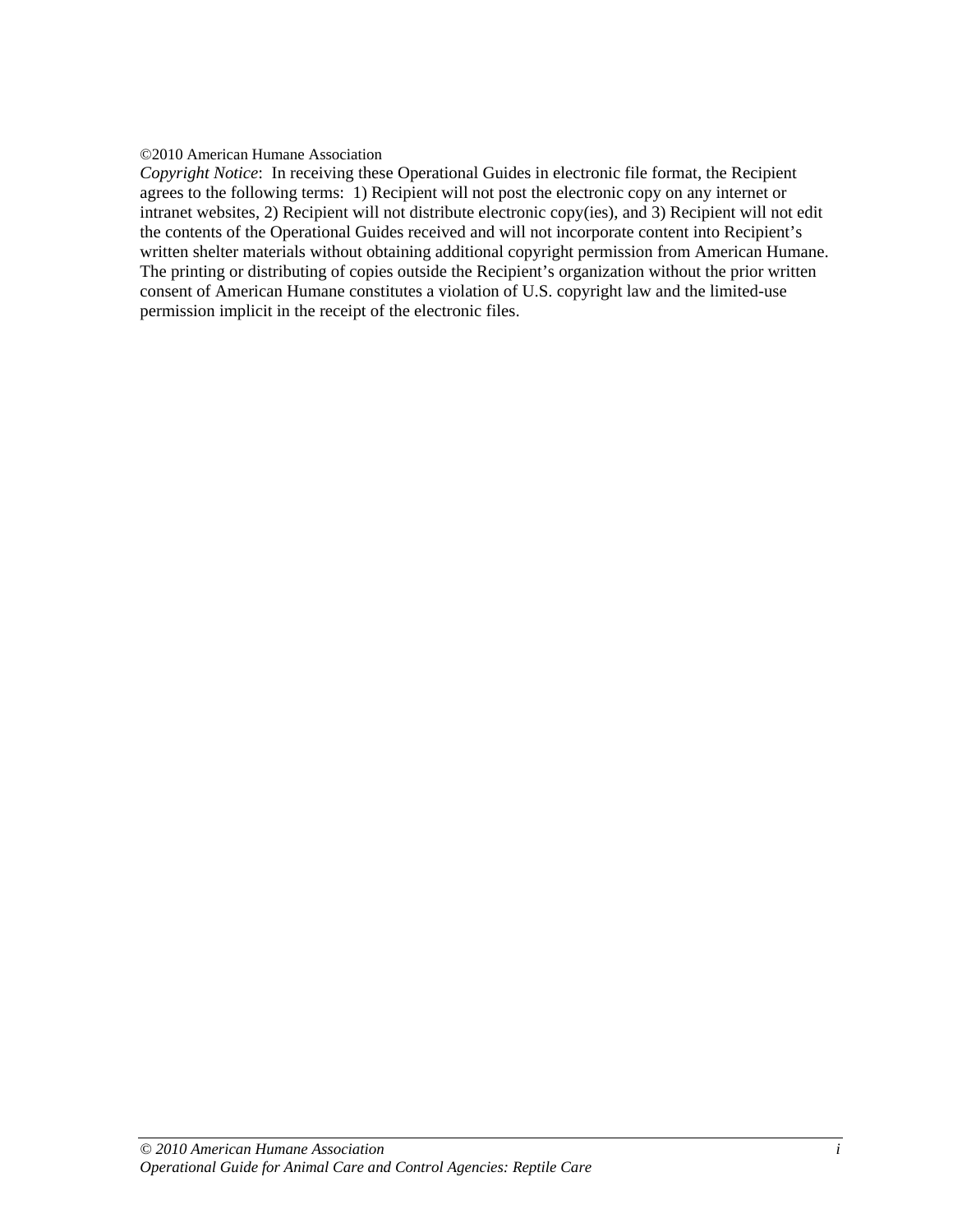# **About the Authors**

The mission of Kindred Spirits Reptile Sanctuary is to advocate compassionate care for reptiles through knowledge and action. Kindred Spirits is dedicated to providing quality information, tools, and resources that will help people make compassionate decisions and exercise humane actions toward reptiles.

Kindred Spirits operates a rehabilitation and permanent sanctuary for abandoned, neglected, or abused reptiles. In addition, Kindred Spirits supports existing reptile owners to help them provide the best possible care for their reptiles. Kindred Spirits also supports the animal welfare community through training programs and materials for shelter staff and animal control officers.

Nancy Lanning and Diane Webber Kindred Spirits Reptile Sanctuary Poulsbo, Washington (360) 598-2545 info@reptilesanctuary.com www.reptilesanctuary.com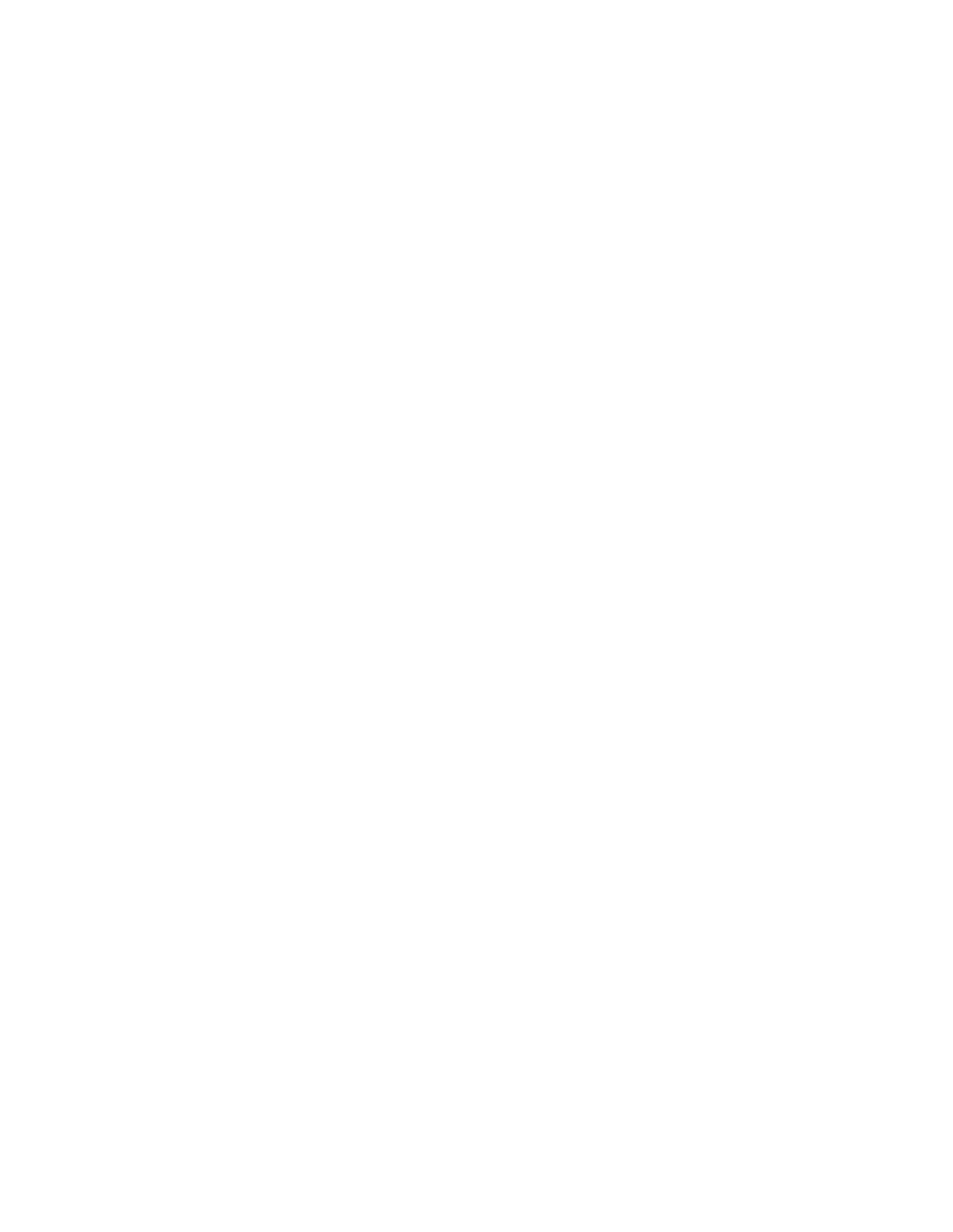# **Table of Contents**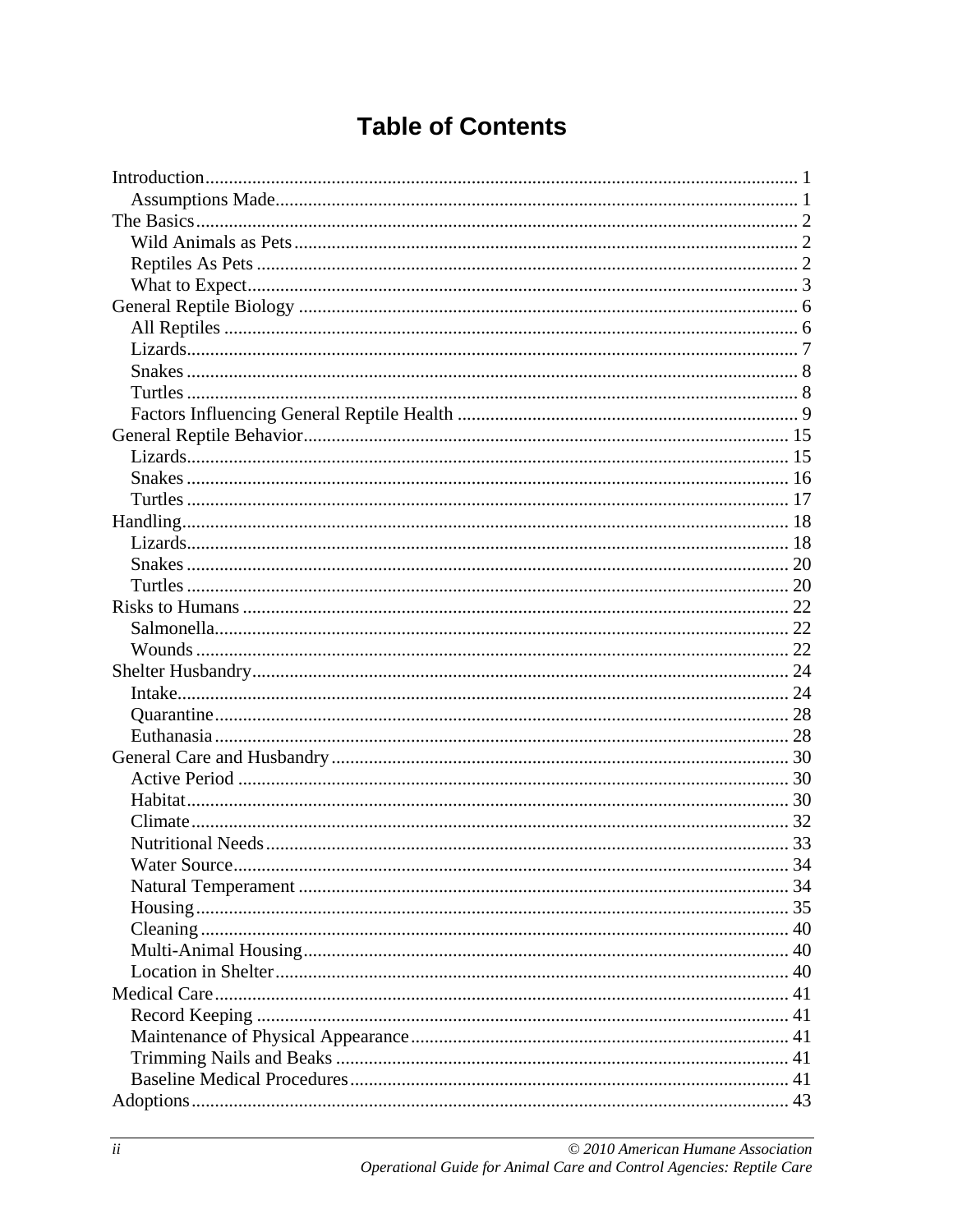# Appendixes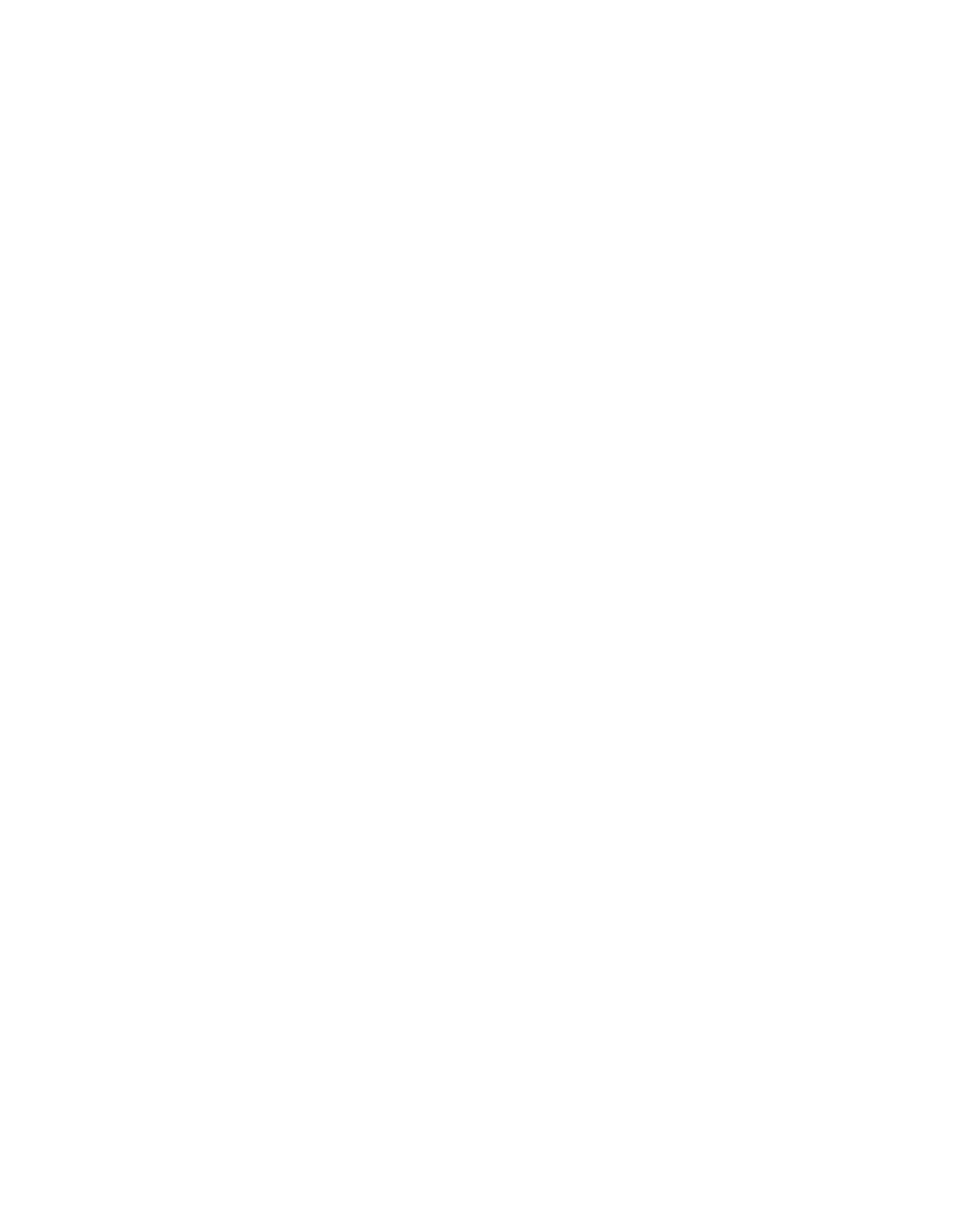# **Introduction**

Caring for a reptile in a traditional animal shelter poses unique challenges. Shelter professionals want to do the right thing. They have the necessary motivation and desire, and they have good basic instincts, but they may not have the knowledge or skills needed to care for the variety of reptiles encountered.

Fortunately, others have some experience and have documented their efforts. Unfortunately, this information is often difficult to get, written for other audiences (e.g., breeders, guardians), and very time-consuming to understand. In the meantime, you have a reptile that needs care immediately.

This guide attempts to provide the minimum information necessary to accept and care for reptiles in a shelter on a shortto medium-term basis until a wellinformed decision can be made regarding the long-term disposition of the animal. However, because reptiles have different sheltering needs from mammals, and because there are so many different types of reptiles available in the pet trade today, there is still a lot of general, as well as species-specific, information to review. Only then can you appropriately address the animal's health and basic needs.

# *Assumptions Made*

Caring for wild animals in captivity is a very complex undertaking, and caring for ectothermic (cold-blooded) species is doubly so. **Reptiles do not make good pets.** Even people who believe it is

acceptable to have reptiles as pets are fairly united in their belief that reptiles require difficult care.

To define the scope of this guide, we made the following assumptions:

- Given that reptiles are still a growth area of the pet trade, the rate at which shelters receive reptiles will also increase.
- Because the majority of shelter resources and expertise will continue to focus on dogs and cats, shelters maintain limited resources or expertise to handle reptiles.

Therefore, this guide strives to:

- Prepare shelters for what they are most likely to handle
- Provide sufficient husbandry information to allow shelters to provide minimal safe and healthy conditions for humans and animals
- Provide information and tools to help shelters place animals into new homes, when appropriate

This guide, however, will not address:

- How to conduct inspections of reptile care in pet stores
- How guardians should care for reptiles in their homes

While some of the information in this guide may be useful in those situations, to meet either of those objectives would well require a degree of information and expertise beyond the intended scope of this guide.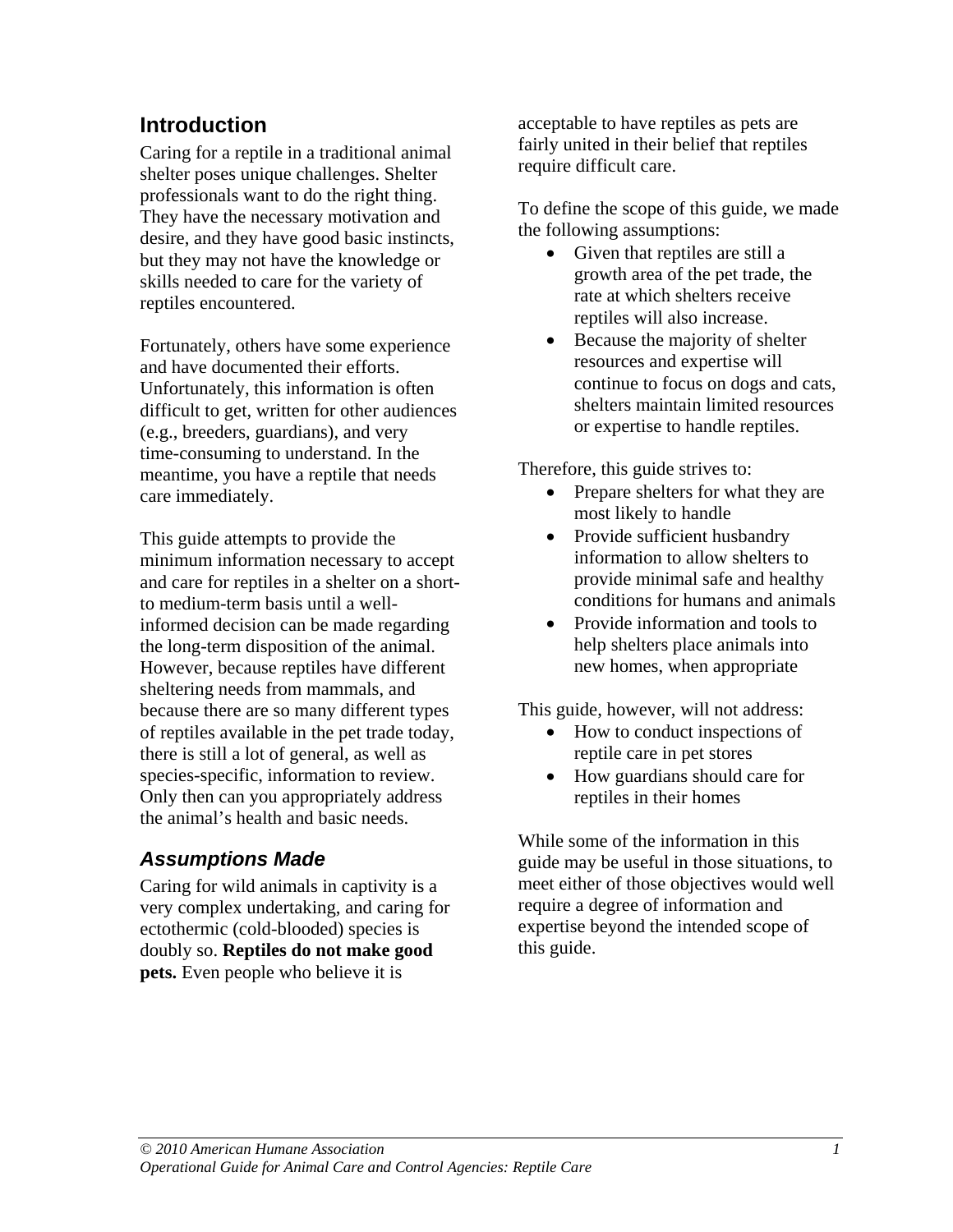# **The Basics**

# *Wild Animals as Pets*

Wild animals are, by their very nature, significantly different from domesticated animals. Even "tamed" or "socialized" wild animals maintain the instincts and reflex behaviors of the wild. This is critical when caring for wild animals in captivity for two reasons:

- 1. Wild animals are better off in the wild.
- 2. They fear humans.

Wild animals are always better off physically, emotionally, and behaviorally in their native environment. To provide the best possible care for them in captivity, the caregiver needs to be aware of and try to reproduce as many aspects of their native environment as possible. This includes everything from physical characteristics of their environment, such as diet, temperature, and space, to behavioral/ social characteristics of their environment, such as visual and audio stimulants and interactions with other animals of their species, as well as other animals of different species. For example, while it might be acceptable to house a tropical bird in a cage in the lobby of your shelter, it is not acceptable to house a nocturnal snake in that same location.

Wild animals instinctively fear humans as their natural enemy. Even in the best possible captive environment, wild animals spend much of their life experiencing varying degrees of stress, depression, and fear. Truly integrating this perspective when caring for a captive wild animal will have far-reaching implications on how, when, and where the animal is cared for, as well as having significant impact on the quality of life.

In addition, tamed or socialized wild animals always present a risk of reverting to their survival instincts when afraid, sick, or injured. Sometimes this can lead to life-threatening situations for humans (e.g., with big cats or large constrictor snakes). Other times it may only lead to behavior deemed unpleasant or annoying for humans (e.g., a skunk releasing scent, a green iguana tail whipping). In any event, a wild animal's natural behavior (resulting from its instinctive fear of humans) is likely to be interpreted by the animal's guardian as unacceptable. This may result in the animal being relinquished to a shelter.

# *Reptiles as Pets*

Reptiles are unlike other species of animals and require specialized knowledge and a unique perspective in order to care for them in captivity.

Reptiles are wild animals, even those born in captivity. Birthplace does not change its genetic/biological/natural state of being a wild animal. Whether the animal is a 100 pound constrictor snake capable of killing an adult human or a 10-gram gecko lizard that may die of a heart attack when picked up by a human, each is responding according to its native, wild instincts.

Reptiles are ectothermic. While reptiles are commonly referred to as cold-blooded, that is not an accurate representation of their biology. The proper term is ectothermic and means they are dependent on external sources of heat for maintaining biological functions.

This cannot be stressed enough as a top concern when trying to provide for the physical health of a reptile. Body temperature is critical to the daily metabolism of food, operation of organs,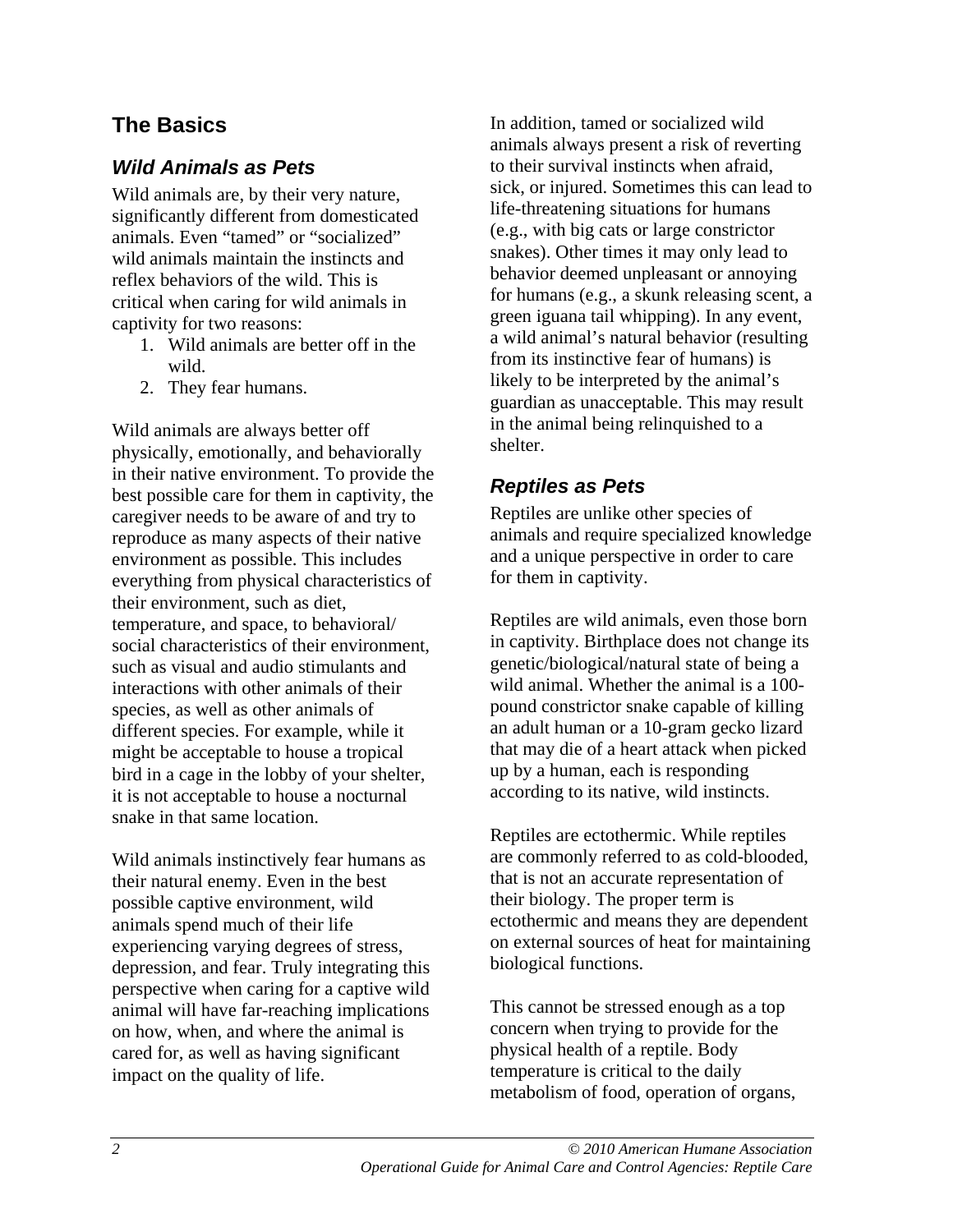and survival of the animal, but it is also the primary tool for treating illness or injury. Reptiles cannot create, maintain, or store their own body heat. They are 100 percent dependent on their environment to provide this source of life 24/7 year round.

It is impossible to overstate the importance of providing heat for reptiles. Without the appropriate amount of heat for the appropriate period of time each day, reptiles cannot metabolize their food. When they do not metabolize their food, it may rot inside of them, harden, and cause digestive blockage, or lead to anorexia or dehydration. Any or all of these conditions may cause illness or death.

Without the appropriate heat gradient (range of heat within their environment), they will not be able to thermoregulate (adjust their body temperature throughout the day to heat up or cool down as needed). This can lead to stress, distress, illness, overheating, or death.

When a reptile is sick or stressed (which should be assumed when an animal enters a shelter), always treat the condition raising the overall heat gradient, both day and night, by 10 degrees. In the case of illness or infection, this does for the reptile what having a fever does for a human. In the case of stress, it stimulates the metabolism, appetite, and other bodily functions to help keep the animal alive. When a reptile is not kept warm enough, its metabolism slows, which can lead to illness, and can eventually shut down, leading to death. This is a natural survival instinct in the wild that can prove deadly in captivity.

Virtually all reptiles available through the pet trade are not native to the geographic region where they are sold or acquired as

pets. This means that, almost to a certainty, the animals cannot survive in the natural environment where they are kept as pets without extra environmental support.

# *What to Expect*

# **Sources of Animals**

As with any species, the source of an animal entering a shelter can help predict the condition of the animal. Reptiles entering shelters come from three primary sources:

#### **Guardian Relinquishments**

These animals tend to come from relatively responsible guardians and are usually in fair condition. However, due to their unique care requirements, most reptiles in captivity have extremely shortened life spans, due to poor husbandry, and die while in the care of their guardians.

According to animal shelter sources, 60 percent of all wild animals kept as pets die within the first month of guardianship. Of the remainder, 20 percent die within the first year, and only 10 percent are still alive by the end of the second year.

The most common reptile kept as a pet is the green iguana. In the wild, it has a natural life span of up to 20 years, while in captivity up to 98 percent die in their first year. One third of captured green iguanas die within three months of capture.

#### **Strays**

Whether a pet reptile has become a stray intentionally (the guardian released it to the wild) or unintentionally (the animal got away from the guardian's control and confinement), it is highly probable the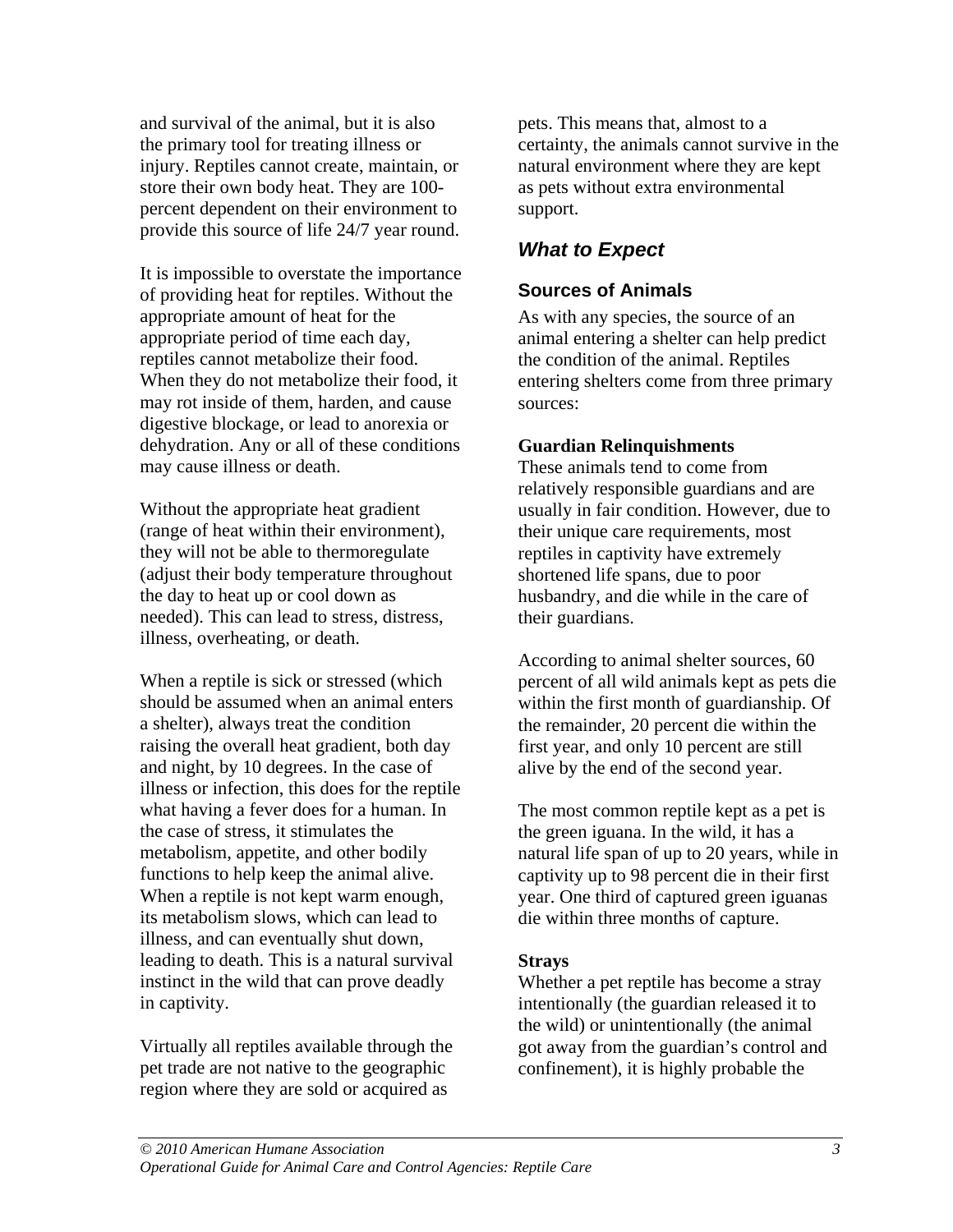animal is ill and in distress by the time it enters the shelter.

#### **Confiscations**

Occasionally reptiles are targets of confiscations, although it is more likely that another species is the target of the investigation, and officers unexpectedly find reptiles when an inspection or confiscation occurs. Either way, the animal will most likely be stressed by the time it enters the shelter.

# **Most Common Species**

While a tremendous and ever-growing variety of species of reptiles are available through the pet trade, shelters generally see a very limited variety. This is due in part to the majority of pet reptiles dying in the care of their guardians. In addition, few guardians think of their local shelter as an option for relinquishment. A reptile guardian who no longer wants an animal will more commonly sell it, give it to a friend, give it to a local herpetological society or rescue organization, return it to where it was purchased, or release it to the wild.

The following are the most common species seen by shelters:

### **Lizards**

- Green iguana (Iguana iguana), a.k.a. giant green iguana
- Bearded dragon (Pogona vitticeps)
- Savannah monitor (Varanus exanthematicus)

#### **Snakes**

- Boa constrictor (Boa constrictor), including rainbow boas, rosy boas, red-tailed boas
- Burmese python (Python molurus bivittatus)
- King snake (Lampropeltis getula)

• Corn snake (Elaphe guttatav)

#### **Turtles/Tortoises**

- Box turtle (Terrapene carolina)
- Red-eared slider (Chrysemys) scripta elegans)
- African sulcata tortoise (Geochelone sulcata)

The remainder of this document is speciesgeneric; however, when necessary or appropriate to be species-specific, the focus is on these noted species.

# **Size**

It is in the shelter's best interest to plan for the handling of larger reptiles rather than smaller. For all the reasons already discussed, smaller species (e.g., chameleons, geckos, anoles) and younger animals are more likely to die or find new homes before reaching a shelter. In general, don't assume that a small/medium aquarium set up in a corner can be used to house incoming reptiles. Because of the size and the specialized environment/ habitat requirements of reptiles, set aside a fairly significant amount of space in an out-of-the-way place to house reptiles in customized habitats.

# **Physical Condition**

It is rare that a reptile received by a shelter can be adopted out again without some medical care. In the best possible scenario (when a guardian is relinquishing a wellcared-for pet), the health problems may be relatively minor, such as dehydration or weight loss. In the more common scenario (when an animal has suffered from some degree of abuse or neglect), the health problems could include extreme emaciation, dehydration, metabolic bone disease and deformities, open wounds or burns, active internal or external parasite infestations, or untreated broken bones.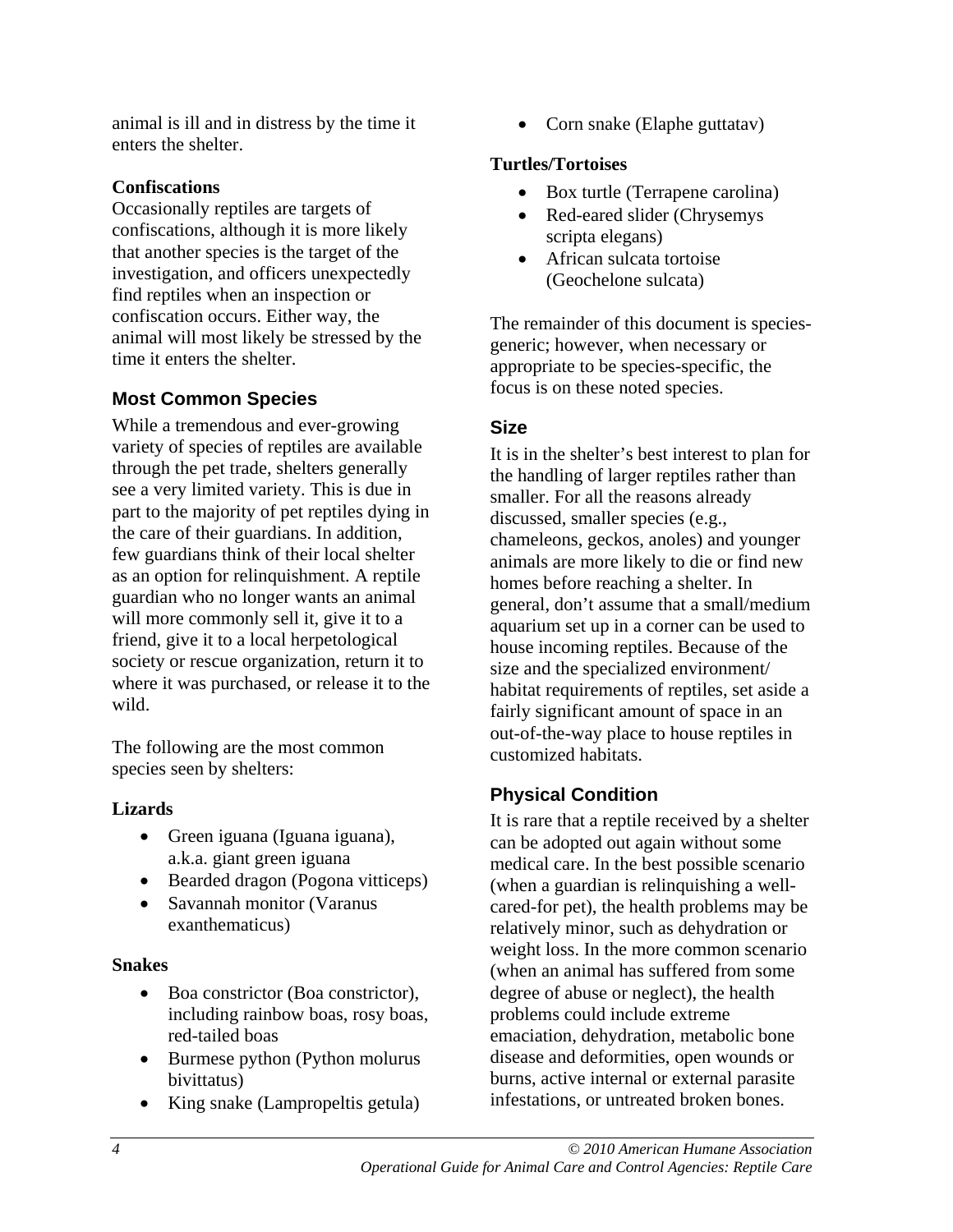In any event, expect to spend time, effort, and possibly money for medical treatment and rehabilitation.

# **Behavioral Condition**

With dogs and cats it is common for guardians to say their animal has fewer behavioral problems than the shelter's experts might determine; with reptiles, the opposite is often true. The most common reason given for guardian relinquishment of a reptile is that the animal is or has become "mean." Because all reptiles are wild animals, it is more likely that the animal is just acting naturally, but the guardian did not know what to expect or how to interpret or interact with the animal's behavior. Most experienced reptile caregivers will tell potential guardians to expect a certain amount of aggressive behavior and risk of injury, but, with enough patience and understanding, a safe relationship can usually be achieved.

On the other hand, assume that virtually all reptiles entering the shelter are not well socialized and are extremely stressed. So, be prepared to deal with a wild or aggressive animal. In addition, when assessing the behavioral condition and temperament of a reptile in anticipation of adopting it out to a new home, make an independent assessment (either by shelter staff or by an outside expert) rather than rely on the information provided.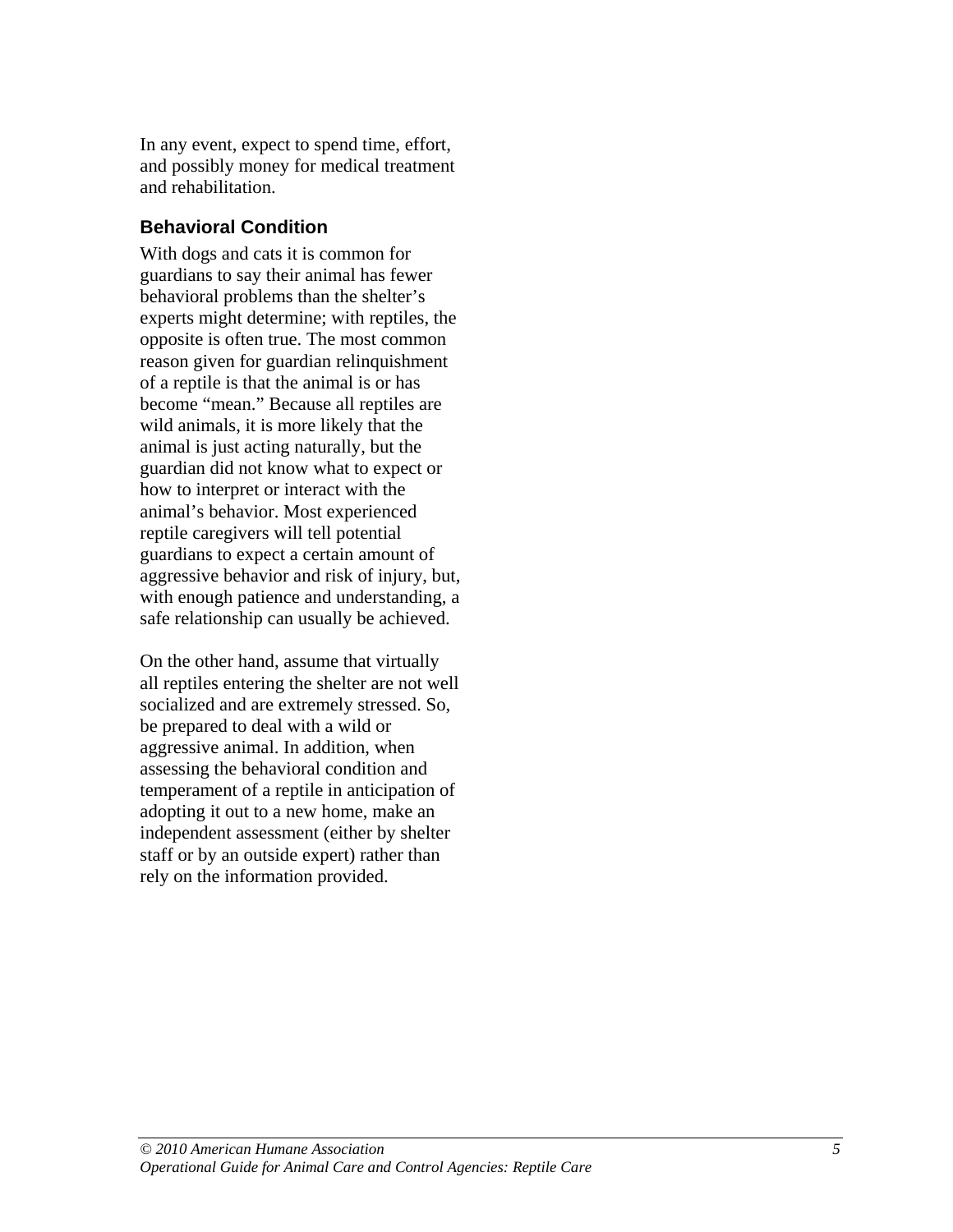# **General Reptile Biology**

To fully understand the issues and ramifications of captive care for reptiles, it is important to have a basic understanding of some of the key differences and unique characteristics of reptilian biology relative to mammalian biology.

# *All Reptiles*

# **Body Temperature**

The term "cold-blooded" is often used to describe reptiles. The correct term, however, is ectothermic, meaning they get their body heat from external sources. To raise or lower its body temperature, a reptile moves about its environment to increase or decrease its exposure to heat sources (e.g., direct sunlight, warm rocks or sand, shady trees, cool caves). This process is called thermoregulation.

The body temperature of a reptile fluctuates within a relatively narrow preferred optimal temperature zone (POTZ) and may be warmer or cooler depending on the species, season, and time of day. For captive care, this means the reptile's environment must offer a range of temperatures (called a temperature gradient) so that the animal can move around to thermoregulate. Without the proper POTZ, a reptile will not sustain its normal bodily functions, including appetite, digestion, and disease suppression.

# **Jacobson's Organs**

In addition to the five senses mammals have, reptiles have an additional set of sense organs, called the Jacobson's organs, which are olfactory organs located toward the front of the top of the mouth of lizards and snakes. By tongue flicking or touching, a reptile takes samples of air into its Jacobson's organs and uses these

samples to detect smells and identify the type and location of prey, sources of danger, familiar objects and creatures, and changes in its environment. Animals use tongue flicking and touching to explore unfamiliar things in their environment, or to reaffirm familiar things such as food, furnishings, and humans.

### **Ears**

The physical appearance of a lizard's and turtle's ears is not the same as a mammal's. Instead, these reptiles have a tympanic membrane on each side of its head that is covered with a thin, transparent skin that should shed as the rest of the animal's skin sheds. The tympanic membrane may be flush with the surface of the head or may be slightly recessed to protect it from damage. Snakes have no ears at all.

# **Eyes**

Some reptiles, such as snakes and some species of geckos, have no eyelids. For captive care of these animals, pay particular attention to providing appropriate water sources (i.e., quantity and delivery method) so that the eyes do not get dehydrated. Also, provide visual/ privacy screens to minimize stress due to visual stimulation. As with the tympanic membrane, the eye is covered with a thin, transparent skin that should shed as the rest of the animal's skin sheds.

Some reptile species, such as green iguanas and Chinese water dragons, have what is commonly referred to as a "third eye." The correct term for this is a parietal eye. This eye appears in the middle of the top of the head. While the parietal eye does not detect images, it does sense light and heat and plays an essential role in the animal's ability to properly thermoregulate. It also aids the animal's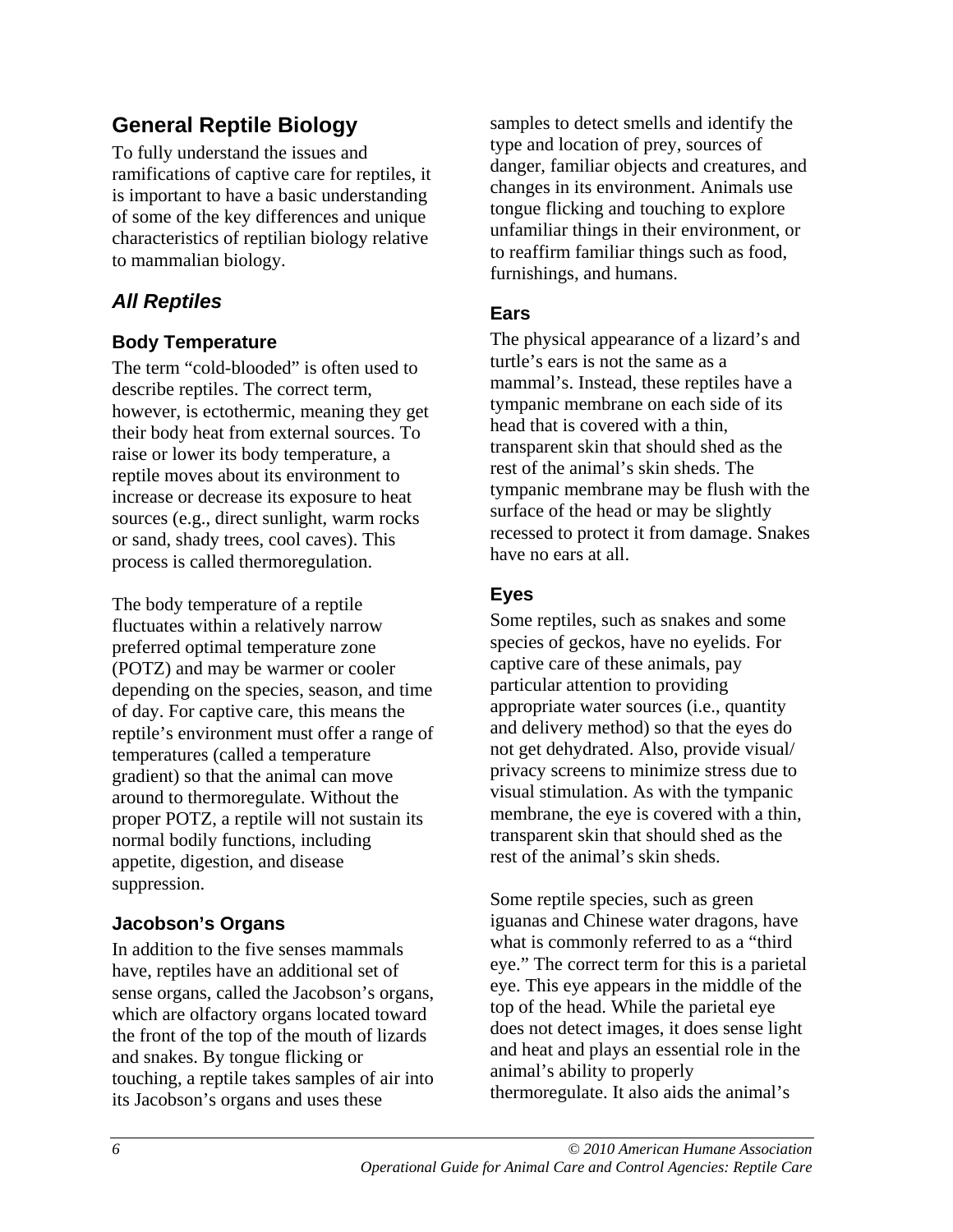defensive mechanism by providing warning information about the possible presence of a predator. For example, one of the primary predators of green iguanas is a bird of prey. Therefore, when a green iguana's parietal eye senses a shadow overhead, the iguana knows to seek shelter. In captivity, this is why a green iguana will stress, run, or attack when a human tries to pick it up by grabbing its back. The human's hand coming over the back creates a shadow on the parietal eye that looks like a bird of prey to the iguana.

#### **Nose**

Reptiles do not have the typical facial appendage conventionally thought of as a nose, but they do have two nostrils called nares that serve fundamentally the same purpose. In general, any visible discharge coming from the nares of a reptile is probably a sign of illness and should be evaluated by a veterinarian immediately. An important exception to this, however, is that herbivorous lizards (e.g., green iguanas) regularly "sneeze" out excess salt. This is normal, necessary, and no cause for alarm.

### **Tongue**

In addition to the use of their tongues to gather sensory information for the Jacobson's organs, some reptile (e.g., green iguanas, chameleons) tongues are sticky to aid in bringing food items into their mouths. This is important in a captive environment because reptiles with sticky tongues often inadvertently ingest foreign objects that can cause blockage, constipation, and death.

#### **Vocalizations**

Most reptiles do not have vocal cords and therefore cannot make any sounds. However, there are exceptions. For example, some geckos can make a fairly

loud "barking" sound. In general, any sounds made by reptiles may be interesting but should not be cause for alarm.

# **Shedding**

All reptiles must shed their skin in order to grow. This process is called ecdysis. Some reptiles actually shed a small portion of their tongue and lips, which may cause their mouths to look dirty. Snakes normally shed their skin in one piece, most lizards shed in pieces, and turtles' skin tends to flake off. Some lizards, such as geckos and chameleons, eat their skin (possibly to reclaim potentially lost vitamins and nutrients or to leave no evidence of their presence to potential predators), but most do not.

When a reptile appears to be having difficulty shedding, it is an important sign of a potential health problem. A reptile's shedding skin should never be pulled off, but the shedding process can be aided by increasing all appropriate means of hydration and, if the problem persists, seeking a veterinarian's advice.

# *Lizards*

### **Breath Holding**

A common defensive behavior of many lizards is to inhale and hold as much air as possible. This enables it to appear as large, formidable, and inedible as possible to a potential enemy. Some species can hold their breath for what seems like an impossibly long time (reportedly up to two hours for green iguanas). While this is part of the lizard's natural defense mechanism and need not be cause for alarm, it should be recognized as a significant signal that the animal is extremely stressed or fearful, and the cause of the stress or fear should be identified and removed.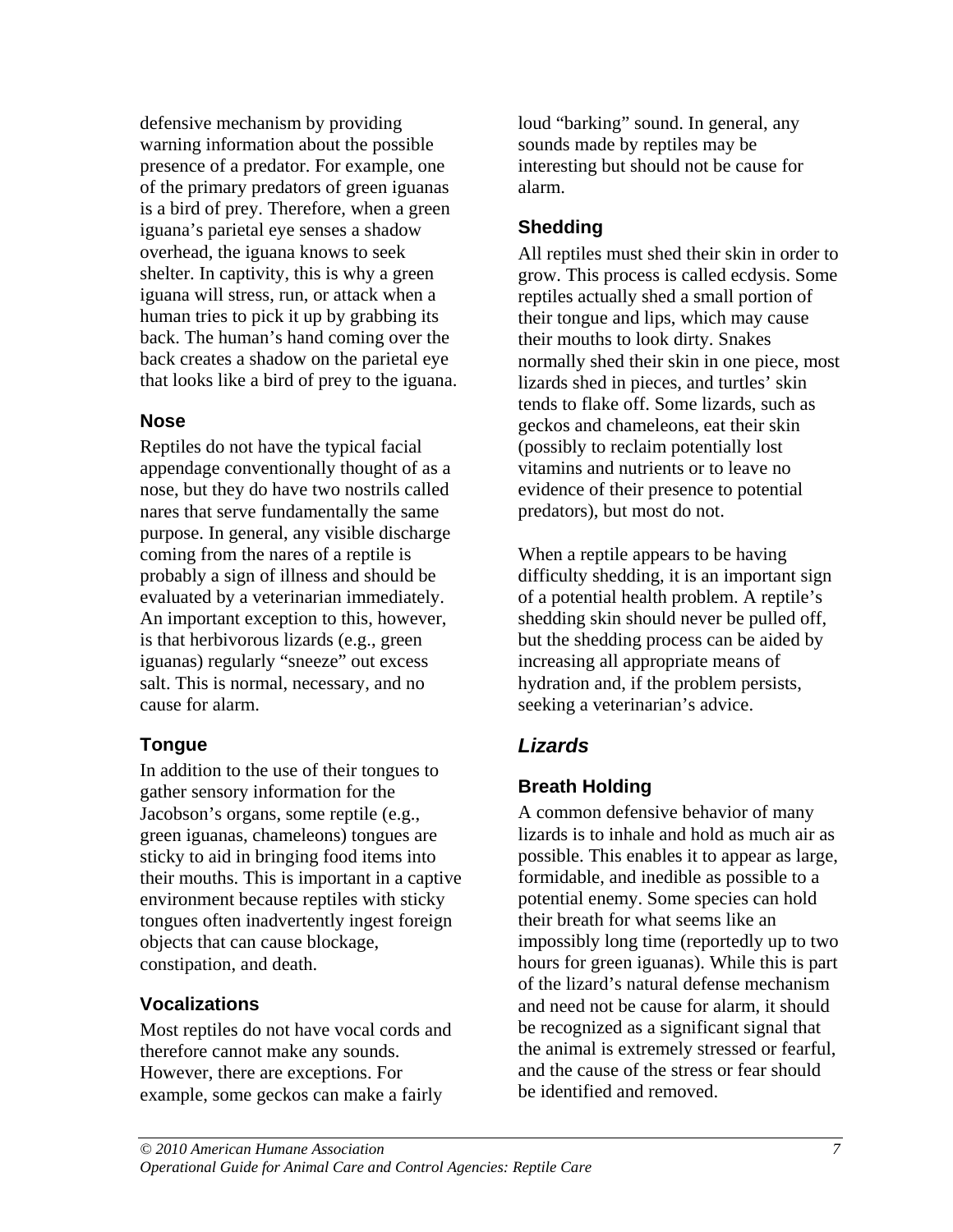# **Tail Loss and Regrowth**

Another defense mechanism for some lizards is their ability to lose their tails. Because many predators will grab a lizard by its tail, the ability to lose it allows the lizard to get away safely. Immediately after a tail is separated from the body of the lizard, the tail may continue to wiggle extensively for a few minutes. This is intended to distract the predator and allow the lizard to get away.

Some lizards are capable of regrowing their tail, but it may never be as long or as attractive as the original tail (e.g., on green iguanas, regenerated tails appear black and are often misshapen). This process is known as tail regeneration.

# **Femoral Pores**

Most lizards have a row of femoral pores on the underside of each thigh that secrete a waxy substance used for marking territories. Femoral pores are present in both males and females, but are more pronounced in males. While this cannot be considered a completely reliable way to determine a lizard's sex, it is relatively safe to assume that if a lizard's femoral pores are protruding past the surface of the rest of its thigh, it is a male.

# **Color Changes**

A lizard's body may change color for several reasons, including:

- To match its environment and thereby help it hide from predators
- To denote hormonal changes when the animal is in breeding season
- To indicate changes in body temperature

However, it may also indicate poor health.

### **Dewlap**

Some lizards have a piece of skin, called a dewlap, which hangs down from their jaw

and throat. The lizard can extend the dewlap to make itself look larger to potential enemies or to provide a larger body area with which to collect heat.

### *Snakes*

#### **Ears**

Snakes do not have ears. Instead, they use sight and smell, along with input from their Jacobson's organs and sense of movement.

#### **Jaw Dislocation**

A snake's jaws consist of four separate sections, two on top and two on bottom, which enable it to hold onto its prey and work it down its throat at the same time. In addition, a snake can dislocate its jaws to allow large prey to pass down its throat.

# *Turtles*

### **Shell**

The upper shell of a turtle is called the carapace, and the lower shell is called the plastron. A turtle's shell grows throughout its life, and the turtle will occasionally shed its top layer. When a turtle is kept in an unclean environment or is malnourished, unhealthy bacteria can get underneath layers of the shell and cause shell rot that, if left untreated, can cause irreparable shell damage.

### **Hibernation**

Some turtles brumate (the reptilian version of hibernate). However, even for species that naturally brumate, poor health may make it difficult for a turtle to successfully come out of hibernation. Therefore, turtles should not be hibernated in a shelter environment.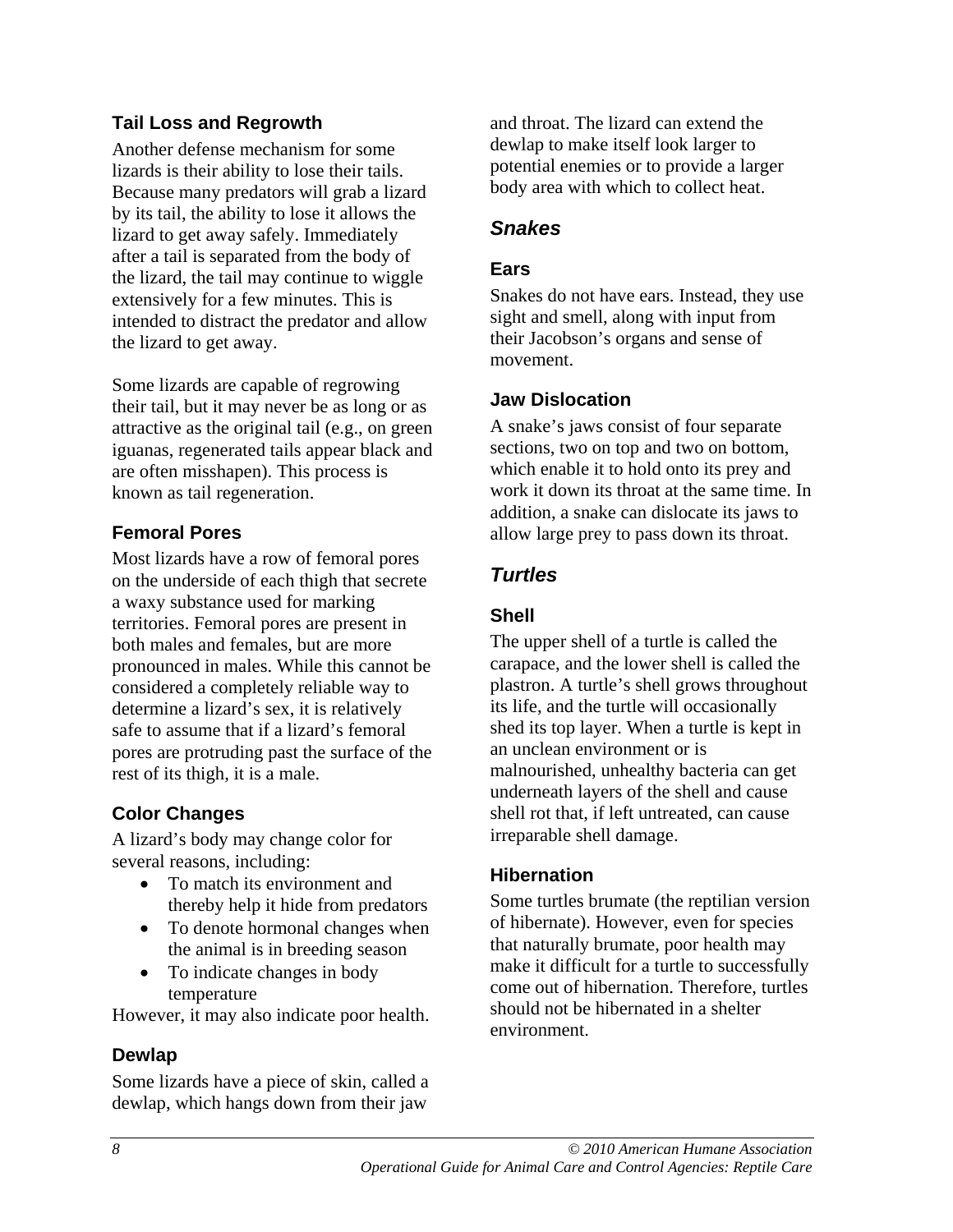### **Beak**

All turtles have a hard shell-like structure over their jaw called a beak. Like nails, the beak grows throughout the lifetime of the animal. In general, if the animal is provided proper food, well-balanced nutrition, and a healthy environment, the beak will naturally maintain its health and shape. However, it is not uncommon in captivity for a turtle's beak to become deformed or overgrown, which can limit or even prevent it from eating. If needed, a veterinarian can trim or file a turtle's beak.

# *Factors Influencing General Reptile Health*

Many factors, both external and internal, influence a reptile's physical health. As with mammals, metabolism plays a key part in maintaining and improving a reptile's health because it is directly related to the animal's ability to derive nutrients from food, fight off infection, heal from injuries, and keep its internal parasite load at bay. Unlike mammals, a reptile's metabolism is highly dependent on external factors. In addition, because the reptile pet trade consists entirely of animals from environments significantly different from where they are sold, maintaining a reptile's health in captivity is directly linked to the reptile's environment.

The following are the key external and internal factors that influence a reptile's health, and therefore are of most concern for shelter staff.

# **External Factors**

### **Heat**

To maintain a reptile's appropriate body temperature, two criteria must be met source and heat gradient.

**Source.** The source of heat refers to whether the animal needs to receive heat from above its body (heliothermic) such as from the sun, or from below its body (thigmothermic) such as from rocks or sand. Each species of reptile is specifically adapted to receive heat in a particular way. If heat is presented in a different way, it may cause illness or injury. For example, green iguanas are tree dwellers meant to receive heat from the sun (heliothermic), and the skin on the bottom of their body is not well suited to sensing heat. In captivity, if a green iguana's only source of available heat is from below its body (e.g., a heat rock), it will lay on the rock as its only option for survival, but it will most certainly get insufficient heat to maintain its body temperature. The animal is also likely to get burned from the rock. Because it cannot sense heat well, it will not feel the burn or move off the rock, and the burn may become life threatening.

**Heat Gradient.** The heat gradient, or preferred optimal temperature zone (POTZ), refers to the temperature range available in the animal's environment. Reptiles need to be able to adjust their body temperature throughout the day, and they do this by moving around their environment. Without the appropriate heat gradient available, the animal may never reach the heat level needed to metabolize food, or it may overheat and die.

# **Light**

**UVB Light.** All diurnal (i.e., active during the day) reptiles require UVB light in order to adequately metabolize their food. In the wild, this need is met by exposure to direct sunlight. In captivity, this need must be met via artificial light sources (such as specialized light bulbs) that emit a specific range of UVB rays. Only fluorescent light bulbs specially designed for reptile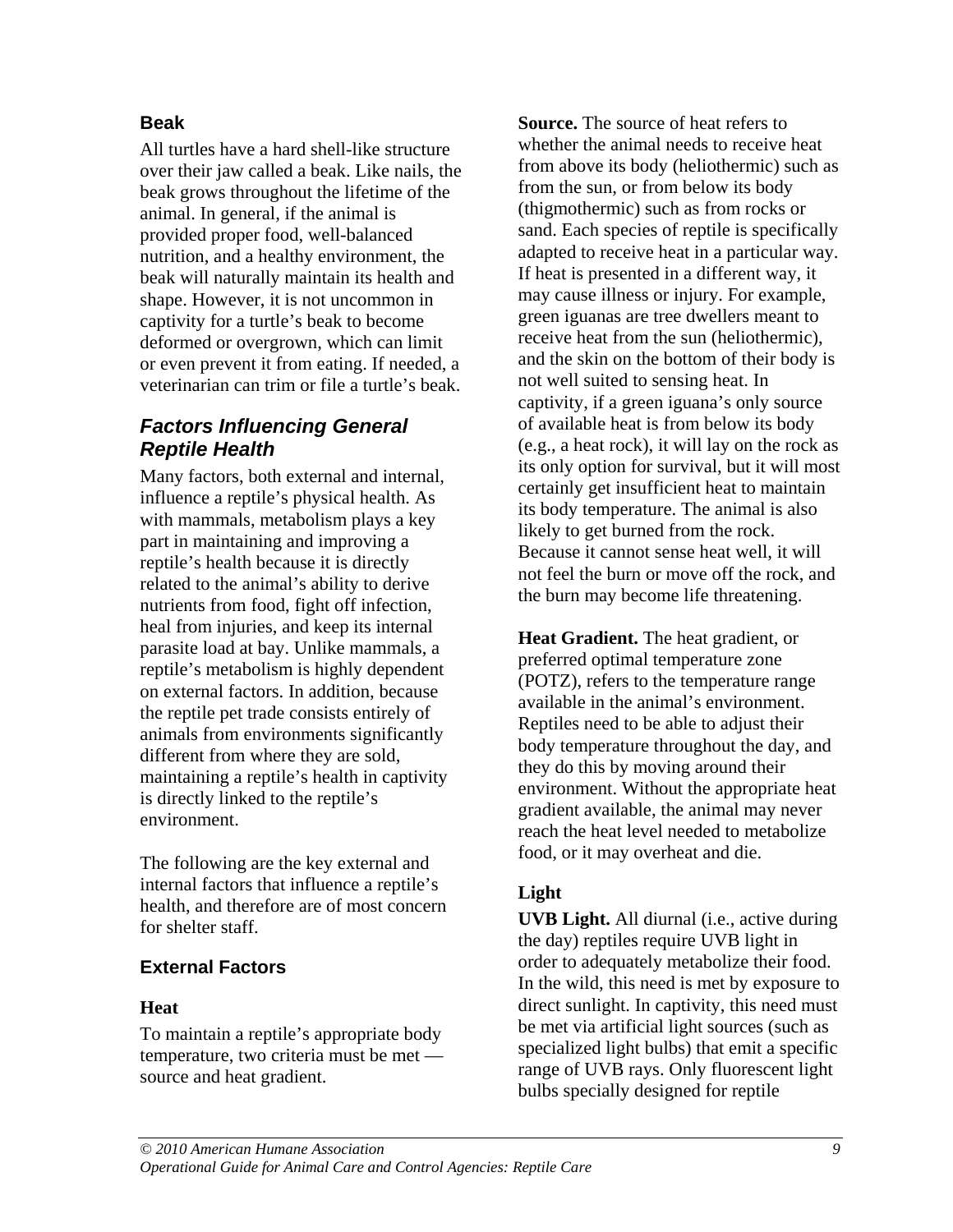habitats will meet this need. No incandescent, plant, aquarium, or other fluorescent bulbs will do.

This tends to be one of the most complex, least understood, and most unmet needs of reptiles in captivity. Based on the most recent scientific data, the only way to ensure captive reptiles are getting adequate UVB light is to use a high-quality UVB light bulb that is less than six months old and less than 12 inches from the animal. If any of these criteria are not met, animal's health will suffer.

Although it may seem counterintuitive, in general, it is not recommended to expose reptiles in the shelter to natural daylight. Natural daylight is significantly stronger than artificial daylight and, as a result, can have unpredictable effects on animals accustomed to artificial (and sometimes no) daylight. Animals may become agitated, aggressive, fearful, or more prone to flee. In fact, it is common for reptiles to get away from their caregivers when taken outside, thereby becoming the "strays" that end up in a shelter.

**Day/night cycle (photoperiod).** Because each reptile species is specialized to survive in a very limited geographic area in the wild, their metabolic rates are highly in tune with the natural day/night light cycle (as well as seasonal light cycle) of their native geographic region. As with everything else related to their metabolism, too much or too little light can have significant health ramifications. The most common problem in captivity is that reptiles are exposed to light (as well as noise) too late during the day so they do not get the rest they need and are overly stressed. In general, in captivity it is safe to use a 12-hour light (usually 7 a.m. to 7 p.m.), 12-hour dark light cycle for all

reptiles. This is one more of many reasons reptiles should be housed in an out-of-theway location in the shelter environment.

# **Humidity**

Humidity serves two primary purposes for reptiles: it supplements internal hydration and aids in the shedding process.

While reptiles do not actually absorb water through their skin, a high water density in the air in their environment (humidity) results in water entering their systems through their mouths, and noses. Humidity is especially important for species from tropical or rainforest environments (e.g., green iguanas, boa constrictors, pythons). For example, green iguanas expect a high density of water in the air as well as frequent rain showers. As a result, it is very unnatural for them to drink water out of a bowl no matter how thirsty they are. In fact, the most common/natural way for an iguana to consume water is by licking water as it rolls off its face during a rain shower (in captivity, when they are misted).

It is very common for reptiles that enter shelters to have trouble shedding. This may appear as shed sticking to their body (i.e., does not come off easily), coming off in small bits and flakes rather than large or whole body pieces, or not coming off for so long that multiple layers build up, which can constrict blood flow to a part of the body. Generally, poor shedding is not a life-threatening condition. While this does not need to be a top priority health concern in the shelter, a bad shed should not be ignored. It is a very good indicator of overall health (especially hydration) and of prior care and husbandry conditions.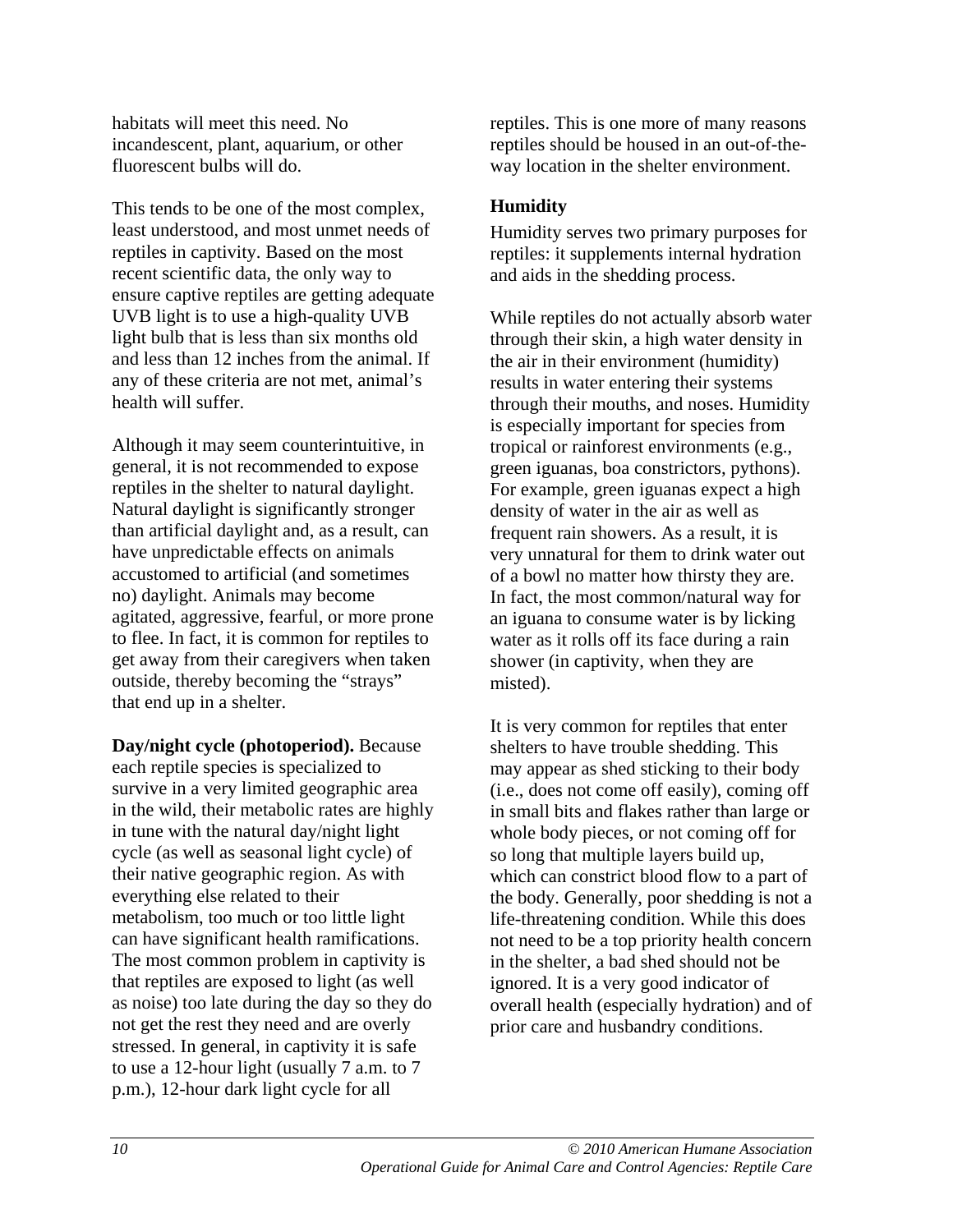#### **Stress**

Stress plays a major part in the overall health and well-being of all reptiles. For reptiles in shelters, stress may be second only to heat as the most important factor contributing to overall health. While this is true for cats and dogs as well, the significance is magnified many times for reptiles because so much of their health depends on their physical environment. The following are the major contributors to stress that must be addressed when housing reptiles in a shelter:

**Visual and audio stimuli.** All sights, sounds, smells, and tastes are different from what a reptile would encounter in its natural environment. Even if an animal has been in captivity all of its life, it is certain to be exposed to sights and sounds in the shelter environment it has never encountered before (e.g., barking dogs, unfamiliar people). This unfamiliar sensory overload can create tremendous stress. Because the animal is not likely to stay in the shelter environment for a long time, it is more appropriate to try to limit these external sensory stimuli rather than familiarize the animal with them.

**Privacy.** Instinctively, reptiles have no familiarity with humans (or dogs, cats, or birds) and therefore are naturally uncomfortable in their company, even if that company is fairly removed or has limited interaction with the reptile. In addition, most reptiles are relatively inactive in the wild, spending much of their time resting or basking, and sick animals are even less active than healthy ones. It is, therefore, important to make sure reptiles have a high degree of privacy. Because they will often prioritize privacy (which they equate to safety) over other life-sustaining needs, such as heat or food, it is important to provide privacy in such a

way that an animal does not have to choose to meet one of its needs at the expense of others. For example, monitor lizards, snakes, and box turtles like to spend time in hide boxes where they are completely hidden from view. To meet their heat gradient needs, place appropriate hide boxes in both the warm and cool parts of their habitat. On the other hand, green iguanas and bearded dragons like to bask out in the open, so they will require a privacy screen around their entire habitat (e.g., a curtain around their housing).

**Change.** The natural environment for reptiles in the wild changes very little over time, so reptiles have evolved to not expect change. Therefore, change causes them extreme disorientation and stress. The two most harmful types of change are moving an animal from one habitat to another, or moving an animal's habitat from one location to another. If either of these types of moves is necessary, the more elements of an animal's environment that can be kept the same, the better off the animal will be.

**Handling.** There are many reasons handling causes an animal stress. For wild animals, all direct human interactions are inherently stressful, often perceived as life threatening. This can be mitigated with frequent interactions with individual humans, but any socialization is quickly lost when the frequency, individual, or environment changes.

The way reptiles relate to their physical environment varies greatly by species, and this has a direct relationship to how they do, or do not, like to be handled. For example, green iguanas are arboreal and so prefer to be handled in a way that makes the human as much like a tree as possible (e.g., the body is the trunk of the tree, the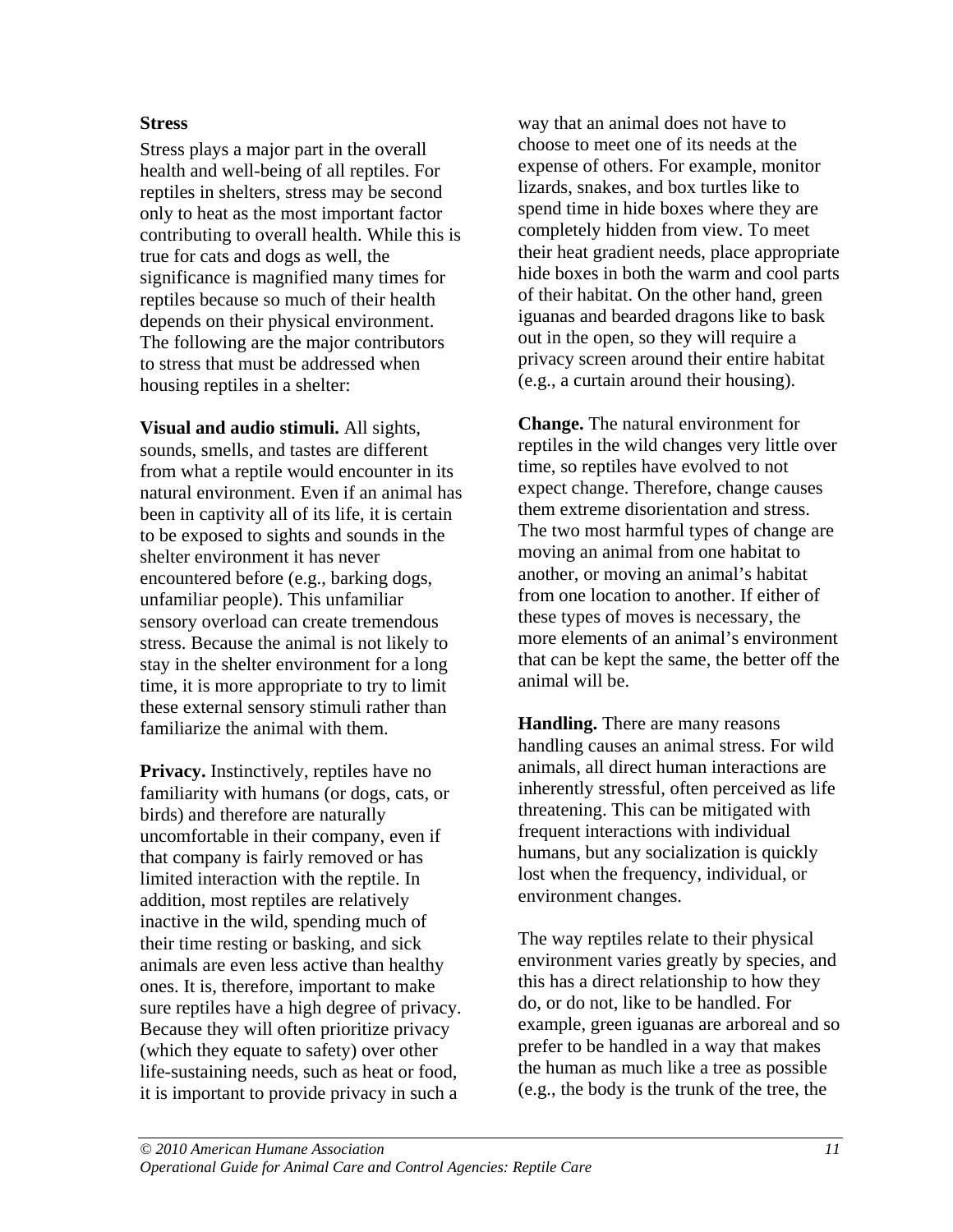arm is a limb extending up and away from the body, the "hands" and "feet" of the iguana are resting on the body or arm). Also, because green iguanas have a parietal eye that senses shadows as potential predators, they prefer to have their eye level above the handler's. If a green iguana is held by its body below the handler's eye level, it will be very uncomfortable, agitated, fearful, and generally overstressed.

#### **External Parasites**

**Mites.** While common, mites are not usually a major health problem for reptiles. However, if a mite infestation has been left untreated for a long period of time, it can result in permanent scarring and shed problems or, even worse, open wounds and possible infection. Shelter staff can directly treat mite infestations, but a veterinarian should examine any mite wounds.

Reptile mites are not transferable to other species (e.g., humans, dogs, cats, birds), and often may not spread between reptile species (e.g., snake mites are different from lizard mites).

**Ticks.** Ticks are much less common in reptiles than are mites. They can be removed similarly to how they are removed from cats and dogs, and the area should be treated with a topical antibacterial agent.

### **Internal Factors**

#### **Nutrition**

As with all animals, a reptile's basic nutritional health is one of the most important influencers on overall health. A reptile in good nutritional health will be better able to cope with the stress of captivity, change, and injury or illness.

Conversely, a reptile in poor nutritional health will be far more susceptible to any and all other threats to its physical and mental well-being. Therefore, it cannot be overstated how critical it is to maintain a good state of nutritional health for all reptiles in captivity.

Carefully assess the incoming animal's nutritional health and immediately provide a high-quality, well-balanced diet. Also, determine the need for supplementary nutritional support, such as specialized diets, hand feeding, or vitamin supplementation (See Appendix B for hand-feeding slurry recipes).

Unfortunately, shelters can generally assume that all reptiles entering a shelter environment are nutritionally compromised to some extent, and many are well on the road to death due to emaciation or dehydration. The sad reality is that very few reptile guardians have the knowledge and resources to maintain their animals' health, and animals coming from the pet trade are virtually guaranteed to be under- or malnourished. Adding to this situation is a reptile's ability to lower its metabolism and thereby lower its caloric requirement. Reptiles can live a long time without food or water before dying. In fact, a reptile's liver or kidney may fail due to starvation while its heart and lungs remain strong, and then the intake of food will cause death (actually, speed an inevitable death). Because most reptile guardians are not aware of this possibility and often miss the signs of starvation, it is common for reptiles that are already destined to die to be relinquished to shelters. Unfortunately, like so many aspects of reptile health, there is no absolute way to determine whether an emaciated animal will be able to recover.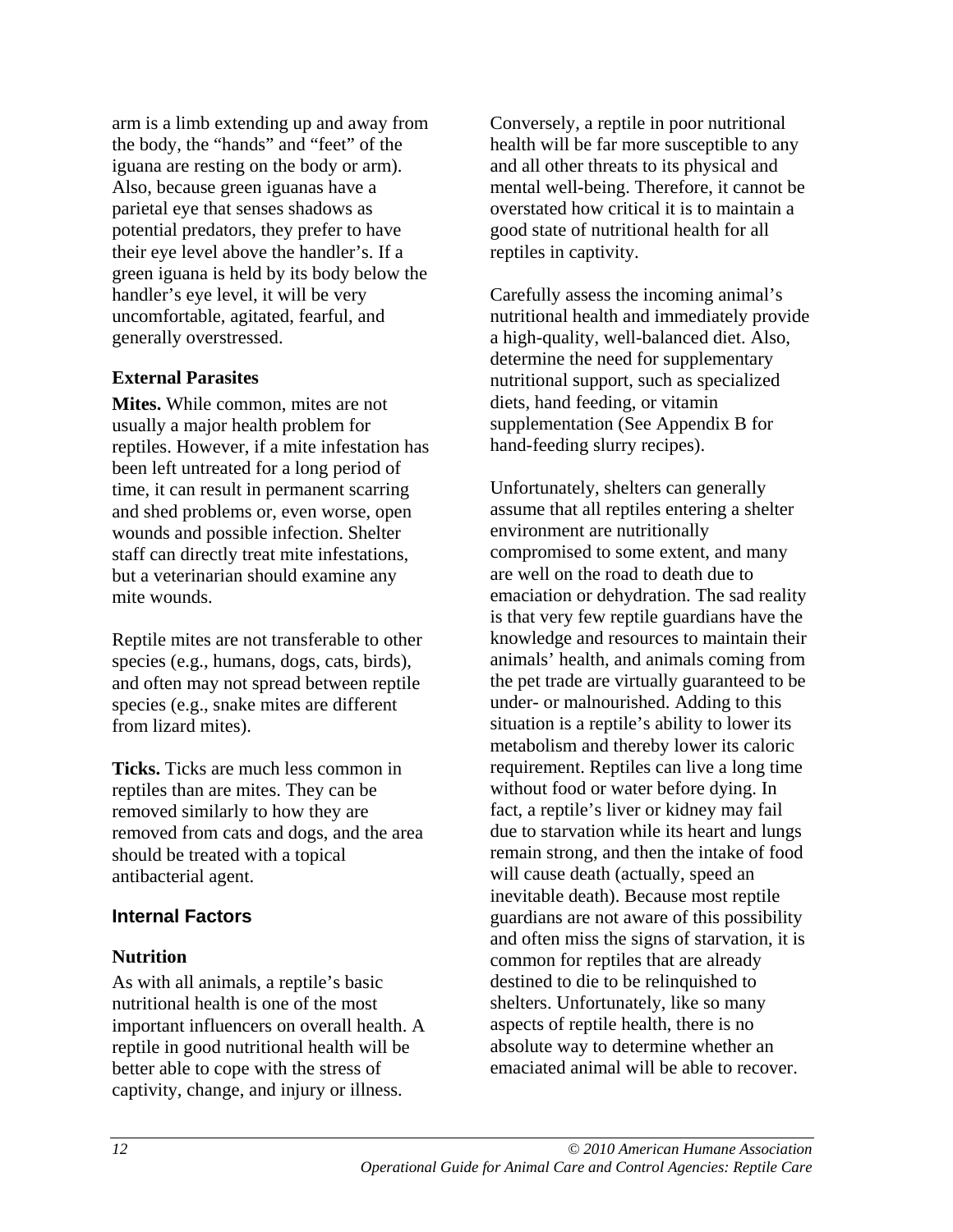### **Hydration**

Hydration is a critical element of a reptile's physical health. There are two aspects of maintaining hydration in reptiles that differ from maintaining hydration in other animals.

**Assessing Dehydration.** Without a fair amount of reptile experience, it can be difficult to determine the degree of reptile dehydration. Probably the most obvious indicator of hydration (and the easiest to interpret) is the dryness of the animal's stool. While some reptiles naturally have moister stool than others, no animal's stool should be so dry that it easily breaks apart or causes the animal to strain when defecating.

Another common sign of dehydration is when the animal's eyeballs are sunken in their sockets. This is often accompanied by the skin over and around the eyes being black, brown, or gray. In general, given the probable state of reptiles entering shelters, it is better to assume all animals are dehydrated and need explicit rehydration efforts.

**Reptile Hydration.** The way each reptile species naturally maintains hydration is usually closely related to where and how it naturally exists in the wild. For example, leopard geckos drink dew drops from plants and rocks while boa constrictors put their heads into a pool or stream of water to drink. If water is not available in the right form in captivity, an animal may refuse to drink even if it is dying of dehydration. It is, therefore, critical to understand both the quantity and form of water needed for each particular species.

### **Internal Parasites**

Virtually all reptiles carry some level of internal parasites. This is normal and, in the wild, their natural level of internal "good bacteria" will balance the "bad bacteria"/parasites in order to maintain an overall level of good health. Unfortunately, in captivity this natural balancing system is disturbed due to unhealthy breeding and habitat environments, other contributors to poor health, or untreated build-up of parasite loads. Therefore, while in a normal healthy environment it is acceptable to leave a reptile's internal parasites untreated, the general recommendation of reptile veterinarians is to treat all captive reptiles to completely eliminate internal parasites.

With the many types of reptile-specific parasites, some being more serious than others, it is critical to have a fecal analysis and treatment plan performed by an experienced reptile veterinarian.

#### **Infection and Injury**

It is very common for a reptile to retain an internal infection long after any external sign or cause can be seen. An internal infection can seriously compromise the animal's overall health and might become life threatening. For example, a reptile may suffer an injury such as a puncture wound. The external wound may appear to be healed but actually leave an internal infection that could result in any of the following:

- Organ failure due to the infection spreading to the internal organs
- Emaciation due to the growth of internal parasites enabled by an overall weakened immune system
- Structural deformity or functional disability due to the infection becoming established in another, more vulnerable, part of the body, such as an ankle or wrist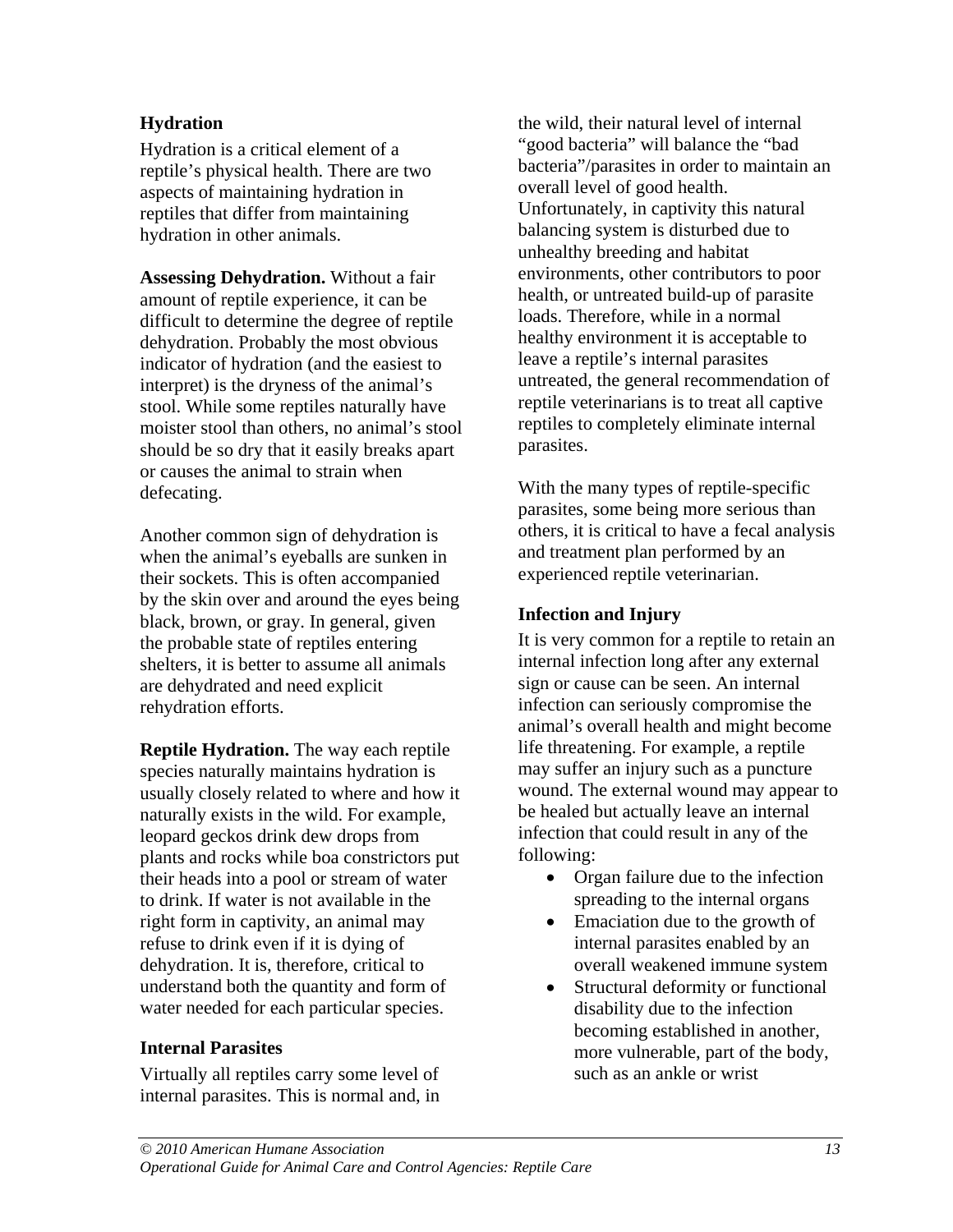Because of the possibility and seriousness of complications due to internal infections, a reptile veterinarian should immediately evaluate any suspicion of internal infection.

Reptiles have an amazing ability to recover from injury with very little help, so reptile injuries such as broken bones or wounds are often treated with fairly straightforward supportive care, wound management, and a safe, healthy, lowstress recovery environment.

Sometimes the greatest risk resulting from injury is the risk of infection, so it is common to give reptiles with injuries antibiotics as a proactive preventive measure. In any event, a reptile veterinarian should assess all injuries as soon as possible.

#### **Metabolic Bone Disease**

Metabolic Bone Disease (MBD) is typified by the softening or swelling of the bones. Diagnostic signs of MBD include pliability in the lower jawbones, kinking of the tail or spine, hard swelling of the thighs or upper arms, and lack of rigidity in the leg bones. Extreme cases of MBD may exhibit as limb or body tremors, especially when the animal tries to move.

#### **MBD is probably the most common and pervasive reptile-related disease.** It

cannot be reversed and may involve significant expense to treat. Consider it, therefore, a likely possibility for reptiles entering a shelter.

Insufficient or improper metabolizing of calcium causes MBD. Because the metabolizing of calcium can be a complicated process for reptiles, involving proper nutritional balances, quantity and quality of UVB light, and levels of heat,

simply supplementing the diet with calcium may not be sufficient to correct the problem and restore the animal to health. In addition, external signs of MBD may be due to a prior, inactive condition or a current active condition. The only way to determine any current or correctable problems due to MBD is to perform a reptile blood panel and, ideally, take x-rays to evaluate the animal's structural condition.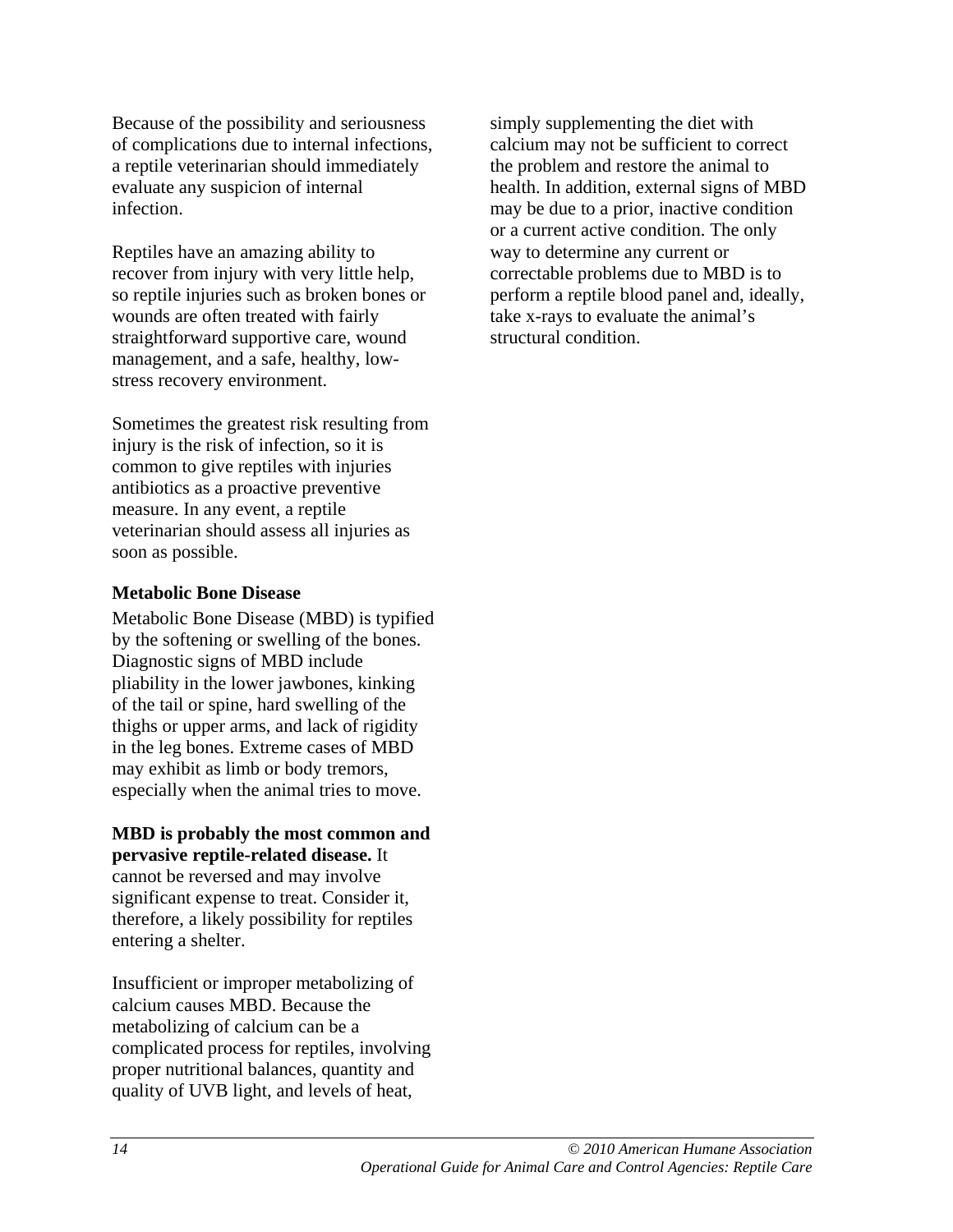# **General Reptile Behavior**

# *Lizards*

# **Head Bobbing**

Head bobbing is a major means of communication among lizards (and sometimes with humans!). When examined in detail, head bobbing behavior can be very complex and subtle. It is usually associated with dominant behavior and can be an early warning sign of aggression. In the shelter environment, interpret head bobbing as the animal's desire to be left alone. If it is not possible to leave the animal alone (e.g., the habitat needs to be cleaned), proceed with caution and don protective clothing (e.g., gloves) in case the animal attempts to bite.

# **Breath Holding**

Like many of the other defensive behaviors, many lizards hold their breath to try to intimidate their enemy by making themselves look as big as possible. Some lizards can hold their breath for a very long time — in the case of green iguanas for up to two hours! While this is not a health concern for the lizard, it catches caregivers caught off guard to handle an animal that is holding its breath. When the animal quickly releases its breath and deflates its body, it can escape from the caregiver's hold.

#### **Lateral Body Flattening, Raising Up on Legs, Tail Extension or Wagging, Exhaling Breath, Hissing, Lunging, Circling**

Different species of lizards may exhibit one or more of these behaviors as a sign of dominance and/or preparation for combat. It is uncommon for lizards to exhibit these behaviors toward humans or when stressed, so it is unlikely they will occur or will represent a significant threat to

humans in a shelter environment. As with head bobbing, the best course of action is to leave the animal alone. If that is not possible, proceed with caution and don protective clothing in case the animal attempts to bite.

# **Mouth Opening**

If the animal opens its mouth widely and then shuts it abruptly, it is most likely a yawn and is a normal lizard behavior. Other mouth opening may be part of a defensive or aggressive display. It may also be an attempt by the lizard to lower its body heat, or may be an indication of respiratory distress. Because the latter two interpretations are of significant importance to the animal's health, assume that an open mouth is indicating either overheating or respiratory distress.

In the case of overheating, the probable cause is that the animal's environment does not have a sufficient temperature gradient to allow it to thermoregulate. To correct this, move the animal to a larger habitat, lower the wattage of the heat light, add a hide box or provide shade so the animal can get out of the heat, or use a separate timer for the heat light and UVB light to shorten the heat light on/off cycle.

In the case of respiratory distress, the worst-case scenario is that the animal has pneumonia, possibly fairly advanced. Pneumonia is a very serious illness for reptiles and must be treated aggressively and immediately by a reptile veterinarian.

# **Sneezing**

Some lizards, such as green iguanas, sneeze out excess salt from their systems. If the discharge of a lizard's sneeze is white crystal-like material, it is most likely salt, and the result of normal behavior. If the discharge of a sneeze contains mucous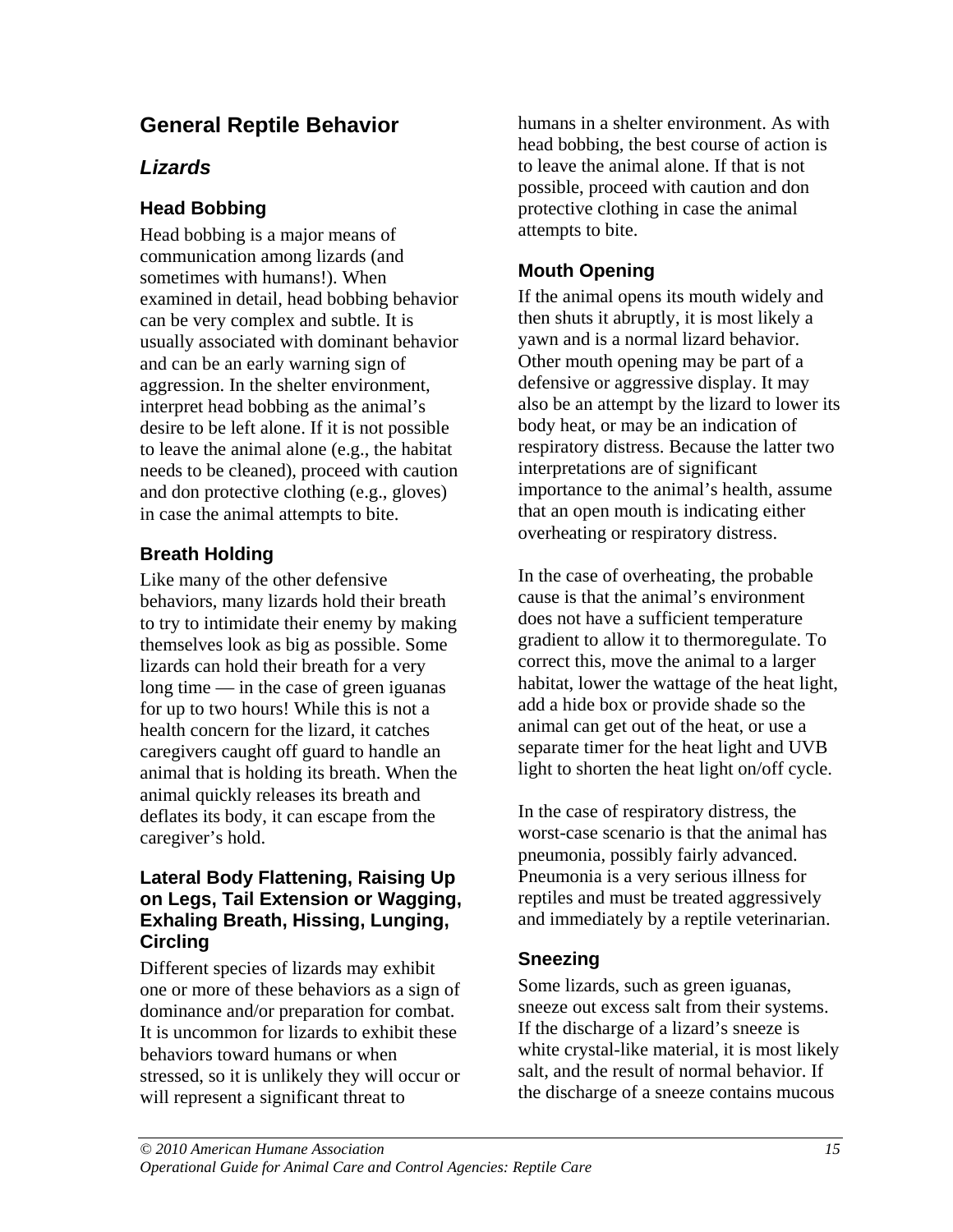or is discolored, or if moisture continues to drain from the nasal passages, it may be a sign of pneumonia, and the animal should be examined by a reptile veterinarian immediately.

### **Snout Rubbing, Pacing, Agitated Behavior**

A lizard that has not adapted to its captive environment will display behaviors such as rubbing its nose against the side of its housing, pacing or running around its habitat, or other types of agitated behavior. Such behaviors should be taken seriously as signs of extreme stress. Snout rubbing, for example, can potentially cause permanent physical damage, disfigurement, or infection. The only way to remedy all such behaviors is to correct the environment until the animal stops the behavior.

Environmental remedies may include moving the animal to a larger habitat, providing more or more appropriate furnishings (e.g., hide boxes, basking branches, rocks), or providing more privacy and less sensory stimuli (e.g., a quieter place in the shelter, a solid visual barrier). Another common but often overlooked cause of snout rubbing and other signs of stress is the presence of mirrors or glass in the animal's habitat. Because reptiles never encounter these materials in the wild, they do not understand them and may try to get to the place beyond the glass or in the mirror. They may try so hard and for so long that they cause themselves permanent physical damage. Again, the only remedy is to remove or cover the offending item.

# **Tail Whipping**

Some lizards, such as green iguanas and monitor lizards, use their tails as weapons to lash out at their enemies. This behavior is common when they are cornered, frightened, or surprised. With surprisingly accurate aim, they can inflict severe damage or injury with their tails. A caregiver can handle this behavior by leaving the animal alone or by protecting himself by covering his face with his arm and controlling the tail when he must handle the animal.

# **Tongue Flicking and Tongue Licking**

Tongue flicking and tongue licking are comparable to sniffing and tasting and allow lizards to collect and relay sensory data to the Jacobson's organs to evaluate their environment. Lizards also use these behaviors to reaffirm familiar objects, such as habitat furnishings and people. The speed of tongue flicking is often a good indicator of an animal's stress level — rapid flicking implies an unfamiliar environment and highly correlates to an animal's stress level.

# *Snakes*

# **Drawing Back**

When a snake draws itself away from a human, it is usually a sign of annoyance or fear. It is not usually a sign of aggression or a warning of a possible strike. If possible, the caregiver should leave the animal alone and provide more privacy within its habitat (e.g., hide boxes). If it is not possible to leave the animal alone, proceed slowly, gently, and with caution to minimize the animal's stress, fear, and annoyance.

# **Hissing**

Hissing can be a warning sign of aggressive behavior. Interpret it as the snake's desire to be left alone. If it is not possible to leave the animal alone (e.g., the habitat needs to be cleaned), proceed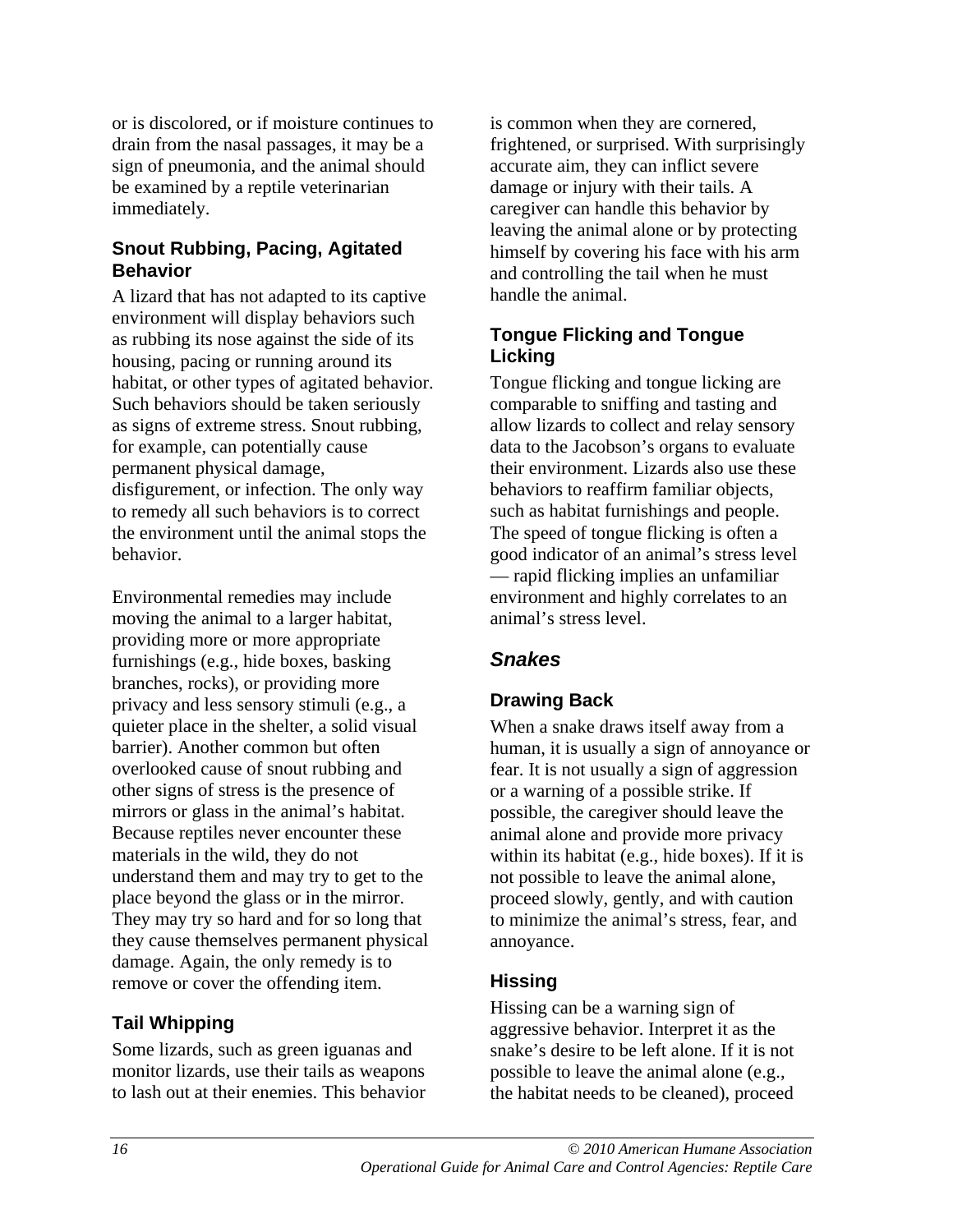with caution and don protective clothing (e.g., gloves) in case the snake attempts to bite.

# **Mouth Opening**

Unlike for lizards, mouth opening is not part of a normal defensive or aggressive display in snakes. It could possibly be an attempt by the snake to lower its body heat, but it is much more likely to be an indication of respiratory distress. Boa constrictors and pythons are particularly prone to pneumonia and are often kept in environments too cold for them, even by well-meaning guardians. In a shelter environment, assume that a snake exhibiting open mouth behavior needs to be examined by a reptile veterinarian.

If the snake opens its mouth widely, stretches one side of its mouth, or rubs its mouth on furnishings or its housing, it is most likely an attempt to realign its jaw (after dislocating to swallow prey) and is a normal behavior.

# **Sneezing**

If the discharge from a snake's sneeze contains mucous or is discolored, or if moisture continues to drain from the snake's nasal passages, it may be a sign of pneumonia, and the animal should be examined by a reptile veterinarian immediately.

# **Tongue Flicking**

Similarly with lizards, tongue flicking in snakes is comparable to sniffing and collecting and relaying sensory data to the Jacobson's organs to evaluate their environment. Snakes also use these behaviors to reaffirm familiar objects, such as habitat furnishings and people, and to navigate through their environment. Also similar to lizards, the speed of tongue flicking is often a good indicator of an

animal's stress level — rapid flicking implies an unfamiliar environment and highly correlates to an animal's stress level. In addition, rapid tongue flicking can indicate interest in a potential food item and should be considered a warning sign of a strike.

# *Turtles*

# **Shell Banging, Pacing, Agitated Behavior**

A turtle that is not comfortable in its captive environment may display behaviors such as banging its shell (actually its head) against its housing, pacing or running around its habitat, or displaying other types of agitated behavior. Take such behaviors seriously as signs of extreme stress. The only way to remedy such behaviors is to correct the environment until the animal ceases the behavior. Environmental remedies may include moving the animal to a larger habitat, providing more or more appropriate furnishings (e.g., hide boxes, rocks), or providing more privacy and less sensory stimuli (e.g., a quieter place in the shelter, a solid visual barrier).

# **Withdrawing Into Shell**

As most people know, turtles will pull themselves deep into their shells when they are afraid or stressed. However, many people do not realize how quickly and how far a turtle can dart its head out to bite and how long and hard the bite can be. While it is unlikely a turtle bite will cause permanent damage, it can cause significant pain, and it is possible the human will damage the turtle's beak in an overzealous attempt to get the turtle to release its grip.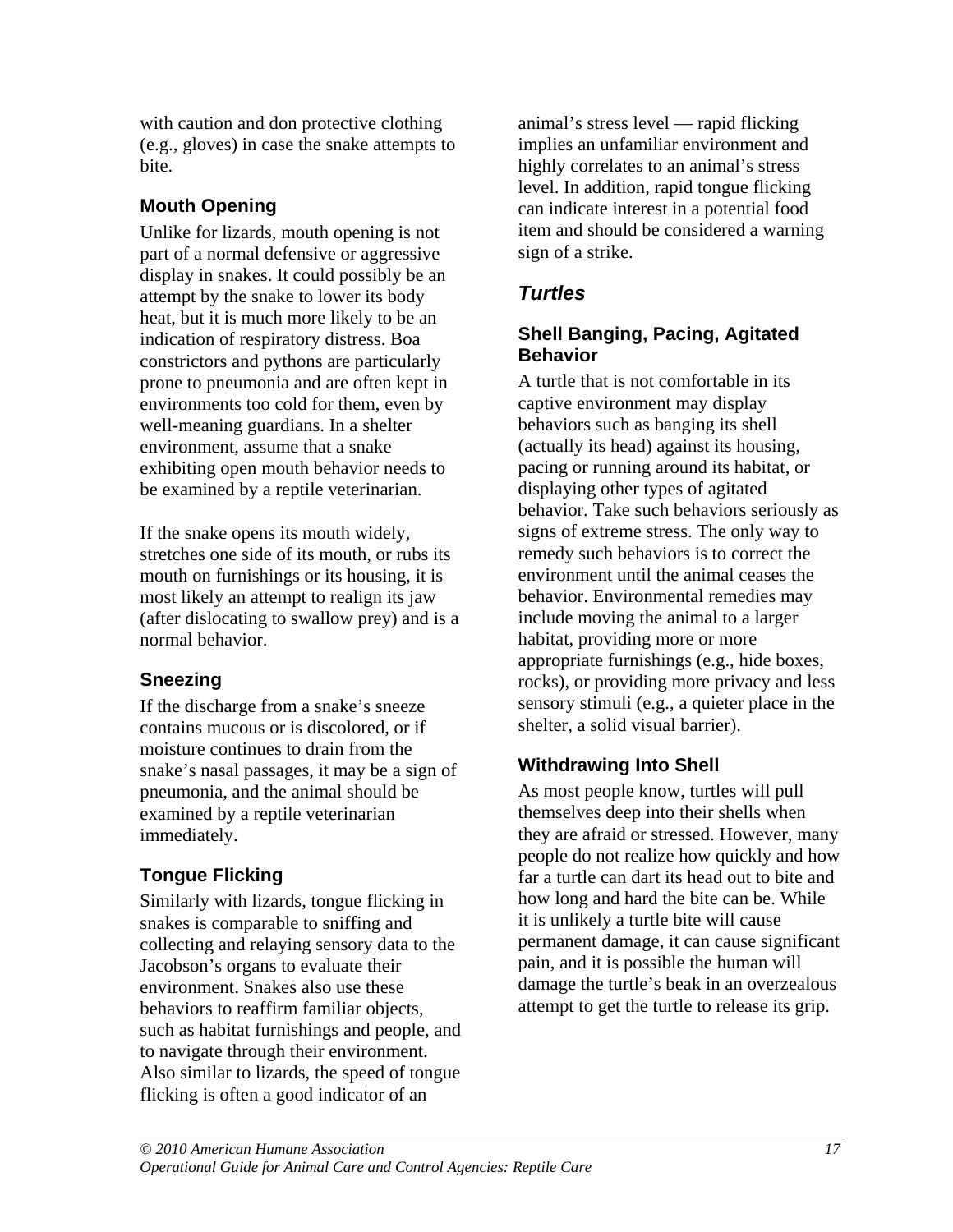# **Handling**

This section focuses exclusively on handling reptiles to control their movement (e.g., before or after transport, for examination or treatment) and to minimize the risk of injury to humans and reptiles. It does not discuss how to handle reptiles for socialization or enjoyment.

The most common problems that may occur when trying to handle reptiles are that the reptile bites the human, the human drops the reptile, or the human causes physical injury to the reptile. If a reptile is dropped, the greatest risk is that it will get away and then hide or get lost or injured. To minimize the risk of escape, the best practice is either to move the reptile housing into an "escape-proof" room before opening it or to "escape-proof" the room the lizard is in. An escape-proof space should be as empty as possible, with all holes, cracks, and crevices tightly and completely blocked (e.g., stuffed with towels, taped closed, covered with a board). No opening is too small or too inaccessible for a reptile to find and use to get away.

When preparing to handle any reptile, wear gloves to protect against injury while allowing good hand and finger coordination.

When removing a reptile from its housing, the first goal is to get control of the head. If the reptile is active and alert, the caregiver should cover its head (as much of its body as possible) with a towel, use one hand to gain control of its head, use the other hand to gain control of its body, and remove it from its housing. If the reptile is not active and alert (e.g., does not move as the caregiver reaches in), reach toward its jaw and gain control of its head. After gaining control of the head, use the

other hand to gain control of its body and remove it from its housing. In general, using a firm supportive grasp to control the entire body will be more successful and less stressful than using a tight hold or excessive pulling or squeezing.

# *Lizards*

Be prepared to provide support for the lizard's body as well as all of its limbs. Lack of this support may cause the animal extreme discomfort and stress, which will cause it to try desperately to get away and make it much more difficult to handle. It is not necessary to provide support for a lizard's tail, but be aware of the tail at all times. Depending on the species, guard against injuring or being injured by the lizard's tail.

**In no circumstance restrain a lizard by its limbs or tail.** Doing so may cause serious injury to the animal and failed restraint.



Another difficult aspect of holding lizards is that more pressure is not always a good thing. For example, day geckos are "designed" to lose their top two layers of skin if necessary to get away from predators, so if holding a day gecko too tightly, the caregiver may be left with a handful of skin. The gecko, on the other hand, will be long gone with an open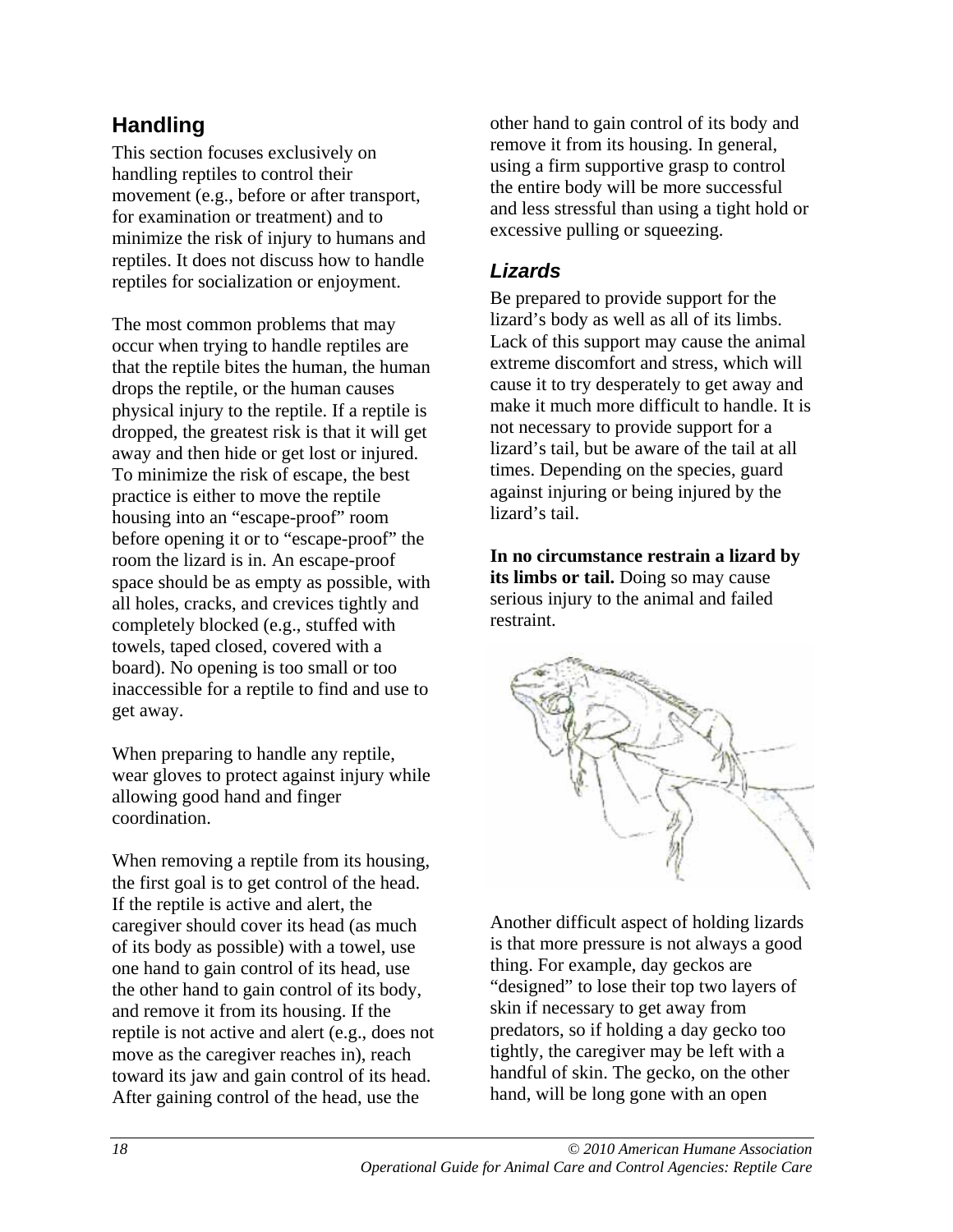wound exposed to infection. Another example is that green iguanas are amazingly able to compress and spin their bodies. Even if the caregiver has a tight hold on a green iguana's body, the iguana can almost instantaneously exhale its breath, compress and spin its body, and push off and through the caregiver's hands. Also, while some lizards always move in a forward direction, some (like monitor lizards) are great at backing up and out of one's grasp.

Probably the best place to apply a firm hold to restrain a lizard is at its shoulders and/or hips. Those areas tend to be the strongest, and therefore can withstand more pressure without sustaining damage. Many lizards have sharp toenails. If possible, trim the nails prior to extensive handling. Protective clothing should be worn to prevent scratches to exposed skin.

To handle a small lizard, the animal should be grasped firmly but gently behind the head, near the angle of the jaws, and then quickly supported under the body with the other hand. While it is sometimes possible to hold a small lizard with one hand, it is generally not recommended because small lizards are amazingly good at slipping through a human's fingers, running away, and finding places to hide. In general, it is not worth the risk of escape and better to hold the animal with two hands.

While it is difficult to provide a single technique for handling medium or large lizards that works for all species, the following provides a good general guideline:

• Gain control of the animal's head by holding it with one hand firmly behind its jaw joints.

- Move the other hand under the animal's torso, starting at the mid/waist point of the animal and moving it forward until the hand is under the animal's chin, its body is positioned along and supported by the forearm, and its front and back legs are straddled over the hand/arm. If possible or necessary, the hands or body should be used to hold the lizard's arms or legs against its body. In extreme cases, veterinary tape can be used to secure the animal's arms and legs against its body, or even to tape its mouth closed.
- Hold the animal in a "football" position, with its head pointed away from his body and its tail held firmly between the caregiver's arm and body. This hold should allow the caregiver to move the animal safely and securely and enable others to examine it as needed. Never reach over the top of a lizard's head or body when the lizard is not restrained.

If a lizard gets away while out of its housing, the best way to recapture it is to cover its head (and body if possible) with a towel, then proceed with the instructions for handling provided.

When attempting to examine or treat a specific part of a lizard's body, one person should hold the lizard as described to control the head and support the body while a second person performs the treatment or examination. If additional control or restraint is necessary during an exam/treatment, a towel can be wrapped around the part of the body not being treated, making sure at all times to maintain firm control of the animal's head.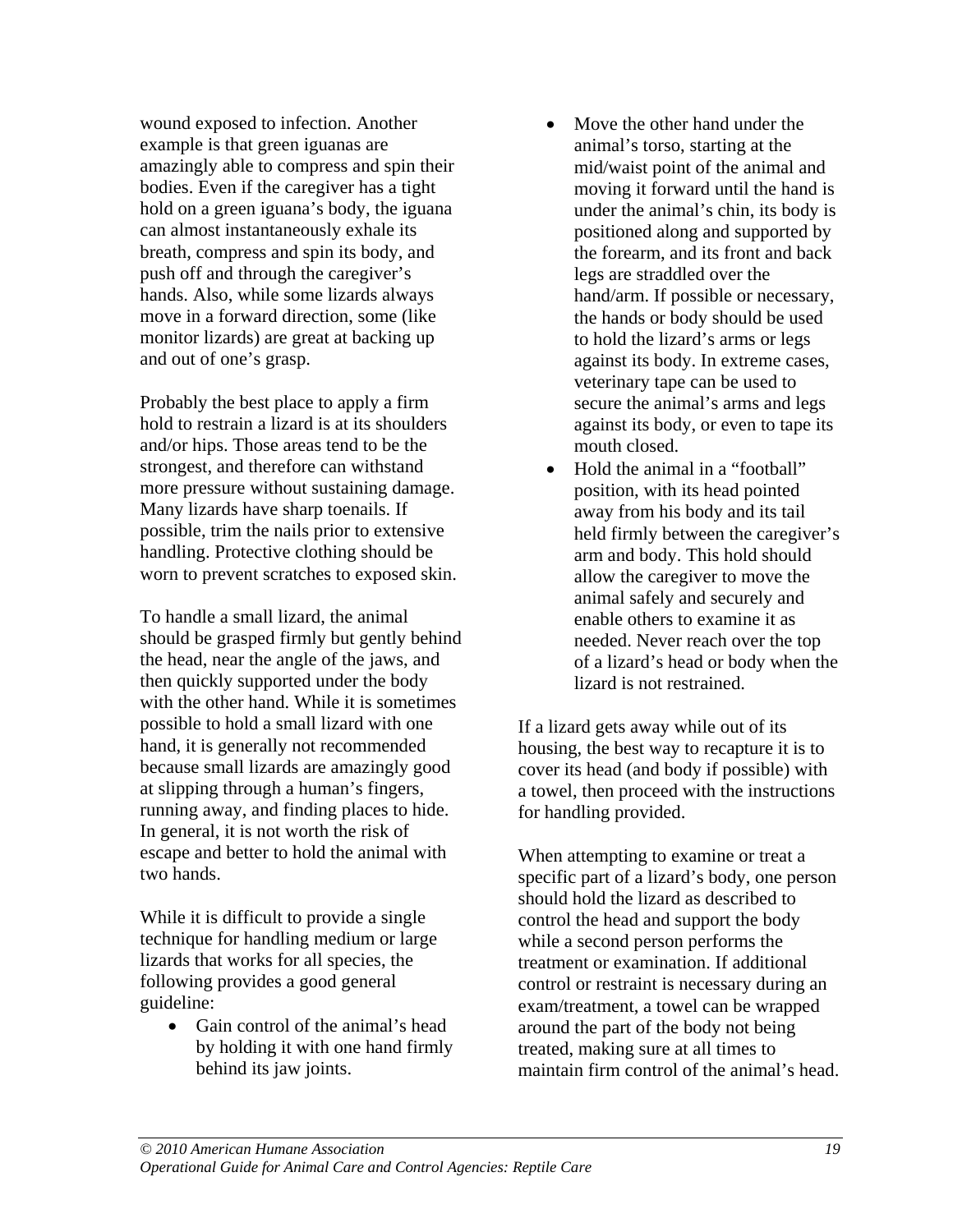When returning a lizard to its housing, the animal's entire body should be placed in the housing with its head pointed away from the caregiver and the door. Then the head and body should be quickly released at the same time, then the caregiver should remove his hand and close the housing door.

# *Snakes*

Be prepared to provide support for all of the snake's body weight. Lack of this support will cause the animal extreme stress, which will make it writhe and much more difficult to handle.

To handle a small snake, the snake should be grasped firmly but gently behind the head, near the angle of the jaws, and the body should be supported with the other hand, arm, or body.

At least two people are needed to handle a medium or large snake, and up to five people may be needed for a large snake. Even if the snake seems tame or weak, it should be handled as if it were strong and healthy. One person should be designated exclusively to control the head of the snake (as with a small snake, this would mean grasping the snake firmly but gently behind the jaw joints). Another person (or multiple people) should support the snake's body weight.

When removing a snake from its housing, reach toward the snake's throat and forward to the jaw to gain control of the head. After gaining control of the head, gently lift the snake out, providing additional support for its body weight as needed. In general, the less pulling and squeezing, the less the snake will fight to get away. Whenever possible, the snake's natural body movements should be supported rather than prevented.

When attempting to examine or treat a specific part of a snake's body, one person (not the person holding the snake's head) should hold the snake's body just above and just below the area to be examined/ treated. Firm pressure should be applied (although not squeezing or risking injury to the animal) and, if the snake pulls or pushes away, an equal but opposite pressure should be applied. This is a good way to try to "neutralize" the snake's movements.

When returning a snake to its housing, the caregiver should maintain control of the head until the rest of the body is released. Keeping control of the head, the caregiver should move the head into a position ready to be released, lay a towel or pillowcase over the head and his or her hand, and then quickly remove the hand and close the housing door.

# *Turtles*

To minimize the risk of shell damage, the best practice is to ensure the turtle is handled over a well-padded surface. In addition, the caregiver should be prepared to use two hands to hold the turtle securely. Turtles are amazingly good at pushing to get away.

Turtles should always be held horizontal, level, and right side up unless another position is necessary for examination or treatment. While turtles can survive in other positions (e.g., upside down) it causes them extreme stress and can result in physical injury, illness, or even death. In no event should a caregiver reach across or over a turtle's head when the turtle is not restrained. Turtles can stick their heads out very quickly to bite.

When moving a turtle in or out of its housing, grasp both sides of its shell at the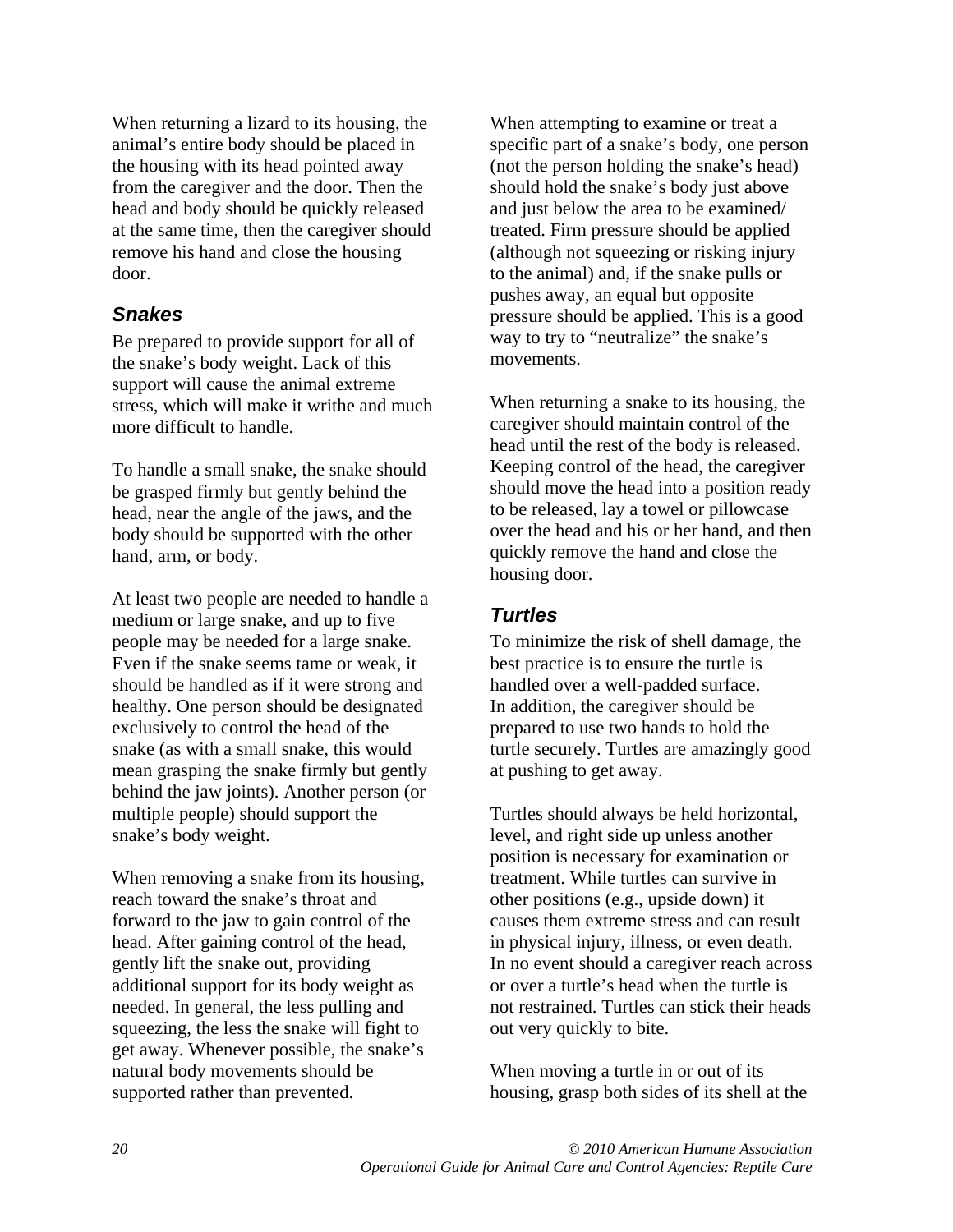same time and gently lift the turtle. Keep fingers and arms out of reach of the turtle's beak. **Never pick up a turtle by its tail, arms, or legs.**

When attempting to examine or treat a turtle, the animal should be gently moved into the position that allows for the best view of the area to be examined or treated, retaining firm control of the shell with two hands at all times. The turtle can be expected to pull its head and arms in, and may try to bite or even defecate on the caregiver.

To examine a turtle's arm or leg, grasp the appropriate limb's hand or foot, and then firmly but gently pull the limb out and hold it. As an extra safety precaution, use a lightweight cloth to cover the turtle's head and prevent it from biting during examination. To examine a turtle's head, the generally recommended technique is to apply inward pressure to its tail. Once the head starts to come out, quickly grasp the turtle's neck just past the jaw joints to hold the head out.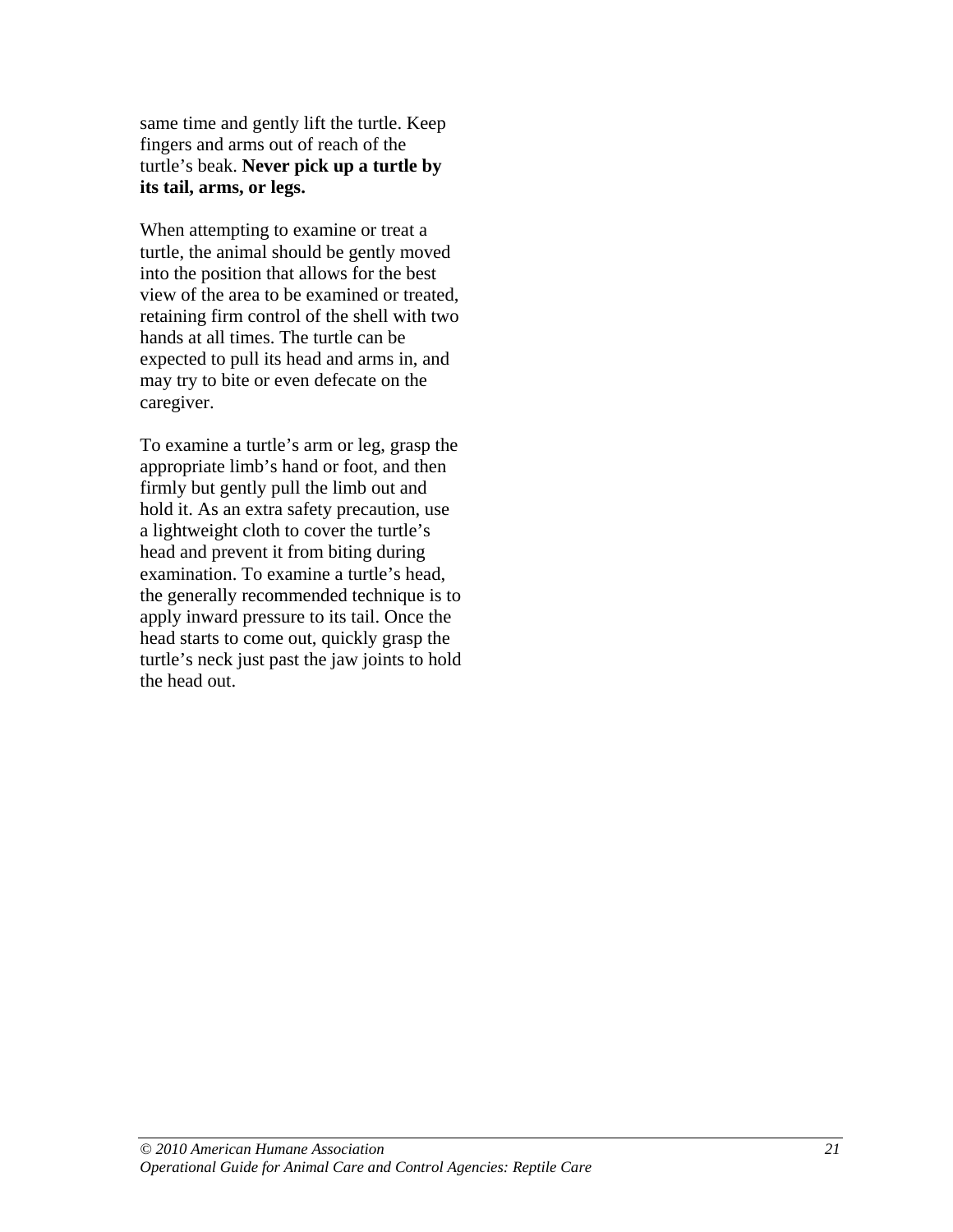# **Risks to Humans**

# *Salmonella*

The most recognized reptilian zoonosis is salmonella. Although reptiles usually do not show signs of disease from salmonella, roughly 90 percent of reptiles harbor the condition. Because of the way salmonella is shed from carrier animals, it is not possible to determine with complete certainty that an animal is not a carrier (i.e., it is always possible to get a false negative test result). Also, treatment aimed at eliminating salmonella from reptiles often fails and may lead to the development of treatment-resistant strains of the disease. As a result, most reptile veterinarians do not test for or treat it.

The best practice in the shelter environment is to assume all reptiles carry salmonella and practice operating procedures to avoid the disease at all times. Appendix C contains a salmonella handout developed by the Association of Reptiles and Amphibian Veterinarians in collaboration with the Centers for Disease Control and Prevention.

The following provides information to prevent the spread of salmonella to humans.

### **What To Do**

- Wear gloves and face protection (e.g., goggles, masks) while cleaning reptile enclosures or changing water containers.
- Wash hands, including fingernails, with hot water and antibacterial soap after handling any reptile, enclosure, or furnishings.
- Frequently disinfect reptile enclosures and furnishings.
- Disinfect shelter common areas or equipment after direct contact with

a reptile or reptile caging, accessories, or water.

• House reptiles away from any food preparation or medical treatment areas.

# **What Not To Do**

- Do not allow children under five years of age, older adults, pregnant women, or immuno-suppressed individuals to come in contact with reptiles, caging, or accessories.
- Do not clean reptile enclosures or furnishings where food is prepared, medical procedures are conducted, or other animals are present. Also, do not discharge water from reptile enclosures in these same areas.

# *Wounds*

# **How to Avoid Wounds**

Reptiles, like most wild animals, are aggressive toward humans as a defensive behavior, rarely as an offensive behavior. Given that, the best way to avoid wounds is to minimize the animal's feelings of defensiveness. Some ways to do this include:

- Minimizing sensory disturbances (e.g., loud or sudden noises, a lot of movement) in the environment where the animal is being handled. If possible, the animal's habitat should be moved to a quiet setting before taking the animal out, the traffic in the area should be limited, or a visual screen (e.g., sheet) should be put up between the animal and the rest of the facility.
- Minimizing the sense of physical threat the animal perceives. The caregiver should move slowly, talk quietly, and handle firmly but gently.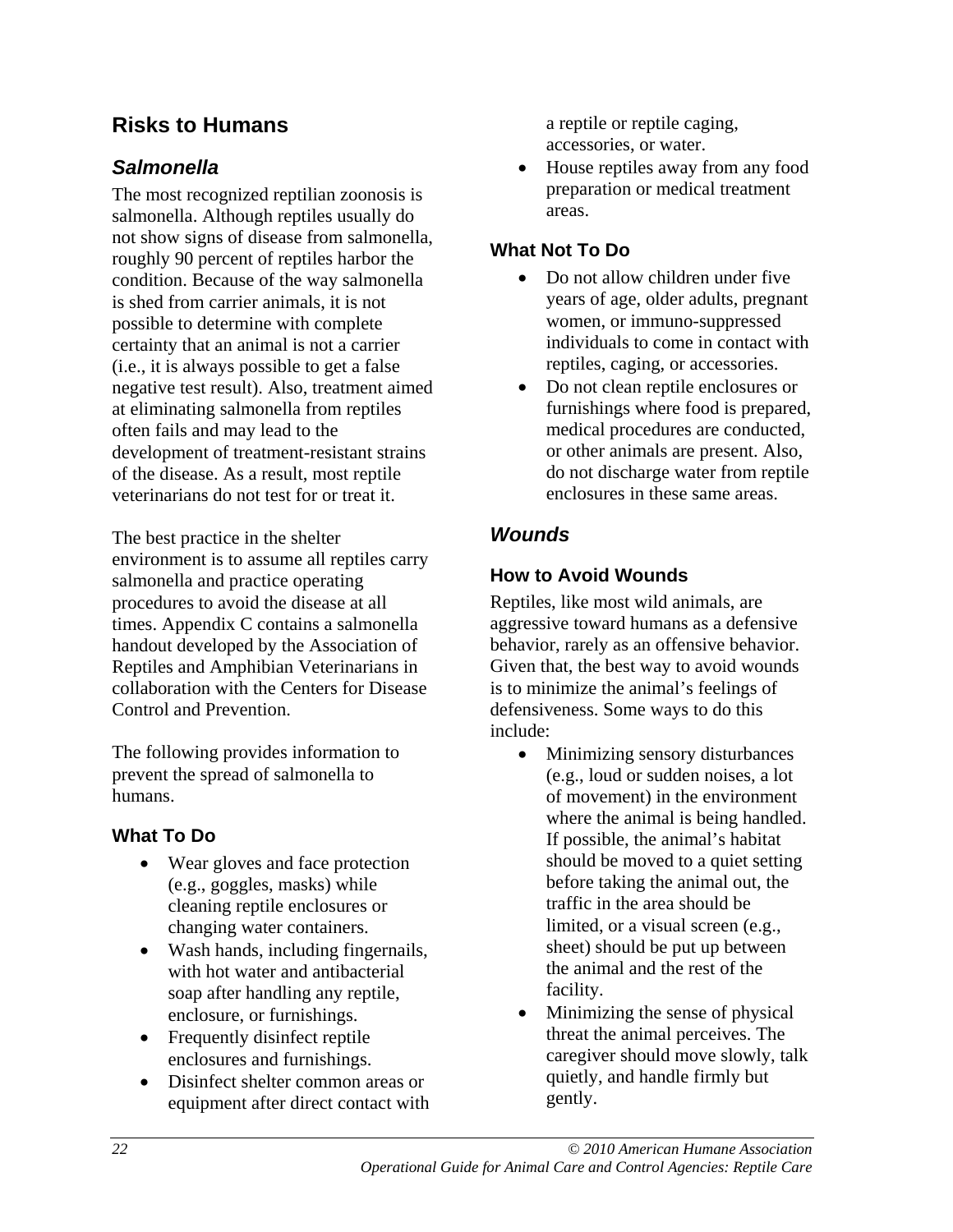- Observing the animal's body language (e.g., breathing rate, posture, dilation of eyes) to identify signs of stress or defensiveness before they get too far advanced.
- Ensuring staff handling reptiles is comfortable doing so. Again, like most wild animals, reptiles are very perceptive of a human's fear toward them and are more likely to be aggressive toward someone exhibiting signs of fear.
- Never underestimating the speed or strength at which a reptile can attack or the distance it can cover to reach its target. A large iguana can leap several feet from a dead standstill.
- Placing something between the animal's mouth, teeth, or tail and the human's flesh. This can be accomplished by wearing long pants, a long sleeved shirt or jacket, or gloves. It can also be accomplished by using a towel to hold or cover the animal. Covering the animal's head with a towel (or bag in the case of a snake) is effective but should only be done for brief periods of time because it will quickly and significantly increase the animal's stress level, which will in turn increase the animal's defensive reactions.

When approaching a large reptile, it is always a good idea to have a towel ready to use as a shield or cover. If an animal charges, lunges, or strikes, use the towel as a barrier and try to get the animal to bite the towel. The animal will try to disengage from the towel, allowing the caregiver time to safely contain and control the animal.

# **How to Treat Wounds**

If a reptile bites a human, the first priority is to get the animal to release its hold. It is very important for the person to remain as calm and still as possible and to get the animal to release its hold voluntarily. Pulling away or trying to pry an animal loose will only cause the animal to clamp down even harder, make the injury to the human worse, and possibly also cause injury to the animal (e.g., lost teeth, broken jaw or neck).

If remaining calm and still does not lead the animal to release its hold, or if the injury to the human is too severe to be able to wait, hold a cloth soaked in alcohol or ammonia under the animal's nose. Be careful not to get any alcohol or ammonia in the animal's mouth.

Bites and scratches from reptiles can be treated similarly to those received from cats and dogs. If the wound is bleeding, apply pressure applied until the bleeding stops. If the wound is severe, seek treatment from a physician. If not severe, clean the wound with soap and water, then flush it with a general antiseptic cleaner such as Betadyne™ or hydrogen peroxide. Apply a triple antibiotic ointment such as Neosporin<sup>™</sup>, then bandage it. Frequently repeat this process until the wound closes.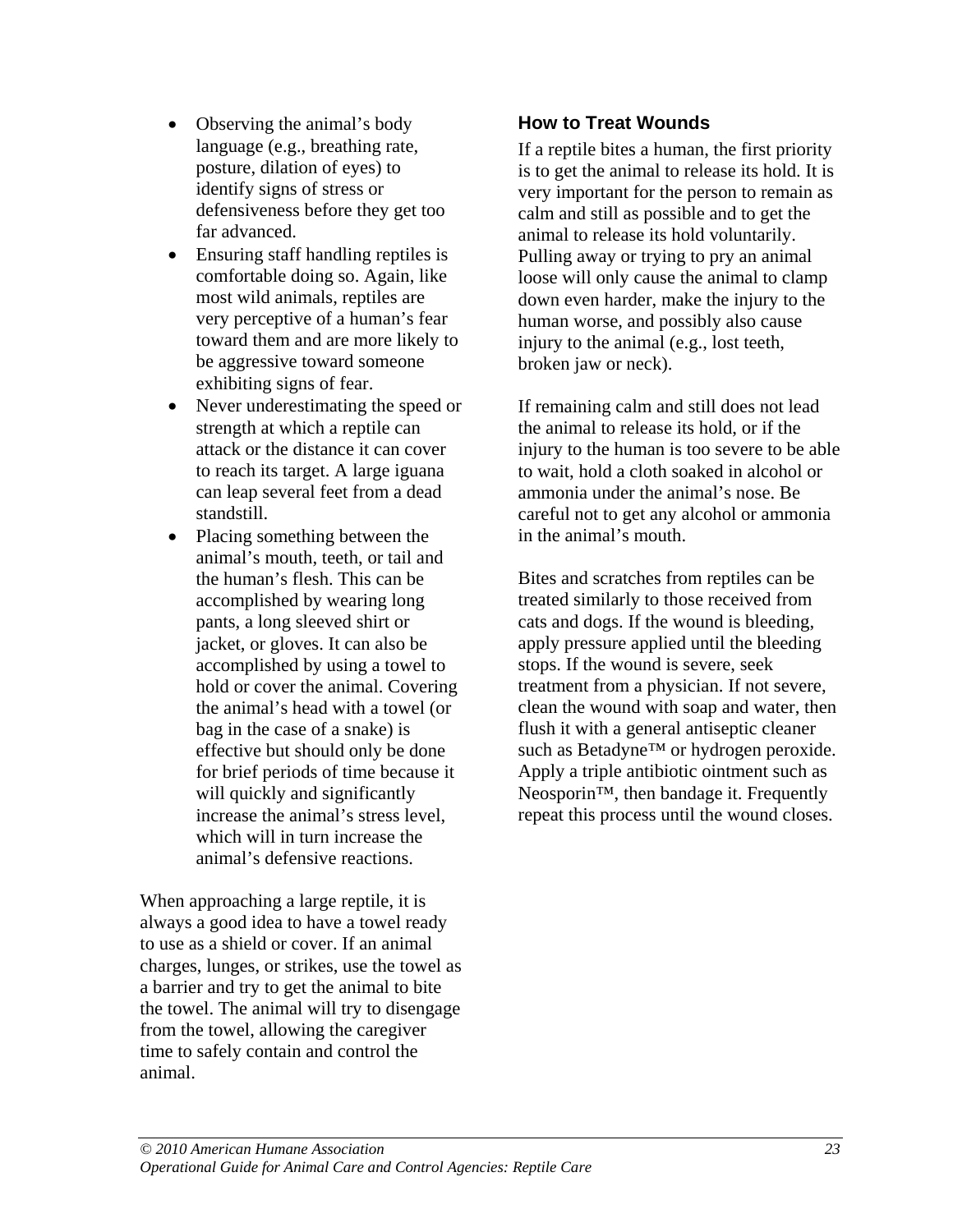# **Shelter Husbandry**

# *Intake*

The first decision a shelter must make after receiving a reptile is whether to try to find a new home for the animal or to euthanize it. In making this determination, consider two key factors:

- 1. **The physical and/or behavioral rehabilitation needs of the animal.** As discussed, assume all reptiles entering a shelter need some amount of rehabilitation. Based on the type and severity of the pre-existing problems of the animal, euthanasia may be the most humane alternative for the animal to relieve its suffering.
- 2. **The resources and expertise available.** While the traditional objective of shelters is to place as many animals into new homes as possible, the difficulties and special nature of reptiles as pets may lead to a decision to euthanize an animal, which seems counter to the shelter's philosophy. Given the time, effort, and specialized expertise required to rehabilitate reptiles as well as the difficulty and risks involved in trying to find well-suited adoptive homes, euthanasia may be the most humane alternative to avoid potential on-going neglect or suffering.

We encourage shelters unable to care for a reptile to contact local herpetological societies, reptile rescue groups, or reptile/amphibian veterinarians as an alternative to an immediate euthanasia decision. Appendix I contains a referral list.

This section addresses only the first point, the initial assessment of the physical and/or behavioral rehabilitation needs of the animal. Each shelter must address the second point for itself. See Appendix D for a sample reptile intake and physical assessment form.

#### **Physical Assessment – Permanent/Chronic Conditions**

#### **Physical Deformities or Limitations**

Physical deformities or limitations in reptiles cannot be corrected or "undone" by nature, nurture, or medical intervention. It is, therefore, important to assess if the physical deformity or limitation will severely impact the animal's ability to function, care for itself, or live safely in a captive environment. Also, will it just get worse with time?

#### **Missing or Dysfunctional Body Parts**

Many parts of a reptile's body, such as their fingers, toes, limbs, tails, eyes, ears, and dewlap, may be damaged in captivity due to injury, accident, improper housing, or poor nutrition. When this condition is inactive it may be uncomfortable for the reptile, but it is rarely, if ever, a significant health or quality of life issue in captivity. For example, when a green iguana does not have sufficient metabolized calcium in its system, the tendons that run down each finger and toe to each knuckle and nail may become detached from the knuckle or nail. This results in the iguana losing the ability to use that finger or toe to hold onto things. Because iguanas are arboreal animals, they depend heavily on using all of their fingers and toes to safely and comfortably move around their environment. When they lose the use of their fingers or toes due to insufficient metabolized calcium, they may be less comfortable and more at risk of falling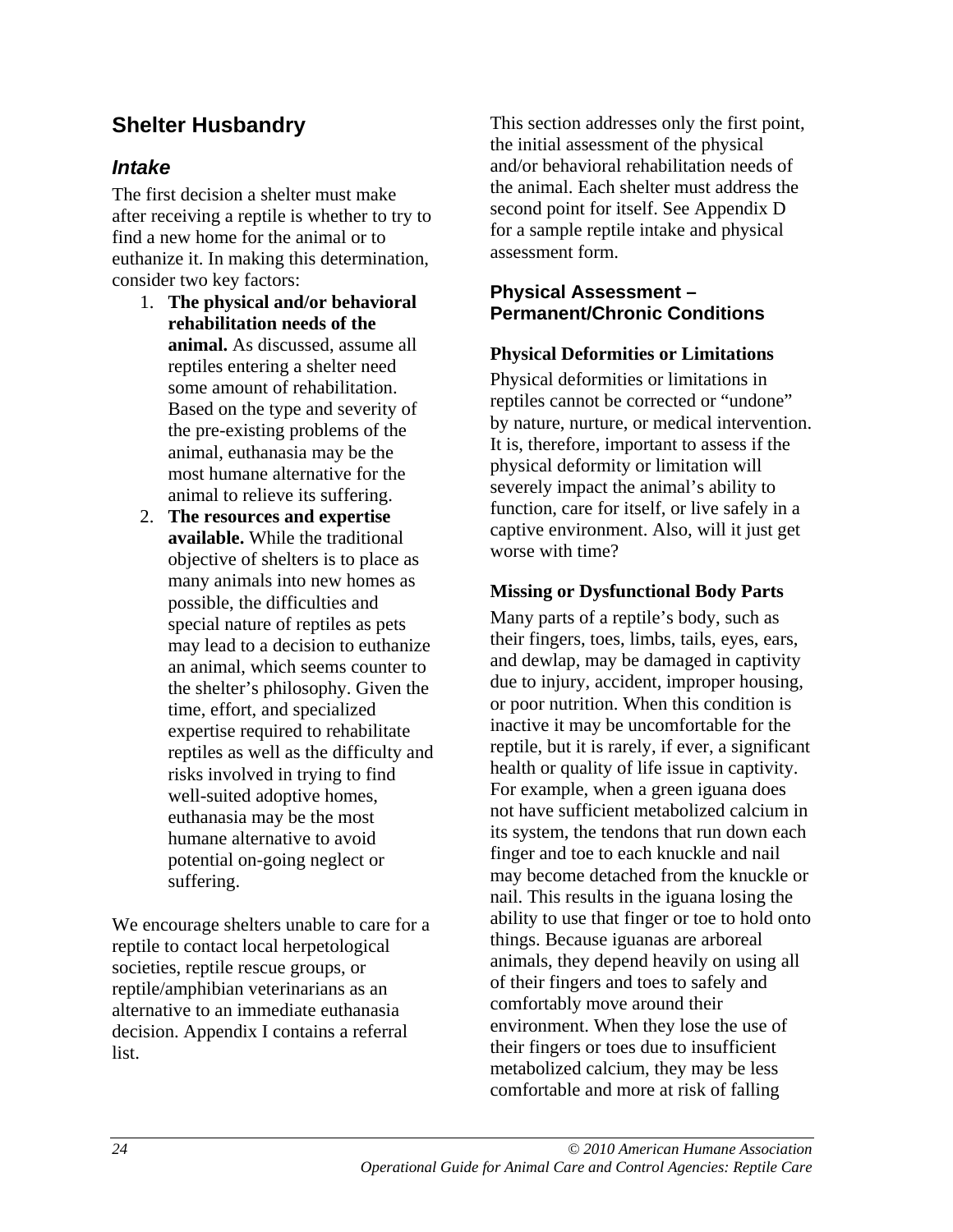from otherwise safe perches, but this can be easily compensated for in a welldesigned captive environment.

#### **Deformed or Twisted Body Structure**

It is common for various parts of a reptile's body, such as its spine, tail, mouth, or shell, to become deformed in captivity. This is most often due to nutritional deficiencies (e.g., turtle shell deformities) but could also be due to injury (e.g., snake with a broken back) or poor husbandry (e.g., lizard with deformed fingers).

Depending on the severity of the deformity, this may represent a significant limitation for the animal that would be difficult or impossible to compensate for by a typical reptile guardian. For example, a common symptom of metabolic bone disease in green iguanas is swollen and/or soft jawbones. In extreme cases, this may inhibit the animal's ability to eat on its own. While the animal may be handfed successfully, expecting a typical reptile guardian to do this on a long-term reliable basis is probably not reasonable.

It is also not uncommon for such structural problems to get worse as the animal gets larger and older, thereby requiring extraordinary care or medical expenses, or leading to unavoidable suffering for the animal. For example, lizards and snakes with twisted or broken backbones (possibly due to metabolic bone disease or injury) may become less able to move, eat, or defecate on their own as they grow and the spinal injury continues to affect their muscle and nerve control. While guardians and veterinarians may be able to treat these conditions with extensive effort and expense, the long-term suffering of the animal may be unavoidable.

# **Illness**

It is possible for reptiles to be suffering from chronic, often terminal illness, such as pneumonia, liver or kidney disease, cancer, or inclusion body disease in snakes. Unfortunately, there are very few external symptoms of these illnesses, so it is virtually impossible to diagnose without getting the assistance of a reptile veterinarian and incurring the expense of additional diagnostics (e.g., blood work, xrays). While it would be nice to know if an animal was suffering from such an illness before adopting it out, this may be impractical for a shelter. This is just one of many reasons we highly recommended that reptile adopters take their animal to a reptile veterinarian as soon as possible for a basic health check and baseline tests.

# **Physical Assessment – Temporary/Acute Conditions**

# **Active Injuries**

Reptiles are susceptible to the same sorts of injuries as mammals, often with similar methods of treatment. Some of the most common injuries in reptiles a shelter is likely to see include broken bones, wounds, abscesses, and burns. Except in the most extreme cases (e.g., wounds affecting organs, third-degree burns), most injuries can be successfully treated and need not be cause for euthanasia.

That said, reptiles may take longer on average than mammals to heal from injuries due to their slower metabolism, stress, and longer antibiotic protocol periods. This healing time and process can occur in a new adoptive home or may need to take place at the shelter or veterinary hospital, and this requirement should be factored into the decision of whether to adopt out or euthanize an injured reptile.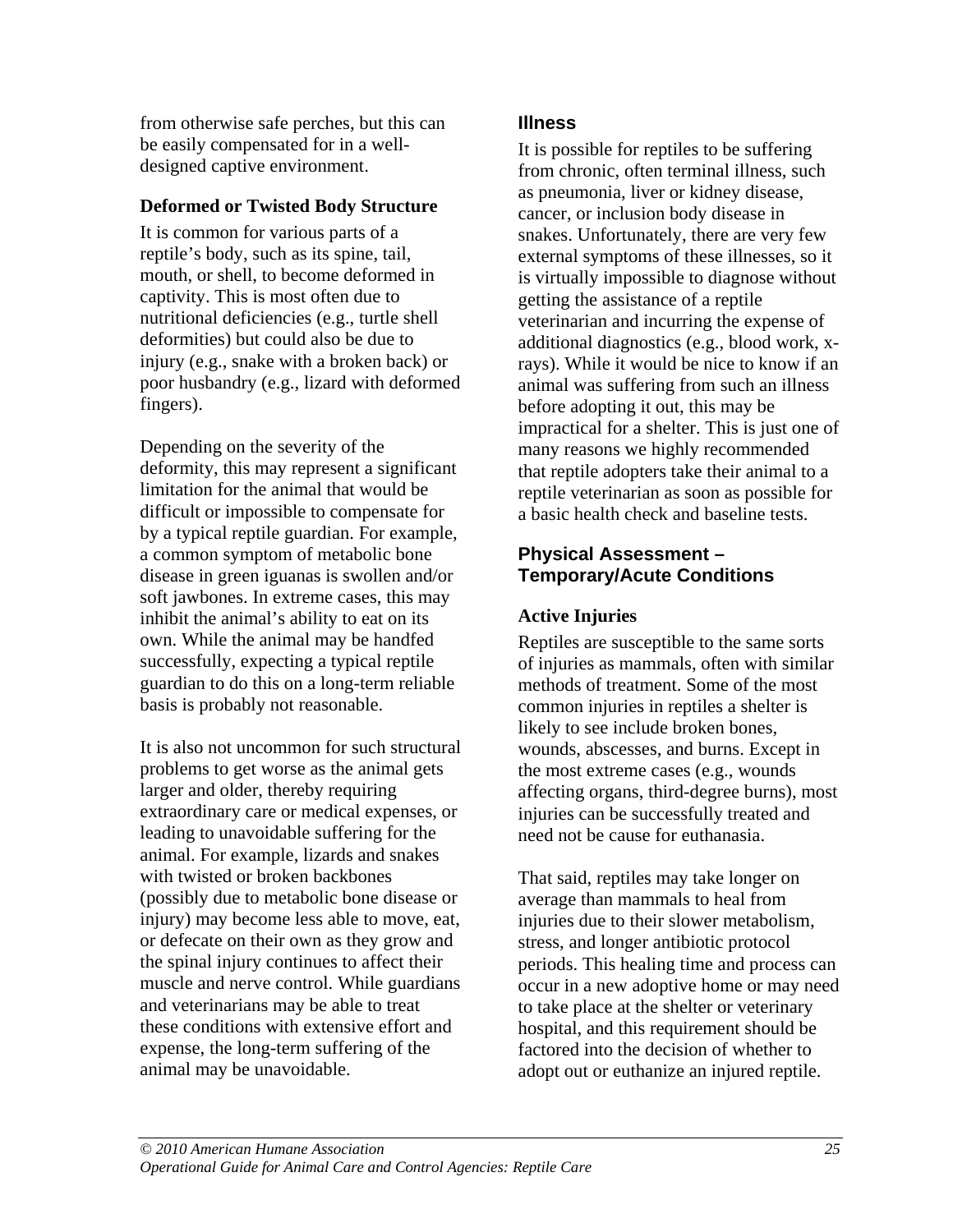#### **Illness/General Health Condition**

Active acute illnesses and poor general health are probably the most difficult yet most important conditions to assess in animals received at shelters because they are the most common and because they will benefit the most from fast and effective treatment by shelter staff. The following describes some of the most common illnesses and general health problems seen in captive reptiles.

**Malnutrition/Dehydration.** Shelters should assume all reptiles they receive are suffering to some degree from malnutrition and dehydration. However, it is not uncommon to receive reptiles in such a state that it is too late to help them.

The most obvious signs of this condition are extremely pronounced dorsal (back) pelvis and tailbones, or no observable muscle in the legs or arms. Another common symptom of an animal that has reached a point when it cannot be helped is the animal consuming food or water but being unable to defecate (this usually indicates the animal's liver or kidney has already shut down). Poor skin elasticity, sunken eyes, extreme lethargy, poor or mottled skin color, bloating, and lack of muscular strength often accompany this extreme degree of malnutrition and/or dehydration.

With extreme cases of malnutrition and dehydration, the road to recovery, if possible at all, is long and hard for both the animal and caregiver, and euthanasia is often the most humane alternative.

**Respiratory Disease.** Respiratory disease is very common in captive reptiles and, unfortunately, is often fatal. It is both difficult to diagnose because wild animals are very good at hiding the symptoms and difficult to treat because it is challenging to get medication to the source of the infection (e.g., the lungs).

Symptoms, once observable, usually start with difficulty breathing (rapid, shallow breathing or open-mouthed breathing), which is often accompanied by lethargy and a pale inner mouth. Another early symptom is runny nasal discharge, especially if it is muciod or yellowish in color. (Note: this should not be confused with normal sneezing/salt discharge in green iguanas.) Some animals, such as boas and pythons, may actually cough, sneeze, and discharge phlegm in extreme cases.

Any reptile suspected of having respiratory disease must be seen by a reptile veterinarian immediately. Intervention must be swift and extreme if there is hope for recovery.

#### **Metabolic Bone Disease (MBD).** MBD

may be an inactive, chronic condition, as discussed. However, it may also be an active, acute condition that requires immediate treatment. Common observable symptoms of active MBD include soft, pliable bones (e.g., soft jaws) or swollen limbs or joints (e.g., swollen thigh bone or knuckles). Lightly palpating the animal's skeleton can often identify potential areas of active MBD. Depending on the extent of the MBD, treatment could be as simple and noninvasive as nutritional supplements, or may require a more complex combination of nutritional remedies as well has medications.

Extremely active MBD is often exhibited through tremors of the animal's limbs or entire body. In such cases, immediate veterinary intervention is required, or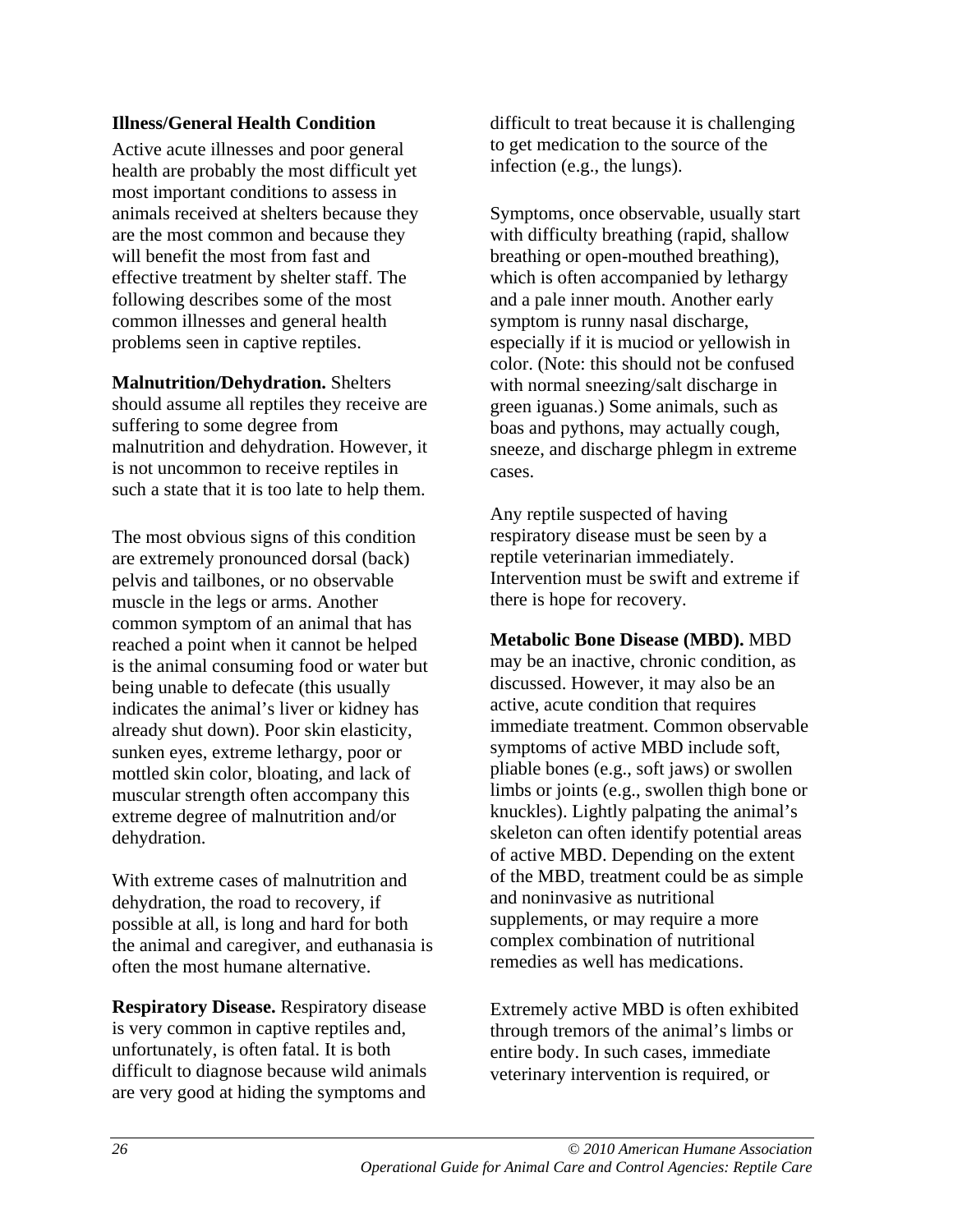euthanasia should be chosen in the best interest of the animal.

**Vitamin/Mineral Deficiencies.** While vitamin and mineral deficiencies are common and serious for captive reptiles (e.g., Vitamin A deficiency in turtles), they rarely are life threatening or require veterinary intervention. Unless there is a specific cause of concern, the best practice is to immediately put all reptiles on a natural, healthy diet with appropriate vitamin and mineral supplements and to educate potential adopters so they do the same. Getting and keeping reptiles on a healthy, well-balanced diet is usually all that is needed to correct any past problems.

**Skin/Shell Disease.** Skin and shell disease is a common and often serious problem, especially for captive reptiles. Turtles and tortoises are particularly susceptible to shell rot, and snakes are susceptible to blister disease, both of which are caused by harmful bacteria from their environment (usually dirty water or substrate) getting under the outer layers of their shell or skin and then growing and destroying the inner layers of their shell or skin.

If left untreated, this infection may continue to invade and destroy the body and can even be fatal in the most extreme cases. However, it is usually relatively easy to treat with antibiotics and a corrected environment, and most species can repair the damage to their shell or skin once the infection is eliminated. While skin and shell diseases may require a reptile veterinarian to diagnose and treat, they do not usually require the animal be euthanized.

# **Behavioral Assessment**

Because all reptiles entering a shelter environment will be extremely stressed and possibly ill, it will be virtually impossible to assess the true temperament of the animal at the time of intake. Also, depending on the expertise and empathy of the new caregiver(s), it is possible to modify virtually all reptile behavior problems so the animal can live safely with humans. Therefore, behavior problems identified at the time of animal intake should rarely be a reason to euthanize an animal.

That said, consider euthanasia in these situations:

### **Aggression**

If the animal actively lunges at and attempts to bite humans, even when unprovoked or is not hungry, euthanasia may be necessary. In general, it is unnatural for a wild animal to attack a human if unprovoked and well fed. Therefore, if an attack response has been conditioned into the animal by previous human interactions, the animal becomes even less predictable and more dangerous than in its natural state. This is an important consideration to factor into the initial intake evaluation.

For example, if a green iguana (an herbivore that does not hunt prey) actively lunges at and tries to bite humans, there is a good chance the animal has been mistreated or for some other reason has developed a deep distrust and fear of humans. This is a very difficult behavioral attitude to rehabilitate.

Similarly, if a boa constrictor or python strikes any time someone walks by its enclosure without even taking the time to "sense" whether the movement represents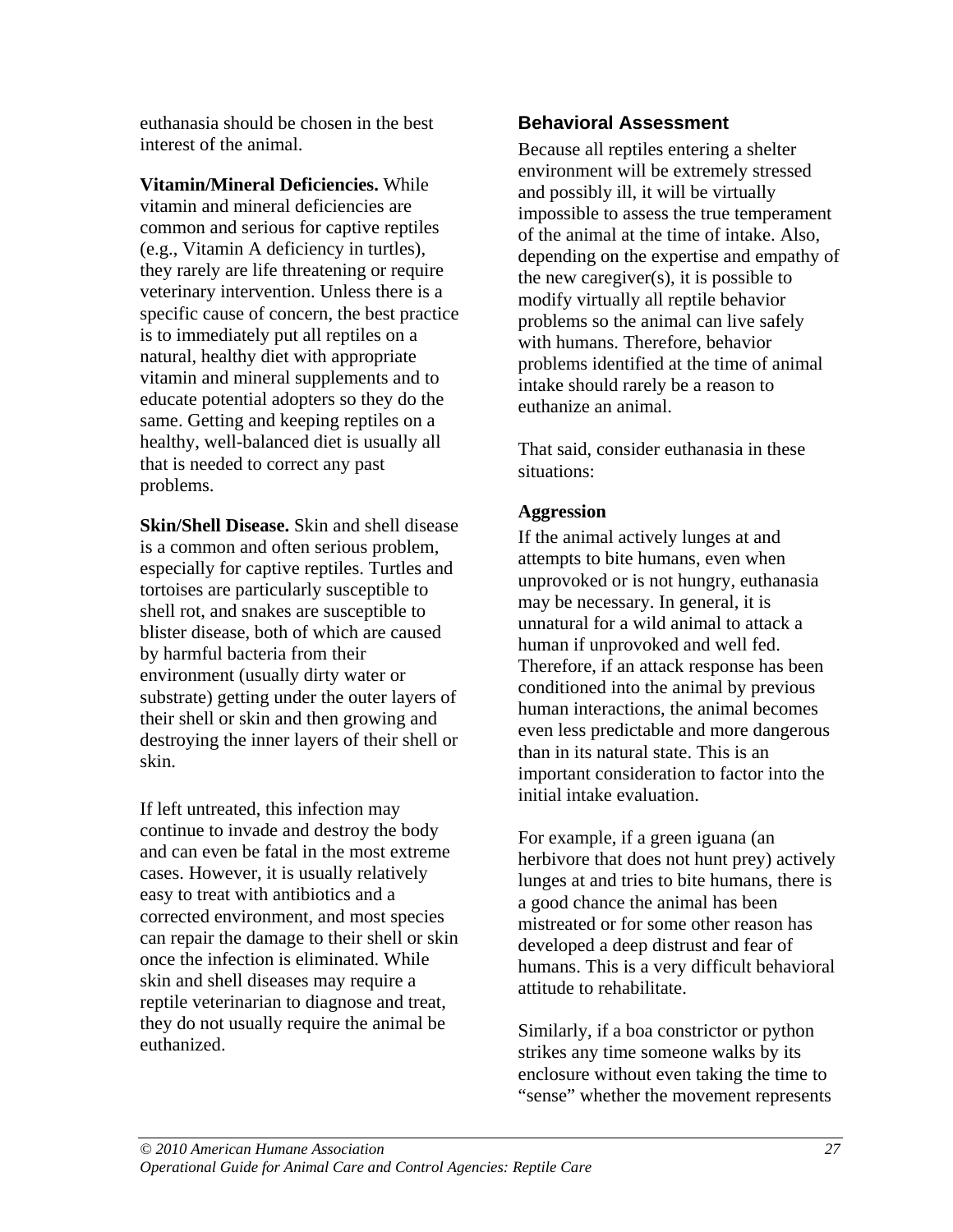prey, it is likely the animal has not been well socialized or well fed and correlates all movement with food. This can be very dangerous as the animal gets bigger and can represent a serious risk of injury or even death to humans or other animals in the household.

#### **Stress/Nervousness**

If the animal is so severely stressed that it inflicts severe physical harm to itself, euthanasia may be appropriate. Again, this is a situation that can be overcome with significant time and effort from an experienced caregiver, but is probably beyond the ability of the average reptile adopter.

A common example of this is an animal (e.g., green iguana, Chinese water dragon, boa constrictor) that becomes so severely stressed at being in an enclosure that it causes repeated physical injury to itself by trying to get out of its housing (e.g., rubs its snout on the glass or screen constantly creating an open, infected wound on itself and causing permanent structural damage).

# *Quarantine*

Quarantined animals should be housed in a separate area or preferably in a separate location from other reptiles in the shelter. If multiple reptiles are being quarantined at the same time and different locations are not possible, the minimum quarantine environment should consist of separate housing for each animal with physical barriers between enclosures.

Ideally, each reptile should be quarantined for one to two months before being housed with other reptiles. Quarantine enclosures should be as simple as possible — while meeting all the basic environmental needs of the species being quarantined (e.g., size, temperature, furnishings) — to facilitate

thorough and frequent cleaning. The substrate for quarantine housing should be newspaper, paper towels, or butcher block paper.

Any materials or equipment used to transport the animal to the shelter should be discarded or sanitized. Shelter staff should always wear gloves when cleaning quarantine housing, and gloves should be discarded after each individual habitat is cleaned.

Complete a fecal analysis (both a smear and a float) immediately upon arrival of a new reptile. This is critical to assess the animal's health as well as to determine the risk of spreading disease to other reptiles. If multiple reptiles are being housed in close proximity, and one animal shows signs of illness, that animal should be quarantined immediately.

# *Euthanasia*

It has been well documented in medical journals that reptiles feel pain. It is also true that, because of their unique biology and metabolism, reptiles require different euthanasia techniques from those used on mammals. Therefore, this section provides information shelter staff can use to ensure reptile euthanasia is performed with the same degree of compassion as is practiced for mammals.

Euthanasia techniques should result in rapid loss of consciousness followed by cardiac or respiratory arrest and the ultimate loss of brain function. Sodium pentobarbital best fits these criteria and, when used properly, is the best possible method of euthanasia currently available.

Sodium pentobarbital can be administered intracardiac (IC) on an anesthetized animal, intravenous (IV), or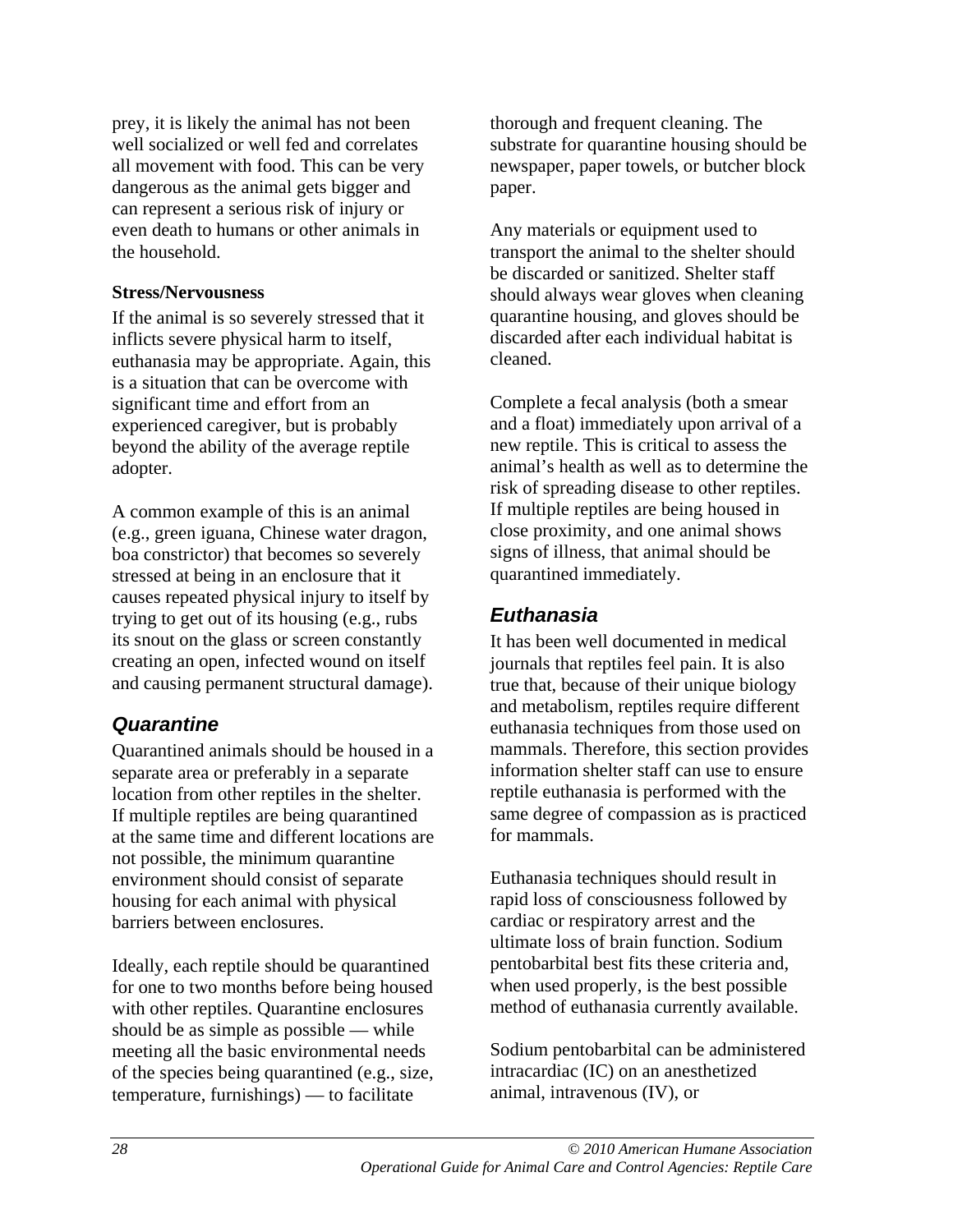intraabdominal, specifically intracoelomic (ICe). The best administration method varies depending on the particular anatomical features of the species (e.g., ease of accessing a vein). For reptiles, the American Humane Association recommends IC administration on anesthetized animals as the first option. For IC or IV administration, 170 mg/kg (or 78 mg/pound) of body weight should be used. A secondary choice is an ICe administration, with no preanesthesia, of 515 mg/kg (3x dose). Preeuthanasia anesthesia should be administered by an intramuscular (IM) injection of Telazol (4.5 mg/kg) or PreMix (1 ml/10 pounds). An experienced reptile veterinarian or certified euthanasia technician is recommended to perform this procedure. Time to effect may vary. **Barbiturates other than sodium pentobarbital can cause pain on injection and are therefore not recommended.** 

Two other methods of euthanasia (inhalants and carbon dioxide) are considered to be acceptable, but are more difficult to administer and regulate. Many reptiles are capable of holding their breath for very long periods of time. Because of this ability to tolerate anoxia (oxygen deprivation), induction of anesthesia and time to loss of consciousness may be greatly prolonged when inhalants or carbon dioxide are used. These techniques are more effective in species less capable of holding their breath.

Although these last two methods of euthanasia are considered acceptable, they are not preferred, and whenever possible, a veterinarian with appropriate training and expertise for the species involved should be consulted to ensure proper procedures for the species are used.

For additional information on euthanasia, see the American Humane Association's Euthanasia Operational Guide.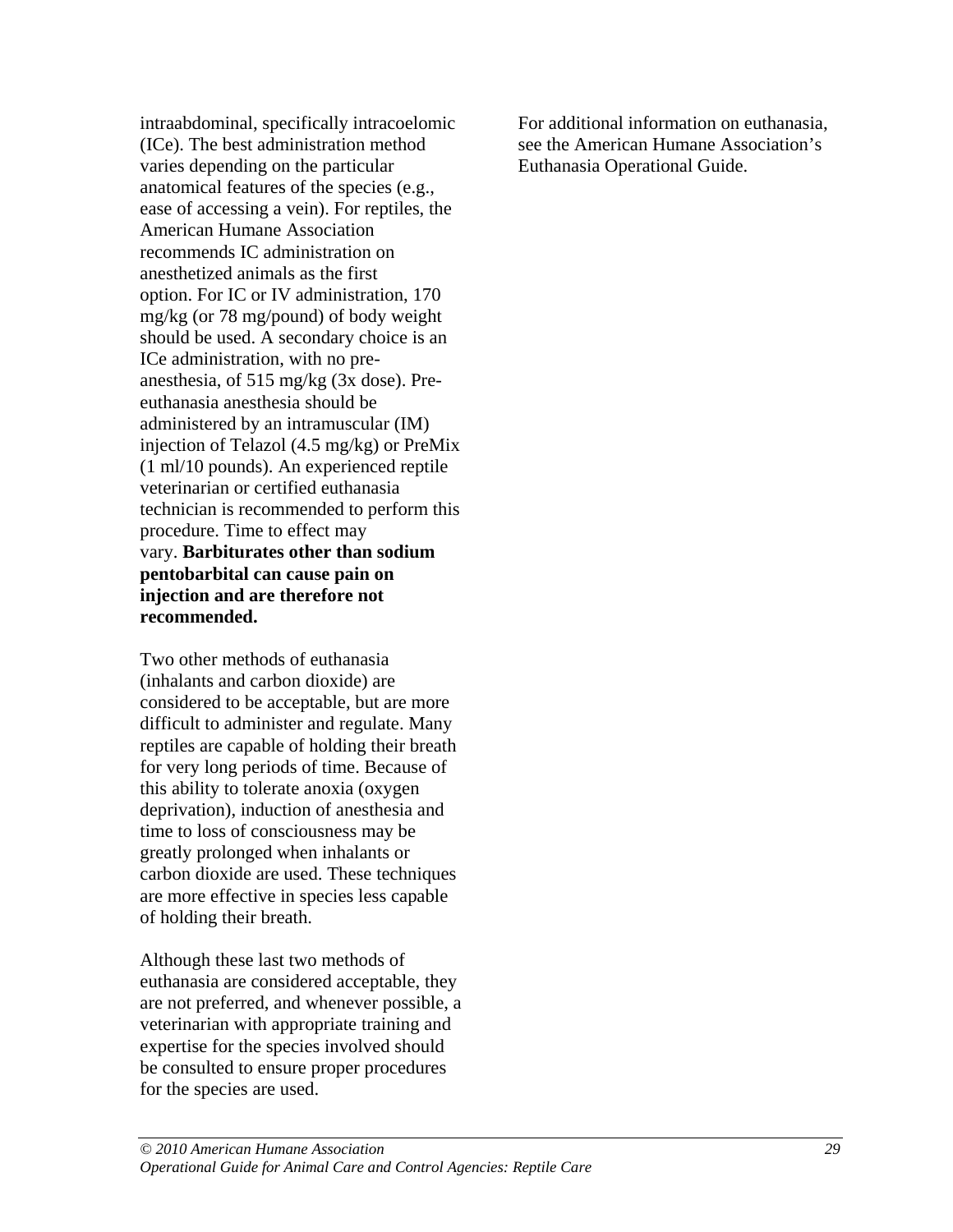## **General Care and Husbandry**

The details of how to care for each unique species of reptile can be very different and require careful study. The most efficient and effective way to care for reptiles well in captivity, without having to become a reptile expert, is to understand the general elements of captive reptile care, and the categories within each element, and then be able to map each of these categories as appropriate to an individual species.

For example, having a basic knowledge of husbandry categories and knowing that a green iguana is a diurnal, arboreal herbivore from a rainforest climate allows the caregiver to meet the iguana's basic husbandry needs in captivity. Similarly, knowing that a boa constrictor is a nocturnal, terrestrial, rainforest carnivore enables the caregiver to meet the basic husbandry needs for a boa constrictor in captivity.

The following sections describe the major categories within each element of reptile husbandry, and Appendix E provides more specific information for many common species found in the pet trade and possibly in shelters.

## *Active Period*

## **Diurnal**<sup>秋</sup>

The term diurnal is used to describe species that are active during the day (e.g., green iguanas, bearded dragons). While each species' specific period of activity may vary based on native region, time of year, or hunting/feeding cycle in general, it is reasonable in captivity to assume all diurnal animals should have a 12-hour period of light each day. More than 12 hours of light will disrupt the animal's sleep/rest requirements and could result in stress and/or health problems. Less than 12 hours of light could depress the animal's metabolism rate and thereby decrease its drive to eat and/or digest food.

All diurnal animals require UVB light in order to metabolize their food. This is one of the most critical husbandry elements for reptiles in captivity and cannot be overemphasized. See the section "General Reptile Biology, External Factors" for additional information.

## **Nocturnal**

The term nocturnal is used to describe species that are active at night (e.g., boa constrictor, python snakes, leopard geckos). Because daytime is a time of rest for nocturnal species, it is important that they are housed in a place with relatively low activity and that they are disturbed as little as possible during the day. It is also crucial that the housing for a nocturnal animal contain at least one (preferably more) hiding place where the animal can get completely out of sight and light. Nocturnal species do not require any UVB light.

#### *Habitat*



## **Terrestrial**

The term terrestrial is used to describe species that live primarily on land (e.g., bearded dragons, tortoises). The term is also used to describe species that live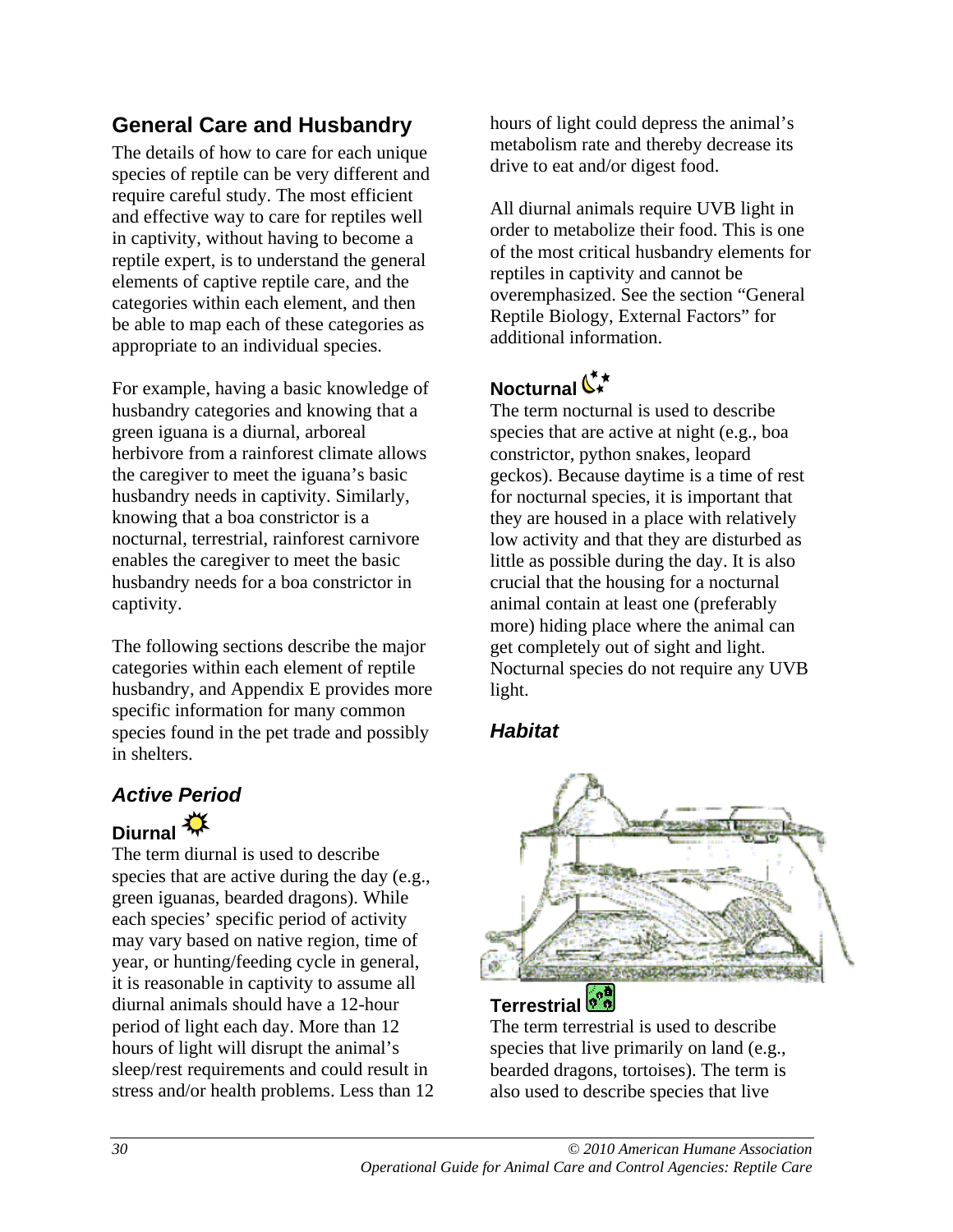primarily on rocks and in crevices. Because these species spend the majority of their time living on land, their physical characteristics are highly adapted to living in a particular physical environment. While their physique may be well suited to climbing and clinging to rocks, they are usually not well suited to climbing or balancing on branches. Also, terrestrial species can be very strong and aggressive diggers, This is important when making sure they cannot escape from their housing. It is also important when making sure the furnishings inside their housing are safe. For example, rocks for a terrestrial animal should not be stacked on top of one another or on top of loose substrate (e.g., dirt) because the animal might dig under it and cause the rock to fall on the animal and injure it. Most terrestrial species prefer to bask under a basking light while lying on a rock or wide branch or piece of wood. To cool off, most terrestrial species like to hide in a shady place (e.g., hide box, cave) or burrow into the substrate.

It is also possible for a species to live primarily under or burrowing into the ground and to come up only occasionally for food or to bask (e.g., corn snakes, skinks). Such species are often referred to as fossorial.

## **Arboreal**



The term arboreal is used to describe species that live primarily in trees (e.g., green iguanas, day geckos) and can also be used to describe species that live primarily in shrubs, bushes, or lower parts of trees (e.g., water dragons, anoles). As with terrestrial species, the physical characteristics of arboreal species are highly adapted to their environment and therefore not well adapted to nonarboreal environments. For example, the limbs,

fingers and toes, body shape, and tail of a green iguana are specially adapted for holding onto, moving between, and balancing on tree limbs. When a green iguana is forced to live on the ground it will become highly stressed, may have trouble moving, and/or be susceptible to injury.

Arboreal species are specially adapted to process heat from above their bodies not below (e.g., from the sun while they bask on the limb of a tree). This is why it is very common for green iguanas, monitor lizards, and arboreal snakes to get burns (often life threatening) on the underside of their bodies when provided with heat from a hot rock or heating pad rather than an overhead basking light.

The housing for an arboreal animal should include at least one, if not more, branches for basking. The branch should be at least as wide as the animal's body and should have enough texture so the animal can easily hold on to it. In addition, position the highest end of one branch under the basking light, which should allow for the animal to safely lie on it without getting burned by the light.

It is also possible for a species to be semiarboreal, which means it prefers to spend some time in trees and some time on the ground, usually moving between the two throughout each day (e.g., water monitors).

#### **Aquatic**<sup>28</sup>

The term aquatic is used to describe species that live primarily in water (e.g., red eared sliders). In a shelter environment, the most common types of aquatic species are aquatic turtles. In addition to their physical characteristics being adapted to living in water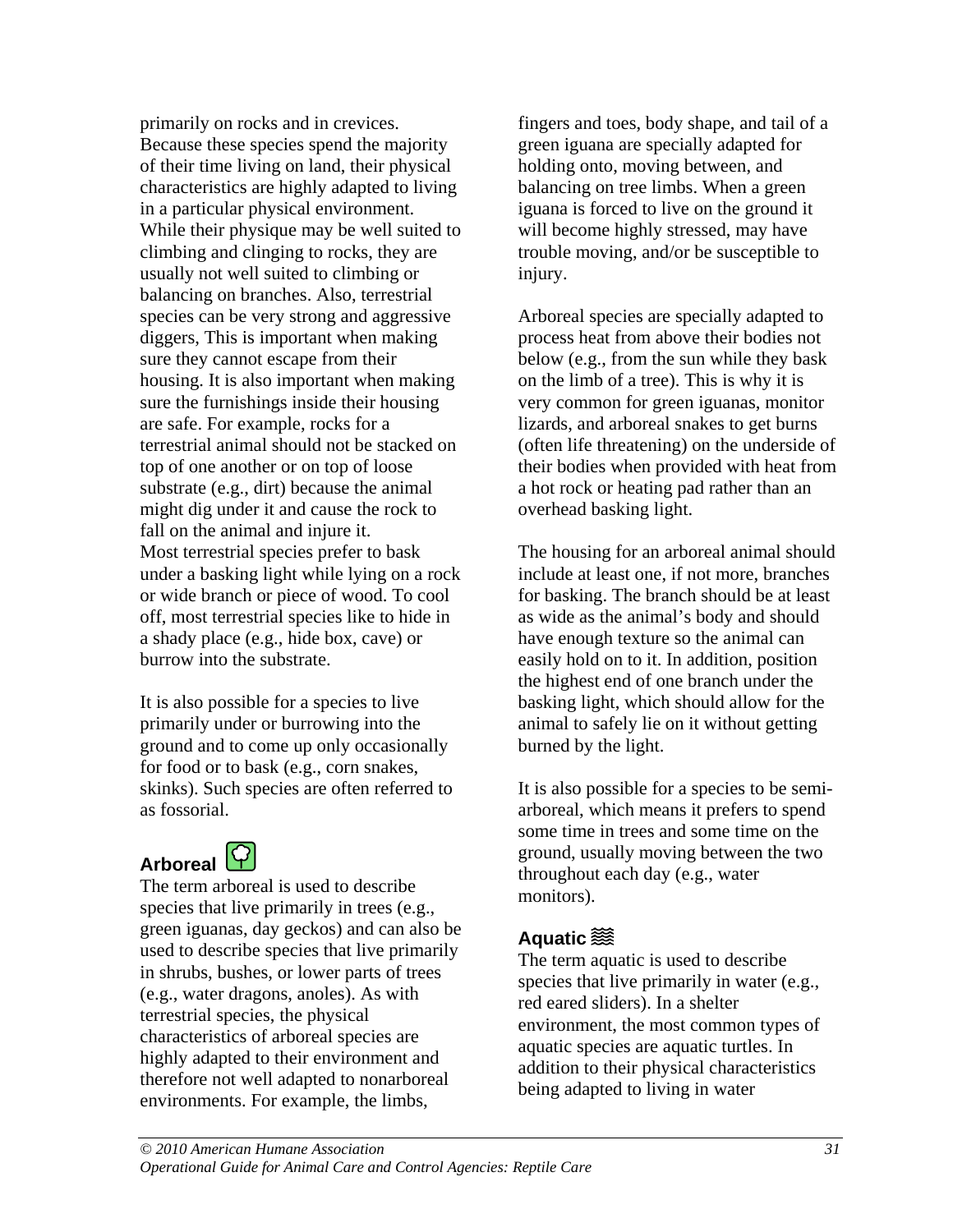(e.g., webbed feet), their metabolisms are also highly specialized to living in water, and they often will not eat out of water. While they can survive out of water for a limited time, the standard housing for an aquatic species must be a water environment.

In general, aquatic reptiles are not as sensitive to water temperature and heat as fish. They can usually live acceptably in cool to room temperature water that is kept reasonably clean (e.g., water looks clear to the naked eye) of harmful bacteria (e.g., fecal matter).

Even though they spend the majority of their time in the water, aquatic reptiles must be able to get completely out of the water for some amount of time each day to dry out and warm up. This means an aquatic reptile water tank must include a rock pile or basking platform and a basking light over this dry area.

It is also possible for a species to be semiaquatic, which means it prefers to spend some time in the water and some time on the land, usually moving between the two throughout each day. Such species should have greater access to solid surfaces than would normally be provided for an aquatic species.

#### *Climate*

# Hot and Dry

Species that live in hot and dry climates are generally the most straightforward to care for in captivity. A good rule for a hot and dry habitat is to keep the temperature range from 85 to 100 degrees Fahrenheit with one or more hiding areas where the animal can cool off. A shallow bowl of fresh water should always be available but may never be used (or seen to be used) by the animal.

There are many types of microclimates that better describe native environments for particular species. For example, the desert type of hot and dry climate means the terrain is probably populated with sand, rocks, and minimal vegetation, while the savannah type of hot and dry climate will have fewer rocks and more grass in which the animal will live.

While the details of the microclimate are important for the long-term care of reptiles in captivity, they generally are not critical to the health and well-being of an animal being cared for short-term in a shelter.

**Hot and Wet** Species that live in hot and wet climates are generally the most difficult to care for in captivity. The amount of moisture these animals need and the way moisture is delivered and used is highly specialized and often difficult to replicate well in captivity. A good rule for a hot and wet habitat is to keep the temperature range from 80 to 95 degrees Fahrenheit with at least one hiding area, where the animal can cool off.

For moisture, the humidity should range between 60 and 80 percent and a pan of fresh clean water large enough for the animal to fit its entire body should be maintained. Many species will defecate in their water. While in some ways this makes habitat cleaning easier, it also means staff need to be vigilant about replacing water whenever it is dirty. To maintain high humidity, the entire enclosure should be misted multiple times throughout the day. Also, placing the basking light over the water pan and/or a damp towel can help create and maintain humidity in the environment.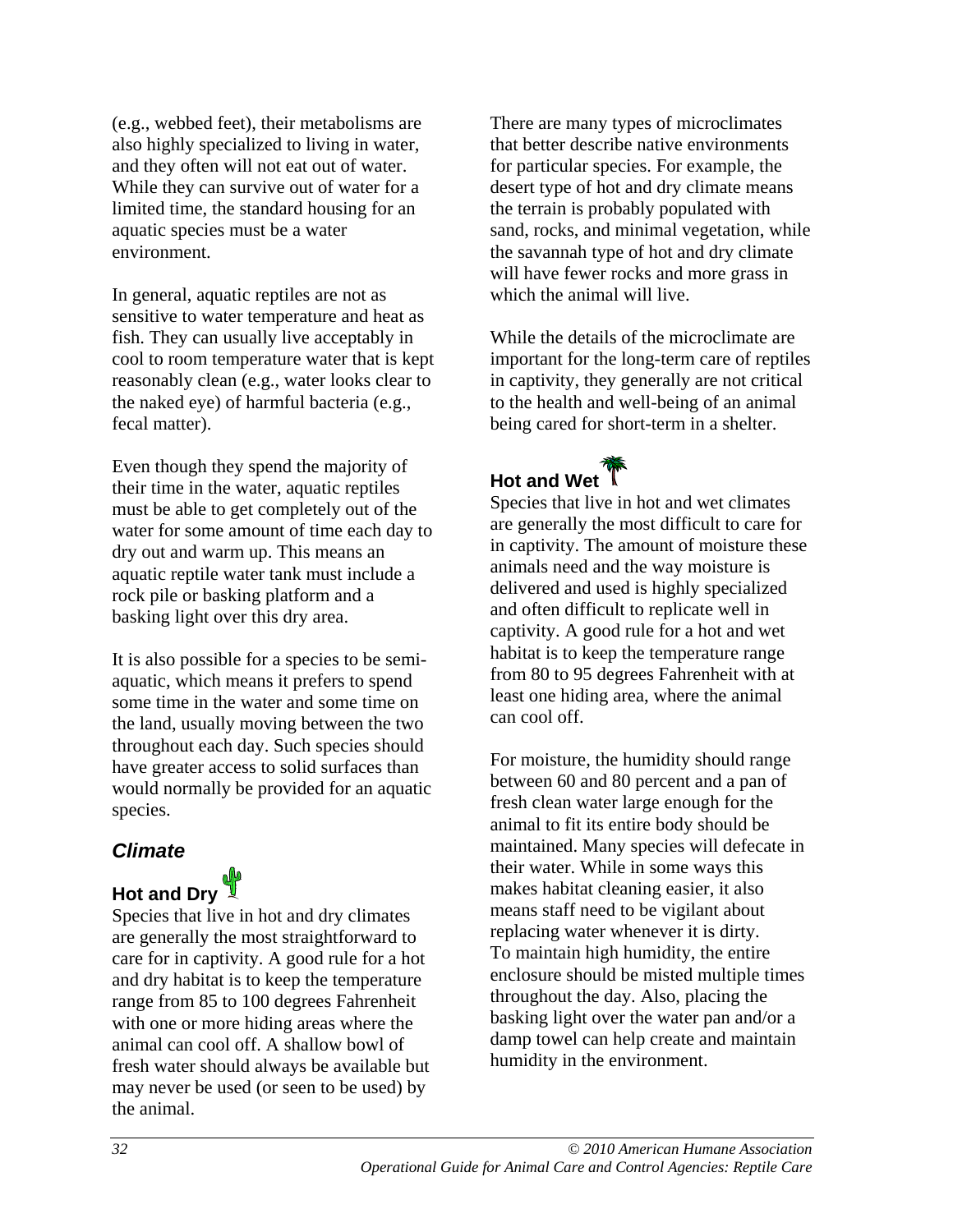The most common microclimates in the hot and wet climate category are rainforest (also known as tropical) and woodland. The heat and humidity requirements for woodland habitats are somewhat lower than for rainforest habitats, but otherwise are essentially similar.

### *Nutritional Needs*

## **Herbivore**

Herbivores eat only plants or plant material. Strict herbivores are often some of the most difficult species to care for in captivity because they require a variety of food items to provide a balanced diet, vegetation from their native region are not available locally, and their dietary needs are not well known or understood. In addition, some herbivores, such as green iguanas, have highly specialized digestive systems that cannot handle animal protein, thus feeding them animal protein can result in severe health problems and early death.

A specialized type of herbivore is a folivore, or leaf eater. While an herbivore might eat leaves, grasses, fruit, vegetables, and flowers, a folivore will eat only (or primarily) leaves.

Because of the complex nutritional needs and digestive systems of herbivores, it is difficult to describe a generic herbivore diet that works for all species.

Commercially prepared diets, if available, are often nutritionally incomplete or inadequate and cannot be used as the primary source of food for reptiles in captivity. It is important to research the specific food items appropriate for each herbivorous species, and to provide fresh food in the appropriate quantity and variety.

## **Carnivore**

Carnivores are meat eaters. In the wild, this usually means the animal kills its own prey, although some scavenger-type species may eat the leftover prey of other animals. In captivity, carnivores that are used to live prey may not eat pre-killed prey without a transition or training process. This can be a particular problem in shelters when dealing with snakes or aquatic turtles with unknown histories (e.g., strays). In general, it is better to initially try to feed pre-killed prey, and only switch to live prey if the animal refuses to eat.

A specialized type of carnivore is an insectivore, or insect eater. While some carnivores may eat insects and some insectivores may eat other animals such as small mammals, the fat, protein, vitamin, and mineral needs of these species are very specialized to their preferred diet, so it is important to match their prey to their nutritional needs.

## **Omnivore**

An omnivore eats both plant material and meat. Unfortunately this does not mean it is any easier to feed an omnivore than it is to feed any other species. Each omnivorous species thrives on a variety and mix of food items, so, as with herbivores and carnivores, research the specific dietary requirements for each species in the shelter.

A specialized type of omnivore is a fructivore, or fruit eater. Fructivores are usually insectivores that require a higher fat content in their diet, which is met in the wild by consuming fruit. Most geckos are fructivores.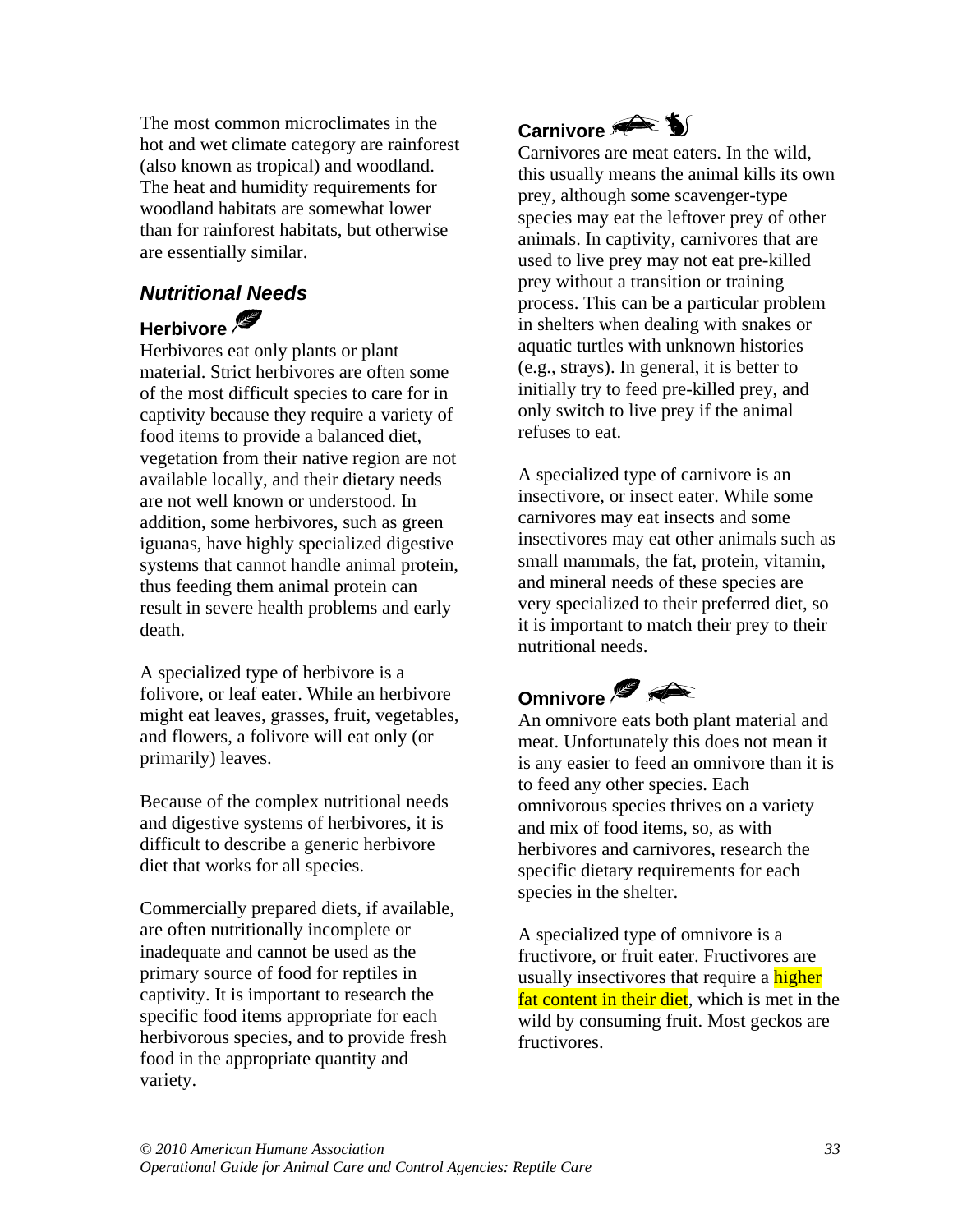#### *Water Source*

## **Mist**

Misting is a primary source of water for most species of hot and wet climates. In the wild, green iguanas live in trees in the rainforests of Central and South America where there is usually a short, heavy rainfall each day. As a result, green iguanas do not seek water or put their heads down to drink from a pool of water. Instead they get their water from their food, or put their heads up and let the rain fall over their faces and into their mouths. In captivity, a green iguana can become seriously dehydrated no matter how much water is in bowls in their habitat. When misted, an iguana will often raise its head and lick the water from its face.

Chinese water dragons from the rainforests of Southeast Asia are actually very good drinkers and swimmers but often will not drink or swim unless stimulated by simulated rainfall.

# مبر<br>Prip

Some species, such as geckos and chameleons, are highly specialized to get water from their food or from licking water from leaves, rocks, and their own bodies. These species may not like to have their bodies misted, but need their environment misted regularly to create pools of water from which they can then drink.

Some species (e.g., day geckos) that get their water from licking water drops are from hot and wet climates. However, others, such as leopard geckos and banded geckos, may be from hot and dry climates and get their water from morning dew.

#### **Drink**

Some species will voluntarily put their heads into a bowl of water and drink. These species are usually capable of finding the source of water on their own and often do not like to have their bodies misted, so simply having a bowl of fresh water available is sufficient. In all cases, water bowls should not be so high as to make it difficult for the animal to access the water or to risk falling in and not being able to get out. Species that will drink from water bowls include monitor lizards, snakes, and box turtles.

### *Natural Temperament*

## **Private**

Some species, like green iguanas and ball pythons, are private by nature. Other ways of describing these animals include shy, needing a lot of personal space, loaners, and introverts. In general, these animals are less stressed (and therefore healthier) in habitats with many hiding places and visual screens to block both others seeing in and them seeing out. Housing for animals with private temperaments should be covered on at least three sides, preferably more, and should be in a quiet, low-traffic area of the shelter.

## **Curious**

Some species of reptiles, like bearded dragons, are highly curious. Other ways of describing these animals are playful and active. In general, these animals enjoy more sensory stimulation than other reptiles, so having a habitat with a variety of levels, views, and furnishings is desirable.

It is usually acceptable to have the housing for curious species in a more active part of the shelter. However, this can be a difficult thing to judge and can have a major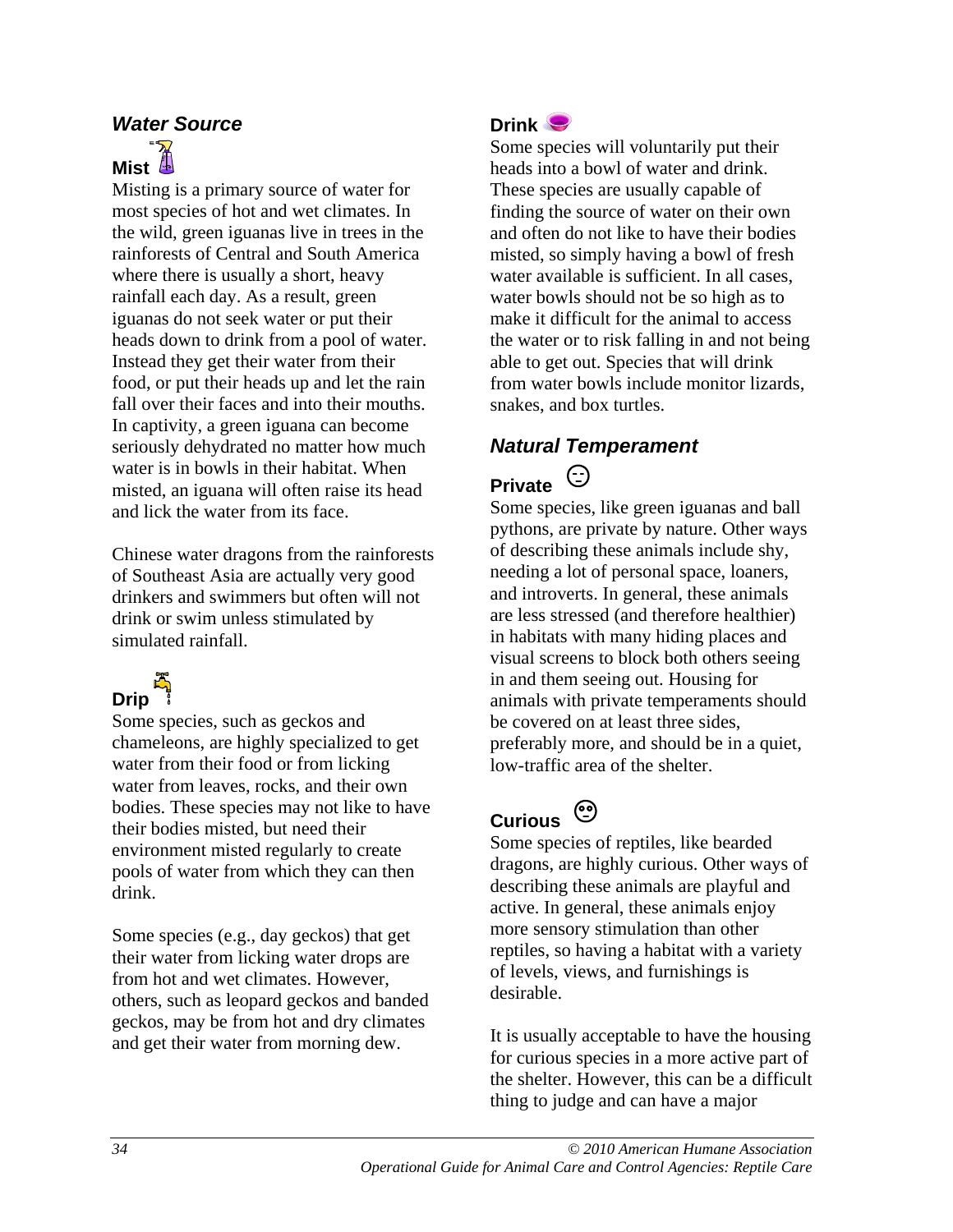influence on the animal's overall stress level and health. In general, it is better to keep all reptile housing in less active areas of the shelter.

## **Nervous**

Nervous animals, such as day geckos and chameleons, are the most prone to health problems due to stress. Some species can actually have a heart attack and die simply due to the stress of being picked up. Unfortunately, most of these animals will not make it to a shelter.

On initial inspection, nervous animals may look similar to curious animals (e.g., alert, quick actions). However, a big difference is that nervous animals will usually freeze in place while being watched, and then dart to a hiding place as soon as they feel it is safe. Nervous animals will only eat and bask if they feel totally safe, so it is not uncommon for nervous animals to quickly become emaciated or dehydrated when they are in new or stressful environments. Like species with private temperaments, the habitat for nervous species should have many hiding spaces and visual screens, and be in a very quiet part of the shelter.

## **Aggressive**

Some species, like monitor lizards, are aggressive by nature. Unfortunately, it is not uncommon to have aggressive species entering shelters because they have a higher likelihood of being relinquished by guardians or released into the wild by guardians and then brought to the shelter as strays. Obviously, species with aggressive temperaments should be treated with even more caution than other reptiles. In addition, sensory stimulation should be kept to a minimum for these animals.

### *Housing*

This section will describe the general requirements for housing reptiles in captivity, as well as some of the specific operational requirements for housing reptiles in shelter environments. Appendix F provides a list of basic shelter equipment and supplies required for reptile care, along with specific descriptions of the minimum setup requirements for various types of habitats and climates. Appendix G provides a list of recommended products and manufacturers for reptile-related products.

#### **Construction**

Reptile enclosures in shelter environments should be safe, secure, and capable of maintaining the appropriate climate within the enclosure.

#### **Safe**

**Risk of Illness/Toxicity.** Potentially toxic materials for reptiles include cedar wood or wood stains, cleaning agents, metal, and paint. It is also possible for some reptile parasites to live off a host animal (e.g., in porous material formerly contaminated by a host animal) for many months. As a result, no unsealed wood or nongalvanized metal enclosures should be used to house reptiles.

**Risk of Injury.** Reptiles are amazingly good at getting nails, tails, and teeth caught in the most unlikely of places. Also, while they are very good at learning their way around new environments, they never learn about materials or situations that would not occur in their native environment. That means, for example, they never learn they can not walk or push their way through glass, that metal mesh material will injure their skin, that the red light bulb that provides warmth will also burn their skin, or that the animal reflected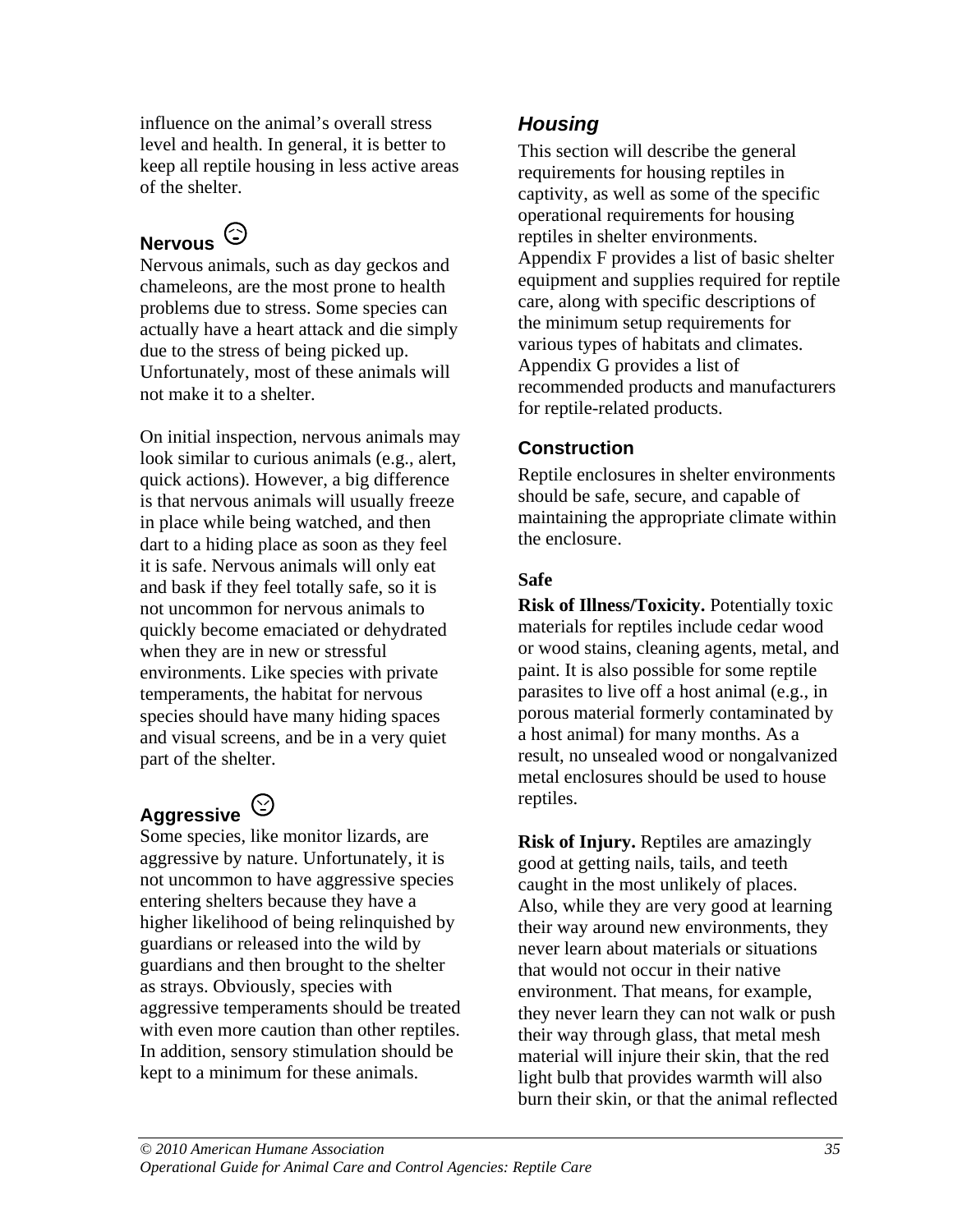back to them in the mirror in their enclosure will not attack them.

As a result, do not use metal mesh, mirrors, or any other reflecting material or sharp objects in reptile enclosures. Ideally, glass enclosures should also be avoided, but this is often impractical because glass aquariums are readily available and custom-made reptile enclosures are not. If a glass aquarium is used as a reptile enclosure, at least three sides of the glass should be covered with some sort of visual screen (e.g., newspaper, paper bags, sheets), much the same way a background on a fish tank would be applied, to give the animal privacy and discourage it from rubbing or digging at the glass. Attractive backgrounds such as treescapes and natural colors enhance the environment for the reptile and may also increase the animal's appeal to potential adopters.

#### **Secure**

Reptiles are infamously great escape artists and are significantly more clever and stronger than most people realize. It is unfortunately common for caregivers to underestimate a reptile's ability to get out of its enclosure and be very difficult, if not impossible, to find. All reptile enclosures must be entirely escape-proof and lockable. Simply placing rocks on top of a screen top of an aquarium is asking for disaster.

When escape-proofing a reptile enclosure, remember all reptiles, even turtles, are much more agile than imagined and are able to climb, reach, and balance in ways one might find hard to believe. Some lizards (e.g., monitor lizards), snakes, and turtles are also tremendously strong and persistent about pushing or pulling on the slightest point of weakness they may find in their enclosure (e.g., the door hinge). In addition, snakes and lizards can flatten and contort their bodies to get through spaces like cracks between doors and walls.

The most secure enclosure is one where all joints are sealed and where all openings are locked and have strong secure hinges.

#### **Climate Maintenance**

It is a virtual certainty that all reptiles received by shelters will need to be housed in a climate that is different from the shelter itself, whether this is due to the need for increased heat, humidity, or both. The best way to maintain the climate within the reptile enclosure is to have as many sides as possible of the enclosure be solid (e.g., glass, fiberglass, melamine), and to have as little variation between the climate inside and outside the enclosure (e.g., drafts, air conditioning). For this reason, and for security reasons, using cat or dog kennels with open grate fronts is not a good option for housing reptiles.

#### **Basic Electrical Equipment**

#### **Heating Equipment**

**Heat Source.** The ideal primary source of heat for virtually all reptile species is an overhead red heat bulb placed over one end of the animal's housing. Having the heat source come from overhead most closely simulates the natural way reptiles receive heat and therefore is best suited to their metabolism needs and least likely to cause burns or other health problems. The red light enables the heat source to stay on all night without disturbing the animal's rest. Placing the light at one end of the enclosure creates a heat gradient allowing the animal to move to thermoregulate. Ceramic heat emitters are also a good choice. Like a red heat light, these heaters provide no light so they can be left on at night. These heaters screw into a standard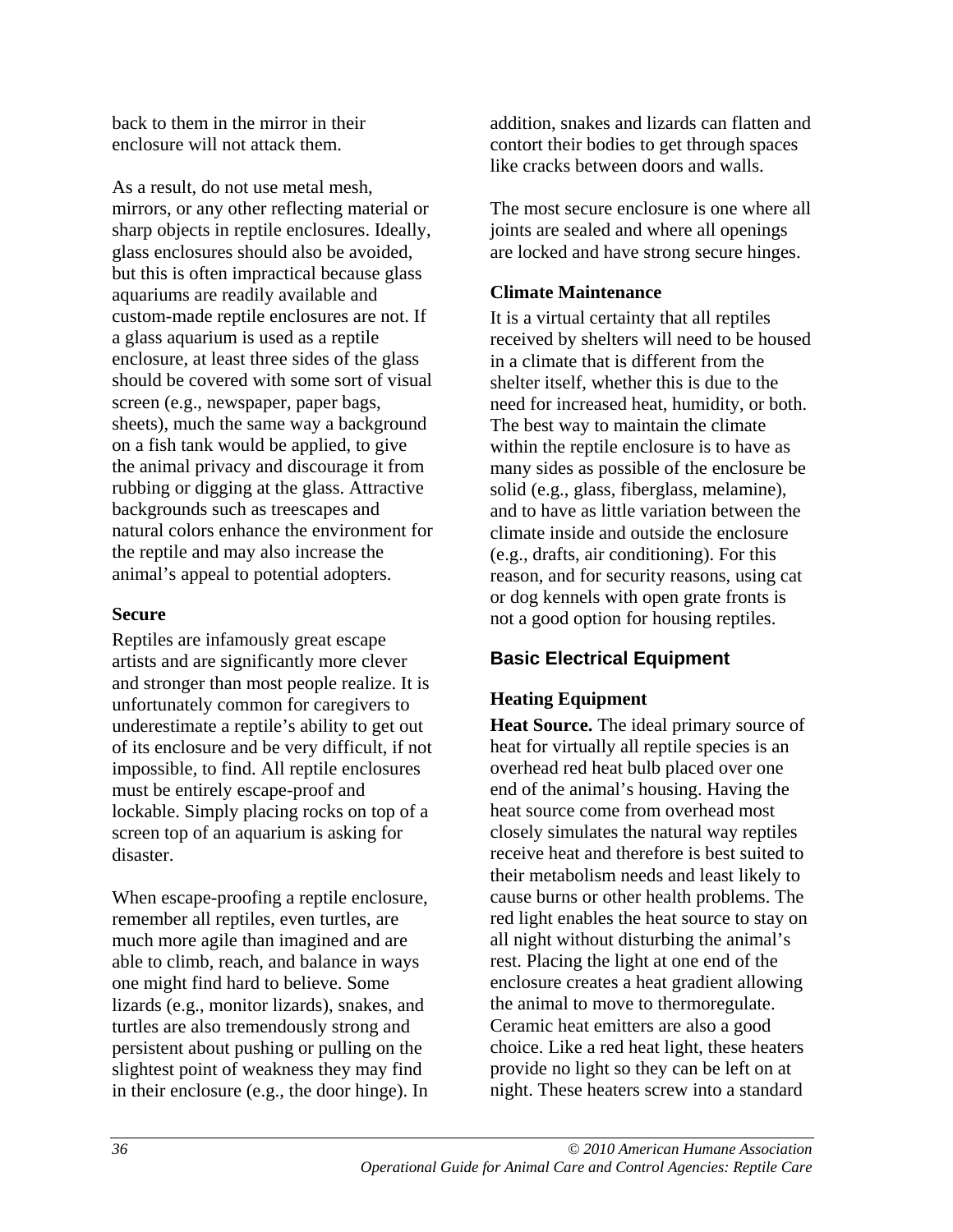light socket and, while initially more expensive than a red heat light, will last longer.

When placing a heat light or ceramic heat emitter over one end of the reptile's housing, it is important to check the temperature carefully to make sure the bulb is not too high (i.e., not enough heat reaches housing) or too low (i.e., inside housing is too hot, and animal can not cool off).

If the heat gradient is sufficient both day and night, there is no need to use a timer with the heat source. It will be more efficient and less prone to error to leave the heat source on all the time. However, if the internal temperature of the animal's housing does not get sufficiently low enough for it to cool off at night, the heat source may need to be set to turn off on a timer.

**Thermostats.** Place two thermostats in each reptile housing unit, one at each end, to monitor the heat gradient.

#### **Light Equipment**

**UVB Light.** UVB light can be provided only by using a special reptile UVB fluorescent light bulb. The fluorescent light fixture can be an aquarium or shop light-type fixture, should run the full length of the housing, should be within 12 to 18 inches of the animal, and must not have any glass or plastic covering the bulb.

**Timer.** The UVB light fixture should be connected to a timer and set for 12 hours on and 12 hours off, seven days a week.

#### **Humidity Source**

For species with high humidity needs (e.g., green iguanas), an electrically powered

source of humidity is highly recommended to increase the likelihood that the animal's humidity needs are met. Probably the easiest way to set up a humidity source is to submerge a simple aquarium pump into a deep pan of water (e.g., cat litter pan) inside the animal's housing. It should be easy to remove and clean, because it is very common for reptiles to defecate in their water pans. It should also be set up to ensure that the animal cannot get caught in or injured by the electrical equipment.

#### **Substrate**

The most important characteristic of the substrate is that it is easy to replace or disinfect. While how the substrate looks and feels to humans and the animal are important considerations in a long-term captive environment, they need not be a consideration in the shelter environment.

For their sanitary qualities, ease of use, and low cost, the recommended choices for substrates in a shelter environment include newspaper, butcher-block paper, paper towels, or paper bags.

Avoid these substrate materials:

- Rocks, gravel, litter, pebbles, corncob, wood chips, and wood shavings. All can potentially be ingested by the animal and cause digestive obstruction.
- Astroturf, artificial grass, indoor/outdoor carpet, and reptile carpet/flooring. All are very difficult to sanitize.
- Dirt, sand, potting soil, peat moss, and sphagnum moss. All are very hard to keep sanitary, are highly prone to breeding bacteria or parasites, may cause external skin disease, and may cause internal impaction if ingested.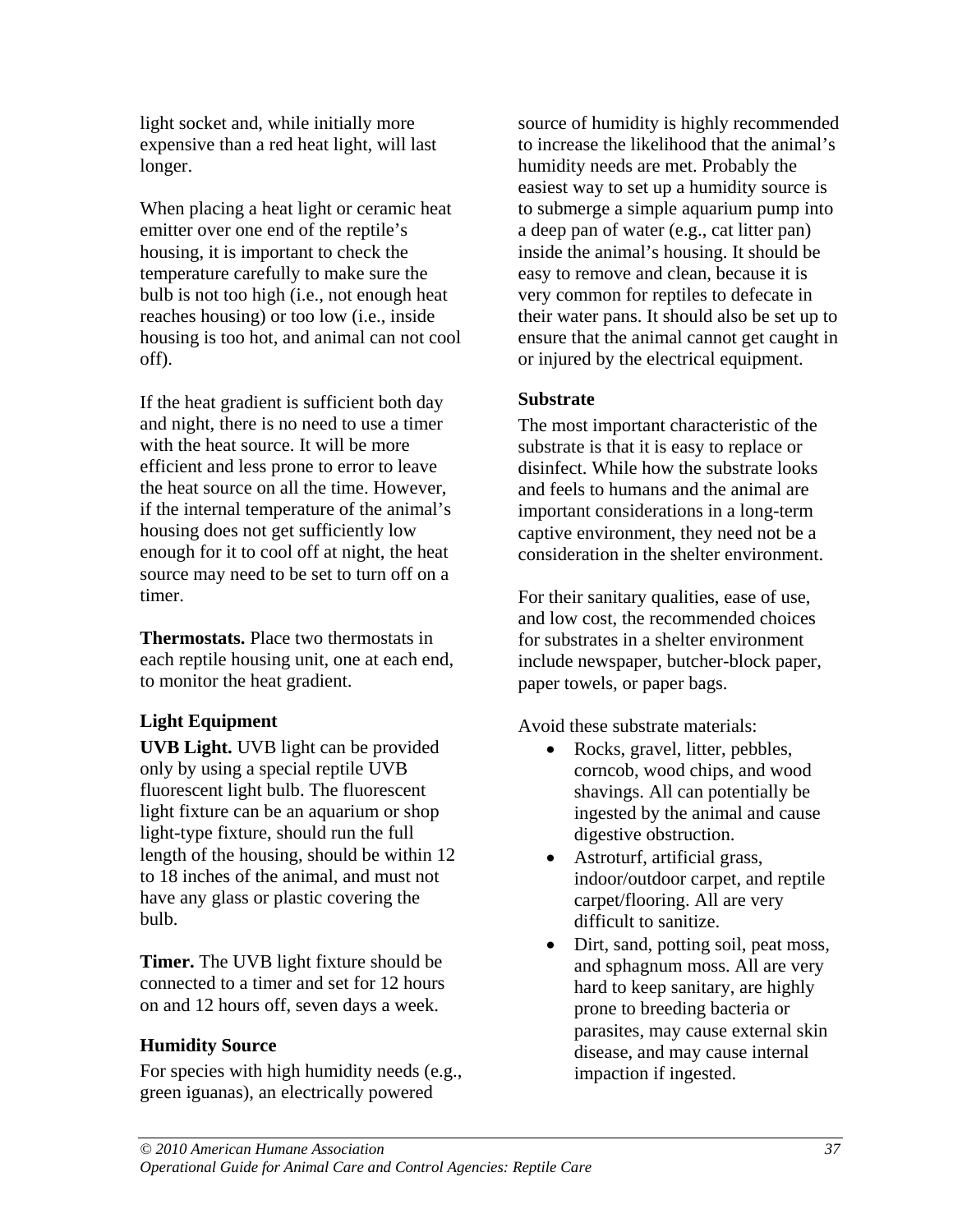#### **Furnishings**

As with substrate, the aesthetics of a reptile's habitat furnishings are important in their long-term environment but not in the shelter environment. Habitat furnishings in a shelter environment should most importantly provide natural and low stress ways for the animal to thermoregulate, eat, drink, and rest. The section on General Care and Husbandry describes the general categories of reptile habitats. The following can be used to determine how to achieve these natural, low-stress habitats in a shelter environment for those general categories.

#### **Thermoregulate**

Arboreal animals need branches or shelves that allow them to climb to their desired basking spot. The branches or shelves should be approximately as wide as the animal's torso and, in general, should be more horizontally sloped than vertically sloped (i.e., the animal should not have to exert a lot of effort to hold on to the branch or shelf while basking).

Arboreal animals also need a way to cool down and get away from the heat source. This is best accomplished by providing a variety of alternatives, such as:

- One or more hide boxes for privacy, at least one of which at the opposite end of the enclosure from the basking light
- A long enough basking branch or shelf so the animal can move along it to get farther in or out of the heat
- Plants/foliage that the animal can hide in or under to get out of the direct rays of the basking light

Terrestrial animals need logs, branches, or large rocks (natural rocks, not hot rocks) on the ground that allow them to spread out and bask under the heat source. In

general, rocks or logs should not be stacked on top of each other due to the risk of them falling on the animal.

Terrestrial animals also need a way to cool down and get away from the heat source. This is best accomplished by providing them with a variety of hiding places, caves, or hollow logs that let them get into a private, shady place and out of the direct rays of the basking light.

Aquatic animals need a dry, flat, stationary platform under the heat source onto which they can climb to bask. The water should be high enough to enable the animal to get out of the water and onto the basking platform on its own, but not so high that the water covers the entire basking platform. It is important for the animal to be able to get completely out of the water to dry out at least part of every day.

#### **Food Bowls**

#### **Size**

Food bowls deep enough to keep the food in while allowing the animal to get easy access to all food items (e.g., tortoises or small lizards may not be able to access food in bowls with tall sides).

It is highly recommended that live prey items (e.g., insects) be placed in food bowls rather than allowed to roam loose in the animal's enclosure. Placing live prey in a bowl increases the likelihood the animal will catch the prey, makes it easier to monitor the quantity of food eaten by the animal, and also makes it easier to clean uneaten prey items from the enclosure.

#### **Location**

Place food bowls away from the basking light (so vegetables do not dry out and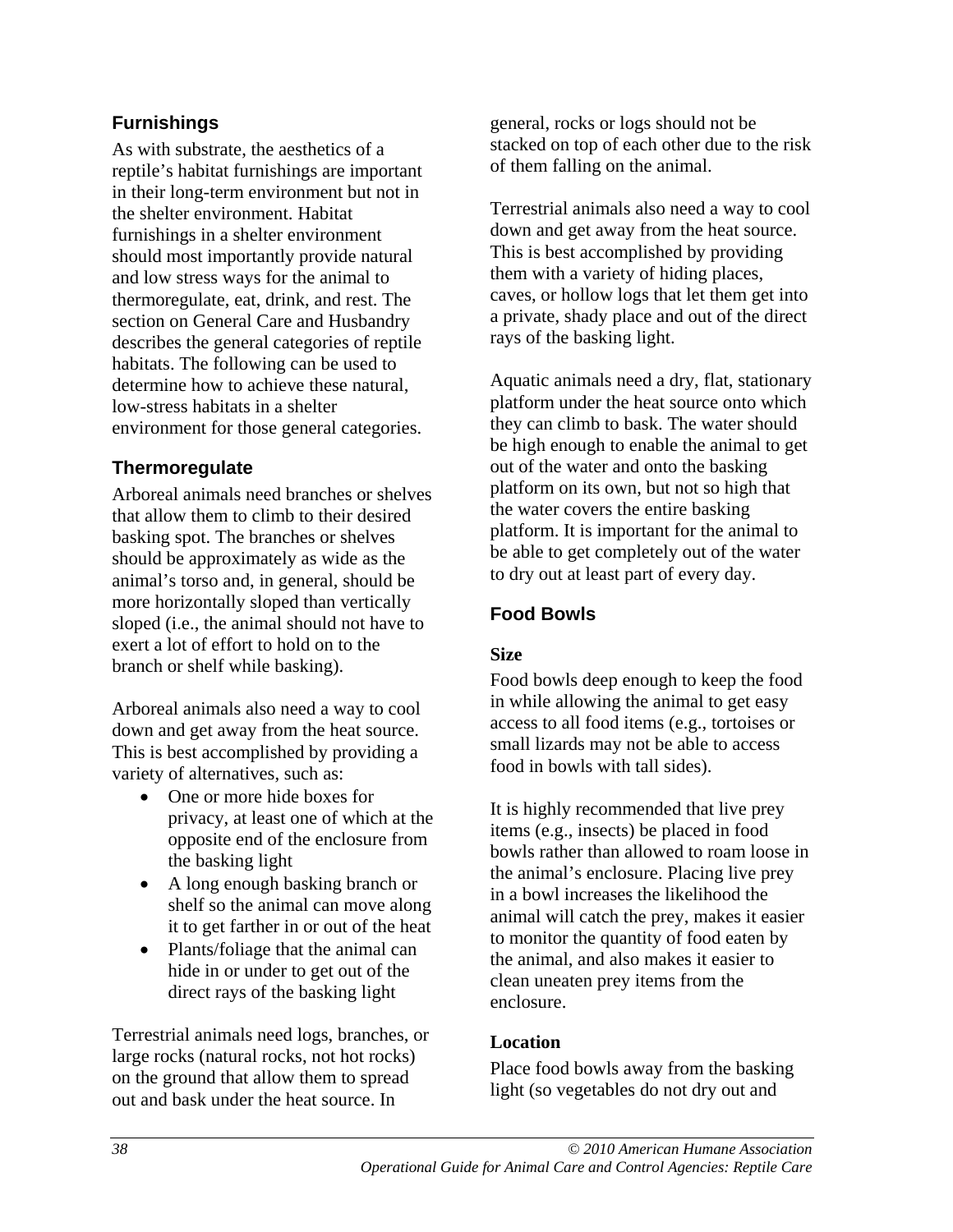prey items do not die). Place them to allow easy access by the animal and for it to eat in relative privacy (e.g., not be close to the front of a glass enclosure). Place them in approximately the same location at each feeding.

#### **Material**

Whenever possible, use ceramic bowls for feeding reptiles, especially carnivores, because ceramic is the least likely material to retain potential harmful bacteria and the most likely to keep live prey items from escaping.

#### **Water Bowls & Pans**

#### **Mist**

For species that are mist drinkers, there is no option but to mist their environment thoroughly at least once a day. Depending on the particular species and general health condition of the animal, it may be necessary to mist more thoroughly and more often.

Most mist-drinking species will start to drink a while after the misting has begun. Therefore, misting should not stop just because the animal has not started drinking. Sometimes the animal needs time to get its drinking behavior stimulated to overcome any fear or nervousness.

Mist all of the enclosure walls, as well as all of the furnishings (e.g., logs, rocks, foliage). This helps increase the overall humidity of the enclosure, and many mist drinkers also lick water from walls, leaves, or pools of water on rocks or logs. Do not mist food bowls, and do not mist the enclosure so much that standing water pools on the bottom of the enclosure.

#### **Drip**

Ideally, species that are drip drinkers are supplied with a constant drip source in their enclosure. This is most easily done by setting a plastic container of water up high in, or on top of, the enclosure and poking a small hole in the bottom of the container that enables single drops to fall into a water bowl/pan and visually stimulate the animal to drink.



If it is not possible to create such a "drip system," frequent enclosure misting that leaves drops of water on all enclosed surfaces is the next best option.

#### **Drink**

Species that drink water must have clean water available at all times. Most reptiles drink a relatively small quantity of water, so the water container can be fairly small. It is important that it is easy for the animal to get its mouth in the water while keeping its body securely on the ground, or the animal may not drink even if water is available. For example, if a box turtle needs to perch unstably on the edge of a water pan to drink, it will probably forego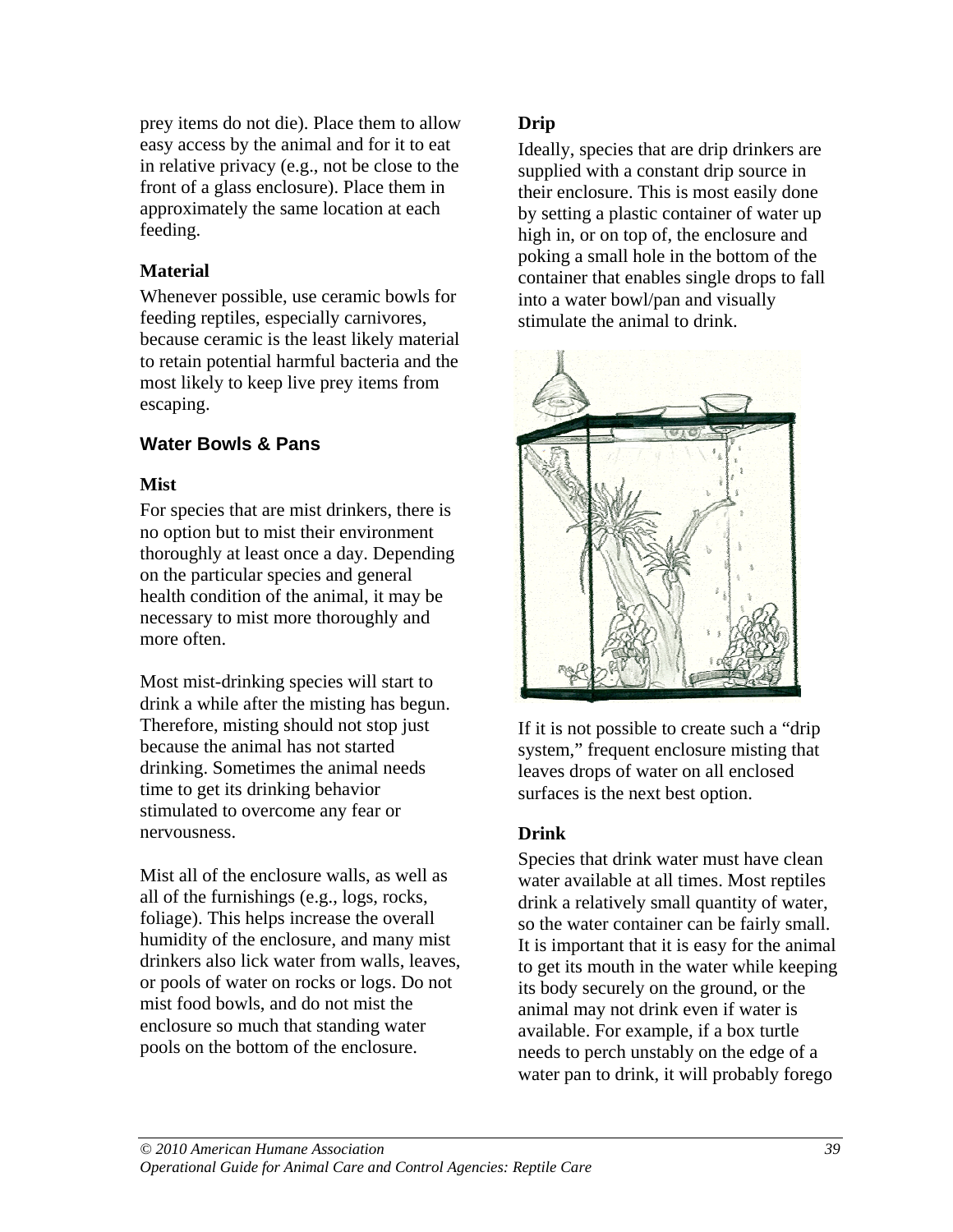the water rather than risk falling. Therefore, use shallow water containers.

Many species will defecate in their water bowls, so it is important to remove dirty water as soon as possible, disinfect the water bowl each time it is refilled, and make sure fresh water is available at all times.

### *Cleaning*

#### **Daily**

All fecal matter should be removed from enclosures daily. For most species, and when the animal is healthy, this is often simply a matter of picking up and discarding the solid waste material. However, for some species, such as green iguanas and monitor lizards, cleaning up after defecations can be much more onerous and time-consuming. Also, some species, such as snakes, may not defecate daily, so daily cleaning may not be necessary.

#### **Weekly**

All reptile habitats should be deep cleaned and disinfected weekly. This means the animal needs to be temporarily moved to another enclosure, all furnishings need to be disinfected, the substrate needs to be replaced, and the inside of the enclosure needs to be cleaned and disinfected. Staff should be particularly careful to rinse all furnishings and the enclosure well because many cleaners and disinfectants are toxic to reptiles, even in very small doses. See Appendix G for a list of recommended products for cleaning, disinfecting, and sanitizing.

### *Multi-Animal Housing*

While it is sometimes possible to house multiple reptiles together in captivity, it is by no means easy or certain of being safe

or healthy for the animals, even in the best of conditions. So, we do not recommended housing multiple reptiles together in a shelter environment. Even if the animals are the same species or have lived together in the past, there is too much uncertainty and risk (e.g., parasites, temperament, stress) to make it a safe choice.

### *Location in Shelter*

The best location for reptile housing in a shelter environment:

- Low-traffic area to minimize stress due to human activity
- Away from other animal containment areas to minimize stress due to other animal sounds, smells, and sights
- Away from windows and doors to minimize climate changes due to drafts or sunlight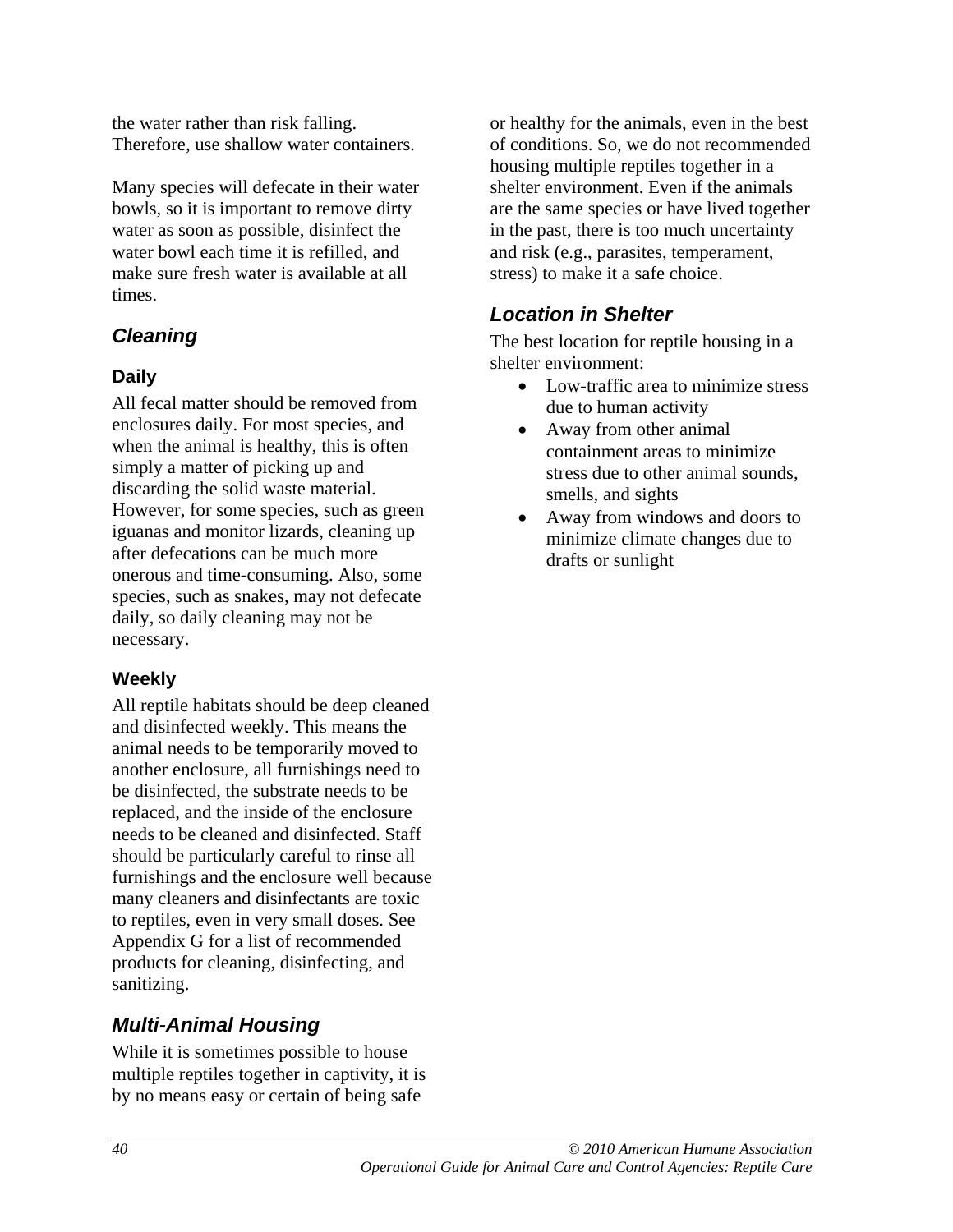## **Medical Care**

### *Record Keeping*

It is important to keep good records of the medical condition and care of reptiles while they are in the shelter. Because a reptile's health is not often obvious and is closely related to their environment, it is important to pass along detailed care information to a new adopter. Doing this can have a long-term effect on the health and care of the animal.

In general, reptile care records include ongoing care information (e.g., how much and what kind of food provided, how much and what kind of food eaten. defecation information, habitat temperature) as well as special procedures (e.g., habitat maintenance or changes, medical procedures). See Appendix H for a sample reptile care record sheet.

### *Maintenance of Physical Appearance*

#### **Shedding**

All reptiles regularly shed the top layer of their skin or scales throughout their lifetime. The proper term for this process is ecdysis. The way an animal sheds its skin and the frequency of shedding can vary greatly among species. With healthy animals there is usually no need for human intervention, and damage can occur if shedding is not done properly. In general, staff should not expect to help reptiles shed.

On the other hand, problems with the shedding process can be a useful indicator of other health problems (e.g., mites, dehydration). Such problems may manifest as skin flaking in very small pieces, skin taking a very long time to completely shed from the entire body, shed skin that is hard

or brittle, or skin that is retained around the mouth, eyes, hands, feet, or tail. A reptile veterinarian should see animals with shed problems.

## *Trimming Nails and Beaks*

The finger and toenails of reptiles, as well as the beaks of turtles, grow similar to those of mammals and birds, and can be trimmed in the same manner. However, because nail and beak trimming often requires getting close and personal with some of the most dangerous parts of an animal, only a highly experienced reptile handler or reptile veterinarian should attempt these procedures. Unless the nails or beak are presenting a problem for the animal's overall health and safety (e.g., overgrown beak blocks eating, long sharp nails are dangerous to animal or human), it may not be necessary to trim them.

## *Baseline Medical Procedures*

As discussed, it is often difficult to assess the true state of a reptile's health solely by external examination and observation. Therefore, it is critical to perform baseline medical procedures to assess the current state of the animal's health and to treat problems or inform potential adopters of existing conditions. Following are the most useful health assessment tools for reptiles.

#### **Physical Examination**

While a reptile veterinarian would ideally perform this, at a minimum it must be performed by trained shelter staff. As for mammals, a physical exam will include checking for obvious signs of active or passive injury (e.g., wounds, bone damage) or disease (e.g., abscesses, swelling, eye or nasal discharge), in addition to weighing and measuring the animal. Unlike a mammal's physical exam, it does not include taking the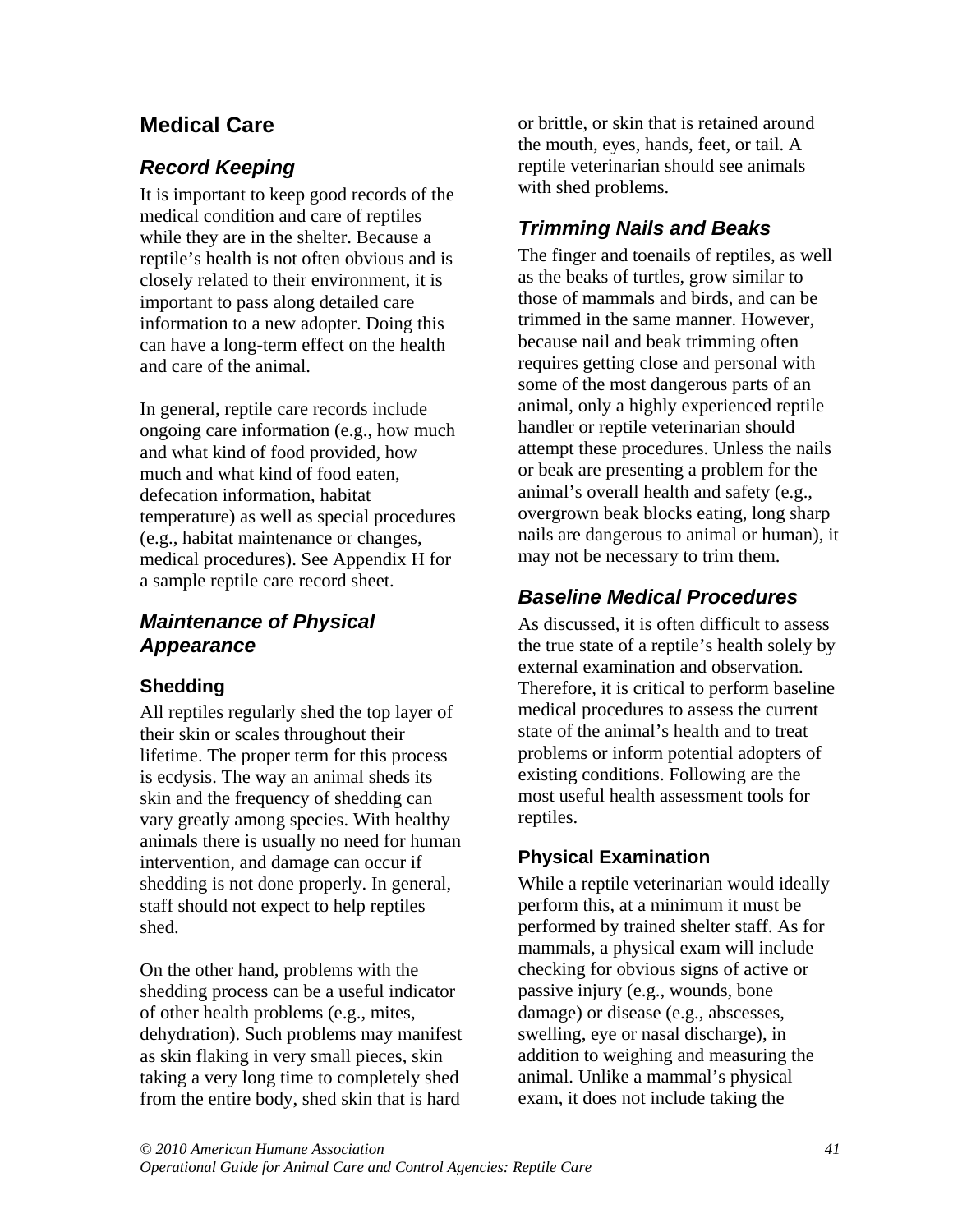animal's temperature because this is not applicable to ectothermic species.

Conducting a reptile physical exam requires a certain degree of expertise to assess things like color and skin condition, alertness and stress level, degree of dehydration and emaciation, and skeletal palpation. Even more importantly, reptile-specific expertise is necessary to determine the course of action required based on the results of the physical exam. See Appendix D for a sample reptile intake and physical assessment form.

#### **Fecal Analysis**

Unfortunately, unlike with dogs and cats, it is not possible to proactively and effectively treat reptiles for internal parasites without first performing a fecal analysis. Fortunately, a fecal analysis is the easiest and least expensive diagnostic test performed for reptiles, and the results (type and level of parasite load) are critical to both the short- and long-term health of the animal, so it is highly recommended that a fecal analysis be performed on all reptiles entering the shelter. There are two types of fecal tests, a fecal float and a fecal smear, that should be performed to cover all potential types of internal parasites.

Treatment for internal parasites is via oral medications. While it may take up to two weeks to complete a full treatment of medications, after which the animal will need to be retested to determine whether the parasites are completely eliminated, administration of the medication is fairly simple and straightforward so it may be transferred easily to a new adopter, if an animal is adopted before the treatment is completed.

#### **Blood Analysis**

Blood analysis is an extremely valuable diagnostic tool for assessing reptiles because it provides information about internal organ functions, nutritional health, potential presence of infection, and much more. This is especially critical because so many reptiles entering shelters come in with little or no information about their past diet, husbandry, or medical conditions.

While this is a slightly more expensive procedure and requires a reptile veterinarian to draw the blood and assess the results, the information is invaluable to the care provided both in the shelter and by a new adopter. If it is not possible to perform this test in the shelter, it is highly recommended that the new adopter have the test performed as soon as possible.

### **X-ray**

The most common reasons to have a reptile x-rayed are to check for current or past skeletal damage, determine if the animal is gravid, or determine if the animal may have ingested any foreign objects (e.g., rocks, wood chips) that could block its digestion. These tend to be fairly specialized conditions not common to all reptiles, so an x-ray need not be performed unless there is a reason to believe one of these conditions is present.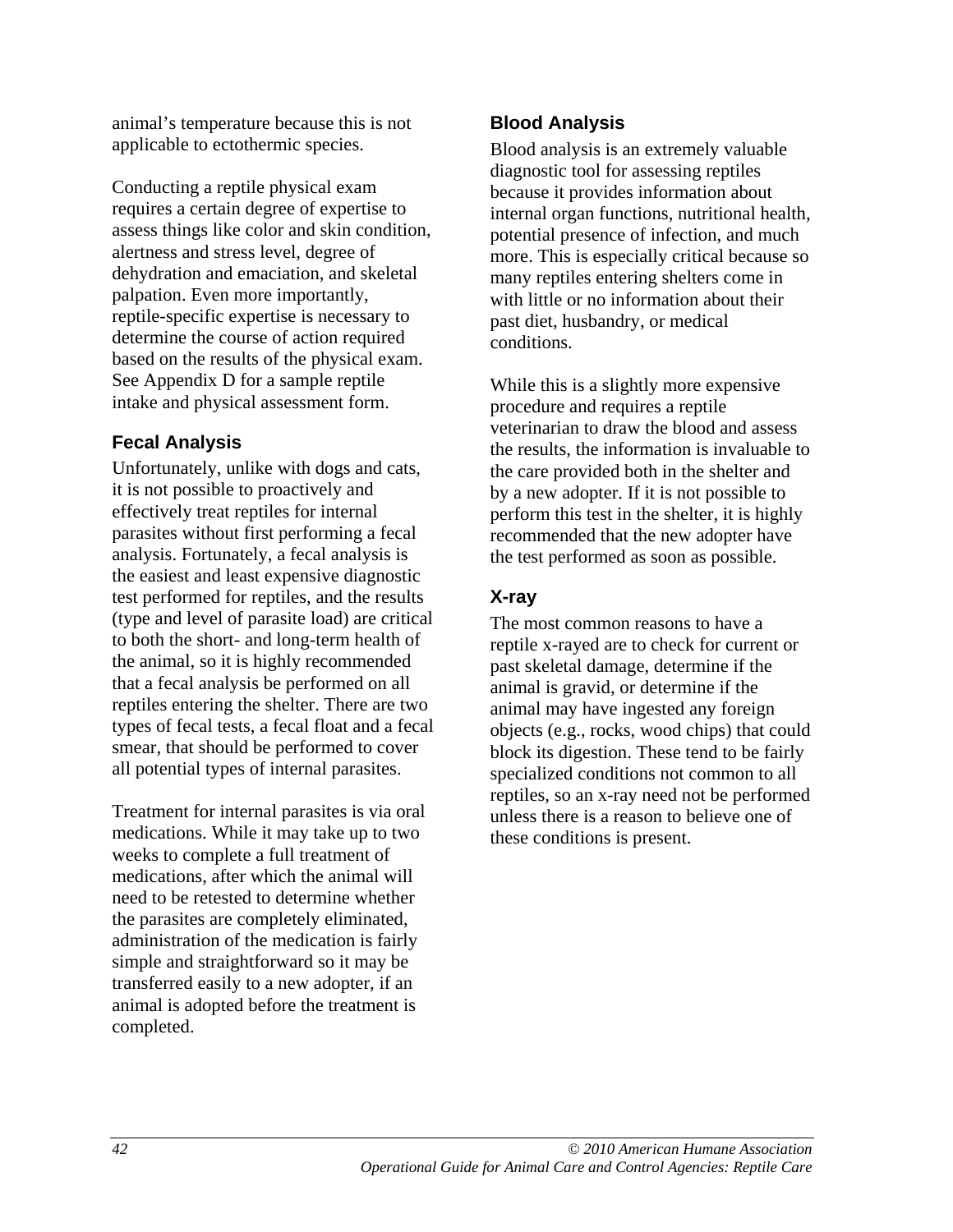## **Adoptions**

**Reptiles do not make good pets.** Even people who believe it is acceptable to have reptiles as pets are fairly united in their belief that reptiles require difficult care. They require extremely high levels of commitment and resources, are more work and more expensive than anticipated, often suffer terribly due to poor husbandry, and are not appropriate for the "casual" reptile guardian. Almost without exception, the promoters of reptiles as pets are individuals or organizations that stand to profit from the increase in pet reptiles.

That said, once a reptile has entered a shelter and has been determined to be physically and behaviorally healthy, there is usually no option for disposition of the animal other than adoption or euthanasia. Permanent sanctuaries are usually unavailable, and most zoos will not accept reptiles from the private sector. The American Zoo and Aquarium Association advises zoos to refuse exotic animals from people who are unable or unwilling to care for them.

While each shelter and jurisdiction needs to make its own decisions and policies concerning when and how to make the decision of adopting out or euthanizing an animal, the goal of this section is to provide information and tools for when adoption is determined to be the right choice.

### *Finding Potential Adopters*

For reptiles already in captivity, shelters have an ethical obligation and practical responsibility to provide the best possible care and quality of life for them for the remainder of their lives. It is not practical, legal, or safe to return reptiles from the pet trade to their native environment. Therefore, the following is a prioritized

list of possible options for adoptive guardians.

**Professional reptile caregiver (zoo, sanctuary).** Unfortunately, as stated, these types of facilities are usually unavailable.

**Experienced hobbyist.** Caution should be taken to validate a hobbyist's claim of expertise and to not overburden existing reptile caregivers (many of whom are well-intentioned rescuers with unrealistic views of their limited resources) and therefore create a situation of abuse, neglect, or future abandonment.

#### **Committed and qualified adult.**

Potential adopters should be carefully screened to ensure they have the commitment, time, and financial resources to learn about and care for this unique animal for the remainder of its life. Shelters should be prepared to provide ongoing support to the adopter (or a referral to another support resource such as a local herpetological society or reptile veterinarian) to help ensure the animal is well cared for and able to stay in that home.

**Potential adopters that should not be** 

**considered** reptile caregivers include children, young adults, adults with more curiosity than commitment and resources, individual "rescuers" (experienced or not) who may have more desire than ability to care for another animal, and potential breeders.

#### *Adoption Guidelines*

Philosophies regarding the adoption of reptiles vary tremendously from shelter to shelter, and even from staff member to staff member. In cases where shelters elect to place a reptile for adoption, guidelines should be established to assist staff in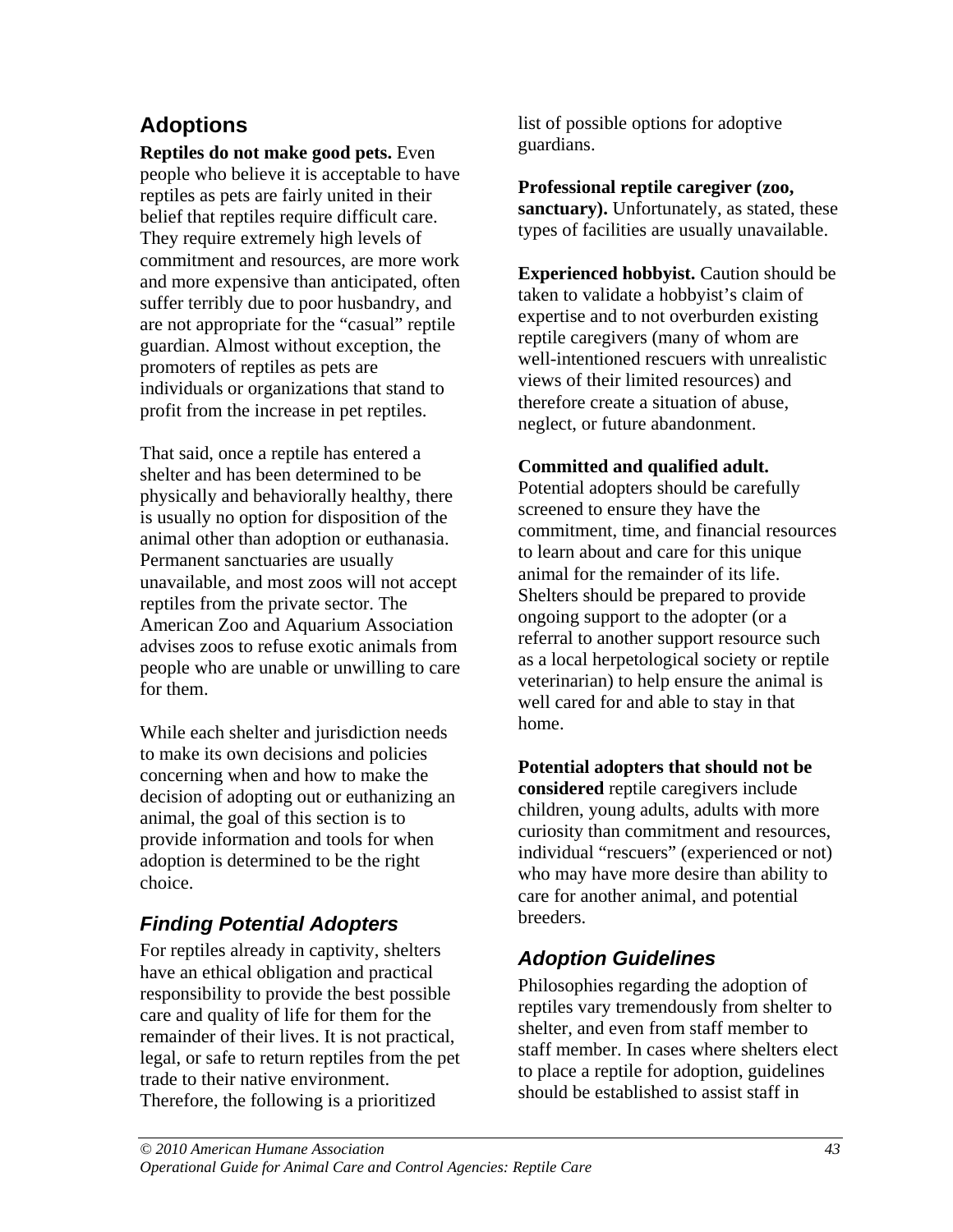carrying out its stewardship function. It is important these guidelines be consistent and reflect the shelter's philosophy, the demographics of the region, community sentiments and conscience, and the welfare of the animal.

An exception can be made or an exceptional caregiver can be found for almost every guideline, so adoption counselors should remain flexible and make decisions in the best interest of the animal. Any exception to the guidelines should have the approval of a supervisor or someone in authority, and spontaneous decisions should never be allowed.

#### *Reptiles and the Law*

In some jurisdictions in the United States, reptile ownership is restricted, and many efforts are being made on the state and national levels to change legislation and regulations regarding the ownership of reptiles and the reptile trade. As a result, many states, cities, counties, and municipalities ban some, if not all, ownership of reptiles and exotic pets. For example, it is illegal to own alligators, crocodiles, or venomous reptiles in most jurisdictions. Some jurisdictions may also ban constrictor snakes, green iguanas, or any reptile over five feet.

Lawmakers are starting to recognize that reptiles are wild animals that may pose a serious health or safety threat to humans. They are also starting to recognize that: reptiles require more resources and expertise than most pet guardians are able to provide; there are virtually no animal welfare resources available to handle unwanted pet reptiles; and reptiles should not be pets.

For these reasons, shelters need to be aware of the current legislation affecting reptile pet ownership.

#### *Potential Adopter Interview Questions*

Remembering it is a shelter's ethical obligation and responsibility to place healthy, temperamentally sound animals in homes where they will receive the best possible care and quality of life for the remainder of their lives, a good adoption interview or assessment is a must. The best consultation is an informal one-onone, interactive session between the adoption counselor and the prospective adopter, and should include the completion and discussion of a written application or adoption questionnaire. The written form will also serve as documentation if the person is denied the adoption and questions the denial.

While many of the questions asked a potential dog or cat adopter are also applicable in reptile adoptions, it is recommended that a separate adoption questionnaire be developed specifically for reptile adoptions. The following questions are provided as guidelines only. These questions are intended to help assess a potential adopter's motivation, current level of reptile expertise, appropriateness of environment and resources available to support a reptile in the household, ability to care for the reptile throughout its lifetime, and areas where additional education may be needed.

#### **Pet Care Experience**

- Do you currently have, or have you ever had, a reptile as a pet?
- If so, what  $kind(s)$ ? How long did/have you had them? Describe their environment and care routine. Describe any health problems and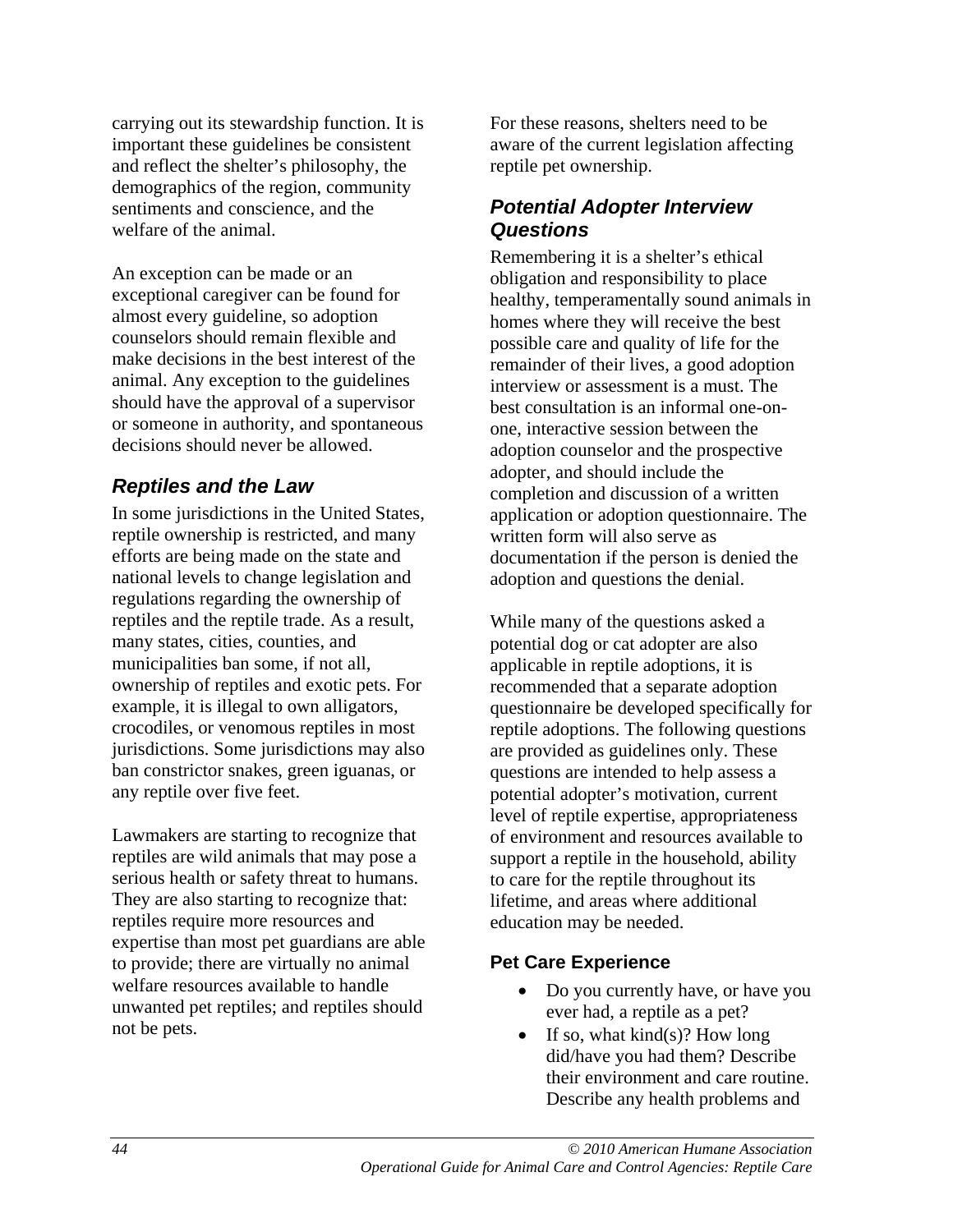what you did to address them. Specifically, have you ever taken them to a veterinarian or treated them for parasites?

- Tell me what you know about reptile-related salmonella. Specifically, which reptiles carry it, how do you treat reptiles for it, how do you minimize risk of transmission to humans, and what are symptoms in humans? (Shelters should be prepared to provide salmonella information to all reptile adopters regardless of their response. See Appendix C.)
- How did/do you learn about how to care for the animal?
- If you no longer have the reptile(s), what happened to them? If it died or was relinquished, describe the circumstances.
- Why do you want a reptile as a pet now? Why this particular species?
- How many and what type of pets do you currently have in your household?

#### **Family and Lifestyle**

- Do you rent or own your home? If you rent, are you allowed to have reptiles?
- Do you anticipate moving at any time in the future? If so, what do you anticipate doing with any reptiles in your household?
- How many adults and children are in your household? What are the ages of the children? Do any members of the household have suppressed immune systems? If there are children in the household, what will their interaction be with the reptile? Do you anticipate adding any family members in the future (e.g., spouse, child, parents)?
- Are all family members in favor of getting this reptile? If not, how are you planning to handle this? Are any family members afraid of reptiles? If so, how are you planning to handle this?
- Who will be the primary caregiver for the reptile? If the primary caregiver will be a minor, are the parents in the household ready, willing, and able to provide care for the animal after the minor has left the household?

#### **Care and Husbandry**

- Where will the reptile's enclosure be located in your home? Describe the surrounding environment and traffic patterns. Describe the size and construction of the enclosure you are planning to use. What is the maximum amount of space you anticipate being able to make available for this reptile as it grows and when it reaches full size?
- What is the risk of power failures at your home? How will you provide heat for your reptile in the event of a power failure?
- Describe the type of food you are planning to feed the reptile.
- Describe the length and frequency of time you plan to spend interacting with the animal. What sort of activities do you think this will entail?
- Have you already identified a reptile veterinarian in your area?

## *Husbandry Advice for Adopters*

#### **Recommended Do's**

#### **Veterinary Care**

Reptile guardians should think about veterinary care for their reptiles as they do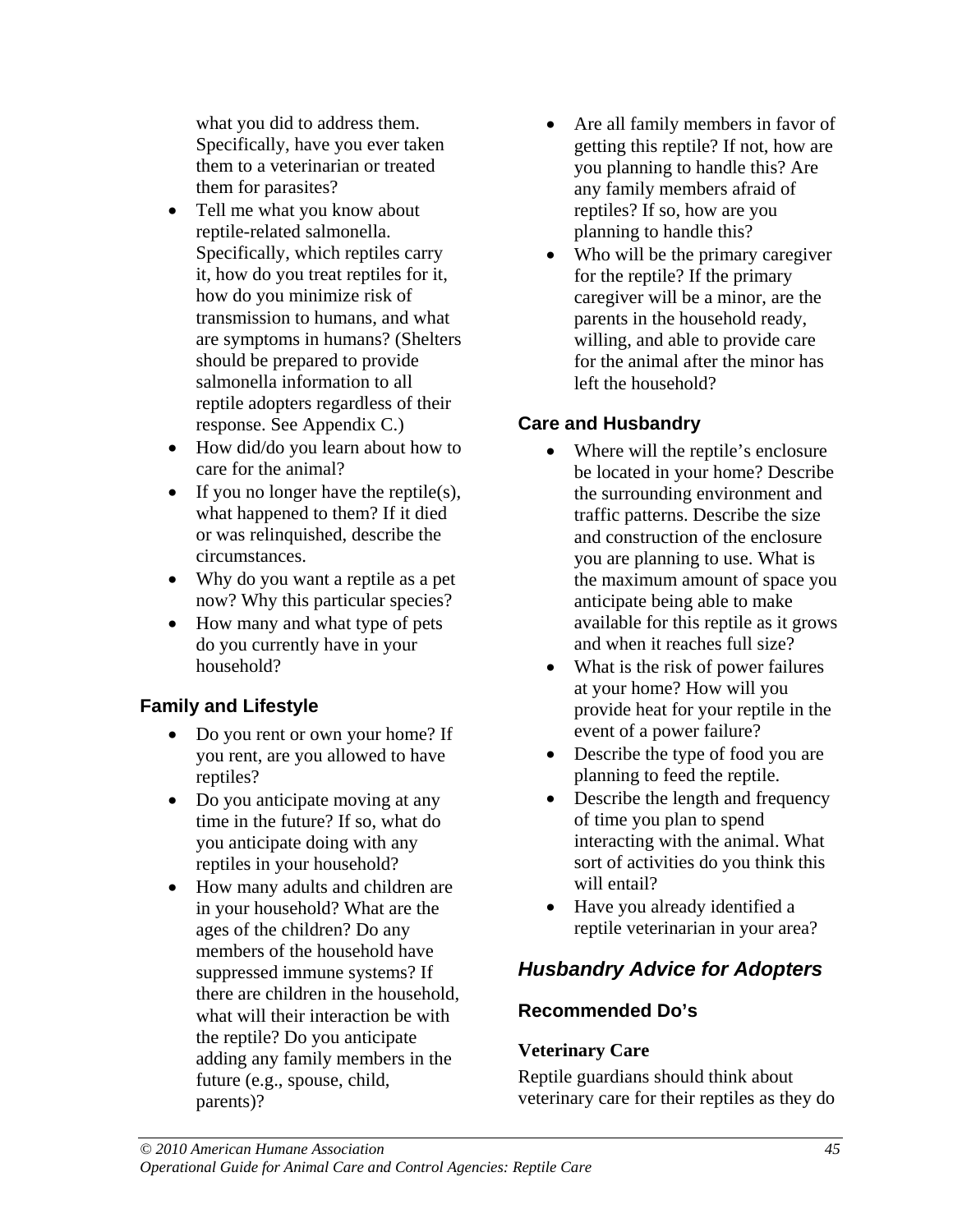for their other pets. They should be prepared to invest in preventive veterinary care as well as any care necessary to handle illnesses or injuries that can happen in even the most careful of homes. Probably the most important preventative measure, and one that is highly recommended, is for all reptile guardians to take new animals to a qualified reptile veterinarian for an initial wellness/ assessment examination. This is particularly important when the animal is being adopted from a shelter where the animal's prior history is not well known. The initial examination should include at least a physical exam by the veterinarian. Based on the results of the exam, the recommendations of the veterinarian, and the financial resources of the caregiver, additional baseline wellness assessment options may include blood work, x-rays, and a fecal examination.

Investing in an initial exam is critical to understanding the current condition of the animal and for establishing a baseline against which to assess changes in the animal's health in the future. It also enables the caregiver to establish a relationship with the veterinarian which can be very beneficial to helping the caregiver understand the animal's current and future needs. Finally, it allows the veterinarian to establish a relationship with the animal that will be beneficial when trying to assess changes in the animal's condition in the future.

#### **Spay/Neuter**

For the vast majority of reptile species, spaying and neutering is not an issue unless there is a medical problem that necessitates the procedure. However, green iguanas are an exception to this rule. It is highly recommended all green iguanas be fixed as soon as medically safe. The most common causes of death for adult female green iguanas are problems related to egg production. A mature female reptile produces eggs even if they are not fertilized. The process of egg production is hard on a reptile's body. Stress and unnatural conditions make the yearly breeding period extremely stressful and risk the health and life of adult female iguanas — all of which can be completely eliminated by having the animal spayed.

One of the most common reasons for adult male iguanas to be relinquished by current guardians (and for being unadoptable to new guardians) is aggression. While a major factor in the degree to which an animal is aggressive or docile is the way it has been treated or socialized, testosterone is also a major contributing factor for adult male green iguanas. Although no studies have scientifically demonstrated that altering a male iguana will significantly change its temperament, experience has overwhelmingly shown that neutering a male iguana will almost certainly lower his aggressive/dominant behavior toward both humans and other iguanas, especially during breeding season.

In addition, the earlier the animal is neutered, the more significant the impact on its behavior (i.e., the sooner a male is neutered the more likely he will be to limit his dominant behavior throughout his lifetime, and the sooner a female is spayed the less harm is done to her overall health due to egg production). Therefore, for the overall health, safety, and well-being of both humans and animals, it is highly recommended that green iguanas be altered as young as possible. Most experienced reptile veterinarians will perform this procedure when the animal weighs at least three pounds and is otherwise in good health.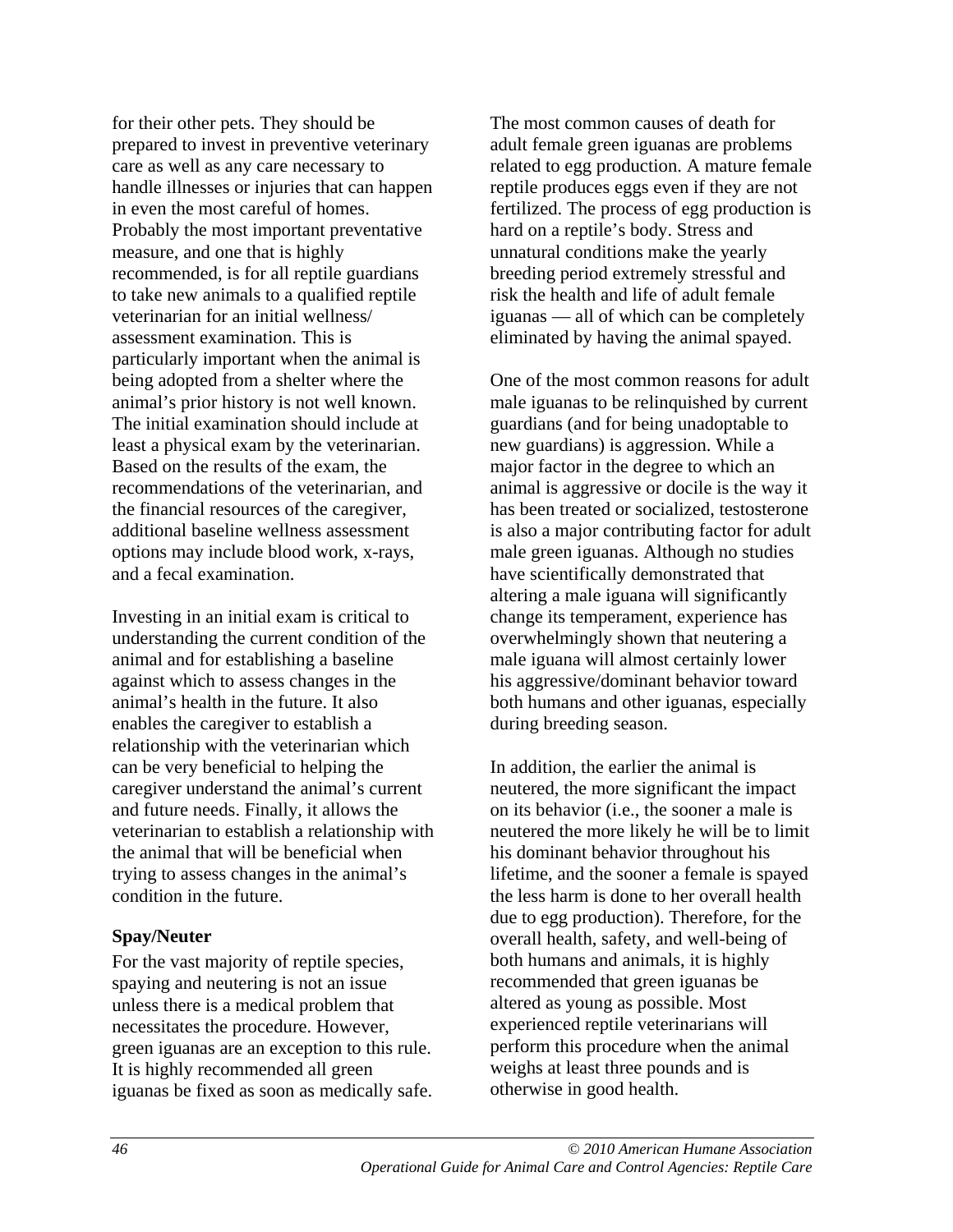#### **Socialization**

In general, when it comes to socializing reptiles, it is better to spend less time with them on a more frequent basis. Long periods of interaction may be desirable from the human perspective but is usually stressful from the reptile perspective. On the other hand, no matter how well socialized a reptile is, lack of constant behavior reinforcement will soon cause virtually all animals to regress to their more wild and antisocial behavior.

#### **Record Keeping**

It is a good idea for all reptile guardians to establish and maintain a habit of record keeping of their animal's ongoing husbandry and behavior starting the day they bring the animal home. Because reptiles often take a long time to exhibit signs of illness and because so much of a reptile's health is tied to its environment, a thorough and complete record of the animal's care and habits is a critical tool in preventing and diagnosing health problems. Basic information that should be recorded includes:

- Date and description of enclosure/habitat changes (e.g., changes to substrate, furnishings, heat or light equipment)
- Periodic (e.g., daily, weekly) recordings of enclosure humidity and temperature, quantity and type of food provided, quantity and type of food consumed, frequency and abnormal appearance of defecations
- Description of abnormal behavior and anything that might be happening in or around the animal's environment at the time

#### **Ongoing Education**

Any reptile guardian who is truly committed to providing quality care to his animal throughout its lifetime must also commit to ongoing education. While firsthand learning and observation are essential to establishing a good understanding of an individual animal, secondhand learning (e.g., reading) is essential to understand the broader issues that apply to the overall species. In addition, because information about caring for reptiles in captivity is often hard to find, confusing, conflicting, and constantly changing, dedicated guardians must constantly seek out the latest information from multiple sources. See Appendix I for recommended reference sources.

#### **Vacation Planning**

Many reptile guardians mistakenly think they can leave a reptile unattended while they are away on vacation. No matter how short the vacation, it is never acceptable to leave any animal, including reptiles, without some provision for daily care. Reptiles, like all animals, need fresh food and water daily. In addition, it is essential to monitor their environment to make sure all of their habitat needs (especially heat and light) are met. Because most pet caregivers are unfamiliar with (and often afraid of) reptiles, vacation care planning should be considered well in advance of the vacation.

#### **Emergency Planning**

It is important for caregivers to plan for how to provide for their reptile in case of an emergency. It is unrealistic to expect traditional human or animal welfare agencies to be able to help. Minimum emergency planning should include how to get the animal out of the home quickly and safely, and where to take the animal so it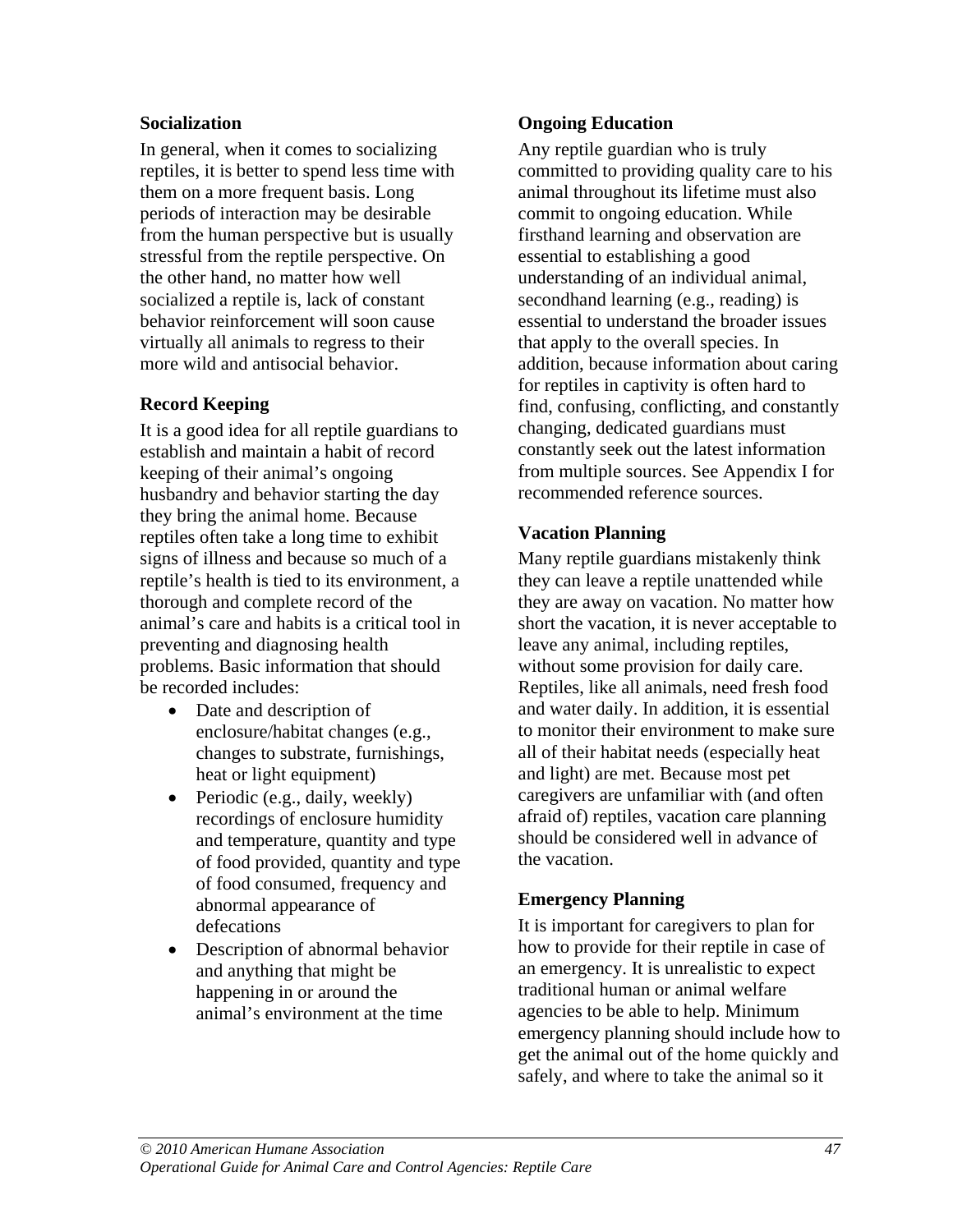can be re-established in an appropriate habitat.

#### **Recommended Don'ts**

#### **Free Roaming**

It is never a good idea to let a reptile roam unrestricted in a human home. It is unsafe for the animal due to potential accidents and injury, lack of appropriate climate/environment (e.g., heat, humidity), and the risk of losing the animal. It is also unsafe for humans because of the risk of disease (salmonella) or injury when trying to return the animal to its enclosure.

#### **Public Outings**

It is never a good idea to take a reptile out in public without it being contained in a carrier. No matter how socialized an animal seems in its home environment, almost certainly it will behave differently away from familiar surroundings (maybe more aggressive, maybe more scared, maybe more depressed). It is also impossible to control all aspects of an animal's environment when out in public, so the chance of having inappropriate heat, light, exercise, or sensory stimulation is virtually guaranteed.

Another concern in taking reptiles out in public is the potential risk of injury or illness to humans. Because reptiles are such a rare sight, a reptile on a public outing is certain to attract a lot of attention from people and in ways that are not safe for the animal or the human. Reptile guardians must be fully aware of their moral and legal responsibilities for any accident, injury, or illness caused by their animal.

Given that there should be no need to take a reptile out in public, it is highly recommended that reptiles be left safely at home unless transport is required for care of the animal.

#### **Bark or Rock Substrates**

In general, bark or rock enclosure substrates should be avoided. While these materials can be appropriate for some species, they are more often inappropriate, can cause severe impaction problems if ingested, and make it difficult to maintain a high humidity or bacteria free environment. Therefore, the general recommendation is to use alternative, less risky substrate materials.

#### **Hot Rocks**

Hot rocks are never recommended as a source of heat for any reptile species. Even the best brands have trouble maintaining specific temperatures and are prone to electrical problems. More often than not, they are either too hot or too cold for the animal's needs. In addition, they are ineffective at heating any aspect of the environment other than their own surface (i.e., will not change the air temperature in the enclosure). They also provide heat in an unnatural manner that is inadequate for the animal's need or can cause severe thermal burns and even death. It is always better to try to provide heat in a natural manner via an overhead heat source (like the sun) and, for terrestrial species, with dirt or rocks under the overhead heat source to provide heat from below the body.

#### **Overfeeding**

While shelters will rarely need to be concerned about obesity or overfeeding of the animals they receive, overfeeding is a serious problem for reptiles in captivity. Like with cats and dogs, it is often the case that well-meaning guardians will provide more food than necessary, or food higher in fat than the animal needs. Complicating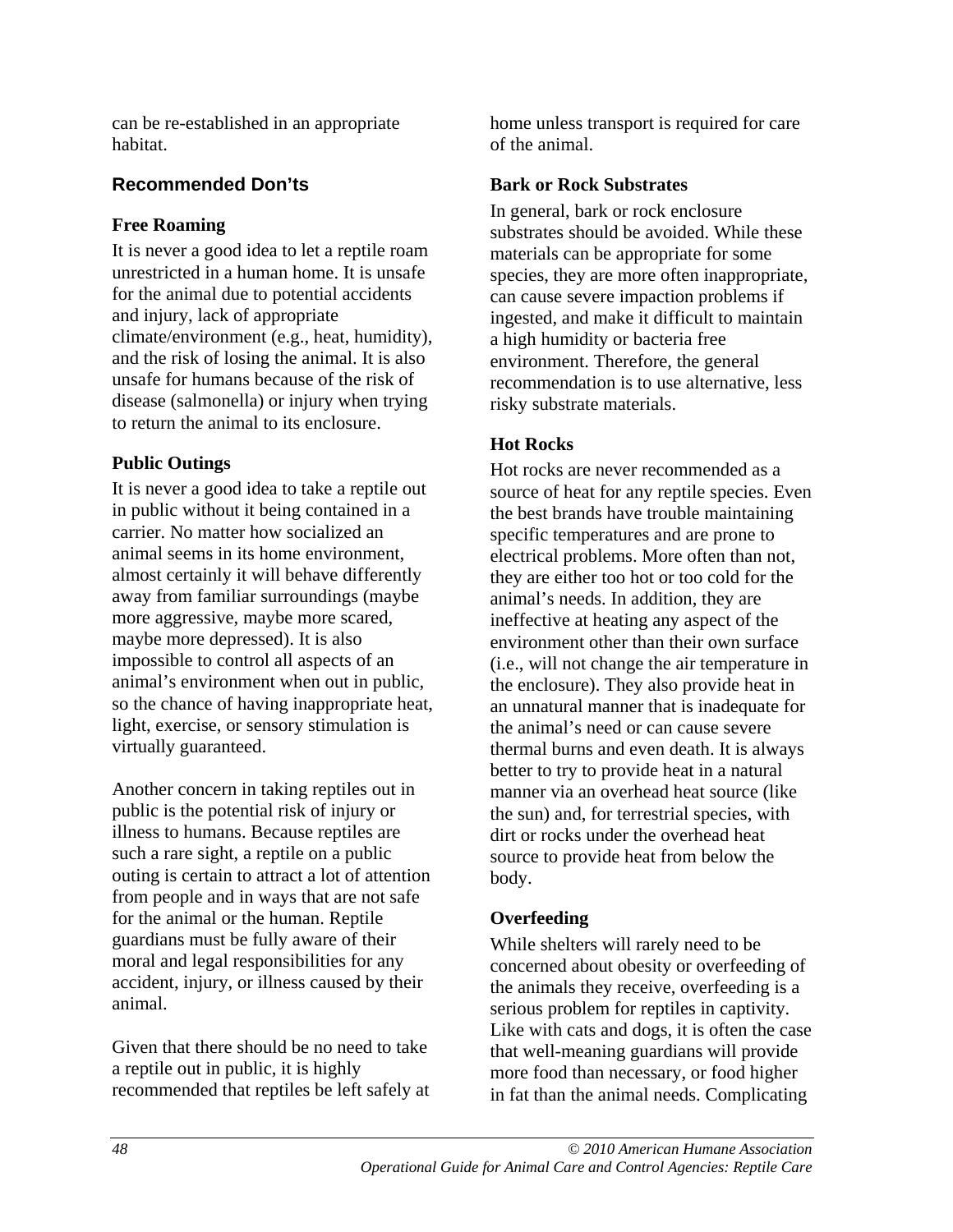this for reptiles is that it is often hard to replicate in captivity their natural food items or nutritional intake, and it is virtually certain that captive reptiles do not get the quantity or quality of exercise they get in their native environment. The result is the guardian must be particularly vigilant against causing obesity in captive reptiles.

#### **Inter-Species Relationships**

In general, it is better to keep reptiles physically separated and protected from other species (e.g., cats, dogs, birds), ideally with buffers to minimize sensory disturbances (i.e., visual barriers, sound buffers). Even with well-behaved animals, accidents can happen or natural instincts can take over and an animal can get hurt or traumatized before the guardian is able to intervene. If a guardian chooses to let their reptile interact with other species, in no event should the animals be left unattended.

#### **Spinach and Broccoli**

For herbivores and omnivores, avoid spinach and broccoli. Because of the complex way these animals' metabolisms work, spinach and broccoli can be catalysts for severe internal or skeletal problems that, once done, cannot be undone. Like so many other aspects of reptile care, spinach and broccoli can be safe for certain species and in certain quantities. However, getting the details of just how much is safe for any particular species or animal is difficult at best. Unfortunately, because spinach and broccoli are readily available and familiar to most reptile caregivers, reptiles are often overfed and the signs of problems are missed until the damage is already done. Given that there are always alternative vegetables that do not carry the risk of doing harm, it is recommended to completely avoid spinach and broccoli.

#### **Animal Protein**

Animal protein should never be fed to herbivores (in particular, green iguanas). Herbivores have very specialized digestive systems optimized to process vegetable protein. When those animals are fed animal protein, it overtaxes their systems, generates unhealthy and hard to process waste materials, and provides unbalanced or inappropriate forms of proteins, vitamins, and minerals. The health problems that can result are vast and varied, with the most common being early death from liver or kidney failure.

#### **Live Prey**

For snakes that eat rodents or birds, it is highly recommended that animals be fed pre-killed prey. This is beneficial for the snake and the guardian, as well as for the prey. It is less stressful for all parties, has less risk of either the prey animal or the snake being injured, provides the same nutritional value as live prey, and makes food acquisition and storing easier for the guardian. While it can often be a difficult and frustrating process to switch an animal from eating live prey to eating pre-killed prey, given enough time, patience, and training, it is almost always possible and worth the effort in the long run.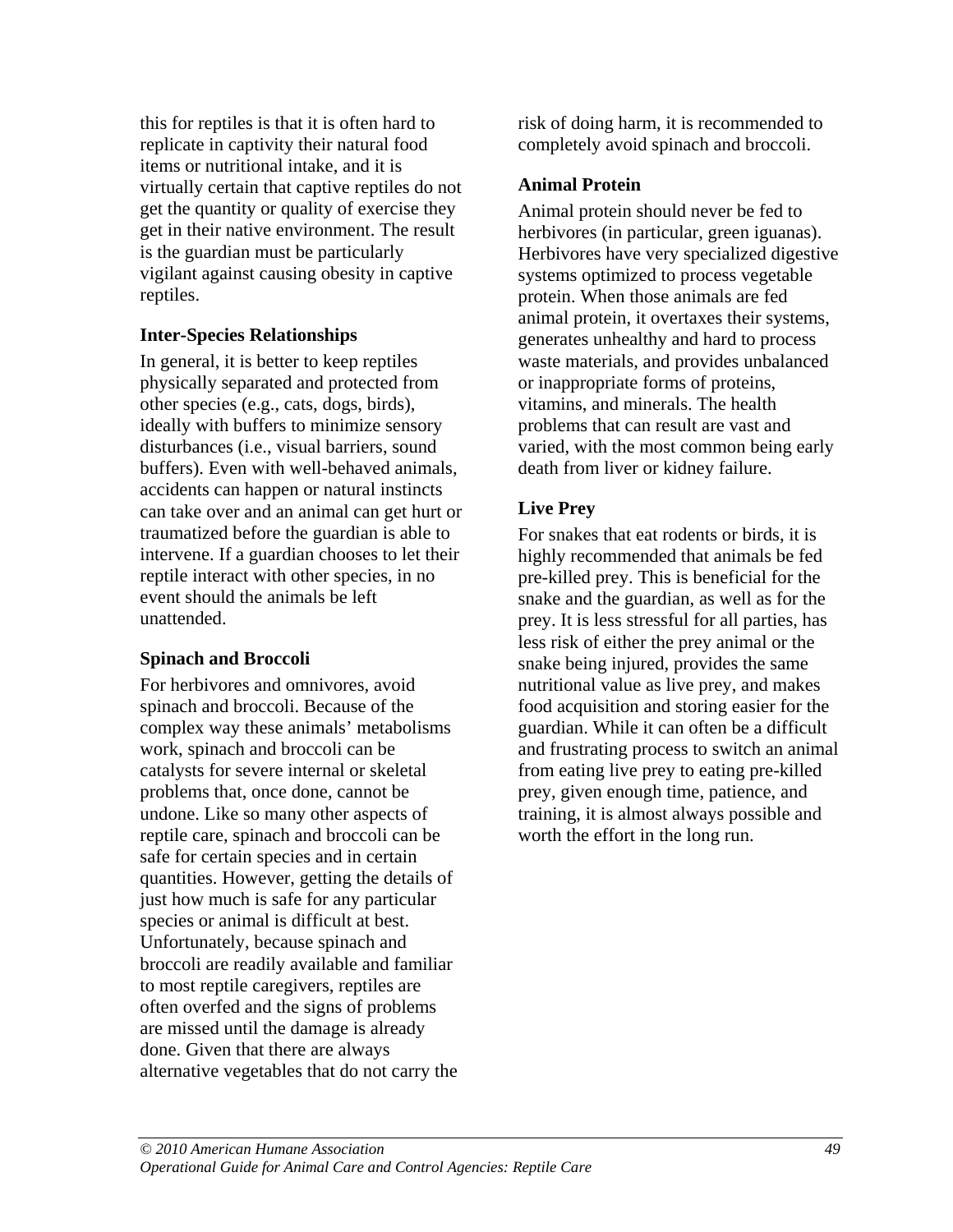## **Note on Appendixes**

*Shelters are hereby given permission by the American Humane Association to photocopy the handouts on the following pages for use in their shelters.*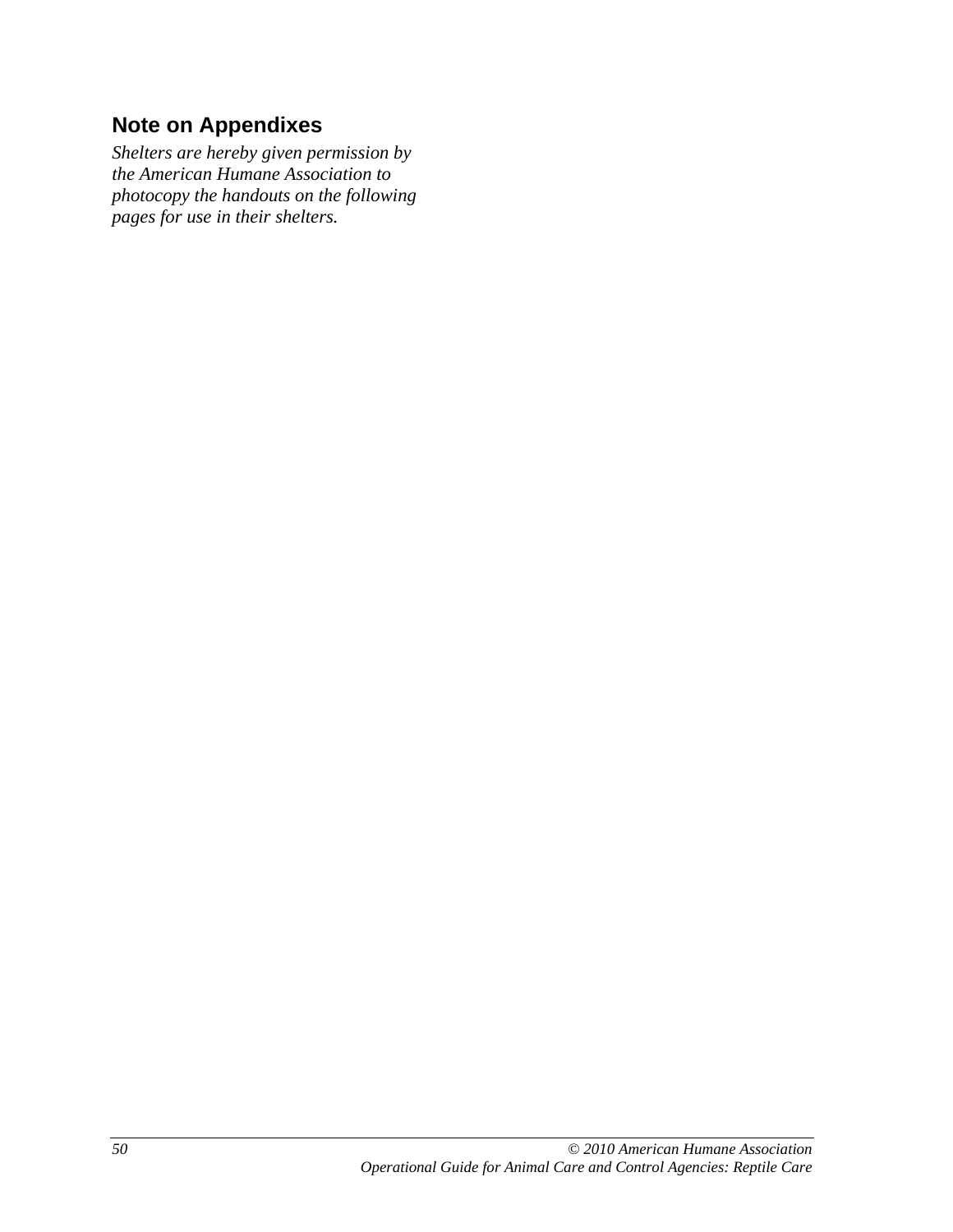## **Appendix A: Glossary**

**aquatic.** An animal that lives in, on, or near the water

**arboreal.** An animal that lives in or climbs trees.

**bask.** To warm the body and absorb UVB rays by laying in sunlight or beneath a source of radiant heat and UVB rays.

**beak.** The hard outer covering of a turtle's jaws.

**brumate.** The reptilian equivalent of mammalian hibernation.

**carapace.** The top shell of a turtle.

**carnivore.** An animal that eats only flesh/meat.

**dewlap.** A skin-covered flattened flap-like organ connected to the skin of a lizard's lower jaw and chin.

**disinfect.** To treat a non-living object in such a way as to kill or inhibit the growth of microorganisms (mainly bacteria).

**diurnal.** An animal that is active during the day.

**ecdysis.** The process of shedding the top layer of skin.

**ectothermic.** When body temperature is regulated by the environmental temperature rather than by heat produced internally.

**femoral pores.** Pores that run along the inner thigh of the hind legs of most lizards.

**folivore.** An animal that eats only leaves.

**fossorial.** An animal that lives under or burrows into the ground.

**gravid.** The reptilian equivalent of mammalian pregnancy.

**habitat.** The environment in which an animal lives. Includes specification of temperature gradient, humidity, light, substrate, furnishings, privacy/hiding space needs, exercise/movement space needs, and social groupings. Does not include nutritional or hydration needs.

**heat gradient.** The temperature range that must be available to a reptile in order to maintain health. Also referred to as the Preferred Optimal Temperature Zone (POTZ).

**heliothermic.** An animal that thermoregulates by basking in the sun.

**herbivore.** An animal that eats only plants and plant products.

**hibernation.** A period of winter dormancy. When used literally, refers only to mammals.

**hide box.** Habitat furniture, such as a hollowed out log, that provides a place for an animal to hide from sight or get out of the heat.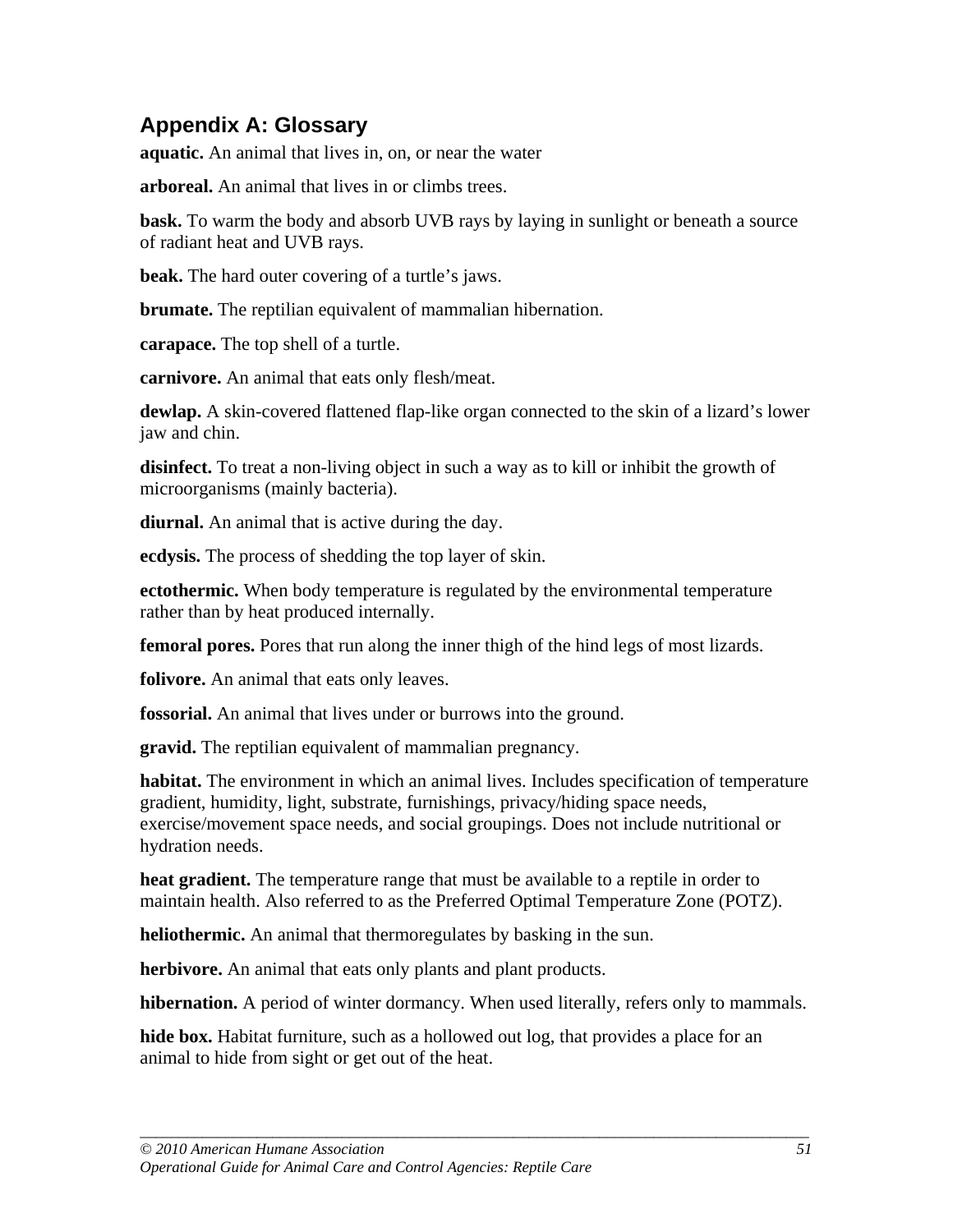**hot rock.** A commercial product, usually made of ceramic or cement-type material, with an embedded heating coil that heats up when plugged in.

**insectivore.** An animal that eats only insects.

**Jacobson's organs.** An additional set of sense organs located in the roof of a reptile's mouth that analyzes scent molecules collected from the environment.

**lethargy.** Having a low activity level, not responding to surroundings or external stimuli.

**MBD.** Metabolic bone disease. A softening or swelling of bones caused by insufficient or improper metabolizing of calcium.

**nares.** The reptilian equivalent of nostrils.

**nocturnal.** An animal that is active at night.

**omnivore.** An animal that eats a combination of insects, flesh/meat, and/or plants.

**parietal eye.** An additional visual organ ("eye") located in the top middle of some lizards' heads that detects light and dark and senses heat.

**photoperiod.** The daily/seasonal variable hours of daylight.

**plastron.** The bottom shell of a turtle.

**POTZ.** Preferred Optimal Temperature Zone. Temperature range that must be available to a reptile in order to maintain health. Also referred to as the heat gradient.

**semi-aquatic.** An animal that lives in water but also goes out on land.

**semi-arboreal.** An animal that lives in trees but goes down to land.

**shell rot.** Bacterial or fungal infection of a turtle or tortoise's shell that causes the shell to become soft or erode.

**slurry.** A soft, finely ground, nearly liquid form of nutrition.

**snout.** The reptilian equivalent of a nose.

**substrate.** The bedding or floor covering used in an animal's housing.

**terrestrial.** An animal that lives on land.

**thermoregulate.** To regulate body temperature by moving to a warmer or cooler environment.

**thigmothermic.** An animal that thermoregulates by being in contact with a preheated surface (e.g., rock or road surface).

**UVB light.** Ultraviolet B light rays produced naturally by the sun and critical to the metabolism of calcium by reptiles.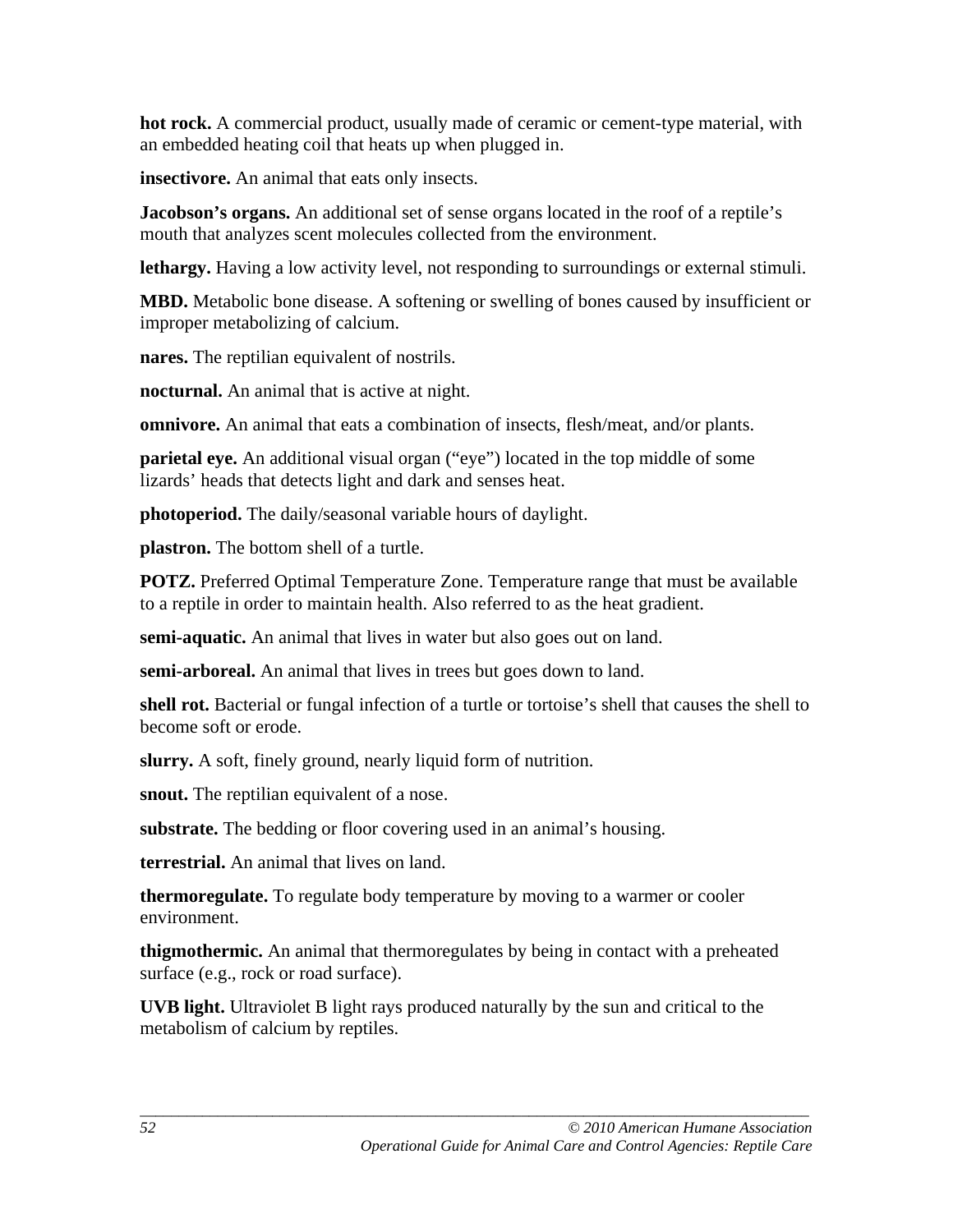## **Appendix B: Hand-Feeding Slurries**

#### *Basic Herbivore*

To be used as basic nutritional and hydration supplement for herbivorous species.

- 1 part organic baby food peas
- 1 part organic baby food beans

1 part organic baby food - carrots

- 1 part organic baby food squash
- 1 part calcium supplement (See Appendix G for recommendations.)
- $\frac{1}{2}$  part iron supplement (See Appendix G for recommendations.)

2 parts powdered alfalfa pellets

6 parts electrolyte/hydration supplement (See Appendix G for recommendations.)

#### *Herbivore Protein*

To be used as special nutritional and hydration supplement for extremely emaciated herbivorous species.

1 part organic baby food - peas

1 part organic baby food - beans

2 parts Karo syrup

1 part calcium supplement (See Appendix G for recommendations.)

 $\frac{1}{2}$  part iron supplement (See Appendix G for recommendations.)

4 parts electrolyte/hydration supplement (See Appendix G for recommendations.)

#### *Basic Carnivore*

To be used as basic nutritional and hydration supplement for carnivorous species.

6 parts organic baby food - chicken or turkey (not beef or ham)

1 part calcium supplement (See Appendix G for recommendations.)

 $\frac{1}{2}$  part iron supplement (See Appendix G for recommendations.)

6 parts electrolyte/hydration supplement (See Appendix G for recommendations.)

#### *Carnivore Protein*

To be used as special nutritional and hydration supplement for extremely emaciated carnivorous species.

2 parts organic baby food - chicken or turkey (not beef or ham)

- 2 parts Karo syrup
- 1 part calcium supplement (See Appendix G for recommendations.)

 $\frac{1}{2}$  part iron supplement (See Appendix G for recommendations.)

4 parts electrolyte/hydration supplement (See Appendix G for recommendations.)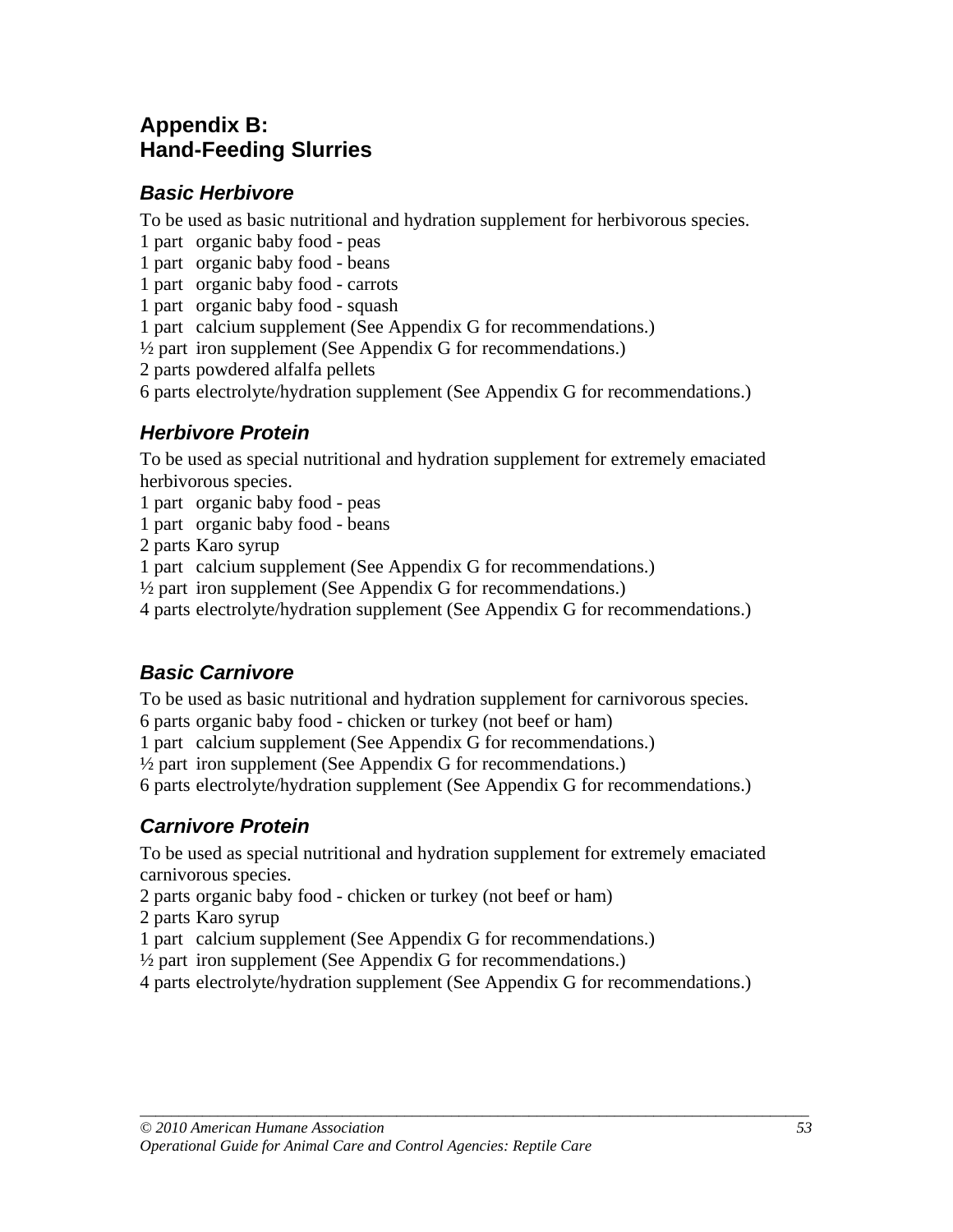## **Appendix C: Salmonella Information**

### *Salmonella Bacteria and Reptiles*

Most, if not all, reptiles carry Salmonella bacteria in their intestinal tract and intermittently or continuously shed these bacteria in their feces. Salmonella bacteria usually do not cause any illness in reptiles, but can cause serious illness in people.

Salmonella bacteria are easily spread from reptiles to humans. Humans may become infected when they touch objects, including food items that have been in contact with the stool of reptiles, and then touch their mouths. For example, infants have become infected after drinking from bottles of infant formula that became contaminated during preparation. Individuals who prepared the formula had not washed their hands after touching a reptile or because reptiles were allowed to walk on kitchen counters. For Salmonella bacteria to spread from reptiles to humans, the bacteria must be ingested. Therefore, simply touching or holding a reptile will not result in spread of bacteria unless something contaminated with reptiles feces or the reptile itself is placed in the mouth.

Most Salmonella infections in humans result in a mild, self-limiting illness characterized by diarrhea, fever, and abdominal cramps. However, the infection can spread to the bloodstream, bone marrow, or nervous system, leading to severe and sometimes fatal illness. Such severe infections are more likely to occur in infants and in individuals whose immune system is compromised (e.g., bone marrow transplant recipients, persons with diabetes mellitus, persons infected with HIV, chemotherapy patients).

Unfortunately, Salmonella bacteria cannot be eliminated from the intestinal tract of reptiles. Administration of antibiotics to eliminate these bacteria has been unsuccessful and may result in emergence of Salmonella bacteria that are resistant to antibiotics. Attempts to raise or identify reptiles that do not carry Salmonella bacteria have also been unsuccessful; therefore, it is not recommended to conduct a bacterial culture of stool samples to identify reptiles that are not carrying the Salmonella bacteria.

Fortunately, the spread of Salmonella bacteria from reptiles to humans can be easily prevented by following these routine precautions:

- Always wash your hands with hot, soapy water after handling reptiles, reptile cages and equipment, and the stool of reptiles.
- Do not give reptiles access to the kitchen, dining room, or any other area where food is prepared. Do not give reptiles access to bathroom sinks and tubs or to any area where infants are bathed. Do not allow reptiles to roam free. Instead, caged or limit them to safe parts of the house.
- Always wash your hands after coming into contact with any area where reptiles are allowed.
- Do not eat, drink, or smoke while handling reptiles, reptile cages, or reptile equipment.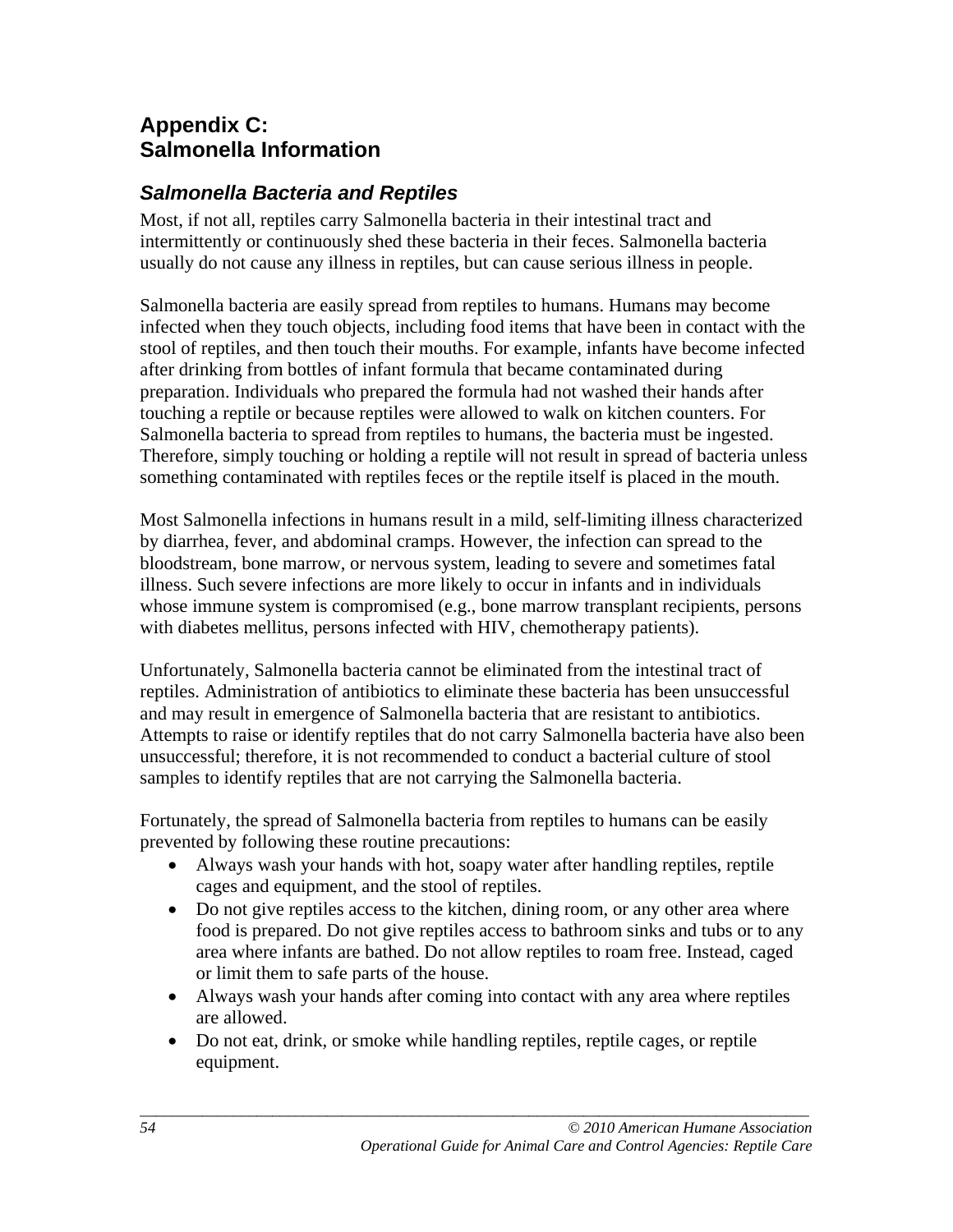- Do not kiss reptiles or share food or drink with them.
- Do not bath reptiles or clean wash reptile cages, dishes, or aquariums in or near the kitchen sink, kitchen counters, bathroom sinks, or bathtubs. Instead use plastic basins or tubs for bathing or swimming reptiles.
- Dispose of wastewater and fecal material in the toilet instead of the bathtub or household sink.

The Centers for Disease Control and Prevention recommends that children less than five years of age avoid all contact with reptiles and that households with children less than one year of age not own reptiles. The Association of Reptilian and Amphibian Veterinarians encourages reptile guardians with young children to discuss steps to minimize risks associated with owning reptiles with their veterinarian and their physician. Children should be supervised when handling reptiles to ensure that they do not place their hands or objects that a reptile has contacted in their mouths. Reptiles should not be kept in childcare centers. Immunocompromised persons should avoid contact with reptiles.

The guardian should follow the instructions from the reptile's veterinarian concerning proper diet and environment for the reptile. Healthy reptiles living in proper environments are less likely to shed Salmonella bacteria.

Information in this handout is not meant to discourage reptile guardianship. With a few exceptions (e.g., infants, immunocompromised individuals), most people have a low risk of acquiring Salmonella bacteria from reptiles, but following simple precautions can reduce this risk even further. Reptiles can be safely kept as pets, but reptile guardians should be aware of the methods for reducing their risk of acquiring Salmonella bacteria from their reptiles.

This handout was developed by the Association of Reptilian and Amphibian Veterinarians in collaboration with the Centers for Disease Control and Prevention and is intended for informational purposes only; please seek advice from your physician and your reptile's veterinarian if questions or problems occur.

*\_\_\_\_\_\_\_\_\_\_\_\_\_\_\_\_\_\_\_\_\_\_\_\_\_\_\_\_\_\_\_\_\_\_\_\_\_\_\_\_\_\_\_\_\_\_\_\_\_\_\_\_\_\_\_\_\_\_\_\_\_\_\_\_\_\_\_\_\_\_\_\_\_\_\_\_\_\_\_\_\_\_\_\_\_\_*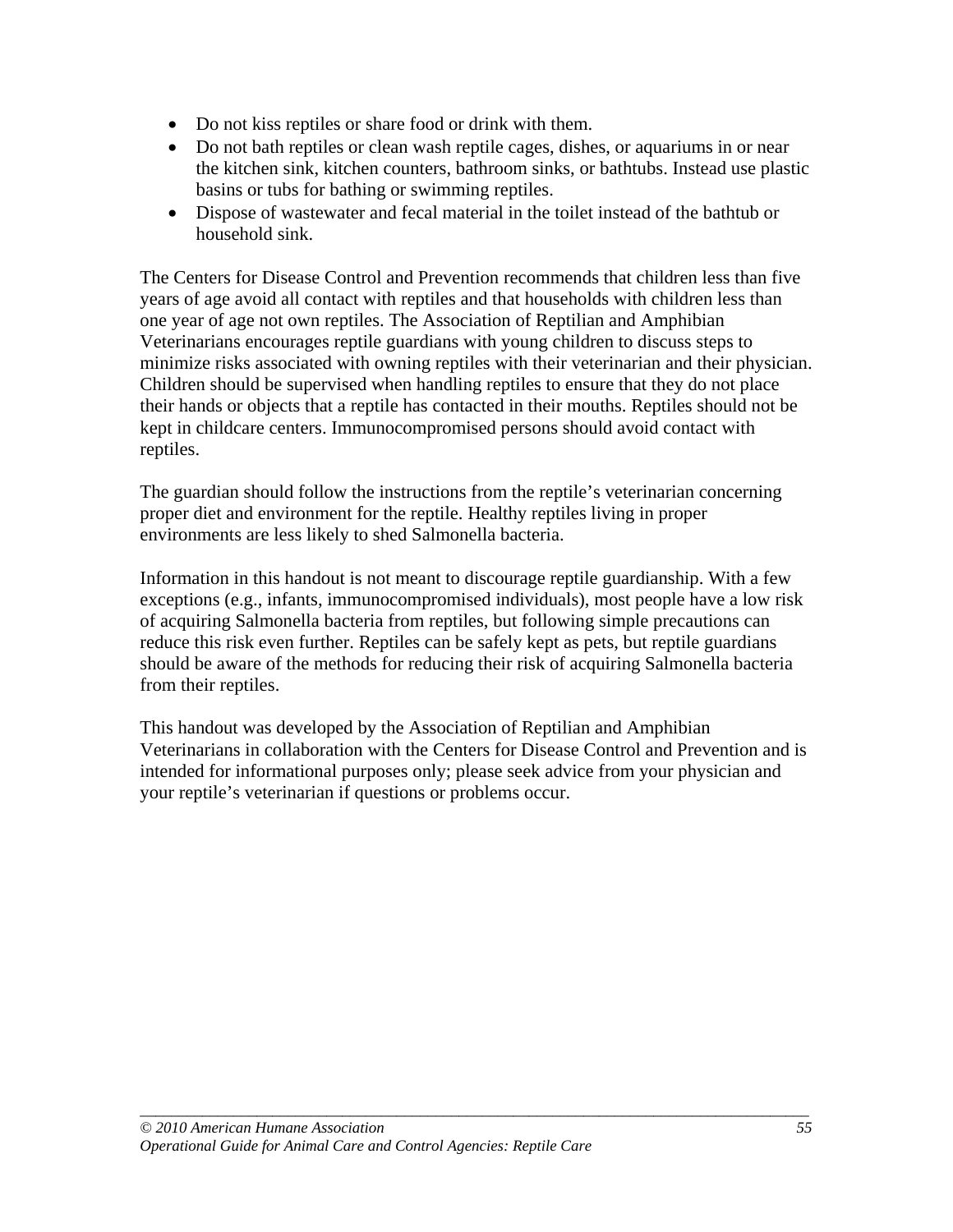## **Appendix D: Reptile Intake and Physical Assessment Form**

Animal ID#

| Source $\Box$ Guardian Release $\Box$ Good Samaritan<br><b>Contact Name</b>                      | $\Box$ Veterinarian<br>$\Box$ Animal Control                                                                                                                                                                                             |
|--------------------------------------------------------------------------------------------------|------------------------------------------------------------------------------------------------------------------------------------------------------------------------------------------------------------------------------------------|
|                                                                                                  |                                                                                                                                                                                                                                          |
| If guardian release, how long owned?<br>Previous guardian                                        |                                                                                                                                                                                                                                          |
| Species $\Box$ Lizard $\Box$ Snake $\Box$ Turtle                                                 | Subspecies                                                                                                                                                                                                                               |
| Size Body $\Box$ inches $\Box$ feet<br>feet<br>unknown<br>To be completed with input from Source | Tail _____________ $\Box$ inches $\Box$<br>$Sex \square$ male<br>$\Box$ female<br>$\Box$<br>Age ___________________ □ mo □ yr □ actual □approximate<br>Brief guardianship and care history of animal ___________________________________ |
|                                                                                                  |                                                                                                                                                                                                                                          |
| May we have access to former vet records for this animal? $\Box$ yes $\Box$ no                   |                                                                                                                                                                                                                                          |
| <b>Diet/Nutritional History</b><br>rodents<br>Describe                                           | Ever fed? $\Box$ animal protein $\Box$ vegetable protein $\Box$ vitamin supplements<br>$\Box$ live                                                                                                                                       |
| On average, defecates every _______________ day(s).                                              |                                                                                                                                                                                                                                          |
| 56                                                                                               | © 2010 American Humane Association                                                                                                                                                                                                       |

 *Operational Guide for Animal Care and Control Agencies: Reptile Care*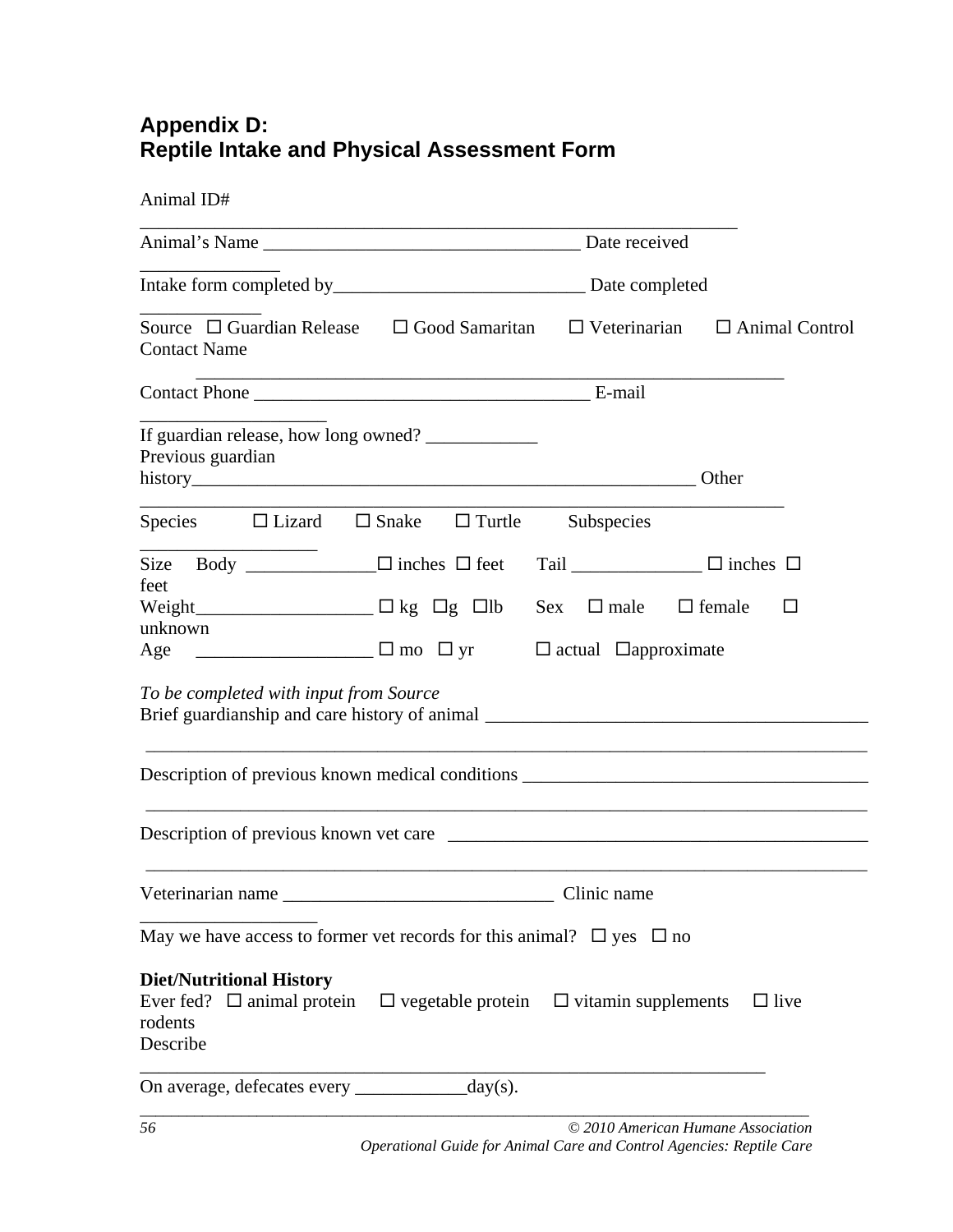Favorite food(s)

General description of diet routine (e.g., frequency and quantities of feeding, types of food in a standard "meal")

\_\_\_\_\_\_\_\_\_\_\_\_\_\_\_\_\_\_\_\_\_\_\_\_\_\_\_\_\_\_\_\_\_\_\_\_\_\_\_\_\_\_\_\_\_\_\_\_\_\_\_\_\_\_\_\_\_\_\_\_\_

\_\_\_\_\_\_\_\_\_\_\_\_\_\_\_\_\_\_\_\_\_\_\_\_\_\_\_\_\_\_\_\_\_\_\_\_\_\_\_\_\_\_\_\_\_\_\_\_\_\_\_\_\_\_\_\_\_\_\_

|                                                                                                         | Location in home |                               |      |             |             |              |                       |  |  |  |  |  |
|---------------------------------------------------------------------------------------------------------|------------------|-------------------------------|------|-------------|-------------|--------------|-----------------------|--|--|--|--|--|
|                                                                                                         |                  | <b>Construction materials</b> |      |             |             |              |                       |  |  |  |  |  |
| Substrate materials                                                                                     |                  |                               |      |             |             |              |                       |  |  |  |  |  |
| Lighting                                                                                                |                  |                               |      |             |             |              |                       |  |  |  |  |  |
| Heating                                                                                                 |                  |                               |      |             |             |              |                       |  |  |  |  |  |
| Average day temp ___________ Average night temp ____________ Average humidity                           |                  |                               |      |             |             |              |                       |  |  |  |  |  |
| <b>Brief Description of Previous Socialization</b><br>Frequency of exercise outside of habitat<br>Likes | $\Box$ adults    | $\Box$ kids                   |      |             | $\Box$ dogs | $\Box$ cats  | $\Box$ others of same |  |  |  |  |  |
| species<br><b>Dislikes</b><br>species                                                                   | $\Box$ adults    | $\Box$ kids                   |      | $\Box$ dogs |             | $\Box$ cats  | $\Box$ others of same |  |  |  |  |  |
| To be completed by Shelter Staff<br><b>Visual Assessment of Condition of Animal</b>                     |                  |                               |      |             |             |              |                       |  |  |  |  |  |
| Overall<br>Appearance                                                                                   |                  | Excellent                     | Good | OK          | Poor        | Very<br>Poor | <b>Notes</b>          |  |  |  |  |  |
| Color                                                                                                   |                  |                               |      |             |             |              |                       |  |  |  |  |  |
| Hydration                                                                                               |                  |                               |      |             |             |              |                       |  |  |  |  |  |
| Weight                                                                                                  |                  |                               |      |             |             |              |                       |  |  |  |  |  |

| Weight                          |  |  |  |
|---------------------------------|--|--|--|
| Structure                       |  |  |  |
| Alertness                       |  |  |  |
| Stress level                    |  |  |  |
| Mobility/Motor<br><b>Skills</b> |  |  |  |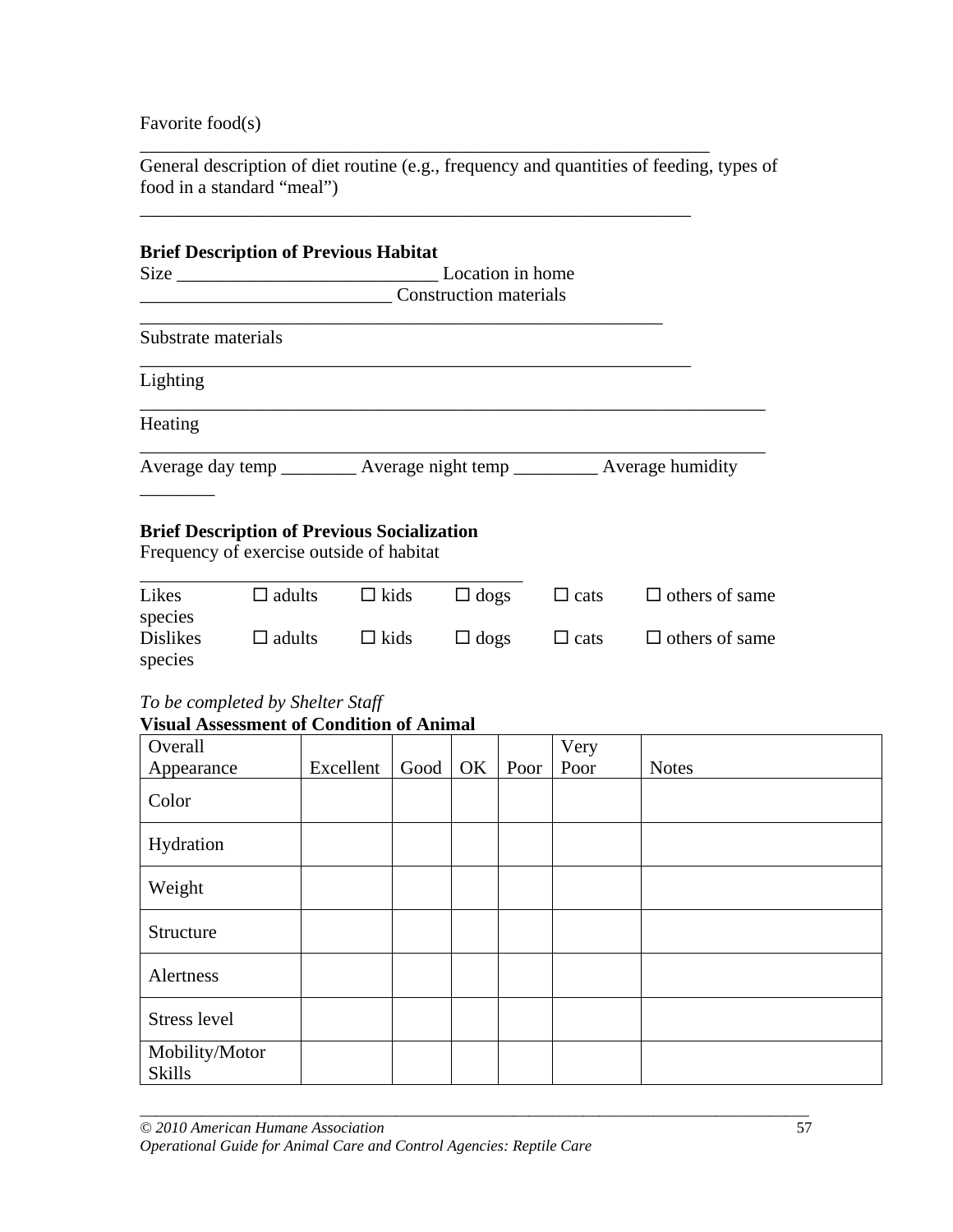|                                                                                                                                                                                                                                                                                                                                                                                                                                                                                                   | $\Omega$ | Inactive       |                   |                      |              |  |  |  |  |
|---------------------------------------------------------------------------------------------------------------------------------------------------------------------------------------------------------------------------------------------------------------------------------------------------------------------------------------------------------------------------------------------------------------------------------------------------------------------------------------------------|----------|----------------|-------------------|----------------------|--------------|--|--|--|--|
| <b>Specific Features</b>                                                                                                                                                                                                                                                                                                                                                                                                                                                                          | $\bf K$  | Damage         |                   | <b>Active Damage</b> | <b>Notes</b> |  |  |  |  |
| Eyes                                                                                                                                                                                                                                                                                                                                                                                                                                                                                              |          |                |                   |                      |              |  |  |  |  |
| Mouth/Nares/Snout                                                                                                                                                                                                                                                                                                                                                                                                                                                                                 |          |                |                   |                      |              |  |  |  |  |
| Ears                                                                                                                                                                                                                                                                                                                                                                                                                                                                                              |          |                |                   |                      |              |  |  |  |  |
| Dewlap                                                                                                                                                                                                                                                                                                                                                                                                                                                                                            |          |                |                   |                      |              |  |  |  |  |
| Fingers/Toes                                                                                                                                                                                                                                                                                                                                                                                                                                                                                      |          |                |                   |                      |              |  |  |  |  |
| Arms/Legs                                                                                                                                                                                                                                                                                                                                                                                                                                                                                         |          |                |                   |                      |              |  |  |  |  |
| Vent                                                                                                                                                                                                                                                                                                                                                                                                                                                                                              |          |                |                   |                      |              |  |  |  |  |
| <b>Spines</b>                                                                                                                                                                                                                                                                                                                                                                                                                                                                                     |          |                |                   |                      |              |  |  |  |  |
| Tail                                                                                                                                                                                                                                                                                                                                                                                                                                                                                              |          |                |                   |                      |              |  |  |  |  |
| Body/Skin/Shell                                                                                                                                                                                                                                                                                                                                                                                                                                                                                   |          |                |                   |                      |              |  |  |  |  |
| Other                                                                                                                                                                                                                                                                                                                                                                                                                                                                                             |          |                |                   |                      |              |  |  |  |  |
|                                                                                                                                                                                                                                                                                                                                                                                                                                                                                                   |          |                |                   |                      |              |  |  |  |  |
| Observations                                                                                                                                                                                                                                                                                                                                                                                                                                                                                      | Yes      | N <sub>0</sub> | If yes, describe. |                      |              |  |  |  |  |
| Mites?                                                                                                                                                                                                                                                                                                                                                                                                                                                                                            |          |                |                   |                      |              |  |  |  |  |
| Other identifying                                                                                                                                                                                                                                                                                                                                                                                                                                                                                 |          |                |                   |                      |              |  |  |  |  |
| characteristics?                                                                                                                                                                                                                                                                                                                                                                                                                                                                                  |          |                |                   |                      |              |  |  |  |  |
| $\Box$ holding breath/posturing $\Box$ tail whipping/nipping/biting<br>$\Box$ lunging<br>□<br>other<br><b>Initial Intake Instructions</b><br><b>Special Habitat Requirements</b><br>$\Box$ extra heating $\Box$ extra humidity $\Box$ extra privacy screen<br>$\Box$ extra water<br>$\Box$ in-house hospitalization $\Box$ other/more info<br><b>Immediate Medical Attention Needed</b><br>$\Box$ initial vet exam $\Box$ x-rays $\Box$ blood work $\Box$ fecal analysis<br>$\Box$ mite treatment |          |                |                   |                      |              |  |  |  |  |
| $\Box$ bath as often as                                                                                                                                                                                                                                                                                                                                                                                                                                                                           |          |                |                   |                      |              |  |  |  |  |
| $\Box$ special diet<br>$\Box$ in addition to standard diet<br>$\square$ instead of standard diet<br>$\Box$ ringers<br>$\Box$ pedialyte<br>$\Box$ calcium supplement<br>$\Box$ herbivore slurry $\Box$ herbivore protein slurry<br>$\Box$ carnivore slurry<br>$\Box$ carnivore protein slurry<br>$\Box$ other                                                                                                                                                                                      |          |                |                   |                      |              |  |  |  |  |
| <b>Who can handle</b> $\Box$ veterinary staff $\Box$ kennel staff $\Box$ any staff $\Box$ qualified<br>volunteer                                                                                                                                                                                                                                                                                                                                                                                  |          |                |                   |                      |              |  |  |  |  |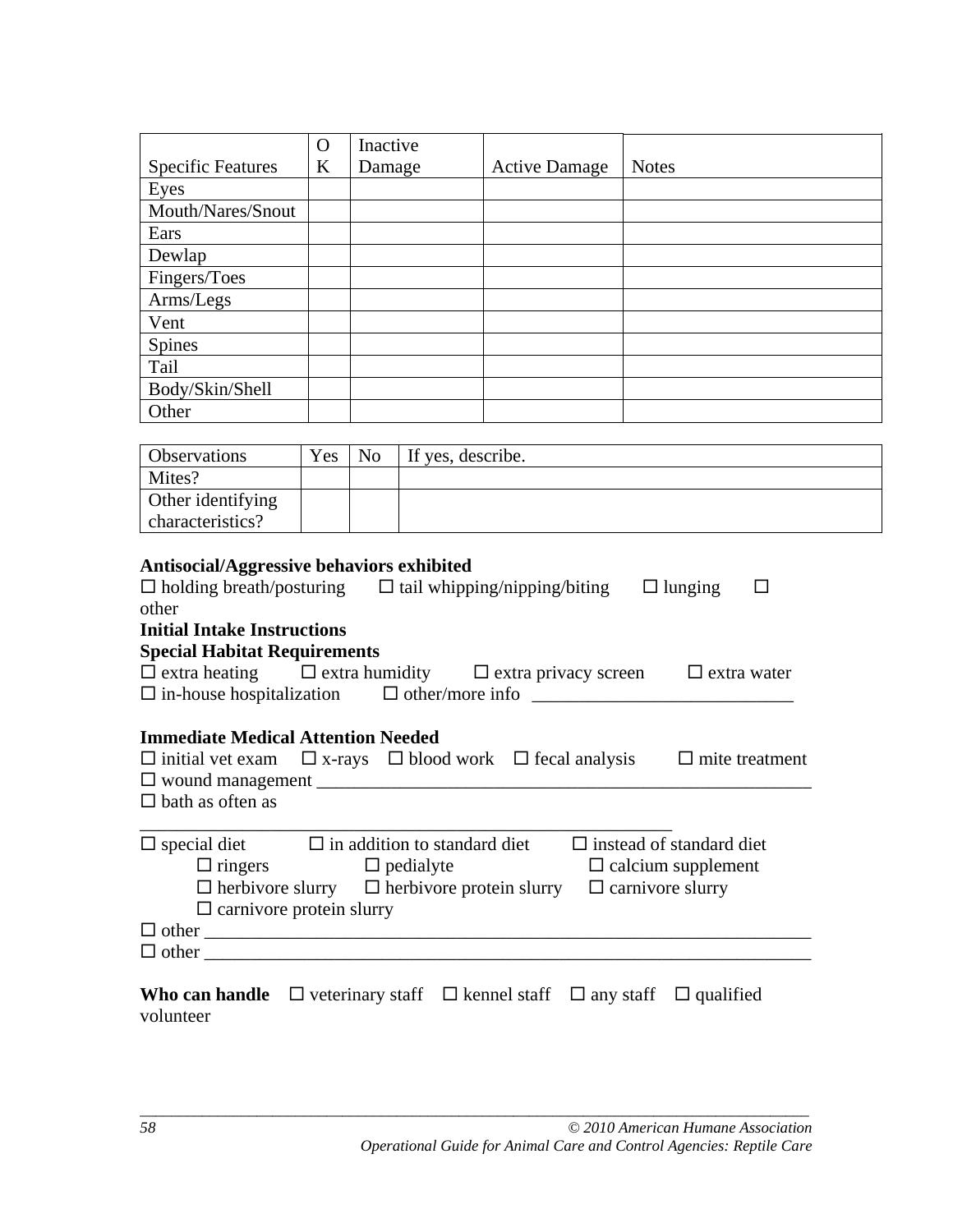#### *Notes For Shelter Staff*

#### **Visual Assessment**

#### **Overall Appearance**

- **Color.** Brightness of color, consistency of color, patches of discoloration (burns, wound or mite scars).
- **Hydration.** Degree to which eyes are sunken in sockets, elasticity of skin, moistness/dryness of urates and stool, problems during or infrequent defecation, urgency with which animal consumes water when offered.
- **Weight.** Degree to which skeleton is visible through skin (especially hip bones, tail bone, and thigh bones), looseness of skin on body, muscle atrophy.
- **Structure.** Deformities, lack of symmetry, lack of functionality, missing digits or limbs, swelling bones (especially jaw, knuckles, or thighs).
- **Alertness.** Body position, eye movement, dilation, and brightness.
- **Stress level.** Activity level and purpose (especially if potentially causing damage to self or humans), respiratory rate.
- **Mobility/Motor Skills.** Ability to support weight, move naturally (e.g., climb, burrow, run, slither), tremors or spasms, lack of muscle coordination.

#### **Specific Features**

- **Eyes.** Swelling, damage, cloudiness, brightness, ability to follow movement, discharge.
- **Mouth/Nares/Snout.** Internal color, damage (internal or external), discharge, thick or hard mucous or caseous pus buildup (especially in mouth), strength/weakness.
- **Ears.** Damage, discharge.
- **Dewlap.** Damage.
- **Fingers/Toes.** Swelling, damage, missing/dead digits, deformities, lack of functionality, missing nails.
- **Arms/Legs.** Swelling, damage, missing limbs, deformities, lack of functionality, range of motion, strength/weakness.
- **Vent.** Swelling, damage, waste residue, signs of irritation, exposed internal organs (e.g., prolapse), odor.
- **Spines.** Damage, missing.
- **Tail.** Swelling, damage, missing/dead segments, deformities, lack of functionality, signs of regrowth.
- **Body/Skin/Shell.** Swelling, damage, deformities (especially spine), shedding problems, redness/signs of skin/shell (infection), soft/flexible shell.

*\_\_\_\_\_\_\_\_\_\_\_\_\_\_\_\_\_\_\_\_\_\_\_\_\_\_\_\_\_\_\_\_\_\_\_\_\_\_\_\_\_\_\_\_\_\_\_\_\_\_\_\_\_\_\_\_\_\_\_\_\_\_\_\_\_\_\_\_\_\_\_\_\_\_\_\_\_\_\_\_\_\_\_\_\_\_*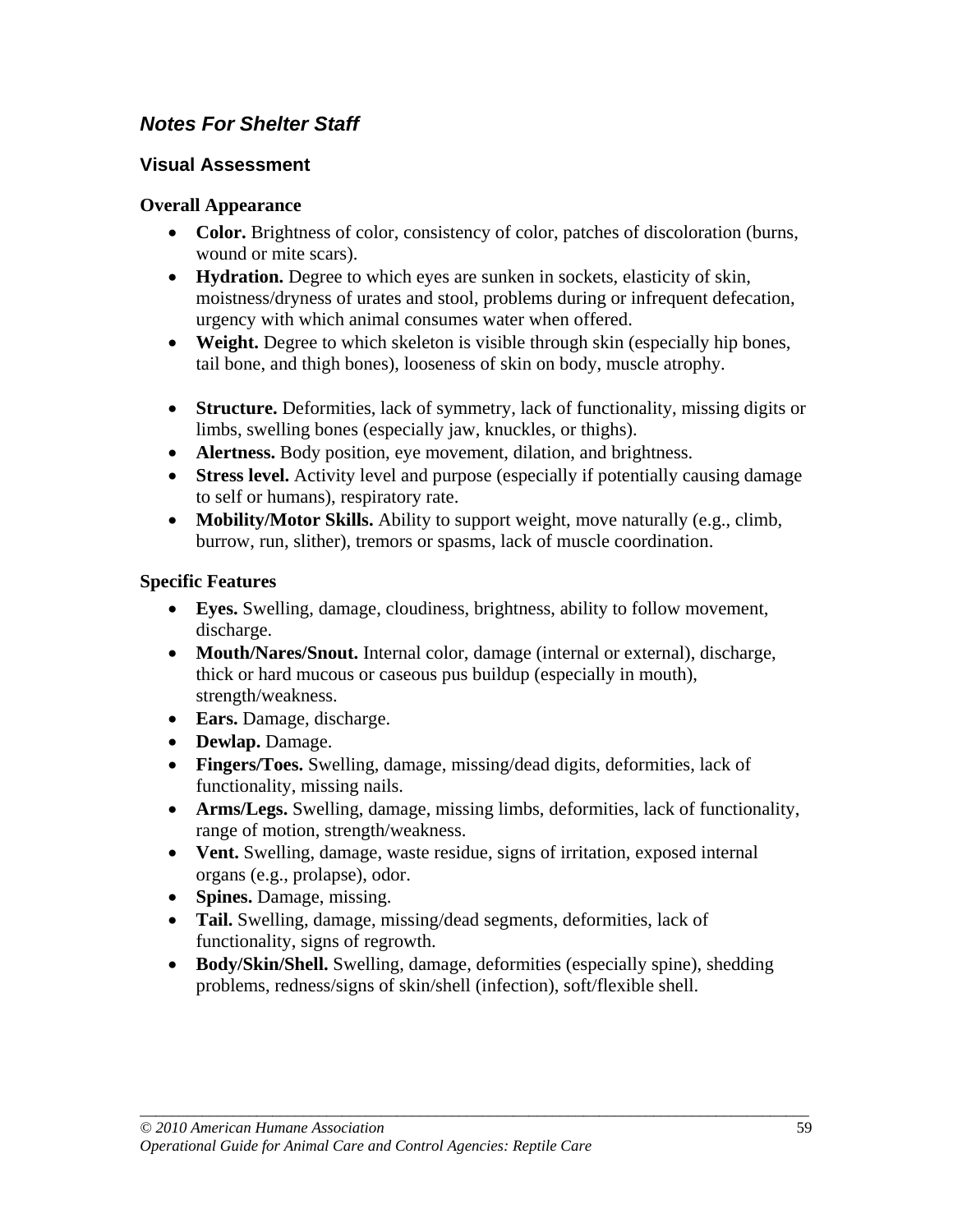#### **Special Habitat Requirements**

- **Extra heating.** Desirable in virtually all circumstances. Required when signs of active infection (swelling, discharge, redness of skin/shell) or potential internal illness or metabolism problems (lack of alertness, mobility, strength, or appetite).
- **Extra humidity.** Desirable in virtually all circumstances for species requiring a "hot and wet" climate. Required when signs of dehydration.
- **Extra privacy screen.** Desirable in virtually all circumstances. Required when stress or alertness level is high or when signs of active illness (see "extra heating" above).
- **Extra water.** Desirable in virtually all circumstances for species requiring a "hot" and wet" climate. Required when signs of dehydration.
- **In-house hospitalization.** Required when frequent observation is required or while medical treatment (medications, wound management) is ongoing.

*\_\_\_\_\_\_\_\_\_\_\_\_\_\_\_\_\_\_\_\_\_\_\_\_\_\_\_\_\_\_\_\_\_\_\_\_\_\_\_\_\_\_\_\_\_\_\_\_\_\_\_\_\_\_\_\_\_\_\_\_\_\_\_\_\_\_\_\_\_\_\_\_\_\_\_\_\_\_\_\_\_\_\_\_\_\_*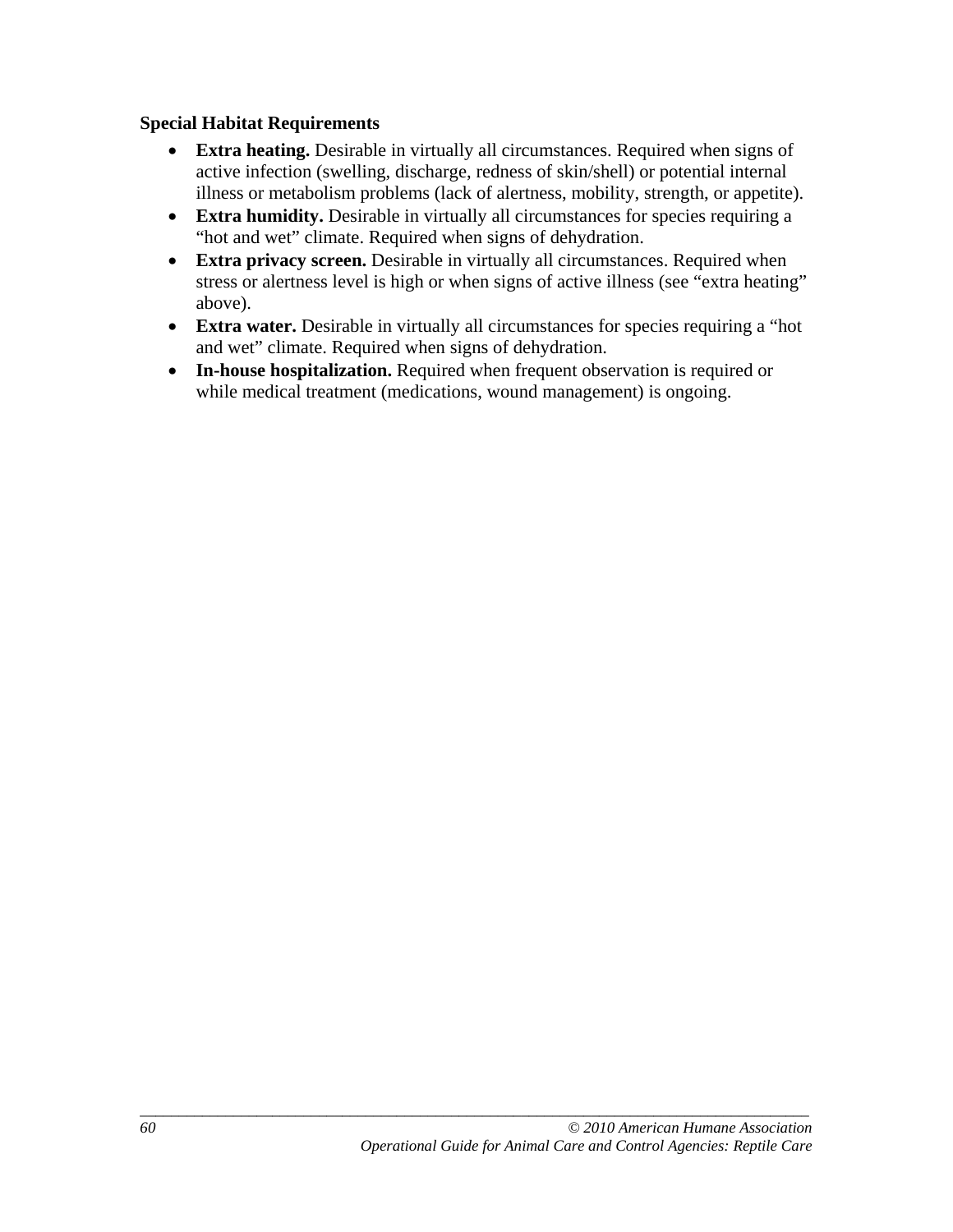## **Appendix E: Reptile Species Reference Table**

| arboreal                                              | terrestrial                         |         |               |                                                                                 | 2 aquatic    | Thot and wet                                                     | $\mathbf{P}_{hot}$ and dry                                                         |              |             |
|-------------------------------------------------------|-------------------------------------|---------|---------------|---------------------------------------------------------------------------------|--------------|------------------------------------------------------------------|------------------------------------------------------------------------------------|--------------|-------------|
| diurnal                                               | $\mathbb{C}^{\star\star}$ nocturnal |         |               | gà,                                                                             |              | herbivore                                                        | $\blacktriangleright$ $\bigcirc$ carnivore                                         |              |             |
| ☺<br>private                                          | $\bigcirc$ drink<br>☺               | curious | $\odot$       | nervous                                                                         | $\odot$      | aggressive                                                       |                                                                                    |              |             |
| Common Name<br>Scientific Name                        | Habitat                             | Climate | Active Period | Day Temp,<br>Humidity                                                           | Night Temp   | Furniture                                                        | Nutritional<br>Needs                                                               | Water Source | Temperament |
| Lizards                                               |                                     |         |               |                                                                                 |              |                                                                  |                                                                                    |              |             |
| Bearded dragon<br>Pogona vitticeps                    | $\frac{1}{2}$                       | op      | ⋉             | 85-90<br>with<br>bask-<br>ing up<br>to 100                                      | $70-$<br>75  | Large low<br>branches,<br>hide box,<br>water pan                 | Insects, dark<br>leafy greens,<br>mixed<br>vegetables                              |              | ☺           |
| Chinese water<br>dragon<br>Physignathus<br>cocincinus | $\alpha_0$                          |         | ₩             | $85 - 90$                                                                       | $75 -$<br>80 | Plants/foli<br>age,<br>branches,<br>large<br>water<br>containers | $\blacktriangleright$ (5)<br>Insects, dark<br>leafy greens,<br>mixed<br>vegetables |              | ☺           |
| Cuban anole,<br>knight anole<br>Anolis equestris      | $[\cosh$                            |         |               | $75 - 85$<br>with<br>baskin<br>g up<br>to 90;<br>$50 -$<br>80%<br>hum-<br>idity | $60-$<br>65  | Plants/foli<br>age,<br>branches,<br>water<br>containers          | Insects                                                                            | T            | $\odot$     |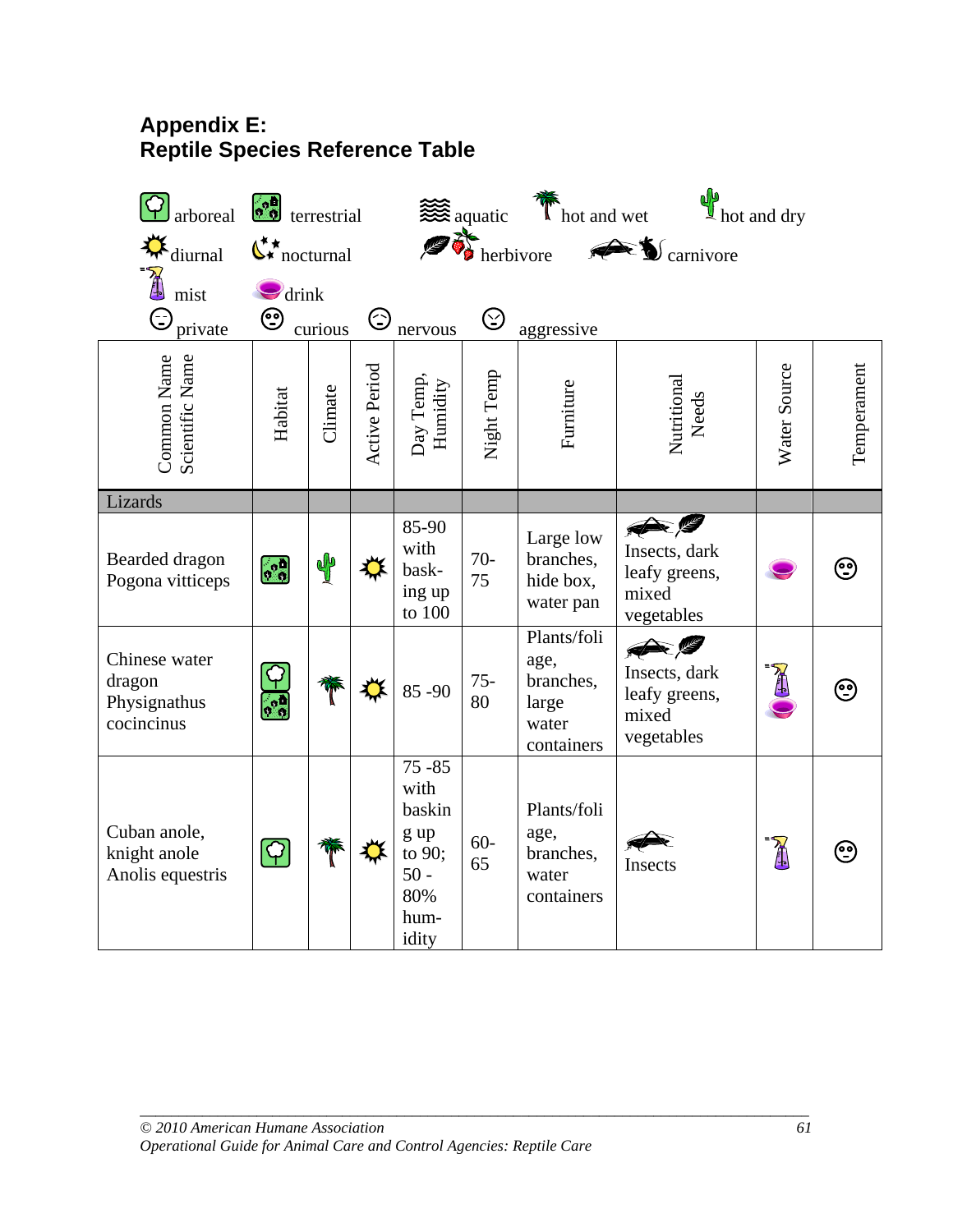| Scientific Name<br>Common Name                    | Habitat           | Climate | Active Period | Day Temp,<br>Humidity                                                            | Night Temp   | Furniture                                                                                                       | Nutritional<br>Needs                                    | Water Source     | Temperament |
|---------------------------------------------------|-------------------|---------|---------------|----------------------------------------------------------------------------------|--------------|-----------------------------------------------------------------------------------------------------------------|---------------------------------------------------------|------------------|-------------|
| Golden gecko<br>Gekko ulikovski                   | $[\cot2]$         |         | ╚∗            | $75 -$<br>85; no<br>bask-<br>ing                                                 | $65 -$<br>75 | <b>Branches</b><br>(horiz. &<br>vertical),<br>plants/fol-<br>iage, logs,<br>bark, lots<br>of visual<br>barriers | Small insects<br>(no<br>mealworms),<br>non-citrus fruit | $\sum_{i=1}^{n}$ | ⊖           |
| Green ameiva<br>Ameiva ameiva                     | $\bullet \bullet$ |         | ₩             | $80 - 85$<br>with<br>bask-<br>ing;<br>moder<br>ate<br>hum-<br>idity              | $70-$<br>75  | Lots of<br>hiding<br>places,<br>hollow<br>logs,<br>branches<br>for<br>climbing                                  | Insects                                                 |                  |             |
| Green anole<br>Anolis<br>carolinensis             |                   |         |               | $75 - 85$<br>with<br>bask-<br>ing up<br>to 90;<br>$50 -$<br>80%<br>hum-<br>idity | $60 -$<br>65 | Branches,<br>plants/foli<br>age, vines,<br>water<br>container                                                   | Small soft-<br>bodied insects                           | T                | ☺           |
| Green basilisk<br><b>Basiliscus</b><br>plumifrons | ွဂ္               |         | ₩             | 85-90                                                                            | $75 -$<br>80 | Plants/foli<br>age,<br>branches,<br>large<br>water<br>containers                                                | Crickets,<br>mealworms,<br>mixed<br>vegetables          | $\sum_{i=1}^{n}$ | Ξ           |
| 62<br>© 2010 American Humane Association          |                   |         |               |                                                                                  |              |                                                                                                                 |                                                         |                  |             |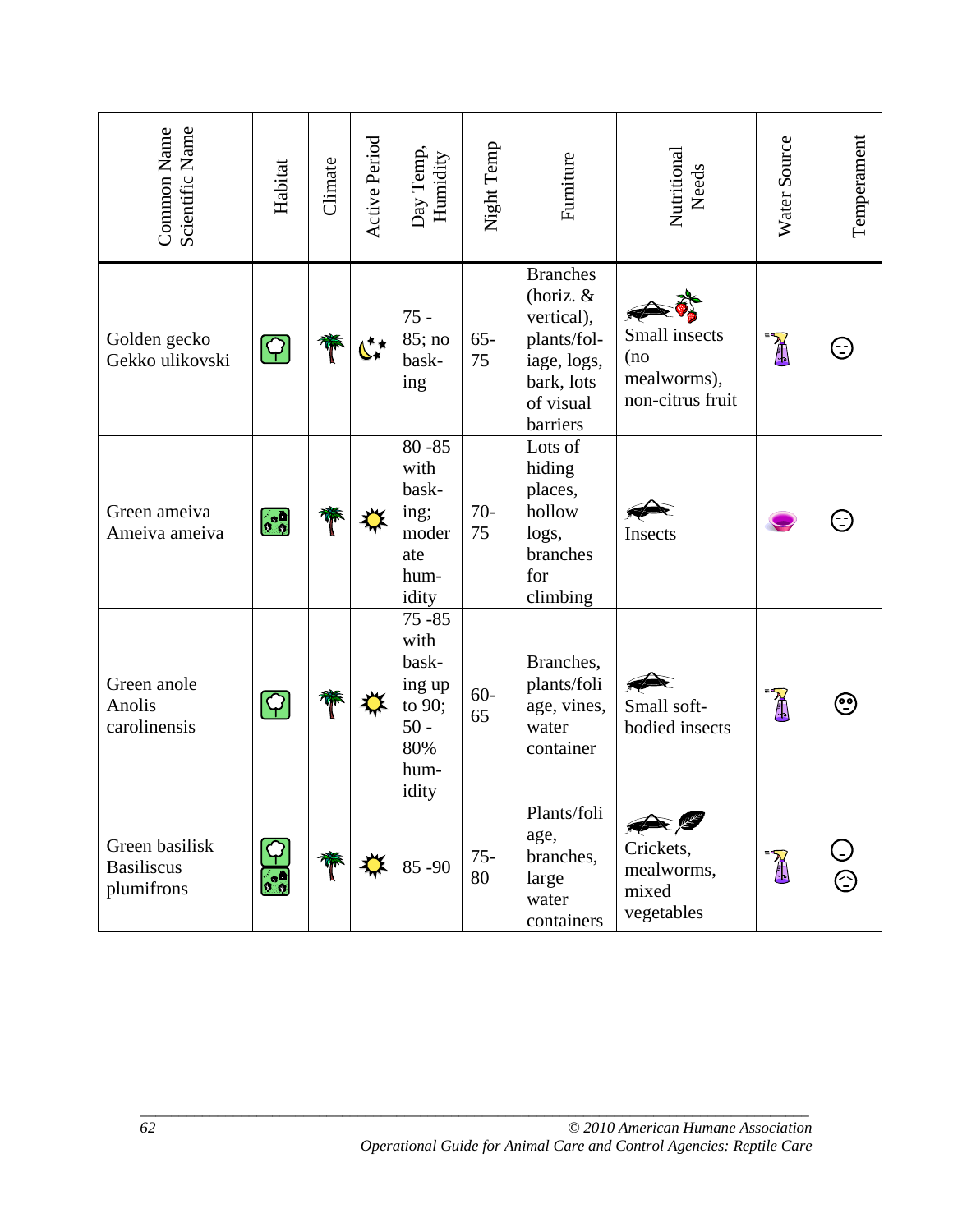| Scientific Name<br>Common Name                                                                             | Habitat                | Climate       | Active Period              | Day Temp,<br>Humidity                                                           | Night Temp   | Furniture                                                                                                     | Nutritional<br>Needs                                                  | Water Source                                                                                                                                                                                                                                                                                                                                  | Temperament    |
|------------------------------------------------------------------------------------------------------------|------------------------|---------------|----------------------------|---------------------------------------------------------------------------------|--------------|---------------------------------------------------------------------------------------------------------------|-----------------------------------------------------------------------|-----------------------------------------------------------------------------------------------------------------------------------------------------------------------------------------------------------------------------------------------------------------------------------------------------------------------------------------------|----------------|
| Green iguana<br>Iguana iguana                                                                              | $ \mathcal{G} $        |               |                            | 85-95<br>with<br>baskin<br>g up<br>to $100\,$                                   | $75 -$<br>80 | Lots of<br>branches,<br>hide box,<br>large<br>water<br>container,<br>foliage for<br>visual<br>screen          | Collard greens,<br>mustard greens,<br>peas, beans,<br>squash, carrots | <b>Allen</b>                                                                                                                                                                                                                                                                                                                                  | ⋸              |
| House gecko<br>Hemidactylus<br>frenatus                                                                    | $\boxed{\rm Q}$        |               | $\zeta^{\star\star}_\star$ | $82 -$<br>90;<br>$70-$<br>90%<br>hum-<br>idity                                  | $70-$<br>75  | Bark,<br>rocks,<br>hiding<br>places                                                                           | Small insects<br>(no<br>mealworms),<br>non-citrus fruit               | À                                                                                                                                                                                                                                                                                                                                             | ⊖              |
| Leopard gecko<br>Eublepharis<br>macularius                                                                 | $\bullet$              | $\mathbb{P}$  | $\mathfrak{C}^\star$       | $80 - 85$<br>with<br>baskin<br>g up<br>to 95                                    | $70-$<br>75  | Large low<br>branches,<br>hide box,<br>water pan                                                              | Small insects<br>(no<br>mealworms),<br>non-citrus fruit               | À                                                                                                                                                                                                                                                                                                                                             | ⊖              |
| Madagascar day<br>gecko<br>Phelsuma<br>madagascarien-sis                                                   | $\bigcirc$             | ľ             |                            | $80 - 90$<br>with<br>bask-<br>ing up<br>to 95;<br>$50-$<br>85%<br>hum-<br>idity | $70-$<br>75  | <b>Branches</b><br>(horiz.&<br>vertical),<br>plants/foli<br>age, logs,<br>bark, lots<br>of visual<br>barriers | Small insects<br>(no<br>mealworms),<br>non-citrus fruit               | $\begin{picture}(20,20) \put(0,0){\line(1,0){155}} \put(15,0){\line(1,0){155}} \put(15,0){\line(1,0){155}} \put(15,0){\line(1,0){155}} \put(15,0){\line(1,0){155}} \put(15,0){\line(1,0){155}} \put(15,0){\line(1,0){155}} \put(15,0){\line(1,0){155}} \put(15,0){\line(1,0){155}} \put(15,0){\line(1,0){155}} \put(15,0){\line(1,0){155}} \$ | ٤<br>$\approx$ |
| Savannah monitor<br>Varanus<br>exanthematic-us                                                             | $\bullet$ <sup>0</sup> | $\frac{1}{2}$ |                            | 85-90<br>with<br>bask-<br>ing up<br>to $95$                                     | $75 -$<br>80 | Large low<br>branches,<br>hide box,<br>lots of<br>visual<br>screens,<br>water pan                             | Insects, eggs,<br>chicken, pinkies                                    |                                                                                                                                                                                                                                                                                                                                               |                |
| <b>Snakes</b>                                                                                              |                        |               |                            |                                                                                 |              |                                                                                                               |                                                                       |                                                                                                                                                                                                                                                                                                                                               |                |
| © 2010 American Humane Association<br>Operational Guide for Animal Care and Control Agencies: Reptile Care |                        |               |                            |                                                                                 |              |                                                                                                               |                                                                       | 63                                                                                                                                                                                                                                                                                                                                            |                |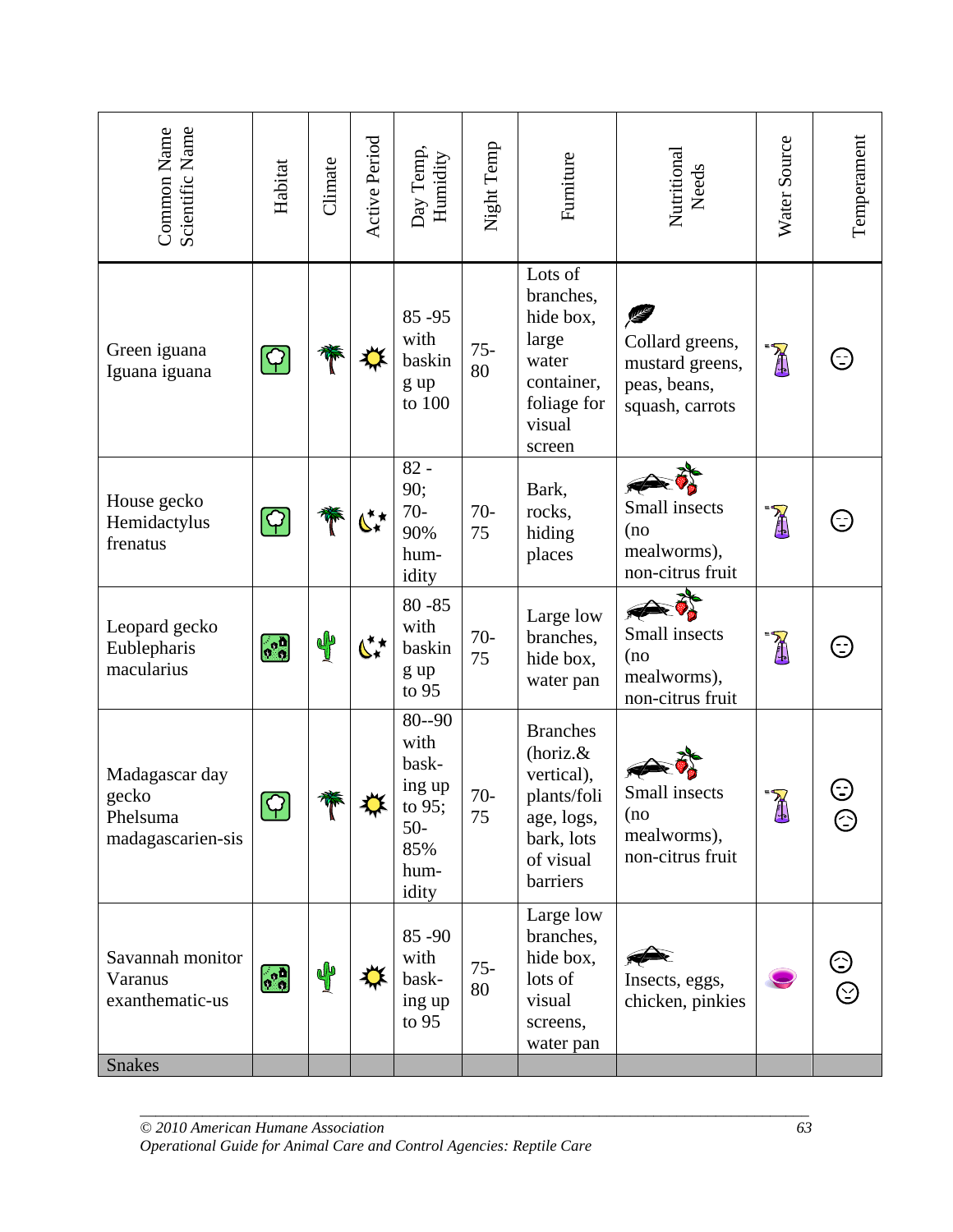| Scientific Name<br>Common Name                                                                                   | Habitat                   | Climate       | Active Period | Day Temp,<br>Humidity                           | Night Temp   | Furniture                                                      | Nutritional<br>Needs | Water Source | Temperament |  |
|------------------------------------------------------------------------------------------------------------------|---------------------------|---------------|---------------|-------------------------------------------------|--------------|----------------------------------------------------------------|----------------------|--------------|-------------|--|
| <b>Ball</b> python<br>Python regius                                                                              | $\bullet$ <sup>0</sup>    |               | ╚∗*           | $80 - 85$<br>with<br>bask-<br>ing up<br>to 95   | $70-$<br>80  | Hide box,<br>lots of<br>visual<br>screens,<br>water pan        | ≸∫<br>Rodents        |              | $\odot$     |  |
| Boa constrictor<br>Boa constrictor                                                                               | $\frac{1}{2}$             | W             | ╚∗            | 80-90<br>with<br>bask-<br>ing up<br>to 95       | $70-$<br>80  | Large low<br>branches,<br>hide box,<br>water pan               | ≸∫<br>Rodents        |              |             |  |
| Burmese python<br>Python molurus<br>bivittatus                                                                   | $\overline{\mathbf{c}_2}$ | W             | ╚҉            | $80 - 85$<br>with<br>bask-<br>ing up<br>to 95   | $70-$<br>80  | Large low<br>branches,<br>hide box,<br>water pan               | ₩<br>Rodents         |              | $\odot$     |  |
| Corn snake<br>Elaphe guttata                                                                                     | $\mathbf{c}^{\bullet}$    | $\frac{1}{2}$ | ∰             | $75 - 85$<br>with<br>bask-<br>ing up<br>to $95$ | $70-$<br>75  | Hide<br>box(es),<br>lots of<br>visual<br>screens,<br>water pan | V<br>Rodents         |              | ⊖           |  |
| Garter snake<br>Thamnophis<br>sirtalis                                                                           | $\bullet$ <sup>0</sup>    |               |               | $75 - 80$<br>with<br>bask-<br>ing up<br>to $90$ | $65 -$<br>75 | Hide<br>box(es),<br>lots of<br>visual<br>screens,<br>water pan | Fish                 |              |             |  |
| King snake<br>Lampropeltis<br>getula                                                                             | $\bullet$ <sup>9</sup>    | of            |               | $75 - 85$<br>with<br>bask-<br>ing up<br>to $95$ | $70-$<br>75  | Hide<br>box(es),<br>lots of<br>visual<br>screens,<br>water pan | ð<br>Rodents         |              |             |  |
| Turtles                                                                                                          |                           |               |               |                                                 |              |                                                                |                      |              |             |  |
| 64<br>© 2010 American Humane Association<br>Operational Guide for Animal Care and Control Agencies: Reptile Care |                           |               |               |                                                 |              |                                                                |                      |              |             |  |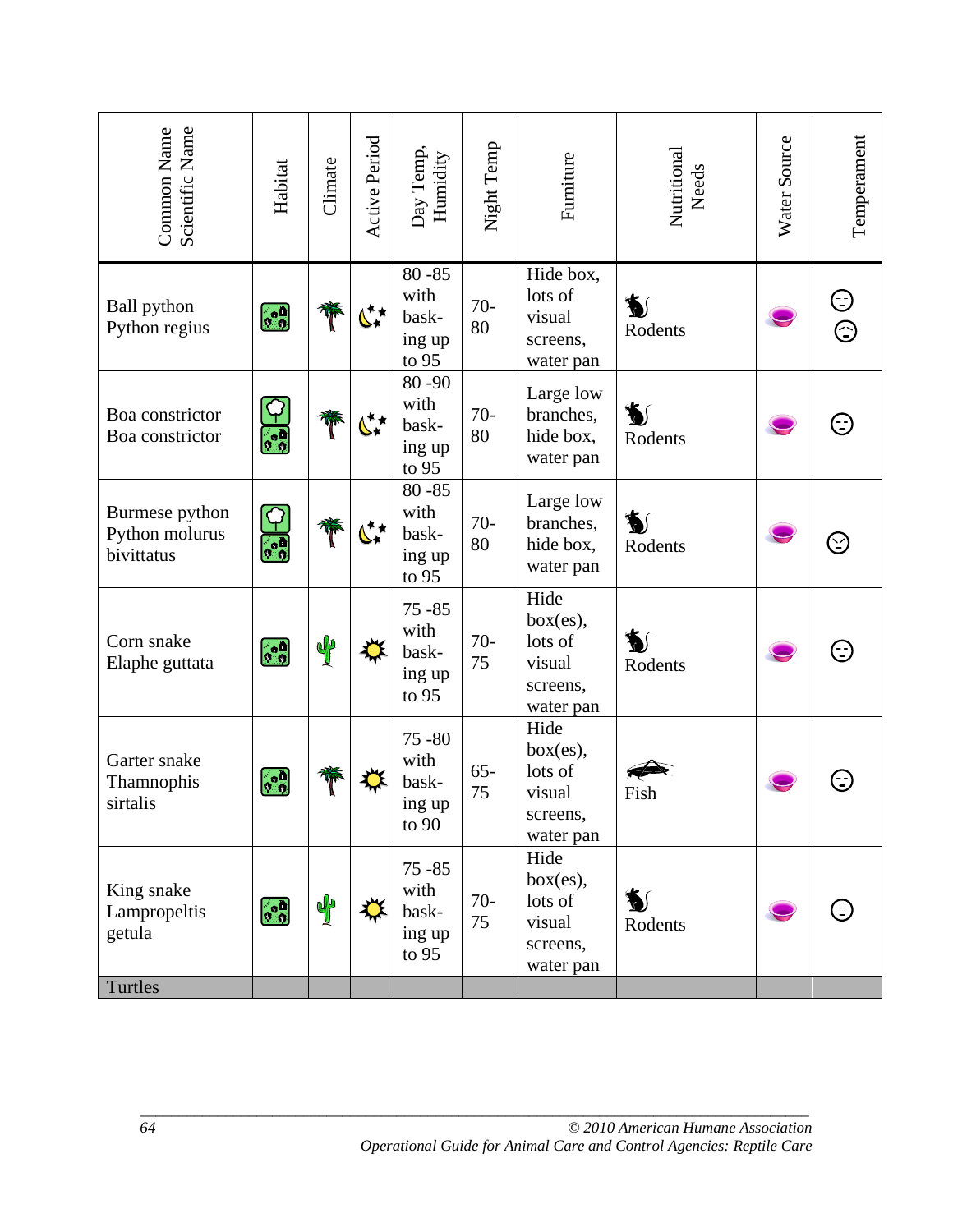| Scientific Name<br>Common Name                                                                             | Habitat           | Climate      | Active Period | Day Temp,<br>Humidity                                                           | Night Temp  | Furniture                                                      | Nutritional<br>Needs                                                        | Water Source | Temperament |
|------------------------------------------------------------------------------------------------------------|-------------------|--------------|---------------|---------------------------------------------------------------------------------|-------------|----------------------------------------------------------------|-----------------------------------------------------------------------------|--------------|-------------|
| African sulcata<br>Geochelone<br>sulcata                                                                   | $\bullet \bullet$ | $\mathbb{P}$ | ⋉             | $80 - 85$<br>with<br>bask-<br>ing up<br>to 95                                   | $70-$<br>75 | Hide<br>box(es),<br>space to<br>roam                           | ß<br>Alfalfa or<br>timothy hay,<br>squash,<br>cabbage, dark<br>leafy greens |              | ☺           |
| Box turtle<br>Terrapene<br>carolina                                                                        | $\frac{1}{2}$     | $\mathbb{P}$ | ⋉             | $75 - 85$<br>with<br>bask-<br>ing up<br>to 90;<br>$60 -$<br>80%<br>humid<br>ity | $70-$<br>75 | Hide<br>box(es),<br>lots of<br>visual<br>screens,<br>water pan | Insects, some<br>vegetables,<br>fruit, berries                              |              | ⊖           |
| Red-eared slider<br>Chrysemys<br>scripta elegans                                                           | 燚                 | W            | ⋉             | $80 - 85$<br>wat-er<br>temp<br>with<br>bask-<br>ing up<br>to $90$               | $70-$<br>75 | <b>Basking</b><br>platforms                                    | Fish, turtle<br>pellets                                                     |              | ☺           |
|                                                                                                            |                   |              |               |                                                                                 |             |                                                                |                                                                             |              |             |
| © 2010 American Humane Association<br>Operational Guide for Animal Care and Control Agencies: Reptile Care |                   |              |               |                                                                                 |             |                                                                |                                                                             | 65           |             |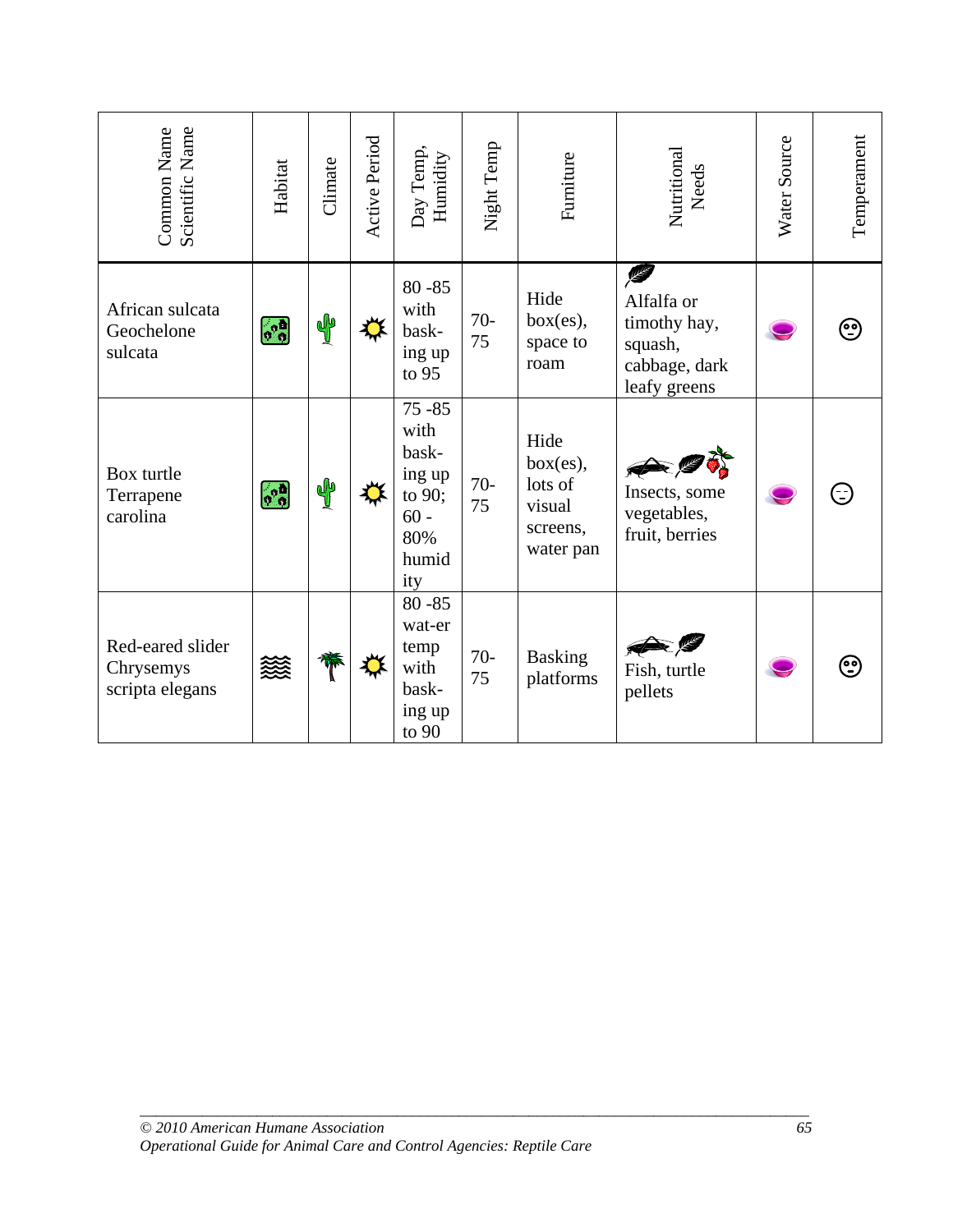# **Appendix F: Equipment, Supplies, and Setup Descriptions**

# *Equipment*

- 2 150W heat bulbs and fixtures
- 1 4-inch UVB light bulb that is less than 6 months old
- $\bullet$  1 2 x 2 foot "under tank" heating pad
- $\bullet$  1 timer
- $\bullet$  1 power strip
- $\bullet$  2 thermostats
- 1 humidistat
- Aquarium filter and heater capable of handling a 30- to 50-gallon aquarium
- 2 x 2 x 2 foot glass aquarium capable of holding water, with "visual screen" for at least three sides (e.g., curtain, cardboard)
- 5 x 3 x 3 foot nonporous, solid-sided housing structure capable of standing horizontally or vertically
- Habitat furnishings for arboreal and for terrestrial setups
- Water and food bowls
- Hand-feeding syringes
- Nail clippers (cat/bird nail clippers will work)

# *Supplies*

- Disinfectant (Nolvasan, Bleach)
- Mite treatment (Provent-a-Mite)
- Disposable latex gloves
- Tums™
- Iron supplement

# *Minimum Enclosure Setups*

- Arboreal or Terrestrial Habitats, All Climates
- Substrate

**Recommend** newspaper (bad for absorbency, good for safety), or towels (good for absorbency, risk of getting toes caught in loops). Avoid anything that can be ingested (e.g., sand, gravel, wood chips).

# *Light*

**Require** a UVB fluorescent light. Use a timer so the light is on from 7 a.m. to 7 p.m. daily. The UVB fluorescent light bulb must be less than six months old, placed within 12 inches of the animal, cover the full length of the enclosure, and not have any solid material (e.g., plastic or glass cover) between the bulb and the animal.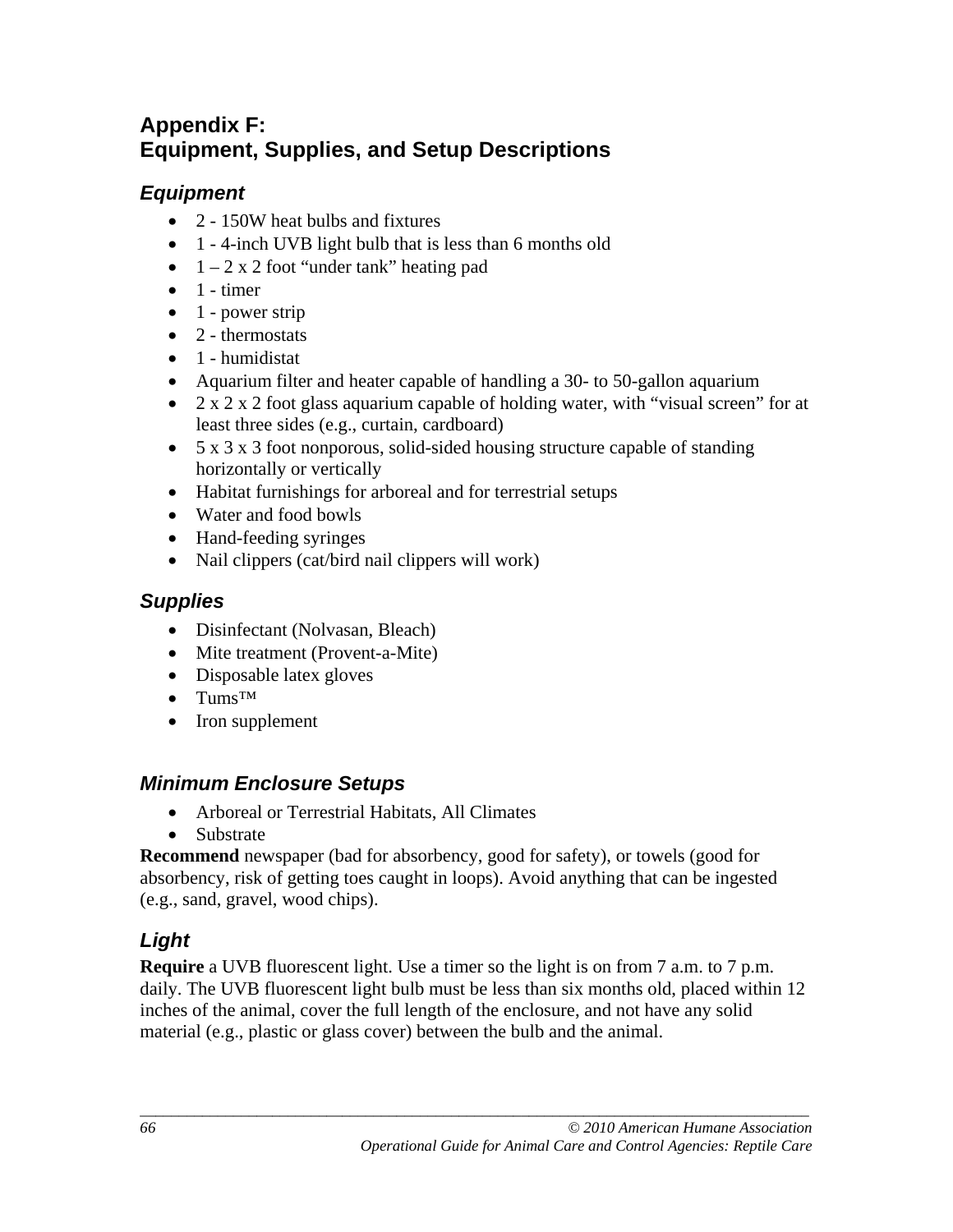# *Heat*

- **Require** a basking light with red heat light or a ceramic heat emitter (good for 24 hour use). If possible, a solid metal dome should be used on the light fixture to keep as much heat radiating into enclosure as possible.
- **Require** two thermostats, one at each end of the enclosure.
- **Optional** heat from under tank heater for terrestrial species. If using an under tank heater, it should only cover half of the enclosure area.
- **Avoid** heat rocks. These are never a safe or efficient option for any species.

# *Furnishings*

- **Require** a basking area under basking light. For arboreal species, a tree limb should be used; for terrestrial species, a rock or a log.
- **Require** a hiding area that is as big as, but not much bigger than, the animal. Logs, boxes, flowerpots, etc., can be used.
- **Require** a water pan, shallow enough for the animal to easily get in and out of.
- **Require** visual screen from outside world (e.g., world beyond enclosure). Can use paper bags, sheets, towels, etc., to cover enclosure windows/openings.

Additional basking areas and hiding areas will add variety and lower stress for the animal. Avoid stacking furnishings (e.g., rocks, logs) that the animal might knock over and injure itself.

## *Hot and Wet Climates*

The following is required for hot and wet climates in addition to the requirements described above.

## **Humidity**

- **Require** a water bowl under basking light.
- **Require** a humidity gauge.
- **Additional** humidity sources include running water (e.g., fountain, water bowl with aquarium pump), a wet towel hung under a basking light, and frequent misting of the enclosure.

## *Aquatic Habitat*

## **Substrate**

- **Require** a water area deep and large enough for the animal to swim around.
- **Recommend** using an aquarium filter to help keep the water clean and to minimize labor requirements.

## **Light**

• **Require** a basking light with red heat light or a ceramic heat emitter (good for 24 hour use). If possible, solid metal dome should be used on the light fixture to keep as much heat radiating into enclosure as possible.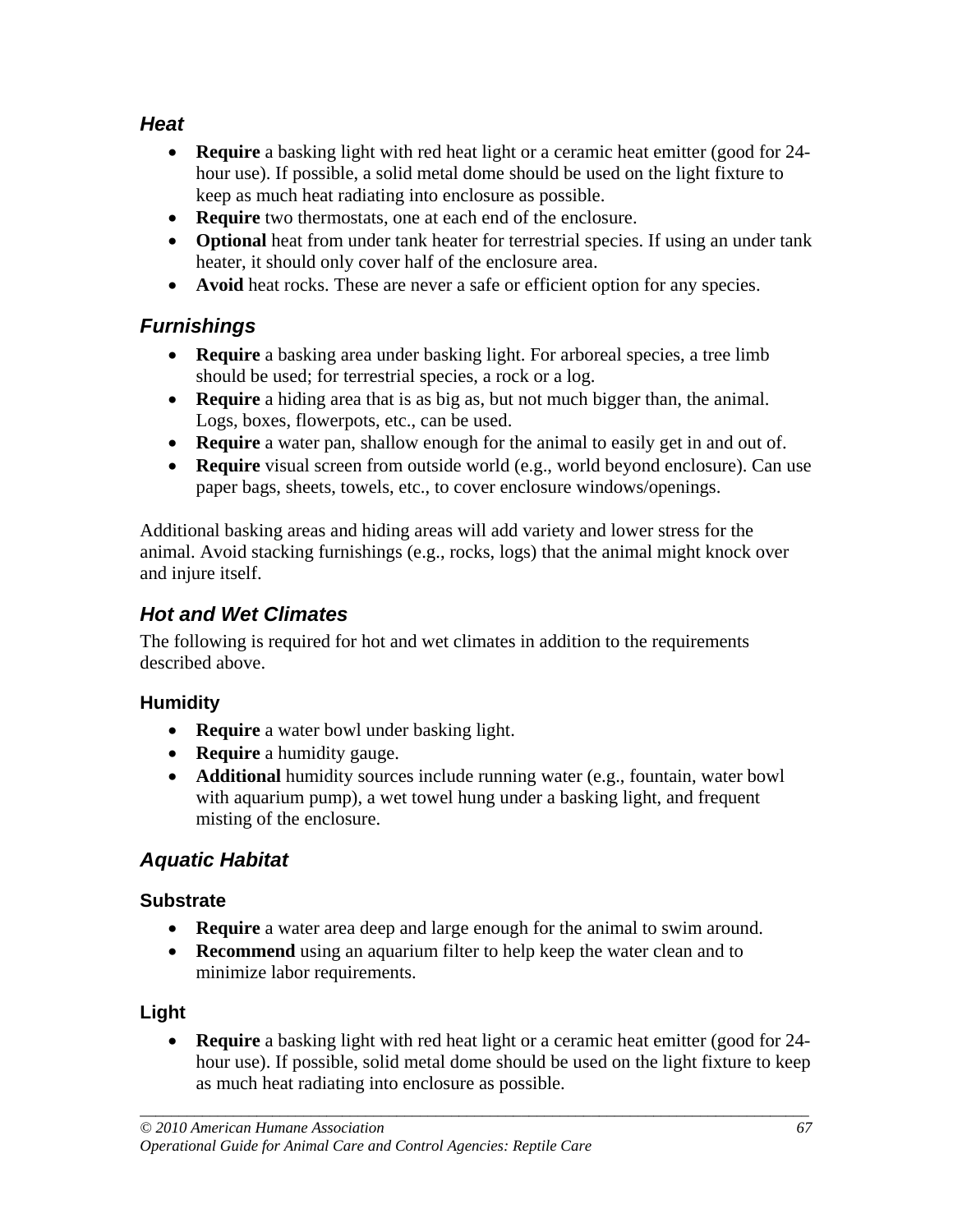- **Recommend** a UVB fluorescent light. Use a timer so that light is on from 7 a.m. to 7 p.m. daily. The UVB fluorescent light bulb must be less than six months old, placed within 12 inches of the animal, cover the full length of the enclosure, and not have any solid material (e.g., plastic or glass cover) between the bulb and the animal.
- **Optional** an aquarium water heater. The water need not be warm, but should not be ice cold.

## **Furnishings**

- **Require** a basking platform under basking light. The basking platform must be easily reached by the animal, but still be completely out of the water.
- **Require** a visual screen from outside world (e.g., world beyond enclosure). Paper bags, sheets, towels, etc., can be used to cover the enclosure windows/openings.
- **Recommend** fake plants or floating logs in water to enable a turtle to hide from sight.
- **Additional** basking areas and hiding areas will add variety and lower stress for the animal.
- **Avoid** stacking furnishings (e.g., rocks, logs) that the animal might knock over and injure itself.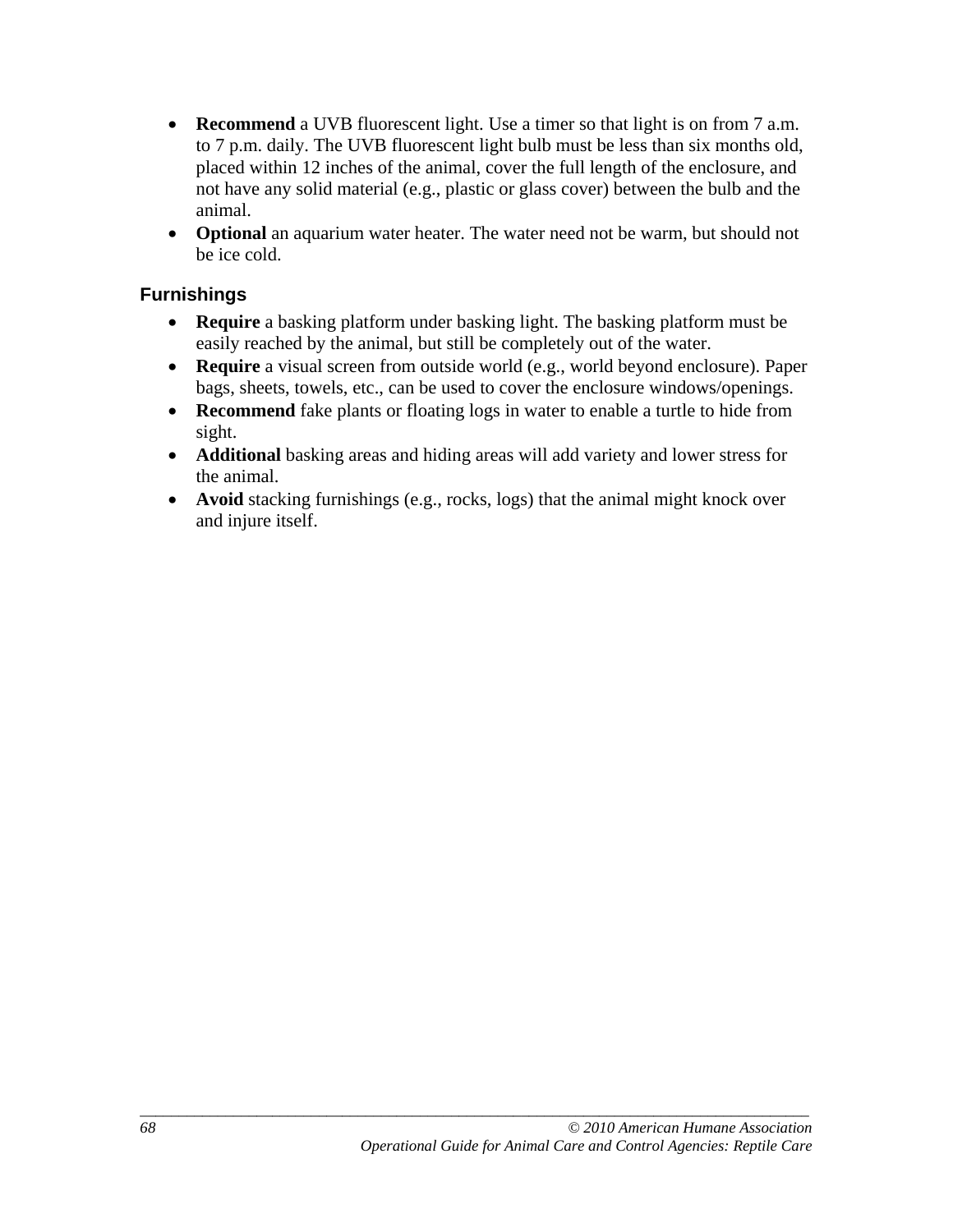# **Appendix G: Recommended Products and Manufacturers**

# *Light and Heat Sources*

UVB light bulbs, red heat lights, ceramic heat emitters, heating pads

- Energy Savers Unlimited, Inc., Carson, CA 90746, www.esuweb.com
- Kane heat mats, Kane Manufacturing, P.O. Box 774, Des Moines, IA 50303, 515-262-3001, www.kanemfg.com
- Zoo Med Labs, Inc., 3100 McMillan Road, San Luis Obispo, CA 93401, 800-542- 9988, www.zoomed.com

# *Commercial Foods*

## **Iguana**

- Kaytee Iguana Food, 521 Clay Street, Box 230, Chilton, WI 53014, www.kaytee.com
- Walkabout Farms, PO Box 625, Pembroke, VA 24136, 540-626-3081, www.herpnutrition.com
- ZooMed All Natural Iguana Food
- Aquatic Turtle
- Wardley<sup>®</sup> Reptile TEN Floating Food Sticks, The Wardley Corporation, a division of Hartz Mountain Corporation

# *Prey Foods*

## **Insects (live)**

- Timberline, 800-423-2248, www.timberlinefisheries.com
- Rainbow Mealworms & Crickets, 800-777-9676, www.rainbowmealworms.com

## **Rodents (pre-killed)**

- Mazuri, 800-227-8941, www.mazuri.com
- Sand Valley Farms, 888-811-MICE, www.pythons.com/sv/

## *Vitamins/Nutritional Supplements*

- Hydration/Electrolyte Supplement
- Pedialyte® Oral Electrolyte Maintenance Solution (unflavored), Abbott Laboratories, Abbott Park, IL
- Gatorade® (fruit flavored), 1-800-88-GATOR, Stokely-Van Camp, Inc., www.gatorade.com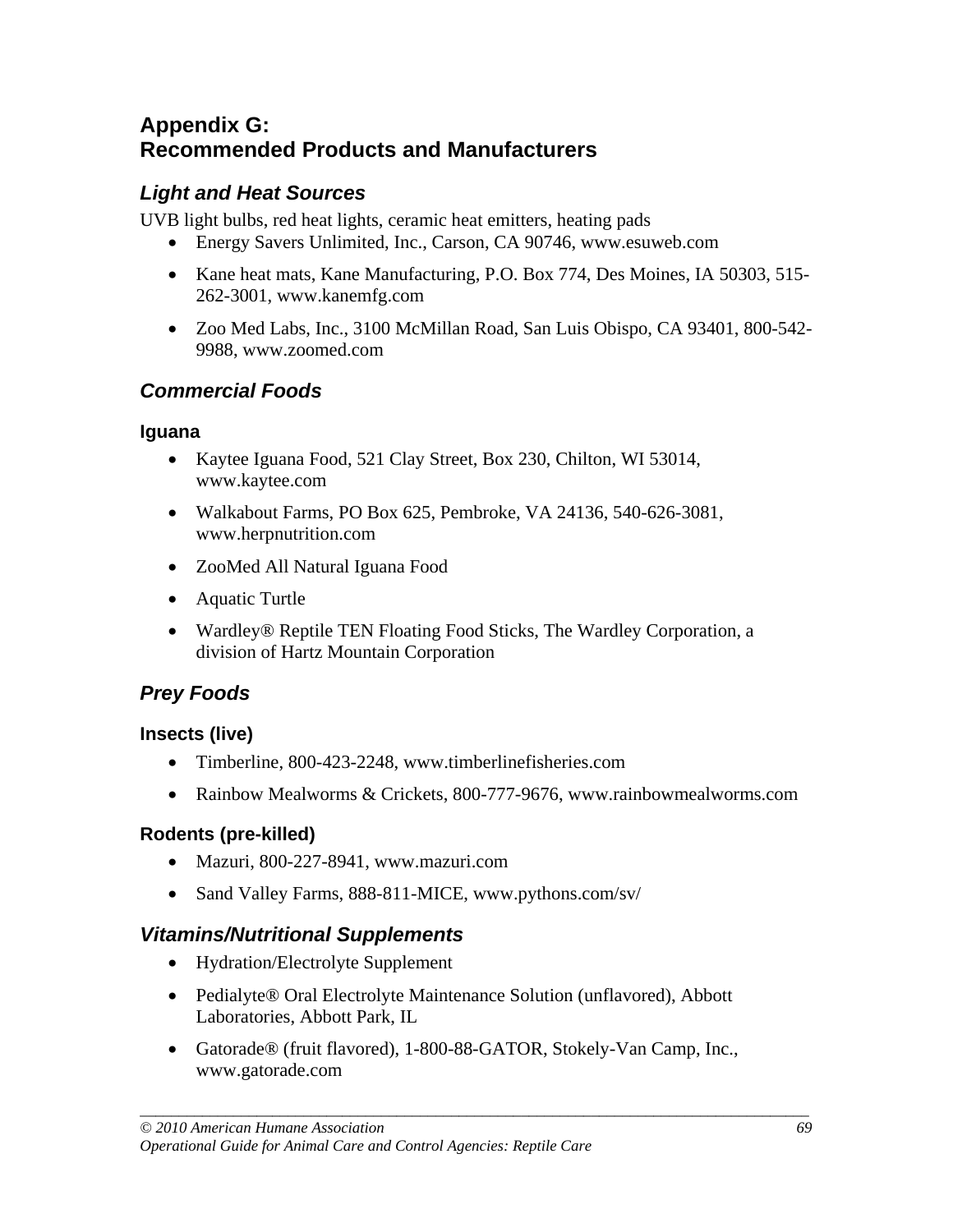## **Multivitamin**

• Rep-Cal Herptivite™ Multivitamin, 1-800-406-6446, www.repcal.com

#### **Calcium**

- Rep-Cal Calcium (Phosphorus free, no Vitamin D3), 1-800-406-6446, www.repcal.com
- HerpCare Calcium Supplement™, Mardel Laboratories, Inc., 1655 West 240th Street, Harbor City, CA 90710, 310-326-2720.
- Powdered Tums™ tablets

#### **Iron**

- Lixotinic®, Pfizer
- Powdered iron pills
- Cleaning Products

#### **Cleaners**

- All purpose anti-bacteria soap
- Disinfectants
- Household bleach diluted 4 ounces to a gallon of water. Bleach is used only for deep cleaning and disinfection of habitat supplies. A rinse should occur following cleaning. Bleach should also be used when washing towels and other linens. It is a good idea to do a bleach rinse prior to setting up a new habitat as well.
- Nolvasan<sup>™</sup> (chlorhexidine diacetate) diluted 3 ounces to a gallon of water or any other basic quaternary antiseptic product. Proper dilution methods for the product should be used. For Nolvasan, the American Humane Association recommends a dilution rate of 3 ounces to a gallon of water. This should be used during the daily cleaning process for cages, flooring etc.

## **Germicides**

- Roccal® D Plus, Fort Dodge. Roccal is a germicide commonly used in veterinary offices. This should only be used in extreme cases when parasites are obvious and jeopardizing the health of the animal. A veterinarian should be consulted to make that determination. The major concern when using Roccal with reptiles is that the residue can be toxic. A very thorough rinse is necessary.
- External Parasite Treatments
- Provent-a-Mite™, ProProducts™, www.pro-products.com, 845-628-8960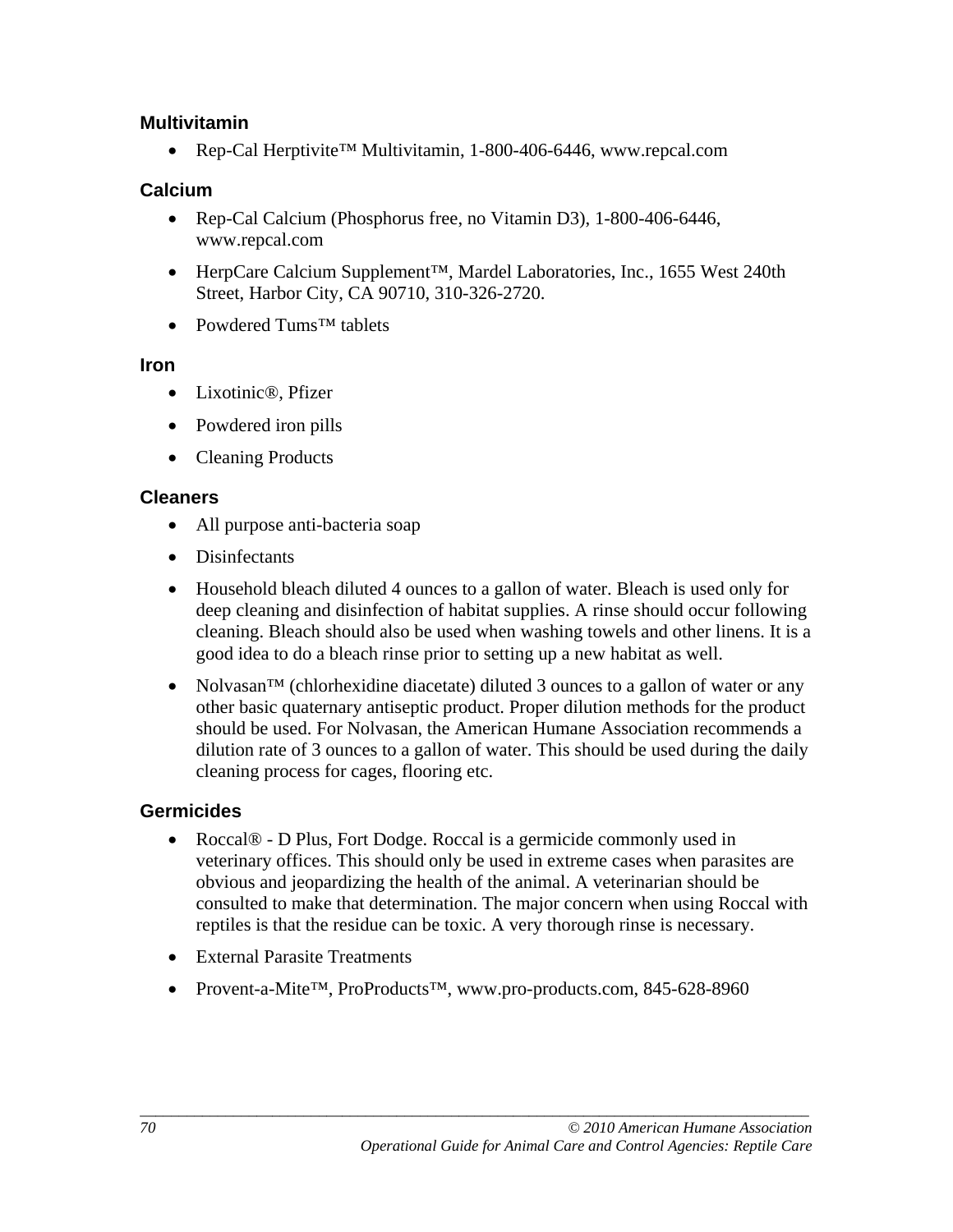## **Products that should never be used for the care of reptiles:**

- Hot rocks
- Spray-on vitamin supplements
- Spray-on skin conditioners
- Over-the-counter/retail medical treatment products
- Turtle wax
- Leashes or collars
- Cedar wood chips
- Ammonia
- 100% bleach
- Kitty litter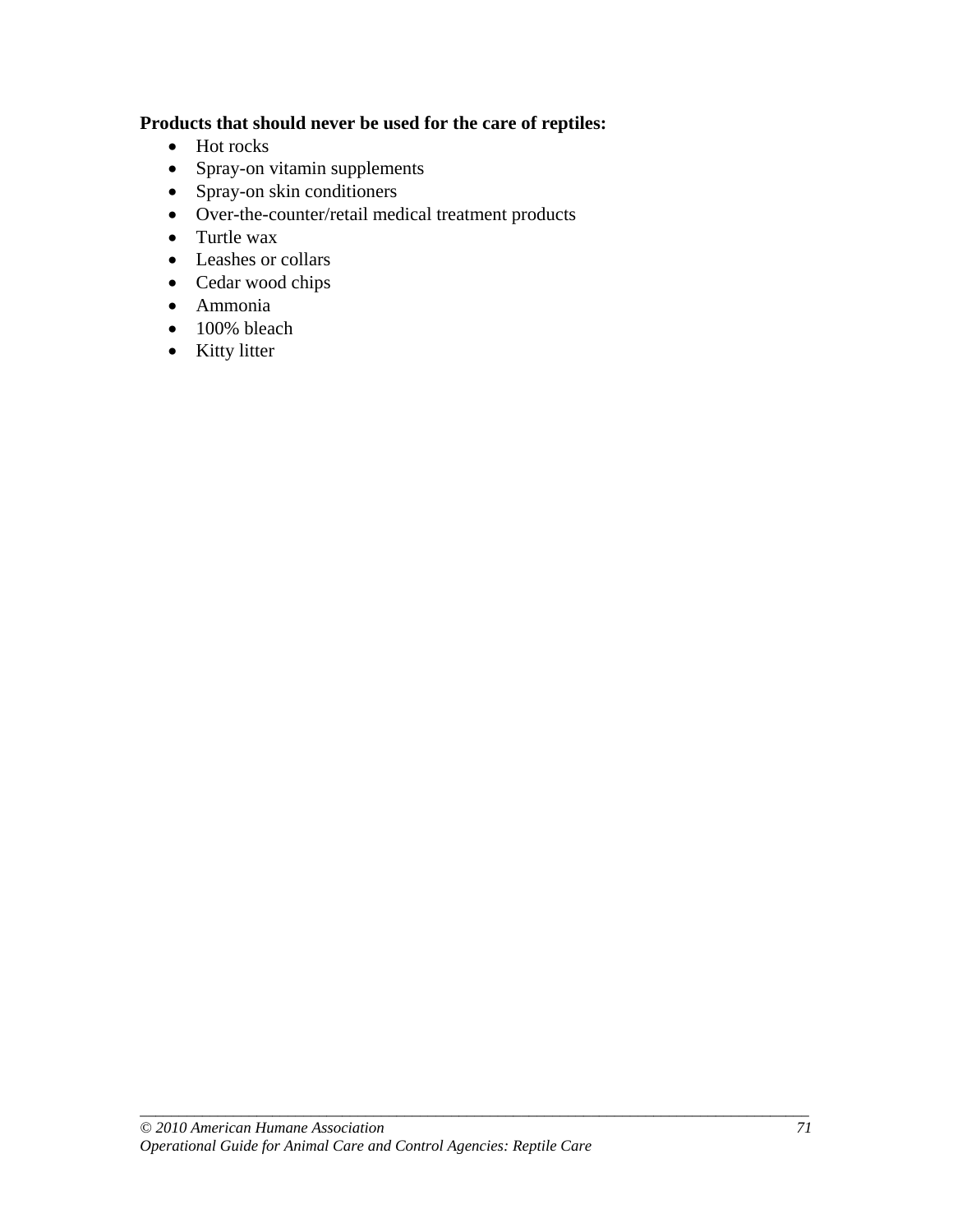# **Appendix H: Reptile Care Record Sheet**

| Animal ID#         | Date received  |
|--------------------|----------------|
| <b>Animal Name</b> | <b>Species</b> |

# *Nutrition Requirements*

| Types of food    |      |                                    |  |  |
|------------------|------|------------------------------------|--|--|
| Quantity of food | – AM | PМ                                 |  |  |
| Water            |      | $\Box$ mist $\Box$ bowl $\Box$ pan |  |  |

# *Habitat Requirements*

| Daytime Temp | Humidity | Nighttime Temp     |
|--------------|----------|--------------------|
| Substrate    |          | <b>Furnishings</b> |

# *Progress Notes*

| Date | Time | Activity                                      | <b>Detailed Description/Notes</b> |
|------|------|-----------------------------------------------|-----------------------------------|
|      |      | $\Box$ feeding<br>$\Box$ defecation           |                                   |
|      |      | $\Box$ medications<br>$\Box$ habitat cleaning |                                   |
|      |      | $\Box$ habitat change $\Box$ other            |                                   |
|      |      | $\Box$ defecation<br>$\Box$ feeding           |                                   |
|      |      | $\Box$ medications $\Box$ habitat cleaning    |                                   |
|      |      | $\Box$ habitat change $\Box$ other            |                                   |
|      |      | $\Box$ defecation<br>$\Box$ feeding           |                                   |
|      |      | $\Box$ medications $\Box$ habitat cleaning    |                                   |
|      |      | $\Box$ habitat change $\Box$ other            |                                   |
|      |      | $\Box$ defecation<br>$\Box$ feeding           |                                   |
|      |      | $\Box$ medications<br>$\Box$ habitat cleaning |                                   |
|      |      | $\Box$ habitat change $\Box$ other            |                                   |
|      |      | $\Box$ defecation<br>$\Box$ feeding           |                                   |
|      |      | $\Box$ medications $\Box$ habitat cleaning    |                                   |
|      |      | $\Box$ habitat change $\Box$ other            |                                   |
|      |      | $\Box$ defecation<br>$\Box$ feeding           |                                   |
|      |      | $\Box$ medications $\Box$ habitat cleaning    |                                   |
|      |      | $\Box$ habitat change $\Box$ other            |                                   |
|      |      | $\Box$ defecation<br>$\Box$ feeding           |                                   |
|      |      | $\Box$ medications $\Box$ habitat cleaning    |                                   |
|      |      | $\Box$ habitat change $\Box$ other            |                                   |
|      |      | $\Box$ defecation<br>$\Box$ feeding           |                                   |
|      |      | $\Box$ medications $\Box$ habitat cleaning    |                                   |
|      |      | $\Box$ habitat change $\Box$ other            |                                   |
|      |      | $\Box$ defecation<br>$\Box$ feeding           |                                   |
|      |      | $\Box$ medications<br>$\Box$ habitat cleaning |                                   |
|      |      | $\Box$ habitat change $\Box$ other            |                                   |
|      |      | $\Box$ defecation<br>$\Box$ feeding           |                                   |
|      |      | $\Box$ medications<br>$\Box$ habitat cleaning |                                   |
|      |      | $\Box$ habitat change $\Box$ other            |                                   |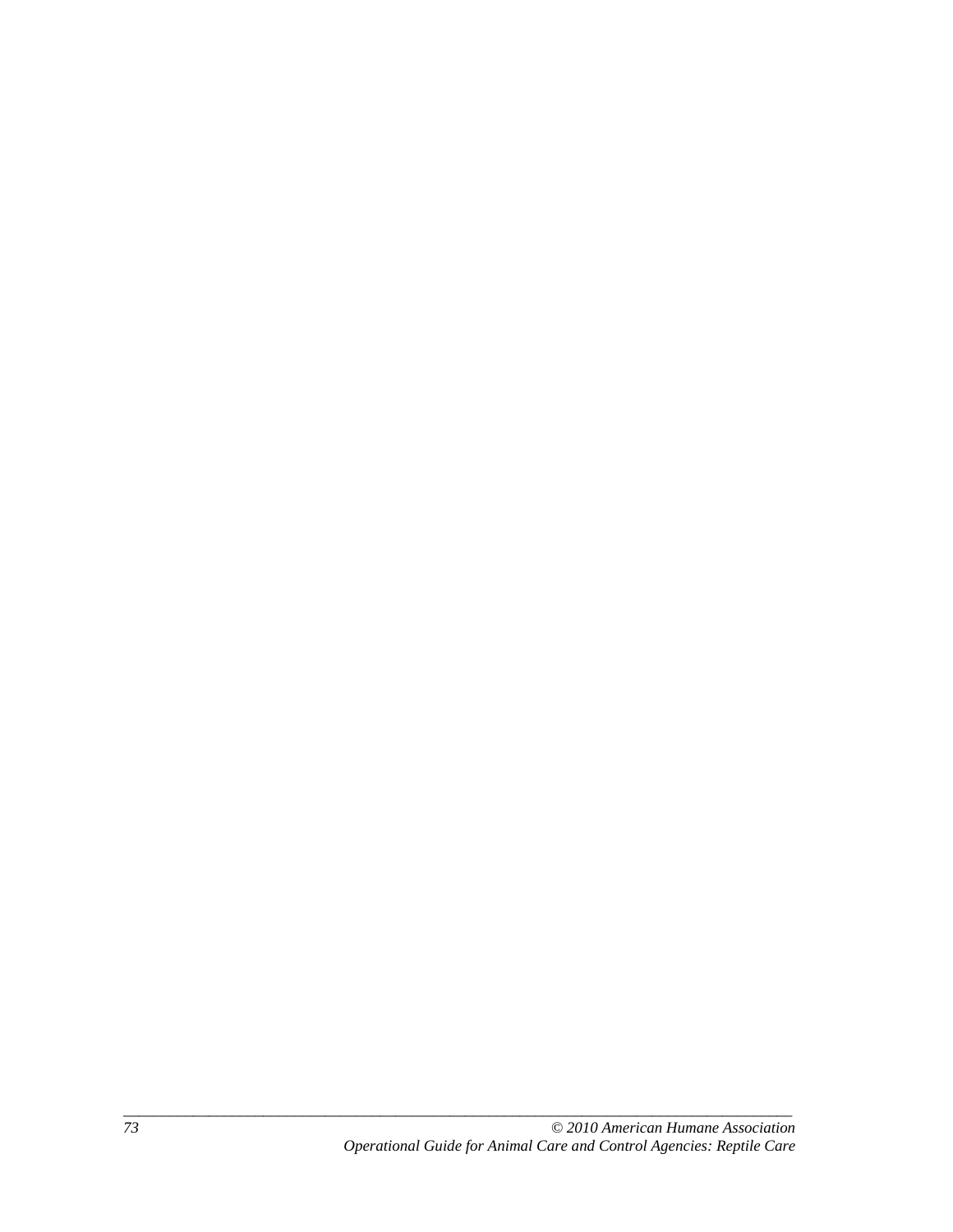# **Appendix I: Recommended Reference Sources**

## *Books*

*Green Iguana, The Ultimate Owners Manual*, James W. Hatfield III, Dunthorpe Press, ISBN: 1-883463-48-3, www.iguana.com

*Iguanas for Dummies*, Melissa Kaplan, ISBN: 0764552600

*The Herpetological Library Series*, Advanced Vivarium Systems, 1-800-982- 9410, www.avsbook.com

*A Complete Pet Owner's Manual*, reptile series, Barron's Educational Series, Inc., ISBN prefix: 0-8120, 800-645-3476

*Tortoise Trust Guide to Tortoises & Turtles*, A. C. Highfield, Carapace Press, ISBN: 1-873943-01-6

*Reptiles as Pets: An Examination of the Trade in Live Reptiles in the United States*, Humane Society of the United States, www.hsus.org/forms/reptile\_book.html

## *Magazines & Newsletters*

*Reptile & Amphibian Hobbyist* magazine, T.F.H. Publications, 211 W. Sylvania Avenue, Neptune City, NJ 07753, 732- 988-8400

*Reptiles* magazine, P.O. Box 58700, Boulder, CO 80322, 800-365-4421

*Iguana Iguana* newsletter, www.iguana-news.com, ignews@aol.com, P.O. Box 814, Malibu, CA 90265

## *Websites*

Association of Reptile and Amphibian Veterinarians, www.arav.org

Melissa Kaplan's Herp Information Collection, www.nfds.net/~bmyers/melissk/

The Green Iguana Society, www.greenigsociety.org

The Tortoise Trust, www.tortoisetrust.org

California Turtle and Tortoise Club, www.tortoise.org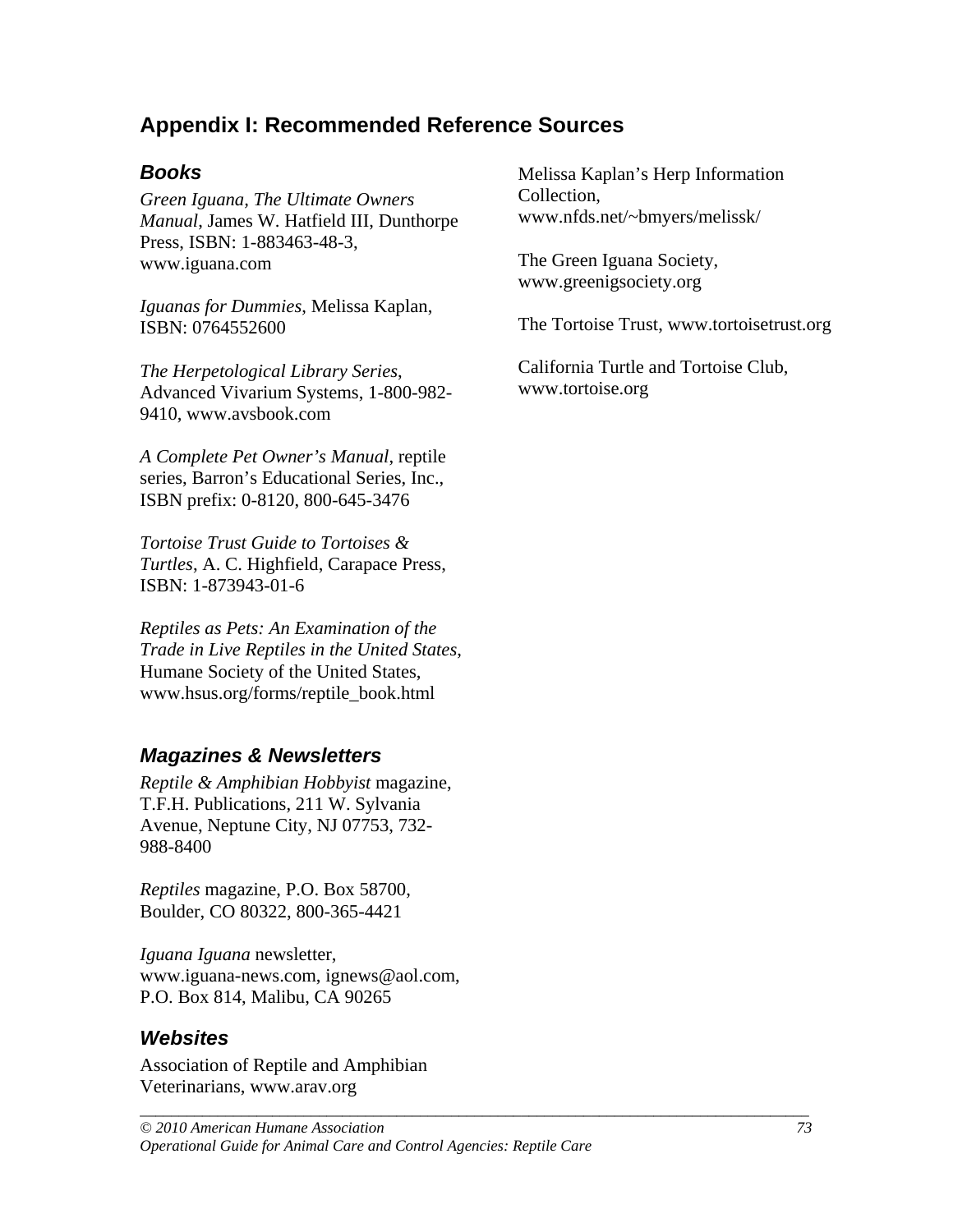# **Green Iguana Care**

| <b>Facts About Your Green Iguana</b> |                                                                                                                                                                                                                                                                                                                                                                                                      |  |  |
|--------------------------------------|------------------------------------------------------------------------------------------------------------------------------------------------------------------------------------------------------------------------------------------------------------------------------------------------------------------------------------------------------------------------------------------------------|--|--|
| Life Span:                           | 10 to 15 years average.                                                                                                                                                                                                                                                                                                                                                                              |  |  |
| Size:                                | Adult green iguanas can reach 6 feet in total length and weigh as much as 18 to 20<br>pounds.                                                                                                                                                                                                                                                                                                        |  |  |
| Maturity:                            | Iguanas reach maturity at about 18 months.<br>Female iguanas may develop and lay eggs (without the presence of a male). Female<br>iguanas may be spayed to reduce the chances of egg binding (which can often lead to<br>death).<br>Male iguanas may become aggressive and territorial at maturity. Male iguanas can be<br>neutered. This may (in some cases) reduce the tendency toward aggression. |  |  |
| Diet:                                | Green iguanas are herbivores. This means they eat vegetable matter.                                                                                                                                                                                                                                                                                                                                  |  |  |
| Habitat:                             | Iguanas need warm temperatures, high humidity, unfiltered UVB lighting, direct<br>sunlight, and a high-calcium balanced diet. Iguanas are arboreal (tree dwelling)<br>animals, and prefer a habitat where they can climb.                                                                                                                                                                            |  |  |
| Handling:                            | Considerable time must be spent to tame young iguanas. Male iguanas can often<br>become aggressive during breeding season. Iguanas are diurnal, which means they<br>are active during the day.                                                                                                                                                                                                       |  |  |

#### **Feeding Your Green Iguana**

Your iguana is an herbivore. In the wild they eat leaves and flowers with some fruit. So, it is important to feed your iguana a similar diet. An ideal iguana diet is a mixture of dark leafy greens such as collard, mustard, turnip, and dandelion greens. Green beans, peas, and a wide variety of squash should be included. Make sure to chop or shred the food to an appropriate size for your iguana. Their teeth are not designed for heavy chewing, and this will make the food more digestible. Fruits such as strawberries, papayas, mangoes, raspberries, melons, and figs can be given, but in a more limited amount. Alfalfa is a nutritious additive, and pellets or powder can be added quite easily.

Many owners make up a "salad" of mixed greens, legumes, shredded squash, alfalfa powder, and a small amount of fruit. This can be made up in advance and stored for a couple of days. It can also be frozen in meal-sized portions. If frozen, these meals should be defrosted, and an iguana vitamin supplement should be added. Variety is helpful in having a healthy iguana, so vary the mixture regularly, but introduce new foods gradually so your finicky iguana will not turn away from his dinner. Iguanas should not be fed rhubarb. Rhubarb is considered to be toxic to iguanas. You should also avoid dog or cat food, insects, mice, or dairy products. Foods that can be fed in limited amounts include: spinach, broccoli, lettuces, corn, brussel sprouts, grapes, and onions.

Fresh drinking water should always be provided for your iguana. Drinking water should be changed daily.

#### **Housing Your Green Iguana**

Your iguana's habitat should be big enough for your iguana to move about freely, and large enough to anticipate growth. Typically, this means a very large enclosure, as iguanas can reach up to six feet in length. They will outgrow a small enclosure. Iguanas like to climb, so adequate branches, shelves, and elevated areas should be provided.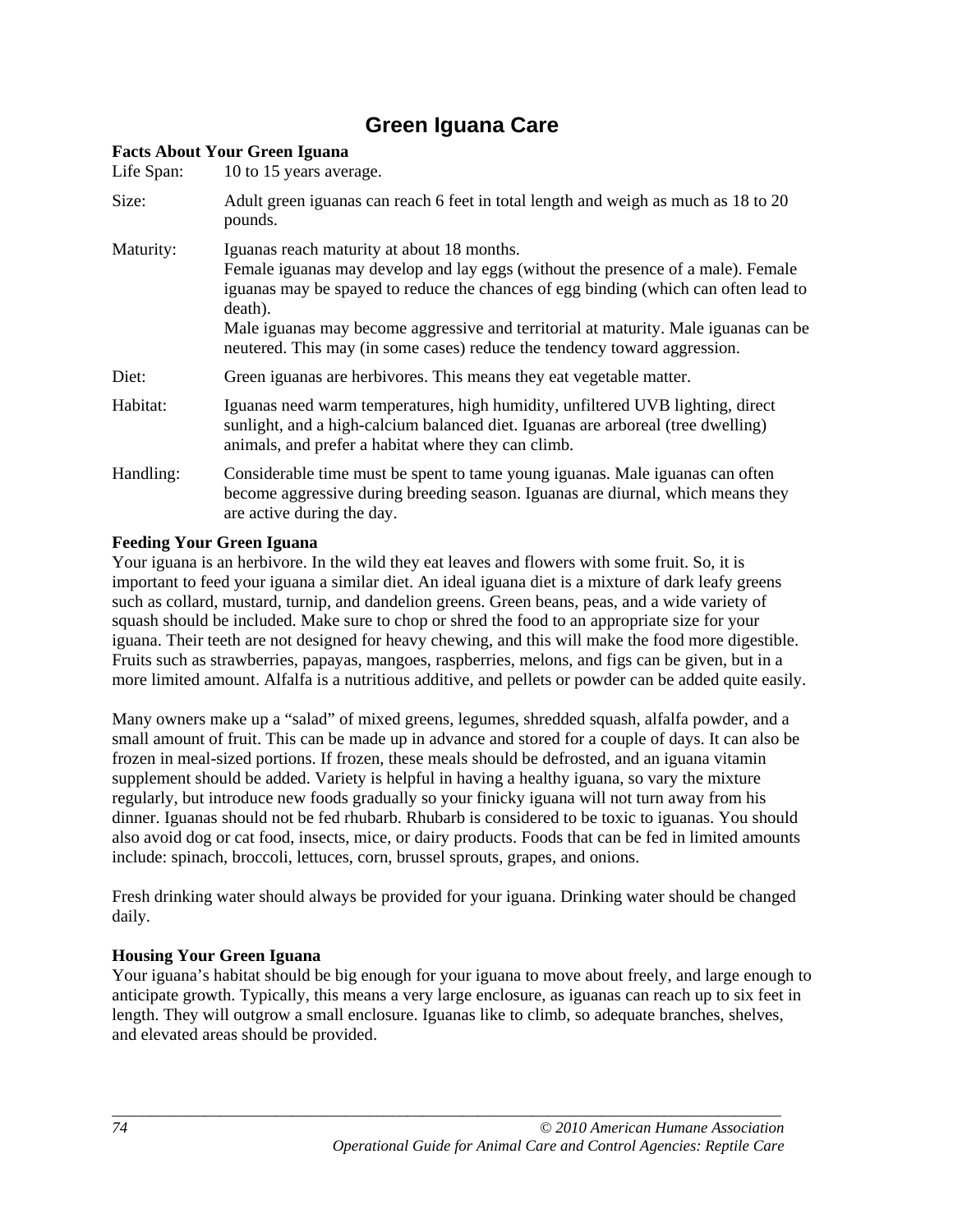Your iguana is cold blooded and needs to be able to move in and out of warm and cool areas. This is called "thermoregulation." In order for your iguana to thermo regulate, the habitat must have a "cool side" and a "basking side." Basking areas should include platforms where your iguana can soak up warmth. "Hot Rocks" should NOT be used with iguanas as they can cause serious burns. Make sure you have thermometers positioned properly within the habitat to monitor temperatures in various locations. Iguanas thrive in environments with a high humidity level. They can be provided with large containers of water in which to swim. Iguanas tend to frequently defecate in their water. Line the cage with proper substrate (linoleum or newspaper).

Habitats, including food and water bowls and substrate should be cleaned regularly and water changed daily to reduce bacteria.

#### **Temperature, Humidity, and Lighting Requirements for Your Green Iguana**

| Daytime:   | Your iguana's cage should be warmer during the day than at night. The "cool side" of<br>the habitat should be between 85 and 90 degrees, with a warmer basking area<br>between 95 and 100 degrees. If the temperature is too cool, your iguana will not be<br>able to digest his food properly.<br>Unfiltered, UVB fluorescent lighting must be on for approximately 10 to 12 hours<br>during the day. Direct sunlight is also appropriate. |
|------------|---------------------------------------------------------------------------------------------------------------------------------------------------------------------------------------------------------------------------------------------------------------------------------------------------------------------------------------------------------------------------------------------------------------------------------------------|
| Nighttime: | No white lights should be used at night. Give your iguana a chance to experience<br>normal darkness. However, a ceramic heating element can be used to provide heat<br>without light. The "cool side" of the habitat should be between 75 and 80 degrees.                                                                                                                                                                                   |
| Humidity:  | Iguanas need a very humid environment. You can achieve a high level of humidity by<br>misting with water several times each day.                                                                                                                                                                                                                                                                                                            |

#### **Salmonellosis**

Most, if not all, reptiles carry Salmonella bacteria in their intestinal tract and intermittently or continuously shed these bacteria in their feces. Salmonella bacteria usually do not cause any illness in reptiles, but can cause serious illness in people. Unfortunately, Salmonella bacteria cannot be eliminated from the intestinal tract of reptiles.

Salmonella bacteria are easily spread from reptiles to humans. Humans may become infected when they place objects that have been in contact with the stool of reptiles, including their hands, in their mouths. For example, infants have become infected after drinking from bottles of infant formula that became contaminated during preparation. Individuals who prepared the formula had not washed their hands after touching a reptile or reptiles were allowed to walk on kitchen counters.

This information is excerpted from a handout that was developed by the Association of Reptilian and Amphibian Veterinarians in collaboration with the Centers for Disease Control and Prevention and is intended for informational purposes only; please seek advice from your physician and your reptile's veterinarian if questions or problems occur.

#### RESPONSIBLE OWNERSHIP BEGINS WITH THE TRIP HOME!

Remember to take your new reptile directly home today. If you have supplies to purchase, check with adoption staff to see if you can come back later to pick up your pet. This will ensure that the animal encounters the least amount of stress. Have your habitat completely set up beforehand, and allow your new iguana to have plenty of time to adjust to his new surroundings.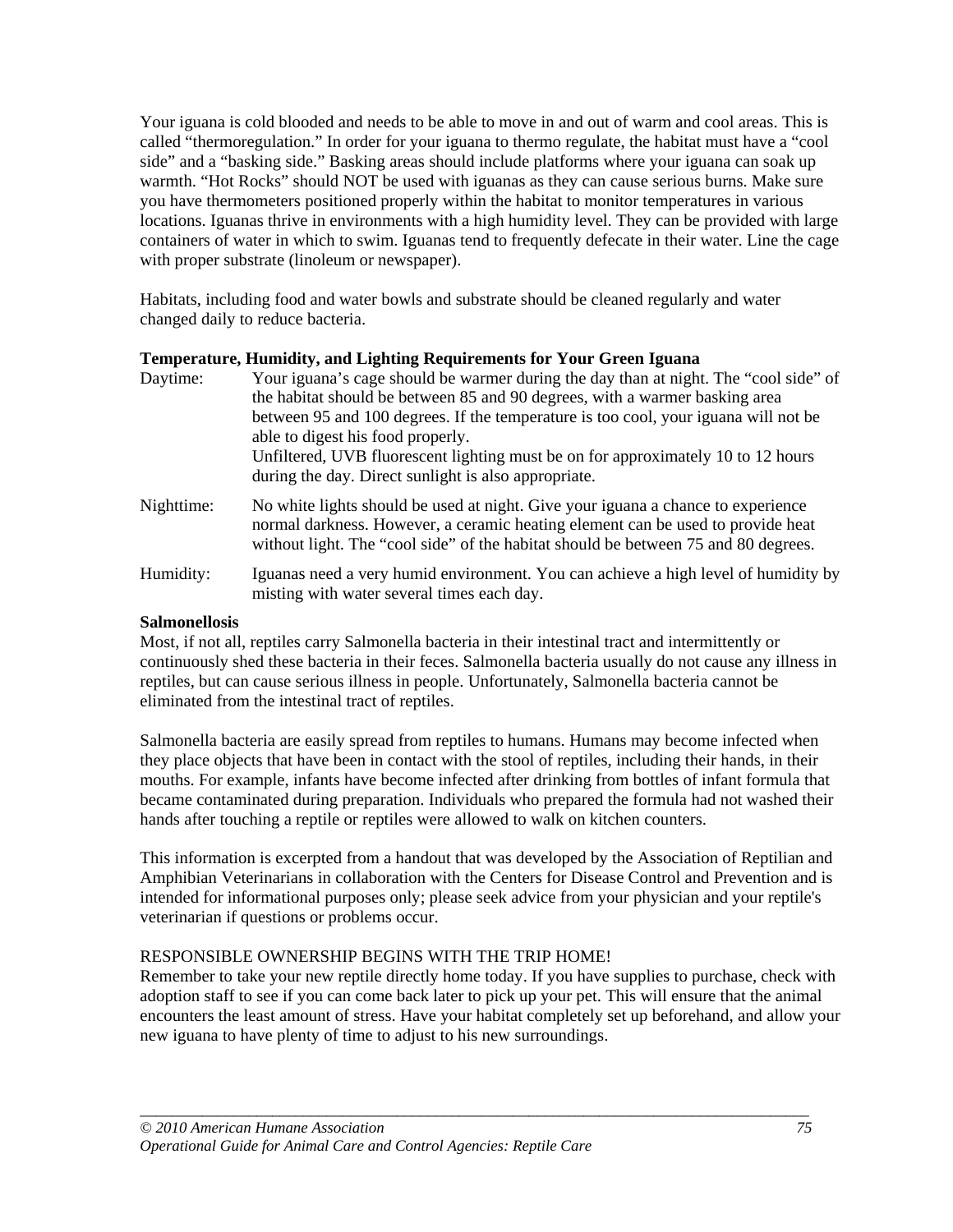# **Three-Toed Box Turtle Care**

| Life Span: | <b>Facts About Your Box Turtle</b><br>30 to 40 years average.                                                                                            |
|------------|----------------------------------------------------------------------------------------------------------------------------------------------------------|
| Size:      | Adult three-toed box turtles can reach 5 inches in diameter.                                                                                             |
| Diet:      | Box turtles are terrestrial omnivores. This means they live on the ground and<br>normally eat both plant and animal matter.                              |
| Habitat:   | Box turtles need warm temperatures and high humidity. They are somewhat private<br>and need hide boxes and screens to reduce stress.                     |
| Handling:  | These are not pets to be "handled." They are shy and somewhat difficult to tame. Box<br>turtles are diurnal, which means they are active during the day. |

#### **Feeding Your Box Turtle**

Box turtles need a balanced diet of both plant and animal matter. A good rule of thumb for feeding box turtles is about 60 percent plant matter and 40 percent animal matter. Diet suggestions include: earthworms, mealworms, crickets, waxworms, and even reduced-fat dog foods. Fruits and vegetables can include mushrooms, leafy greens, berries, and bananas in moderation. Thawed, mixed, frozen vegetables, cauliflower, and squash should be cut to an appropriate size for your turtle. Calcium is important for proper shell growth. Live foods may be fed calcium rich foods, or dusted with calcium and vitamin D3 powder supplement, prior to introduction to your turtle. Canned land turtle food is also available, but should always be supplemented with fresh and live foods.

Fresh drinking water should always be provided for your box turtle. A shallow water dish is recommended to allow your box turtle to soak without the risk of drowning. Make sure the dish is low enough for the turtle to easily enter and exit. Drinking water should be changed daily.

#### **Housing Your Box Turtle**

Ideally, your box turtle would live outdoors in a shaded, heavily forested or planted area. Outdoor pens should have damp moss, compost, or leaf litter substrate, which should be deep enough for burrowing. Access to a shallow bathing pond is crucial. If kept indoors, individual turtles can be housed in a 30 to 40 gallon terrarium. Humid substrates such as moss or leaf-litter must be used and should be deep enough to allow the turtle to burrow. Provide plenty of screens and hide boxes to reduce stress. Your three-toed box turtle may hibernate if healthy and provided with appropriate conditions.

If kept outdoors, your box turtle may hunt for live prey. This can provide excellent stimulation for your turtle. Caution should be taken to avoid garden insecticides or "slug bait" anywhere near box turtles.

Habitats, including food and water bowls and substrate, should be cleaned regularly and water changed daily to reduce bacteria.

#### **Temperature, Humidity, and Lighting Requirements for Your Box Turtle**

Lighting: Box turtles do not like bright light, but do require a relatively constant temperature. Shaded UV lighting can be provided for 8 to 10 hours per day. Using a timer will help eliminate stress from too much light.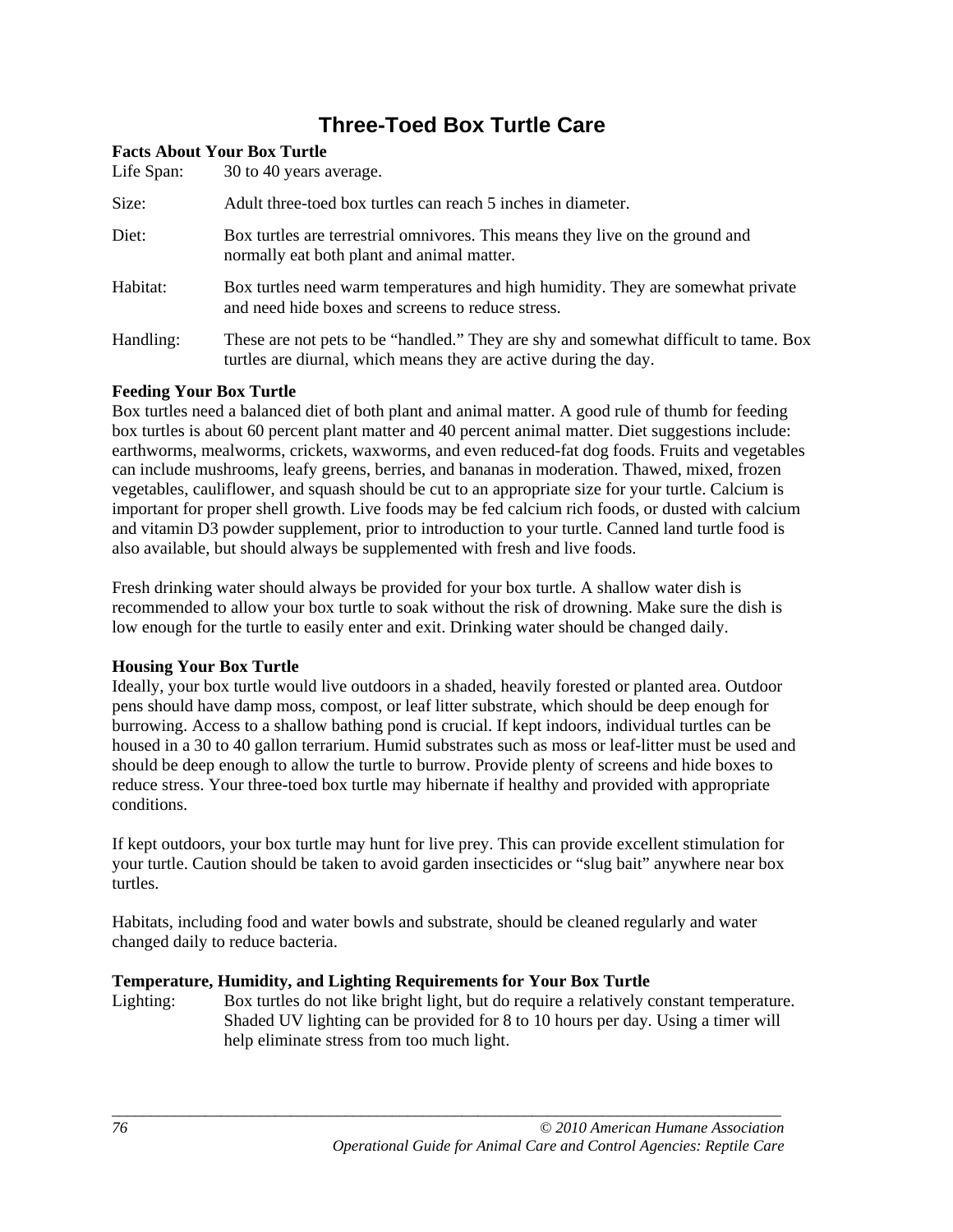- Temperature: Temperature should be approximately 80 degrees. A low-heat spotlight can be used for basking, but temperatures should not exceed 85 degrees. Basking lamps can be problematic for box turtles. An under-tank heater is preferable to provide a constant background heat. Ideal weather for a three-toed box turtle is warm and overcast.
- Humidity: Box turtles need a very humid environment. You can achieve a high level of humidity by misting with water several times each day and using a high moisture substrate. Shallow soaking bowls will increase humidity levels, while providing a necessary bathing area for your turtle.

#### **Salmonellosis**

Most, if not all, reptiles carry Salmonella bacteria in their intestinal tract and intermittently or continuously shed these bacteria in their feces. Salmonella bacteria usually do not cause any illness in reptiles, but can cause serious illness in people. Unfortunately, Salmonella bacteria cannot be eliminated from the intestinal tract of reptiles.

Salmonella bacteria are easily spread from reptiles to humans. Humans may become infected when they place objects that have been in contact with the stool of reptiles, including their hands, in their mouths. For example, infants have become infected after drinking from bottles of infant formula that became contaminated during preparation. Individuals who prepared the formula had not washed their hands after touching a reptile or reptiles were allowed to walk on kitchen counters.

This information is excerpted from a handout that was developed by the Association of Reptilian and Amphibian Veterinarians in collaboration with the Centers for Disease Control and Prevention and is intended for informational purposes only; please seek advice from your physician and your reptile's veterinarian if questions or problems occur.

#### RESPONSIBLE OWNERSHIP BEGINS WITH THE TRIP HOME!

Remember to take your new reptile directly home today. If you have supplies to purchase, check with adoption staff to see if you can come back later to pick up your pet. This will ensure that the animal encounters the least amount of stress. Have your habitat completely set up beforehand, and allow your new box turtle to have plenty of time to adjust to his new surroundings.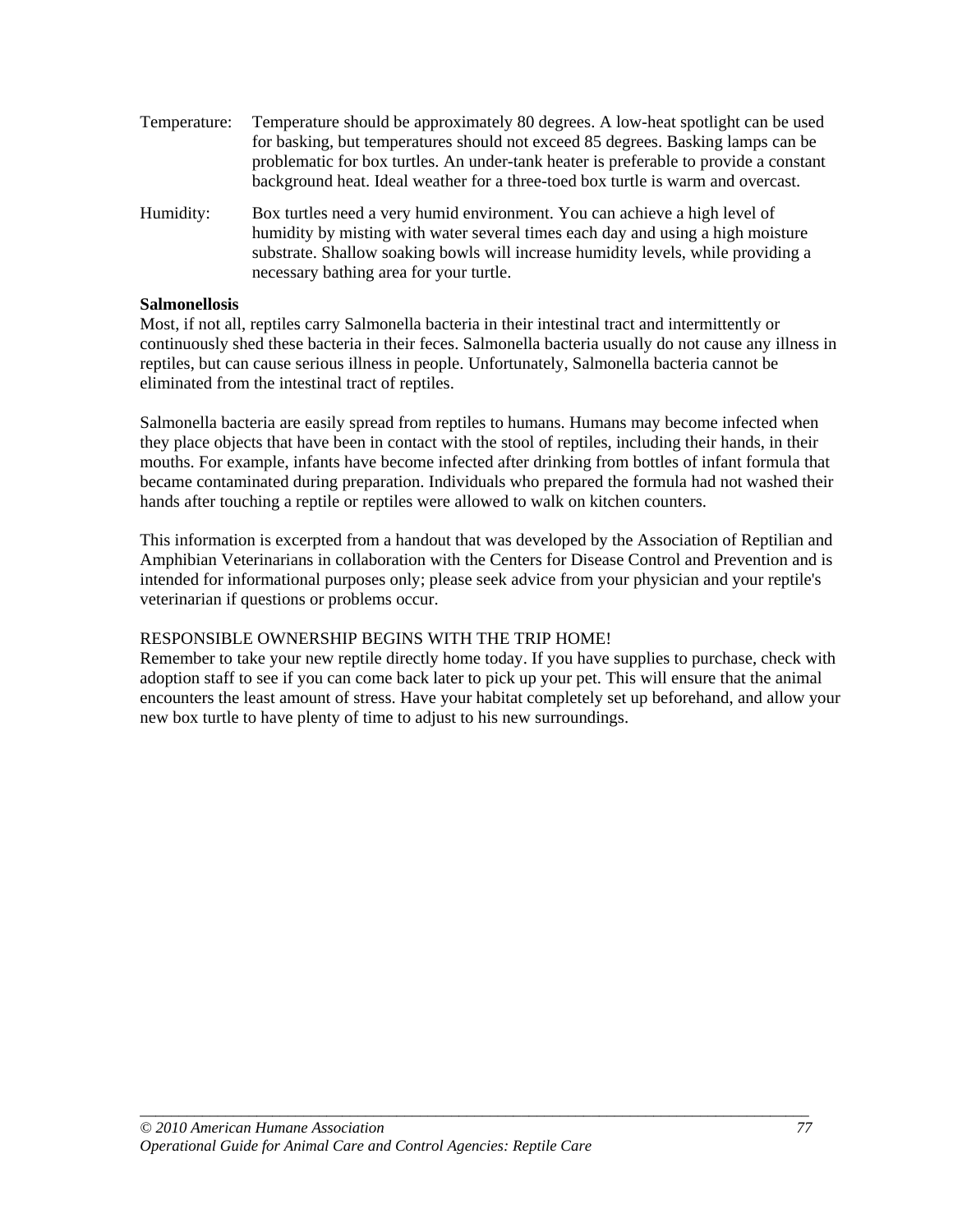# **Bearded Dragon Care**

| Life Span: | <b>Facts About Your Bearded Dragon</b><br>10 years average.                                                                                                                                                                |
|------------|----------------------------------------------------------------------------------------------------------------------------------------------------------------------------------------------------------------------------|
| Size:      | Adult bearded dragons can reach 23 inches in total length.                                                                                                                                                                 |
| Diet:      | Bearded dragons are terrestrial omnivores. This means they live on the ground and<br>normally eat both plant and animal matter.                                                                                            |
| Habitat:   | Bearded dragons need warm temperatures and relatively dry, desert terrariums.                                                                                                                                              |
| Handling:  | Bearded dragons are very mellow and can be tamed more easily than some lizards.<br>Children should always be supervised when handling lizards. Bearded dragons are<br>diurnal, which means they are active during the day. |

#### **Feeding Your Bearded Dragon**

Bearded dragons need a balanced diet of both plant and animal matter. Juvenile dragons should be offered more protein than adults. Plant protein should consist of dark leafy greens such as collard greens and mustard greens, and chopped or grated vegetables such as zucchini, lima beans, squash, peas, and beans. Fruits including mangos, strawberries, bananas, and tomatoes can also be offered, but in more limited amounts than vegetables. Fruits should only make up about one-fourth of the total vegetable diet. Make sure to chop or shred the food to an appropriate size for your dragon. Alfalfa is a nutritious additive, and pellets or powder can be added quite easily.

Animal proteins should consist of appropriate-sized mealworms and crickets. Live foods may be fed calcium rich foods, or dusted with calcium and vitamin D3 powder supplement, prior to introduction to your dragon. Pelleted bearded dragon diets are available and can be made available at all times on a "free feed" basis.

Fresh drinking water should always be provided for your bearded dragon. Drinking water should be changed daily.

#### **Housing Your Bearded Dragon**

Your bearded dragon can be kept in a 40- or 50-gallon aquarium. While you could start initially with a smaller aquarium, your dragon will grow to full length within the first two years. A screen lid is necessary for adequate ventilation. And under-tank heater should be used to create a warm environment throughout.

Your bearded dragon is cold blooded and needs to be able to move in and out of warm and cool areas. This is called "thermoregulation." In order for your dragon to thermo regulate, the habitat must have a "cool side" and a "basking side." Basking areas should include platforms where your dragon can soak up warmth. "Hot Rocks" should NOT be used, as they can cause serious burns. Make sure you have thermometers positioned properly within your habitat to monitor temperatures in various locations.

Two to three inches of sand substrate is ideal to allow for natural burrowing. Reptile bedding or granite or limestone sands may also be used.

Habitats, including food and water bowls and substrate, should be cleaned regularly and water changed daily to reduce bacteria.